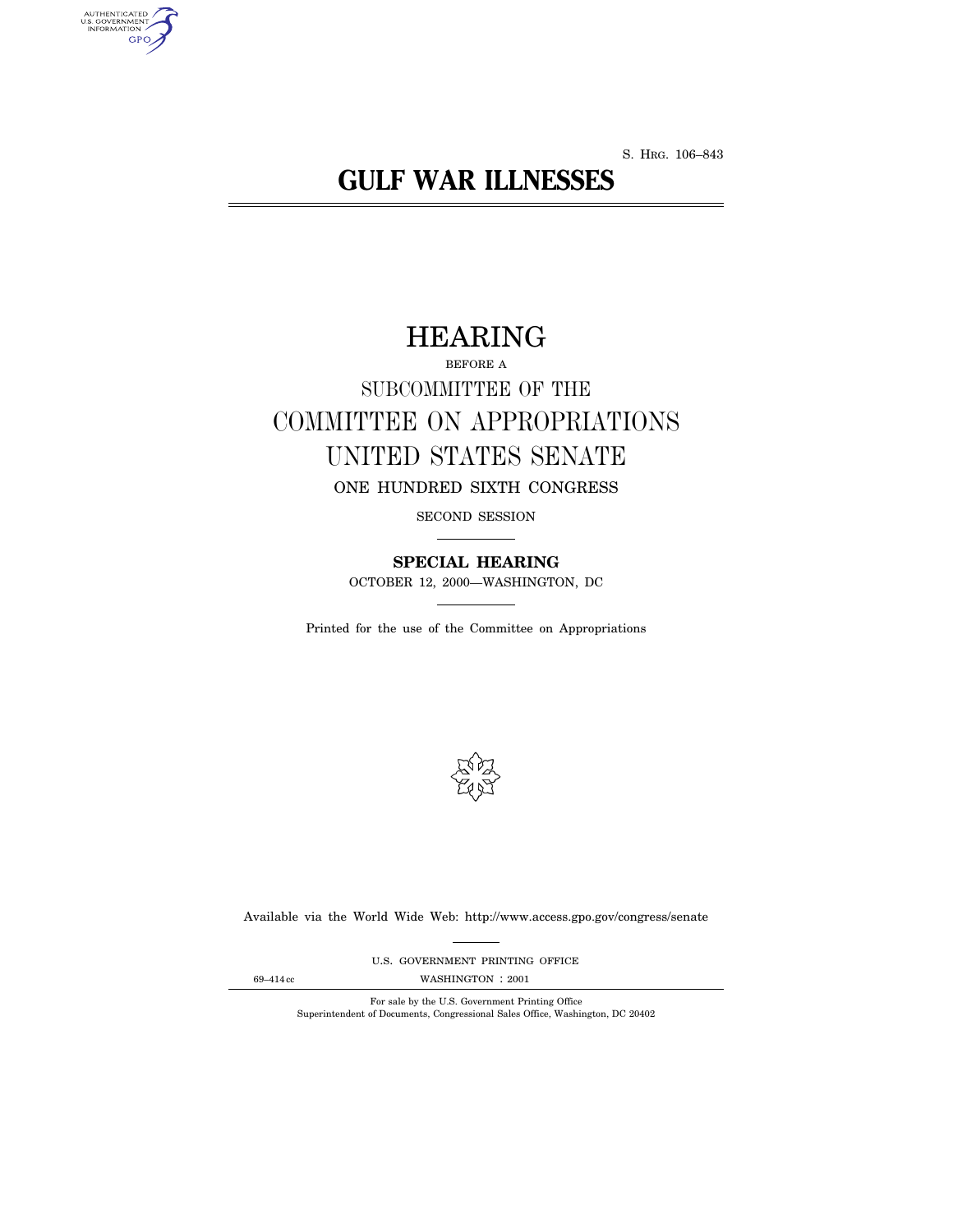# COMMITTEE ON APPROPRIATIONS

TED STEVENS, Alaska, *Chairman*

THAD COCHRAN, Mississippi ARLEN SPECTER, Pennsylvania PETE V. DOMENICI, New Mexico CHRISTOPHER S. BOND, Missouri SLADE GORTON, Washington MITCH MCCONNELL, Kentucky CONRAD BURNS, Montana RICHARD C. SHELBY, Alabama JUDD GREGG, New Hampshire ROBERT F. BENNETT, Utah BEN NIGHTHORSE CAMPBELL, Colorado LARRY CRAIG, Idaho KAY BAILEY HUTCHISON, Texas JON KYL, Arizona

ROBERT C. BYRD, West Virginia DANIEL K. INOUYE, Hawaii ERNEST F. HOLLINGS, South Carolina PATRICK J. LEAHY, Vermont FRANK R. LAUTENBERG, New Jersey TOM HARKIN, Iowa BARBARA A. MIKULSKI, Maryland HARRY REID, Nevada HERB KOHL, Wisconsin PATTY MURRAY, Washington BYRON L. DORGAN, North Dakota DIANNE FEINSTEIN, California RICHARD J. DURBIN, Illinois

STEVEN J. CORTESE, *Staff Director* LISA SUTHERLAND, *Deputy Staff Director* JAMES H. ENGLISH, *Minority Staff Director*

SUBCOMMITTEE ON LABOR, HEALTH AND HUMAN SERVICES, AND EDUCATION, AND RELATED AGENCIES

ARLEN SPECTER, Pennsylvania, *Chairman*

THAD COCHRAN, Mississippi SLADE GORTON, Washington JUDD GREGG, New Hampshire LARRY CRAIG, Idaho KAY BAILEY HUTCHISON, Texas TED STEVENS, Alaska JON KYL, Arizona

TOM HARKIN, Iowa ERNEST F. HOLLINGS, South Carolina DANIEL K. INOUYE, Hawaii HARRY REID, Nevada HERB KOHL, Wisconsin PATTY MURRAY, Washington DIANNE FEINSTEIN, California ROBERT C. BYRD, West Virginia (Ex officio)

*Professional Staff* BETTILOU TAYLOR MARY DIETRICH JIM SOURWINE ELLEN MURRAY *(Minority)*

*Administrative Support* KEVIN JOHNSON CAROLE GEAGLEY *(Minority)*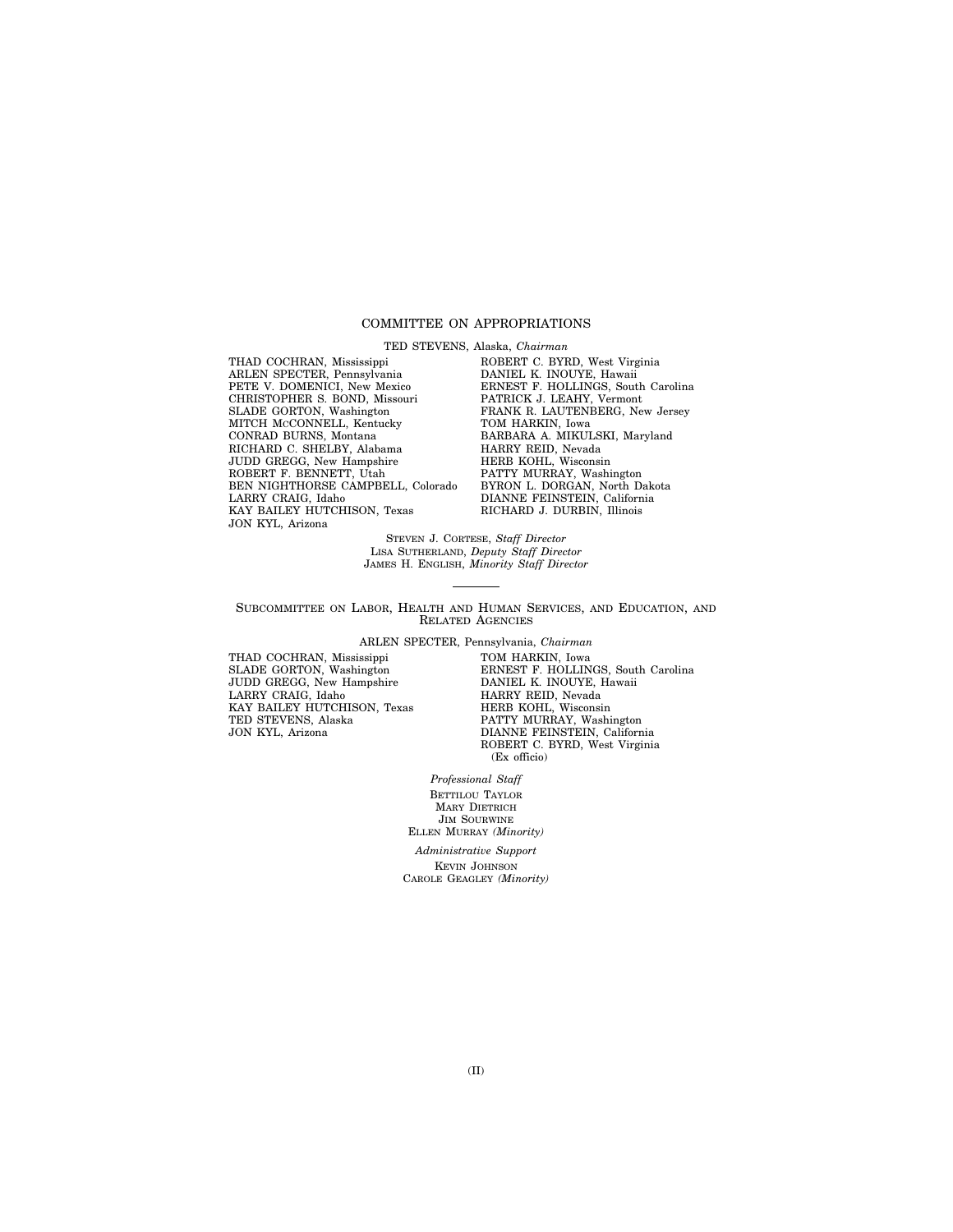# CONTENTS  $\frac{1}{\sqrt{2\pi}}\left( \frac{1}{\sqrt{2\pi}}\right) \left( \frac{1}{\sqrt{2\pi}}\right) \left( \frac{1}{\sqrt{2\pi}}\right) \left( \frac{1}{\sqrt{2\pi}}\right) \left( \frac{1}{\sqrt{2\pi}}\right) \left( \frac{1}{\sqrt{2\pi}}\right) \left( \frac{1}{\sqrt{2\pi}}\right) \left( \frac{1}{\sqrt{2\pi}}\right) \left( \frac{1}{\sqrt{2\pi}}\right) \left( \frac{1}{\sqrt{2\pi}}\right) \left( \frac{1}{\sqrt{2\pi}}\right) \left( \frac{1}{\sqrt$

| Page<br>1<br>$\overline{2}$<br>Statement of Bernard D. Rostker, Ph.D., Under Secretary for Personnel and<br>3<br>5 |
|--------------------------------------------------------------------------------------------------------------------|
|                                                                                                                    |
|                                                                                                                    |
|                                                                                                                    |
|                                                                                                                    |
|                                                                                                                    |
| Statement of John R. Feussner, M.D., Chief Research and Development Offi-                                          |
| 6                                                                                                                  |
| Statement of, Dr. Mark Brown, Director of Environmental Agent Services,                                            |
| 6                                                                                                                  |
| 8                                                                                                                  |
| Statement of Drue H. Barrett, Ph.D., Chief, Health Activity Working Group,                                         |
| Centers for Disease Control and Prevention, Department of Health and                                               |
| 15                                                                                                                 |
| 17                                                                                                                 |
| Statement of Robert G. Claypool, M.D., Executive Director, Military and                                            |
| 21                                                                                                                 |
| 23                                                                                                                 |
| Statement of Harold C. Sox, Jr., M.D., professor and chair, Department                                             |
| 32                                                                                                                 |
| Statement of Dr. Samuel Potolikio, professor of neurology, George Washington                                       |
| 32<br>University                                                                                                   |
| 35                                                                                                                 |
| Statement of Robert W. Haley, M.D., professor of epidemiology, University                                          |
| 37<br>42                                                                                                           |
| 43                                                                                                                 |
| Statement of Ross Perot, president, CEO and chairman, Perot Systems                                                |
| 45<br>Corp                                                                                                         |
| Statement of Captain Julia Dyckman, U.S. Navy Reserve (Retired)<br>48                                              |
| 51                                                                                                                 |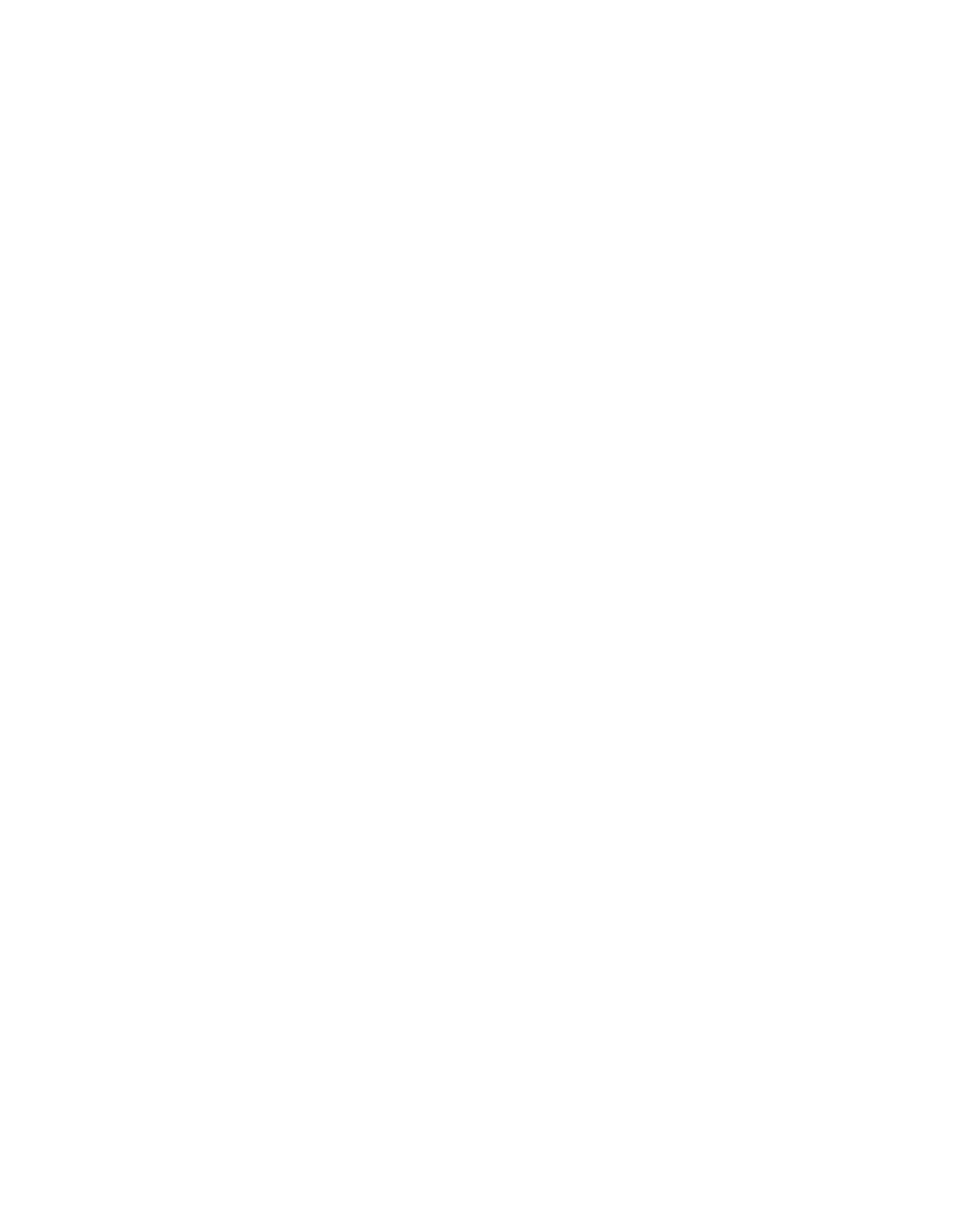# **GULF WAR ILLNESSES**

# **THURSDAY, OCTOBER 12, 2000**

U.S. SENATE, SUBCOMMITTEE ON LABOR, HEALTH AND HUMAN SERVICES, AND EDUCATION, AND RELATED AGENCIES, COMMITTEE ON APPROPRIATIONS, *Washington, DC.*

The subcommittee met at 9:30 a.m., in room SD–124, Dirksen Senate Office Building, Hon. Arlen Specter (chairman) presiding. Present: Senators Specter, Gorton, and Hutchison.

#### OPENING STATEMENT OF SENATOR ARLEN SPECTER

Senator SPECTER. Ladies and gentlemen, the hearing of the Appropriations Subcommittee on Labor, Health, Human Services and Education will now proceed.

The focus of our hearing this morning is to examine the findings of the report by the Institute of Medicine, which was filed approximately a month ago on September 7, concerning Gulf war syndrome.

There have been extensive hearings on this very perplexing problem. Back in September of 1996 there was a joint hearing of the Senate Intelligence Committee with the Senate Veterans Affairs Committee. At that time, I chaired the Intelligence Committee. We have had a series of hearings in the Veterans Affairs Committee and had commissioned a special study. Former U.S. attorney for the Eastern District of Pennsylvania, Michael Rotco, who conducted a long study, published a very voluminous report.

Senator Rockefeller and I felt that there was a connection between these ailments of Gulf war syndrome, but the medical evidence has been complicated and not decisive. There are more than 125,000 veterans from the Gulf war who have complained of a variety of ailments. They were exposed to some 33 toxic agents. I will not go into them at this time because our witnesses will be doing that.

There has been an important Center for Disease Control study, which had found that Gulf war military personnel were more likely than those who did not serve in the Gulf war to report symptoms suggestive of cognitive dysfunction, depression, chronic fatigue, post traumatic stress disorder, and respiratory illnesses. That composite would be known generally as Gulf war syndrome.

I have conducted a series of hearings in my own State of Pennsylvania and have found many people complaining about very serious maladies, having been exposed to these toxic substances.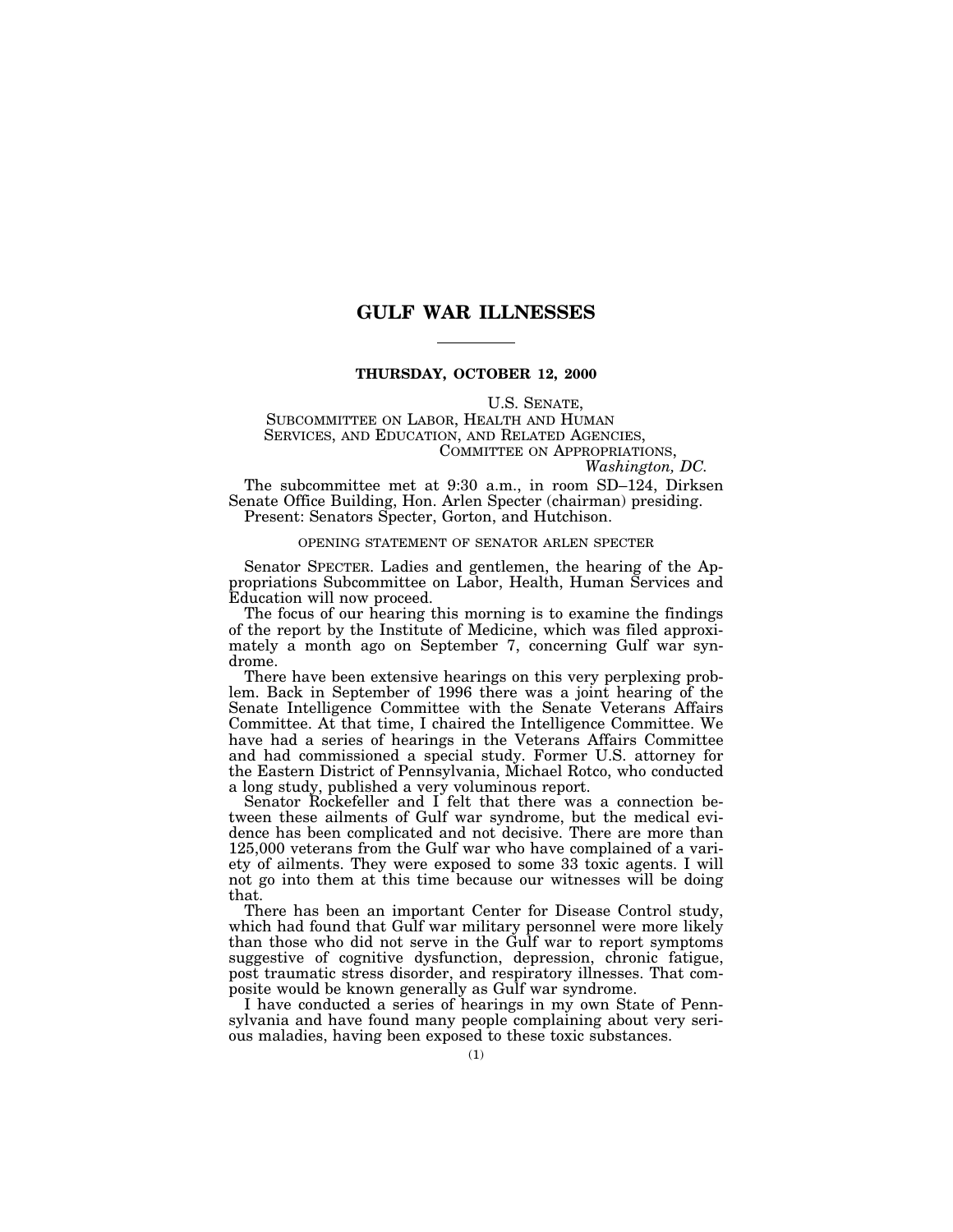One of the perplexing problems was the failure of the Department of Defense to make candid disclosures as to what people faced at Khamisiyah. Finally it came to light, only as a result of hearings and investigations, and underscored the need for more candor by the Department of Defense. And this whole issue illustrates the importance of taking care of our Gulf war veterans and trying to define and determine as best we can the scientific causes.

Today's hearing was requested specially by my distinguished colleague from Texas, Kay Bailey Hutchison, who has a special interest in this subject. And she is a very valued member of the subcommittee; as a matter of fact, the full committee; as a matter of fact, the full Senate. So we are delighted to see Senator Hutchison here.

# And I now yield to you, Kay.

# OPENING STATEMENT OF SENATOR KAY BAILEY HUTCHISON

Senator HUTCHISON. Well, thank you very much, Mr. Chairman. And I do want to thank you for calling this hearing, because I think it is timely that we look into this. And I know all of you have testified before congressional committees before. But I think that the House committee in the last couple of weeks has opened this issue. There was an article just a couple of weeks ago about yet another study, saying that there is no link between toxins and gulf illnesses.

But, Mr. Chairman, like you, I was on the Intelligence Committee when we started looking at some of these studies. And I was on the Armed Services Committee when we got the early testimony from the Department of Defense that basically said Gulf war syndrome was just psycho-somatic. That was the early testimony.

But then, as we have gone down the road, as I have talked to veterans in my home State, where people have just come up to me not even knowing of all of the studies that have been done, not even knowing that there is something out there for them, but they talk about their symptoms.

And then I have been very interested in the initial studies from the University of Texas Southwestern Medical School, which I think really starts pinpointing something that we can hold onto, that says basically if there is a certain brain receptor, you are going to be more susceptible to chemical gases.

And I think that warrants much further study and perhaps could be used for preventive measures for the chemical warfare that we might look to be involved in in the future and even for people who deal with pesticides in every day life. I think there are a lot of potential uses, if we can take a nugget like this and see what can be done.

So I did ask for this hearing to be held for a variety of reasons. No. 1, one in seven Desert Storm veterans reporting symptoms just cannot be anecdotal. This is too prevalent for us not to look further into it, not that you have not looked into it. I know you have spent hundreds of millions of dollars.

But I think now that we are beginning to see that there is some scientific basis that perhaps we can expand on, I am hoping that we can look at the types of projects that we have done and see if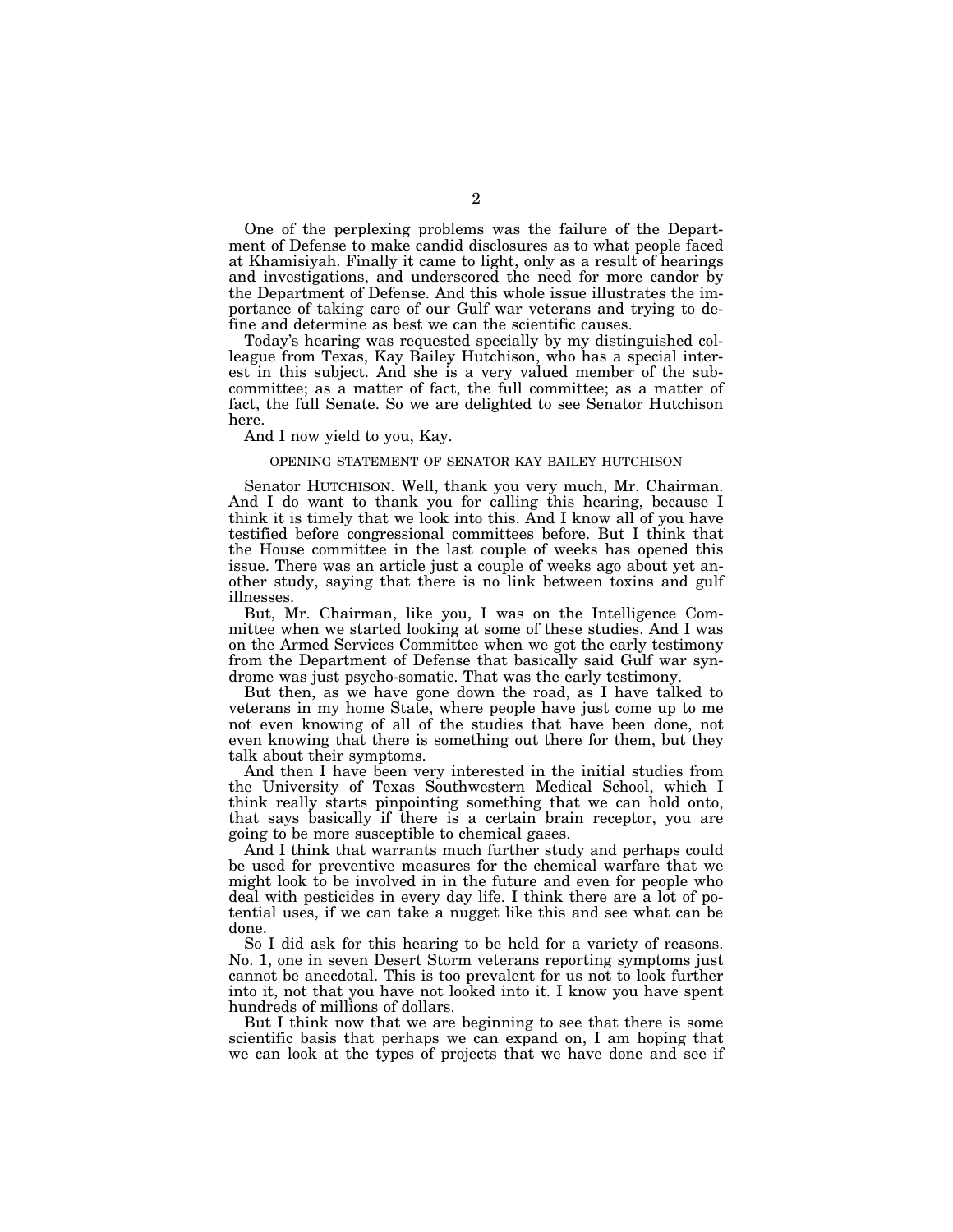there is a way to focus the research and do some things that might now give us better results than we have gotten so far.

I guess, Mr. Chairman, that is it. I will not read my statement, but I do want to be able to hear from our witnesses. And then I do have a number of questions for them that I hope will come to the result that I think we all would want. And that is to be able to treat the veterans of the Desert Storm war for the symptoms that they are experiencing, and then second to expand that research for preventive measures. Because there is no doubt in my mind that as we look at the security threats to the United States, chemical warfare is one of the serious threats that I think we could prevent, or at least be able to treat.

I think that will also apply to civilian terrorist attacks. We see in Tokyo that a civilian terrorist has figured out how the use of sarin gas can be used for threatening purposes. And so all the research that we do for our veterans and for the prevention of harm to future military personnel will also be applicable to civil terrorism.

And then third, just the general potential for people who deal with chemicals in every day life. You have people who work in labs. You have people who work in farm jobs. You have people who work in chemical plants. It happens that in my home State of Texas we have 50 percent of the petro-chemical industry in the world. I would love to have this kind of research for our civilian population.

So that is why I am interested. That is why I asked you to call the hearing. And I thank you very much for doing it.

Senator SPECTER. Thank you very much, Senator Hutchison.

# **STATEMENT OF BERNARD D. ROSTKER, Ph.D., UNDER SECRETARY FOR PERSONNEL AND READINESS, DEPARTMENT OF DEFENSE**

Senator SPECTER. Our first witness will be Dr. Bernard Rostker, who has been the special Department of Defense expert on Gulf war illness. Dr. Rostker served 4 years as Under Secretary of the Army and has recently been promoted to Under Secretary of Defense for Personnel and Readiness.

Dr. Rostker, the first question to you, that really is a promotion, is it not?

Dr. ROSTKER. Yes, it is.

Senator SPECTER. OK. We will turn to you first. Our practice is to have 5 minute opening statements leaving the maximum amount of time for Q&A dialogue. Dr. Rostker.

Dr. ROSTKER. Thank you, Mr. Chairman. I would also note that just recently the Secretary of Defense made the Office of Gulf War Illnesses a permanent office to oversee medical readiness and military deployment, as well as to continue our focus on Gulf war illnesses. This is, in fact, the ultimate lesson to be learned from the Gulf war, and that is that the Department was not well suited to deal with non-traditional kinds of casualties and issues raised by the Gulf war.

So we want to make sure we learn the lesson to be responsive to our veterans and take their concerns seriously and to do what is necessary to account for what happened on the battlefield in the Middle East and any future battlefields. So you have our commitment.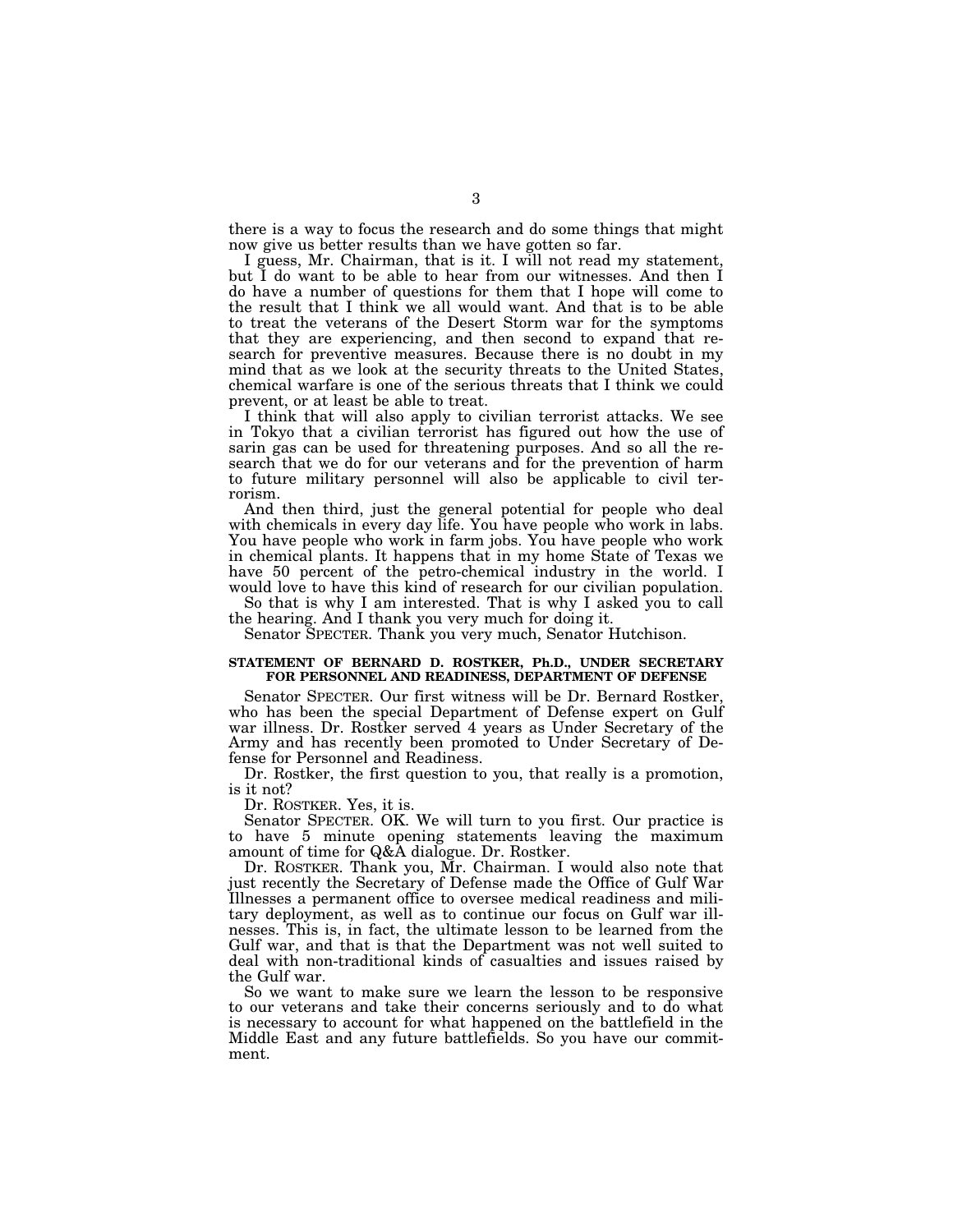The Department is very appreciative of the work of the Institute of Medicine and their efforts to review the medical literature relating to the possibility of an association between the various exposures and the illness of our veterans. The IOM reviewed over 10,000 abstracts and over 1,000 peer-reviewed articles. The IOM used a well-established taxonomy for categorizing their findings in terms of whether the literature would support a conclusion that sufficient evidence of a casual relationship existed, that sufficient evidence of an association existed, whether there was limited or suggested evidence of an association, whether there was inadequate or insufficient evidence to determine whether an association existed, or whether there was limited evidence of no association.

As you know, the IOM examined the program of vaccinations of sarin, pyridostigmine bromine and depleted uranium. They were able to draw a number of conclusions using the five point scale. I think the most interesting from our point was their conclusions concerning the lack of a robust literature to draw conclusions over unusual occurrences with depleted uranium, long-term effects of pyridostigmine bromine, exposure to low doses of sarin in terms of long-term adverse effects, long-term adverse effects from anthrax, botulism vaccine and multiple vaccines. These are mainly areas where research has not gone forward because these questions had not been previously raised in the medical literature.

We were particularly noteworthy their conclusions concerning depleted geranium, that the literature was robust enough for the conclusion that there was no association for exposure to uranium and lung cancer or exposure to uranium and renal dysfunction at exposure levels that one would have anticipated were many times greater than that seen in the Gulf.

All of these conclusions are quite consistent with the positions taken by the Office of the Special Assistant, as we have gone through the literature ourselves. And so this was reinforcing the conclusions that we had. We support the IOM and the research community and the need for continuing research. And I think some of my colleagues here will talk about that.

So again, in closing, we appreciate the interest of this committee and that others have shown on the health of our men and women who serve and who will continue to serve in the armed forces. Their health and fitness are our paramount concern. The department wants to achieve this goal to take care of these men and women and their families and to protect their health.

# PREPARED STATEMENT

We recognize that our commitment to keeping our veterans healthy does not end when they leave the active service. There will remain a strong post-deployment evaluation and program, in coordination with the Department of Veterans Affairs, and continue to move forward to implement our force health protection strategy.

I appreciate the opportunity to be here. And I will be happy to answer any questions you may have.

[The statement follows:]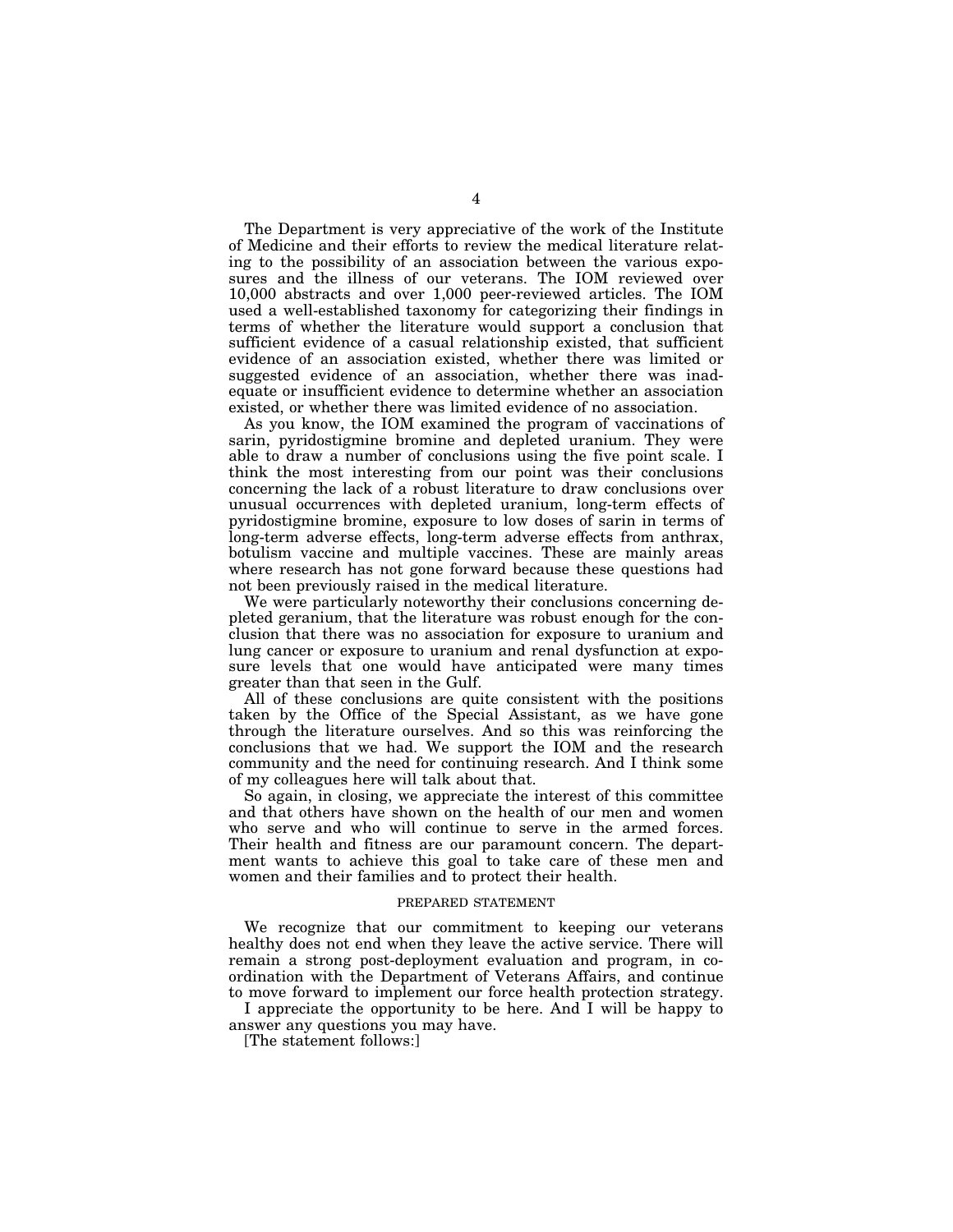## PREPARED STATEMENT OF BERNARD D. ROSTKER

Mr. Chairman and members of the Committee, I am pleased to be here today to provide testimony before this subcommittee. I am Dr. Bernard Rostker, Under Secretary of Defense, Personnel and Readiness and Special Assistant to the Secretary of Defense for Gulf War Illnesses, Medical Readiness, and Military Deployments. In your invitation letter you indicated the purpose of today's hearing was to examine the findings of the recent Institute of Medicine's (IOM) Report on the Gulf War and Health.

The IOM committee and staff reviewed more than 10,000 abstracts of scientific and medical articles related to the agents selected for study and then carefully examined the full text of over 1,000 peer-reviewed journal articles. The IOM committee used the five established categories of association below, because they have gained wide acceptance for more than a decade by Congress, government agencies, researchers, and veterans groups.

- —Sufficient Evidence of a Causal Relationship.
- —Sufficient Evidence of an Association.
- —Limited/Suggestive Evidence of an Association.
- —Inadequate/Insufficient Evidence to Determine Whether an Association Does or Does Not Exist.
- —Limited/Suggestive Evidence of No Association.

I have summarized the IOM committee findings in each of these categories of association:

#### *Sufficient Evidence of a Causal Relationship*

—Exposure to sarin and a dose-dependent acute cholinergic syndrome that is evident seconds to hours subsequent to sarin exposure and resolves in days to months.

#### *Sufficient Evidence of an Association*

- —Pyridostigmine bromide and transient acute cholinergic effects in doses normally used in treatment and for diagnostic purposes.
	- —Anthrax vaccination and transient acute local and systemic effects.
- —Botulinum toxoid vaccination and transient acute local and systemic effects.

#### *Limited/Suggestive Evidence of an Association*

—Exposure to sarin at doses sufficient to cause acute cholinergic signs and symptoms and subsequent long-term health effects.

#### *Inadequate/Insufficient Evidence to Determine Whether an Association Does or Does Not Exist*

- —Exposure to uranium and lymphatic cancer; bone cancer; nervous system disease; nonmalignant respiratory disease; or other health outcomes (gastrointestinal disease, immune-mediated disease, effects on hematological parameters, reproductive or development dysfunction, genotoxic effects, cardiovascular effects, hepatic disease, dermal effects, ocular effects, or musculoskeletal effects).
- —Pyridostigmine bromide and long-term adverse health effects.
- —Exposure to sarin at low doses insufficient to cause acute cholinergic signs and symptoms and subsequent long-term adverse health effects.
- —Anthrax vaccination and long-term adverse health effects.
- —Botulinum toxoid vaccination and long-term adverse health effects.
- —Multiple vaccinations and long-term adverse health effects.

#### *Limited/Suggestive Evidence of No Association*

- —Exposure to uranium and lung cancer at cumulative internal dose levels lower than 200 mSv or 25 cGy.
	- —Exposure to uranium and clinically significant renal dysfunction.

The Department of Defense agrees with the findings of the Institute of Medicine. Moreover, their conclusions on Depleted Uranium (DU) reinforce the position of the Special Assistant for Gulf War illnesses most recently stated in the 3rd annual report ". . . the scientific literature did not indicate negative health effects from the chemical toxicity of DU. In addition, the literature review did not reveal negative health effects in humans from the exposure to ionizing radiation from depleted or natural uranium.'' These conclusions were based on work done by RAND and our own investigations modeling the levels of exposure to DU our Gulf War veterans potentially experienced.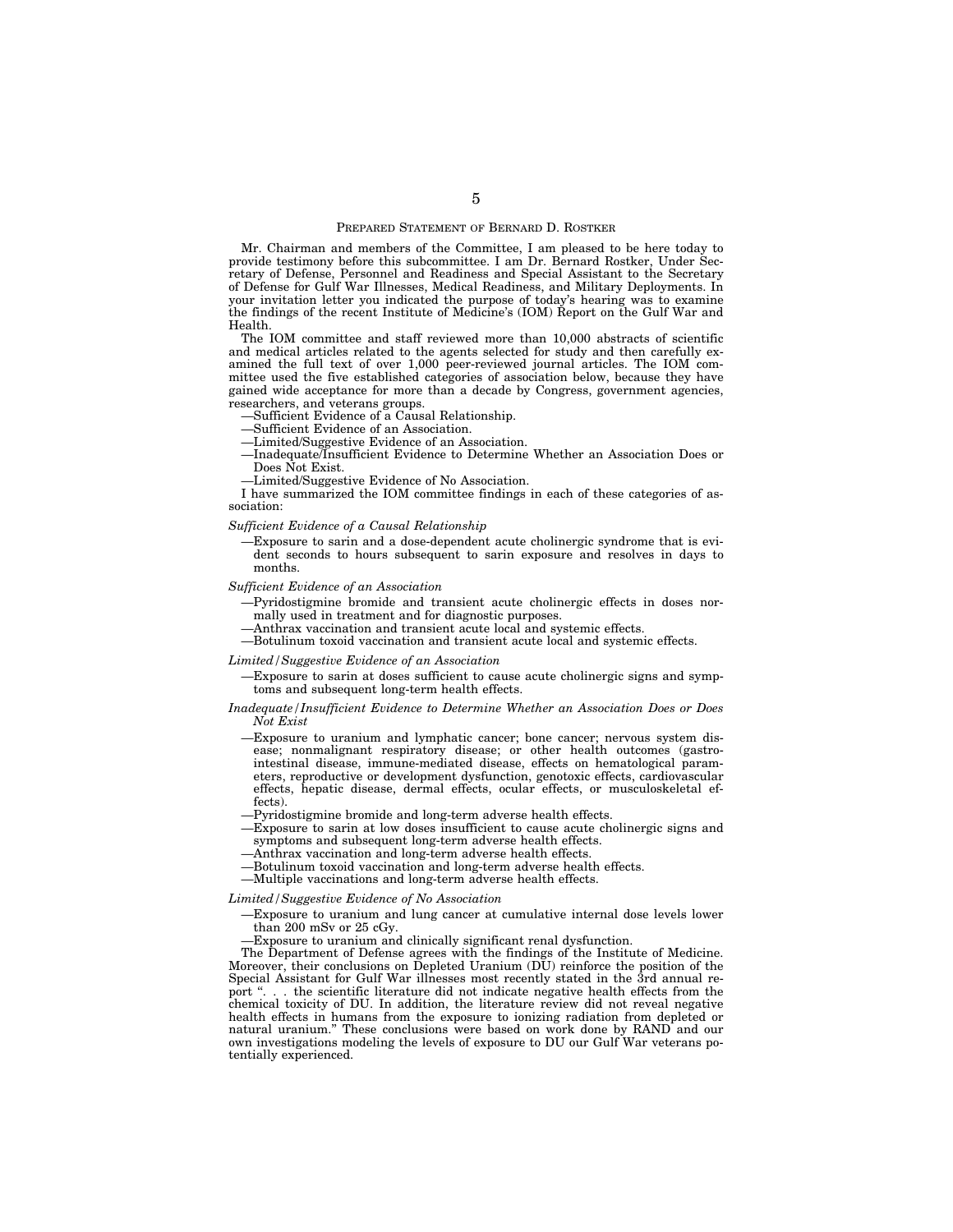The findings by IOM support the direction and emphasis of our ongoing research and investigations concerning potential exposures and illnesses among our Gulf War veterans.

The Departments of Defense, Veterans Affairs, and Health and Human Services continue to support a robust research program on illnesses among Gulf War veterans, sponsoring over 190 distinct research projects through fiscal year 2000. As of March 31, 2000, 109 of these projects were ongoing. Through fiscal year 1999, the Federal Government had cumulative expenditures of over \$125 million for research. Of this total, the DOD had funded almost \$93M or 75 percent of all federal research.

We appreciate the interest this Committee and others have shown in the health of the men and women who serve and have served this nation in our armed forces. The health and fitness of military personnel have long been concerns of those responsible for ensuring troop readiness and effectiveness. The Department wants to achieve its goal to take care of those men and women and their families, and protect their health. We recognize that our commitment to keeping our veterans healthy does not end when they leave active service. We will maintain a strong post deployment evaluation and care program in coordination with the Department of Veterans Affairs and continue to move forward to implement our Force Health Protection strategy.

Again, we appreciate the opportunity to testify before this Committee, and look forward to answering your questions.

Senator SPECTER. Thank you very much, Dr. Rostker.

# **STATEMENT OF JOHN R. FEUSSNER, M.D., CHIEF RESEARCH AND DE-VELOPMENT OFFICER, DEPARTMENT OF VETERANS AFFAIRS**

# **ACCOMPANIED BY DR. MARK BROWN, DIRECTOR OF ENVIRONMENTAL AGENT SERVICES, DEPARTMENT OF VETERANS AFFAIRS**

Senator SPECTER. We now turn to Dr. John Feussner, Chief Research and Development Officer for the Department of Veterans Affairs, a position he has held since 1996. And that involves the direction and overseeing of the VA research program.

Dr. Feussner is accompanied by Dr. Mark Brown, Director of Environmental Agent Services for the Department of Veterans Affairs. So welcome, Dr. Feussner, and the floor is yours.

Dr. FEUSSNER. Thank you, Mr. Chairman, Senator Hutchison. And thank you for the opportunity to discuss the status of the current Federal research program on Gulf war veterans' illnesses. In your invitation letter, you indicated that the purpose of the hearing was to review the findings and recommendations of the recent Institute of Medicine report, Gulf war and Health, that focused on depleted uranium, the nerve gas sarin, pyridostigmine bromide, and vaccines.

To date, the Federal Government is projecting cumulative expenditures of \$151 million for Gulf war research from fiscal year 1994 through fiscal year 2000. There are over 192 projects at various stages of completion in the research portfolio on veterans' illnesses. For the sake of brevity, Mr. Chairman, I will summarize only the research recommendation of the Institute of Medicine report and the response of the Research Working Group.

With regards to sarin, the Institute of Medicine recommended that long-term follow-up of populations exposed to sarin in the Matsumoto and Tokyo terrorist attacks continue. The Research Working Group concurs with that Institute of Medicine recommendation.

The IOM recommended studies on experimental animals to investigate the long-term effects of acute short-term exposures to sarin at doses that do not cause overt cholinergic effects. Since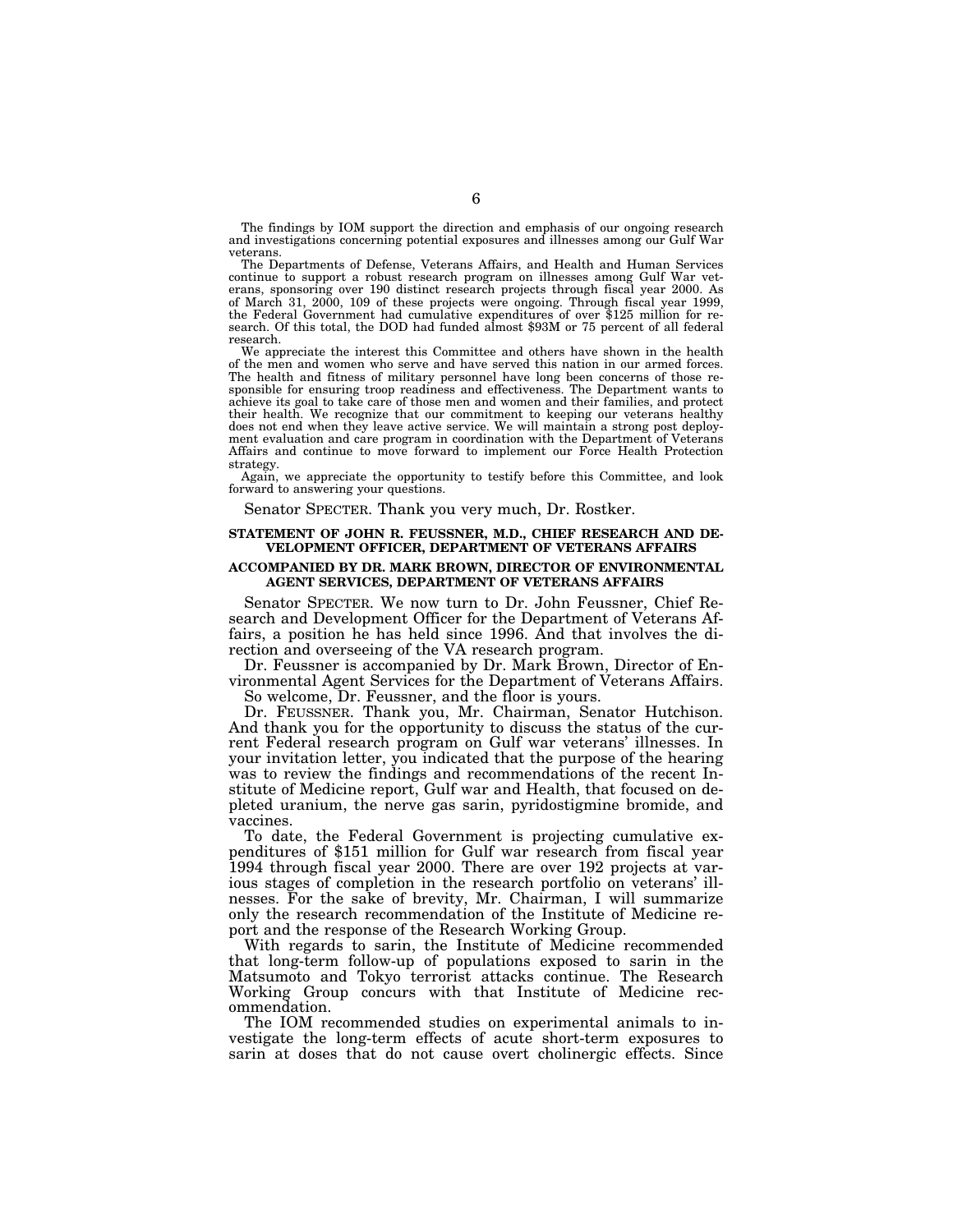1996, DOD has funded nine toxicology studies focusing on the effects of sarin alone or in combination.

Mr. Chairman, in addition to the Institute of Medicine recommendation on animal studies of sarin, the Research Working Group is coordinating three epidemiological studies that are focusing on the health of veterans potentially exposed to low-level sarin during the demolitions at Khamisiyah, one at the Naval Health Research Center in San Diego, a second at the Oregon Health Sciences University in Portland, and the medical follow-up agency of the Institute of Medicine.

In addition to the IOM recommendation on animal studies on sarin, the Research Working Group has also coordinated a contract for the medical follow-up agency to perform an epidemiological study of the long-term effects of low dose exposures to nerve agents in human volunteers in experiments conducted at the Aberdeen Proving Grounds in the 1950s.

With regards to pyridostigmine bromide, the IOM recommends research on chemical interactions between pyridostigmine bromide, PB, and other agents such as stressful stimuli and certain insecticides. Since 1994, VA and DOD have funded 30 projects related to PB alone or in combination with other chemicals or stressful stimuli. One important and consistent result of recent studies is that stressful stimuli, such as swimming, heat or restraint stress, do not cause an increase in the permeability of the blood brain barrier or cause PB to cross the blood brain barrier into the brain. The IOM recommended research on differences in genetic susceptibility that may contribute to increased risk of disease. VA and DOD have funded eight projects on genetic factors that may alter susceptibility of the effects of sarin and PB.

With regards to the issue of vaccines, the IOM has recommended long-term systematic research to examine potential adverse effects of anthrax and botulinum toxoid vaccination in multiple species and strains of animals. The Research Working Group concurs that long-term research is needed to examine potential adverse effects. Such research is under way in DOD laboratories. Also, CDC plans to fund non-human primate studies on the health effects and efficacy of the anthrax vaccine later this fiscal year.

The IOM recommended that identification of cohorts of Gulf war veterans and Gulf war-era veterans for whom vaccine records exist, that those veterans be studied. The CDC published a study of Air Force Gulf war veterans in 1998, which included measuring antibodies to the anthrax and botulinum vaccines to determine which individuals had received the vaccine. The CDC found that no relationship between the vaccinations and the development of a multisymptom illness.

Similarly, researchers in the United Kingdom have also published a study this year on a cohort of 923 Gulf war veterans for whom vaccination records exist. To date, there was no association between having received anthrax vaccine and the development of a multi-system illness.

Finally, with regards to depleted uranium, the Institute of Medicine recommended continued follow-up of the Baltimore cohort of Gulf war veterans with depleted uranium exposure. The Research Working Group again concurs. While the Baltimore clinicians have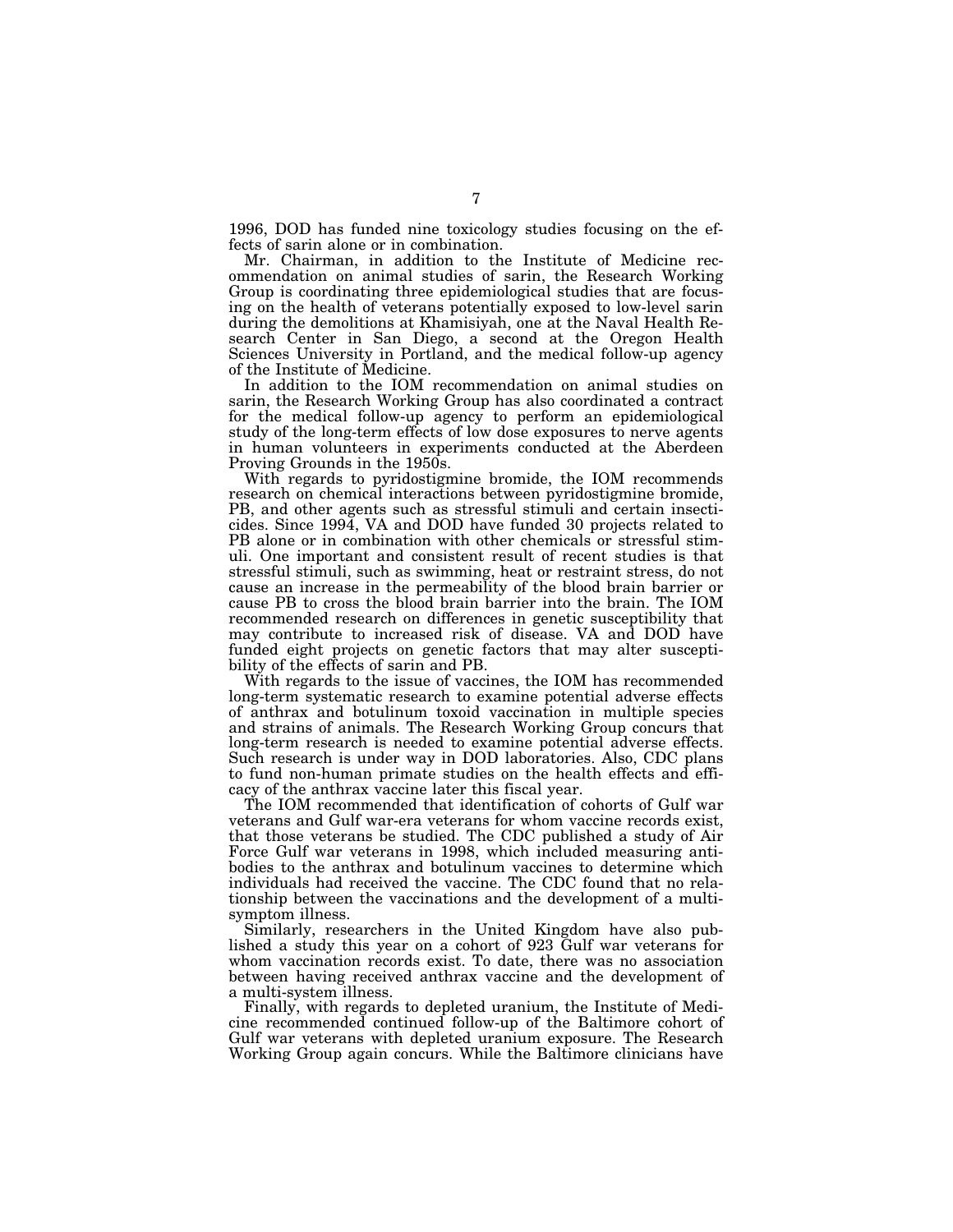seen no definitive evidence of adverse clinical outcomes associated with uranium exposure to date, the veterans who were involved in these friendly fire incidents will remain under continuing medical surveillance.

The IOM recommended additional studies of the effects of depleted uranium in animals. DOD has funded five toxicology projects——

Senator SPECTER. Dr. Feussner, could you summarize the balance of your testimony, please?

Dr. FEUSSNER. Yes. I am virtually finished.

Mr. Chairman, we know that combat casualties do not always result in obvious wounds and that some veterans from all conflicts return with debilitating health problems. The VA recognizes its responsibility for developing effective treatments and prevention strategies for such illness.

### PREPARED STATEMENT

Mr. Chairman, thank you again for permitting me this opportunity to summarize our work. I will conclude my testimony here and ask that my entire written testimony be entered into the record.

Senator SPECTER. Your statement in full will be made a part of the record, as will all statements.

[The statement follows:]

#### PREPARED STATEMENT OF JOHN R. FEUSSNER

Mr. Chairman and members of the Subcommittee, thank you for this opportunity to discuss the status of the current Federal research program on Gulf War veterans' illnesses. I serve as the Department of Veterans Affairs' (VA) Chief Research and Development Officer and the Chairperson of the Research Working Group (RWG) of the Persian Gulf Veterans Coordinating Board (PGVCB).

In your invitation letter, you indicated that the purpose of the hearing was to review the findings and the recommendations of the recent Institute of Medicine (IOM) report, ''Gulf War and Health, Volume 1.: Depleted Uranium, Sarin, Pyridostigmine Bromide, Vaccines.'' In addition, I will provide a progress report on research on Gulf War veterans' illnesses.

As you know, the United States deployed nearly 700,000 military personnel during the Gulf War from August 1990 to the cease-fire on February 28, 1991. Within months of their return, some Gulf War veterans reported various symptoms and illnesses that they considered to be connected to their war-time service. Veterans, their families, and the VA have been concerned about possible health effects from exposures during the Gulf War, including chemical warfare agents, the anti-nerve agent drug pyridostigmine bromide, vaccines, and depleted uranium.

#### OVERVIEW OF THE RESEARCH PORTFOLIO ON GULF WAR VETERANS' ILLNESSES

To date, the Federal government is projecting cumulative expenditures of \$155 million for Gulf War research from fiscal year 1994 through fiscal year 2000. There are 192 projects at various stages of completion in the research portfolio on these veterans' illnesses. In fiscal year 1999 and fiscal year 2000, 42 new projects have been added to this portfolio. Research projects have been funded in the categories of basic research and applied research, such as clinical epidemiology and populationbased epidemiologic research. To date, 83 federally funded projects have been completed. All projects and their focus areas are described in detail in annual reports that are submitted to Congress each year. An important role of the Research Working Group (RWG) is programmatic review and recommendations to funding agencies on research proposals that have been competitively and scientifically reviewed. The RWG continues to work diligently to foster the highest standards of competition and scientific review for all research on Gulf War veterans' illnesses. This is consistent with one of the recommendations made by the Senate Veterans Affairs' Committee in the Report of the Special Investigation Unit on Gulf War Illnesses (SIU report).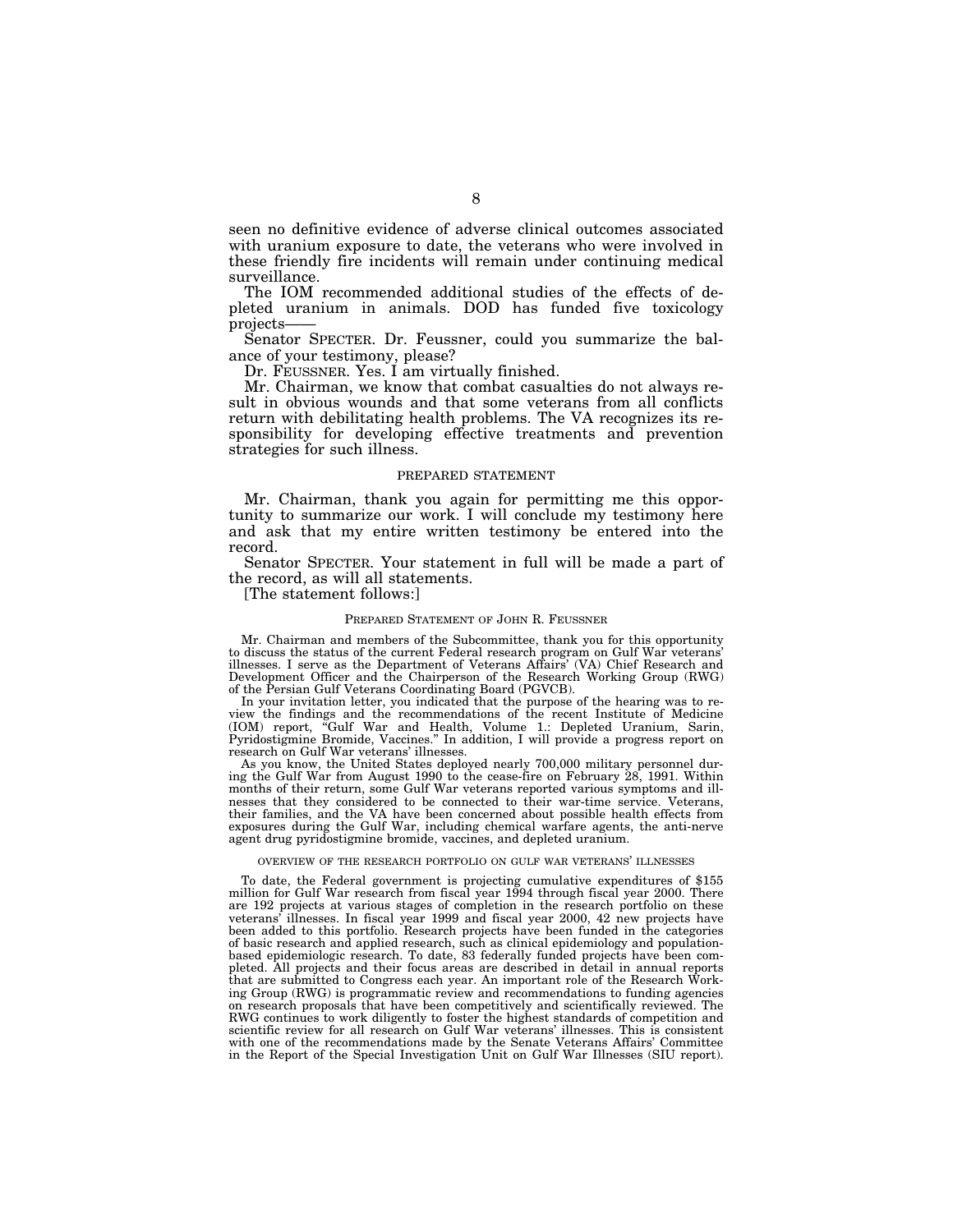The recommendation was that DOD and VA ''should only fund Gulf War health research pursuant to an impartial, scientific peer review process, except in the case of the most serious and extreme circumstances.

#### IOM REPORT: GULF WAR AND HEALTH, VOLUME 1.

# *Background on the IOM report*

The Under Secretary for Health sent a letter to the National Academy of Sciences Institute of Medicine (IOM) on October 31, 1997 requesting an IOM study. The purpose of the study was to comprehensively review, evaluate, and summarize the pub-lished peer reviewed scientific literature regarding the associations between various Gulf War exposures and adverse health effects experienced by some Gulf War veterans. The IOM was also requested to make recommendations for additional scientific studies to resolve areas of continued scientific uncertainty related to health consequences of Gulf War service. On June 24, 1998, VA signed a contract with the IOM for a 27-month study, at a total cost of \$1.25 million.

This effort was modeled after the successful process VA has used since the early 1990s to establish compensation policy for Vietnam veterans exposed to Agent Orange.

Four months later, in October 1998, Congress supported this effort with legislative mandates, including the ''Veterans Programs Enhancement Act of 1998'' (Public Law No. 105–368) and the "Persian Gulf War Veterans Act of 1998" (Public Law No. 105–277). The contract with IOM meets the requirements of these Acts.

The IOM reviewed the scientific and medical literature on the adverse health effects associated with exposure to sarin, pyridostigmine bromide, vaccines, and depleted uranium. The review took into account the strength of scientific evidence and the appropriateness of the scientific methods used to identify associations. It includes an assessment of biologic plausibility that these exposures are associated with illnesses experienced by Gulf War veterans. In many cases, the data distinguished differences between transient and long-term health effects, related to the dose of the exposure. Therefore, IOM reported separate findings on the potential transient, short-term effects of each exposure, as well as the potential long-term effects. As required by Public Law 105–277 and Public Law 105–368, the Department is currently evaluating the IOM report to determine whether or not a presumption of service connection is warranted for any illness related to the exposures covered in the report.

A major strength of the study is that in planning its work, the IOM committee asked representatives of veterans service organizations for advice in setting its priorities. Veterans advised the committee to begin the project by reviewing these specific risk factors. Therefore, this report looked at the exposures that were of greatest health concern to veterans themselves. The IOM report should provide some reassurance to veterans and their families about these health concerns.

#### *Findings and Recommendations of the IOM Report and Response of the Research Working Group*

*Sarin*

IOM Findings on potential long-term effects of sarin: IOM concluded that there was limited or suggestive evidence of an association between "exposure to sarin at doses sufficient to cause acute cholinergic signs and symptoms and subsequent longterm health effects.'' IOM concluded that there was inadequate evidence to determine whether an association does or does not exist between ''sarin at low doses insufficient to cause acute cholinergic signs and symptoms and subsequent adverse long-term effects.'' This is consistent with one of the conclusions of the SIU report, which stated "There is insufficient evidence at this time to prove or disprove that there was an actual low level exposure of any troops to chemical weapon nerve agents or that any of the health effects some veterans are experiencing were caused by such exposure

Basis for IOM Findings on potential long-term health effects of sarin: IOM stated that, after human exposures to sarin at doses high enough to cause poisoning symptoms, numerous chronic effects have been reported. These health effects have been observed in industrial workers accidentally exposed to sarin in the U.S. and in the two terrorism attacks in Japan. IOM noted that ''there are no well-controlled studies of long-term health effects in humans exposed to sarin at doses that do not produce acute signs and symptoms.''

#### IOM Recommendations and Research Working Group Response:

1. Long-term follow-up of populations exposed to sarin in the Matsumoto and Tokyo terrorist attacks.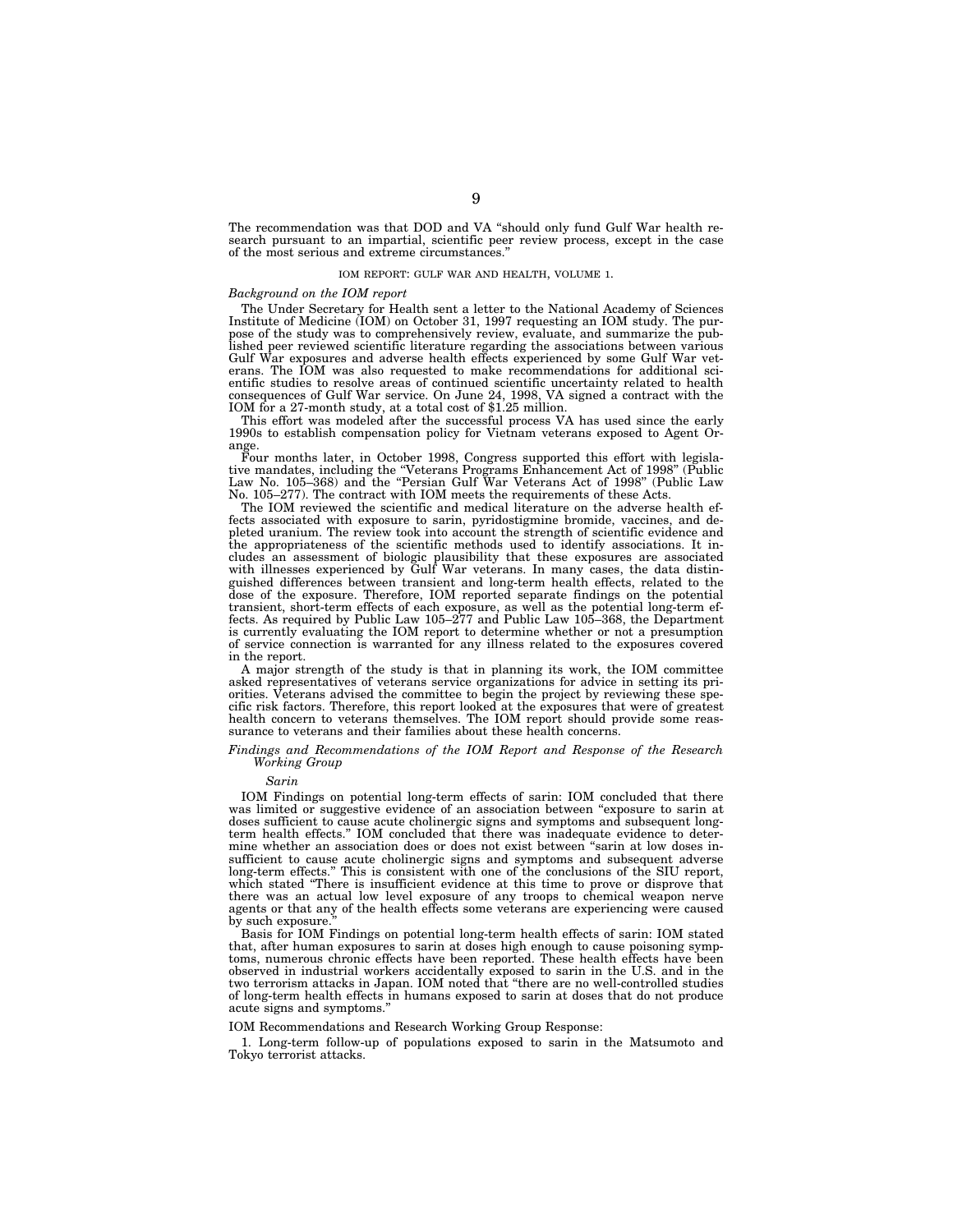The RWG concurs with IOM's recommendation that Japanese scientists should continue the long-term follow-up of populations exposed to sarin in the Matsumoto and Tokyo terrorist attacks. We plan to keep apprised of the results of these studies.

2. Studies in experimental animals to investigate the long-term effects of an acute, short-term exposure to sarin at doses that do not cause overt cholinergic effects and minimal acetylcholinesterase inhibition.

Since 1996, DOD has funded several studies of the long-term effects of short-term sarin exposure at doses that do not cause overt symptoms and cause only minimal acetylcholinesterase inhibition. Nine toxicology studies are focusing on the effects of sarin, alone or in combination. These combinations have included PB, DEET, permethrin, chlorpyrifos, heat stress and/or exercise stress.

3. In addition to the IOM recommendation on animal studies on sarin, the RWG is coordinating three epidemiological studies that are focusing on the health of veterans potentially exposed to low-level sarin due to the demolitions at Khamisiyah. The results of one of these projects were published in 1999 (project DOD–1B). The conclusion was there were no differences in rates of health problems among Gulf War veterans, who were potentially exposed to subclinical levels of sarin, compared to Gulf War veterans who were not exposed. The second Khamisiyah-related project is being performed by the Oregon Health Sciences University (DOD–63). The purpose is to compare neurological symptoms and results of neurobehavioral tests between Gulf War veterans, who were potentially exposed to low levels of sarin, versus Gulf War veterans who were not exposed. The third Khamisiyah-related project is being performed by the Medical Follow-Up Agency (MFUA) of the IOM (DOD–69). The purpose is to compare self-reported health problems between Gulf War veterans, who were potentially exposed to low levels of sarin, versus Gulf War veterans who were not exposed.

4. In addition to the IOM recommendation on animal studies on sarin, the RWG is coordinating a contract for MFUA to perform an epidemiologic study of the longterm effects of short-term exposure to nerve agents in human volunteers in experiments conducted at Aberdeen Proving Ground in the 1950s to 1970s (DOD–93).

5. Research on genetic factors that may alter susceptibility to sarin toxicity.

VA and DOD have funded a number of research projects on genetic factors that may alter the susceptibility to sarin and/or PB toxicity. These studies are described in detail in the section on PB below.

#### *Pyridostigmine Bromide (PB)*

IOM Findings on potential long-term effects of PB: IOM concluded that there was inadequate evidence to determine whether an association does or does not exist between PB and long-term adverse health effects.

Basis for IOM Findings on potential long-term health effects of PB: IOM noted that no reports of chronic toxicity were available related to human PB exposure in clinical or military populations. IOM reviewed two studies of PB use in Gulf War veterans, and concluded ''the epidemiological data do not provide evidence of a link between PB and chronic illness in Gulf War veterans.

# IOM Recommendations and Research Working Group Response:

1. Research on chemical interactions between PB and other agents such as stressful stimuli, and certain insecticides.

Since 1994, VA and DOD have funded 30 projects related to PB, alone or in combination with other chemicals or stressful stimuli. In particular, VA and DOD have funded 18 projects on the potential interactions between PB and other agents. Five of these projects have published results, focusing on the effects of PB in rodents, in combination with DEET, permethrin, swimming stress, restraint stress, or exercise stress (projects VA–49, DOD–10, DOD–37, DOD–62, DOD–65). One important and consistent result of recent studies is that stressful stimuli, such as swimming stress or restraint stress, do not cause an increase in the permeability of the bloodbrain barrier, or cause PB to cross the blood-brain barrier into the brain. In 1996, the earliest research in this area was performed, which indicated increased permeability of the blood brain barrier to PB, due to swimming stress in a particular strain of mice. Several more recent studies have failed to replicate this finding using a variety of species, a variety of types of stressful stimuli, and extremely high doses of PB.

2. Research on differences in genetic susceptibility (e.g., genetic polymorphisms of butyrylcholinesterase or paraoxonase) that may contribute to increased risk of disease.

VA and DOD have funded eight projects on genetic factors that may alter susceptibility to the effects of PB or sarin, including polymorphisms of enzymes. Four projects in humans are evaluating the effects of genetic differences in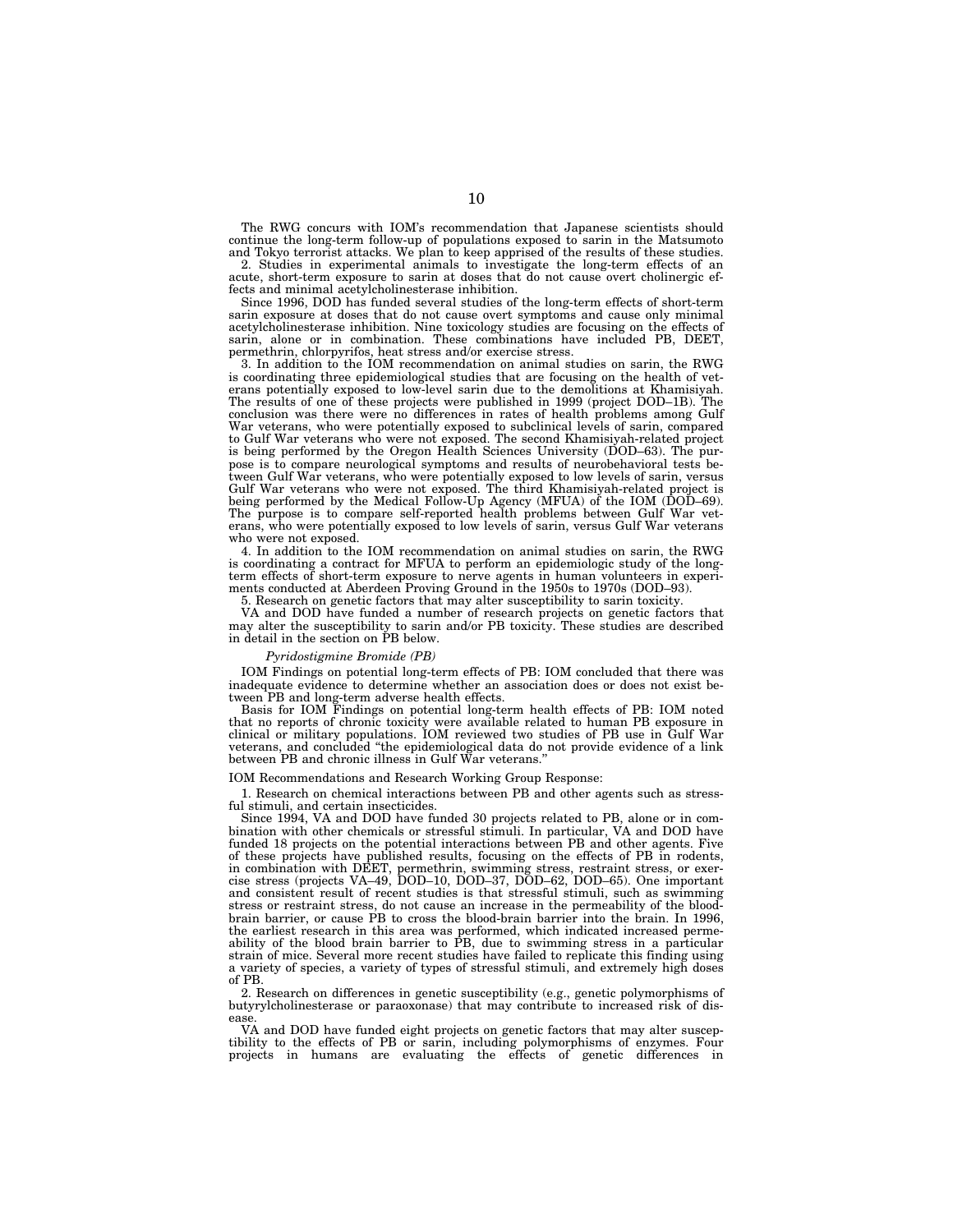polymorphisms of acetylcholinesterase, butyrylcholinesterase, and/or paraoxonase<br>(projects DOD–21, DOD–60, DOD–65, DOD–112). Two projects in humans are eval-<br>uating the effects of gender and weight (project DOD–11, DOD–64) rats are evaluating the effects of genetic differences in polymorphisms of acetylcholinesterase and butyrylcholinesterase (VA–5D, VA–49).

3. Epidemiological studies on the possible long-term health effects of PB. The RWG concurs with IOM that neurologists, who perform long-term follow-up of the course and treatment of myasthenia patients, should consider the possible long-term effects of PB. These patients take PB for many years. IOM concluded that PB has been used safely and effectively in thousands of myasthenia gravis patients since the 1950s. However, there has not been a systematic evaluation to determine if there are subtle long-term effects. We plan to keep apprised of the results of such long-term studies of myasthenia gravis patients, and we have instituted contacts on this issue with the Myasthenia Gravis Foundation of America.

#### *Vaccines*

IOM Findings on the potential long-term effects of vaccines: IOM concluded that there was inadequate evidence to determine whether an association does or does not exist between anthrax vaccination, botulinum toxoid vaccination, or multiple vaccinations, and long-term adverse health effects.

Basis for IOM Findings on potential long-term health effects of vaccines: IOM stated there were no published, controlled studies of the long-term effects of anthrax vaccination or botulinum toxoid vaccination. IOM reviewed only a few studies of the long-term effects of multiple vaccinations, which were too limited to draw conclusions.

#### IOM Recommendations and Research Working Group Response:

1. Long-term systematic research to examine potential adverse effects of anthrax and botulinum toxoid vaccination in multiple species and strains of animals.

The RWG concurs that long-term research is needed to examine potential adverse effects of anthrax and botulinum toxoid vaccination in experimental animals. Such research is underway in DOD laboratories. Also, CDC plans to fund non-human pri-

mate studies of the health effects and efficacy of the anthrax vaccine in late 2000. 2. Identification of cohorts of Gulf War veterans and Gulf War era veterans, for whom vaccination records exist, followed by careful studies of current symptoms, functional status, and disease status.

The Centers for Disease Control and Prevention (CDC) published a study of Air Force Gulf War veterans in 1998, which included measuring antibodies to anthrax and botulinum to determine which individuals had received the vaccines. The CDC found no relationship between the vaccinations and the development of a multisymptom illness (chronic symptoms of fatigue, cognitive and mood problems, and musculoskeletal pain).

The United Kingdom has also published a study in 2000 on a cohort of 923 Gulf War veterans for whom vaccination records exist. There was no association between having received the anthrax vaccine and the development of multisymptom illness, as defined by CDC.

3. Long-term longitudinal studies of the participants in the Anthrax Vaccine Immunization Program that would actively monitor and systematically collect and analyze data about symptoms, functional status, and disease status.

In 1999, DOD funded a long-term longitudinal study of participants in the Anthrax Vaccine Immunization Program. The Naval Health Research Center is establishing DOD-wide surveillance of hospitalizations in military hospitals, linking these to data on anthrax vaccine recipients (project DOD–99). This active surveillance system ensures early detection of any associations between vaccinations and severe reactions that require hospitalizations. In addition, there are several ongoing projects that are following smaller groups of vaccine recipients to evaluate adverse effects. In Chapter 7, IOM summarizes several of these smaller completed and ongoing human studies, nearly all of which are unpublished. IOM strongly urges the DOD investigators who are conducting these studies to submit their results to peer-reviewed journals for publication. Additionally, IOM recently started a new two-year study on the safety and efficacy of the anthrax vaccine, funded by DOD. This new study will review some of the unpublished, non-peer reviewed information that was not previously available.

#### *Depleted Uranium (DU)*

IOM Findings on the potential long-term health effects of DU: IOM concluded that there is limited or suggestive evidence that there is no association between exposure to uranium and ''lung cancer at cumulative internal dose levels lower than 200 millisieverts or 25 centigrays.'' IOM also concluded that there is limited or sugges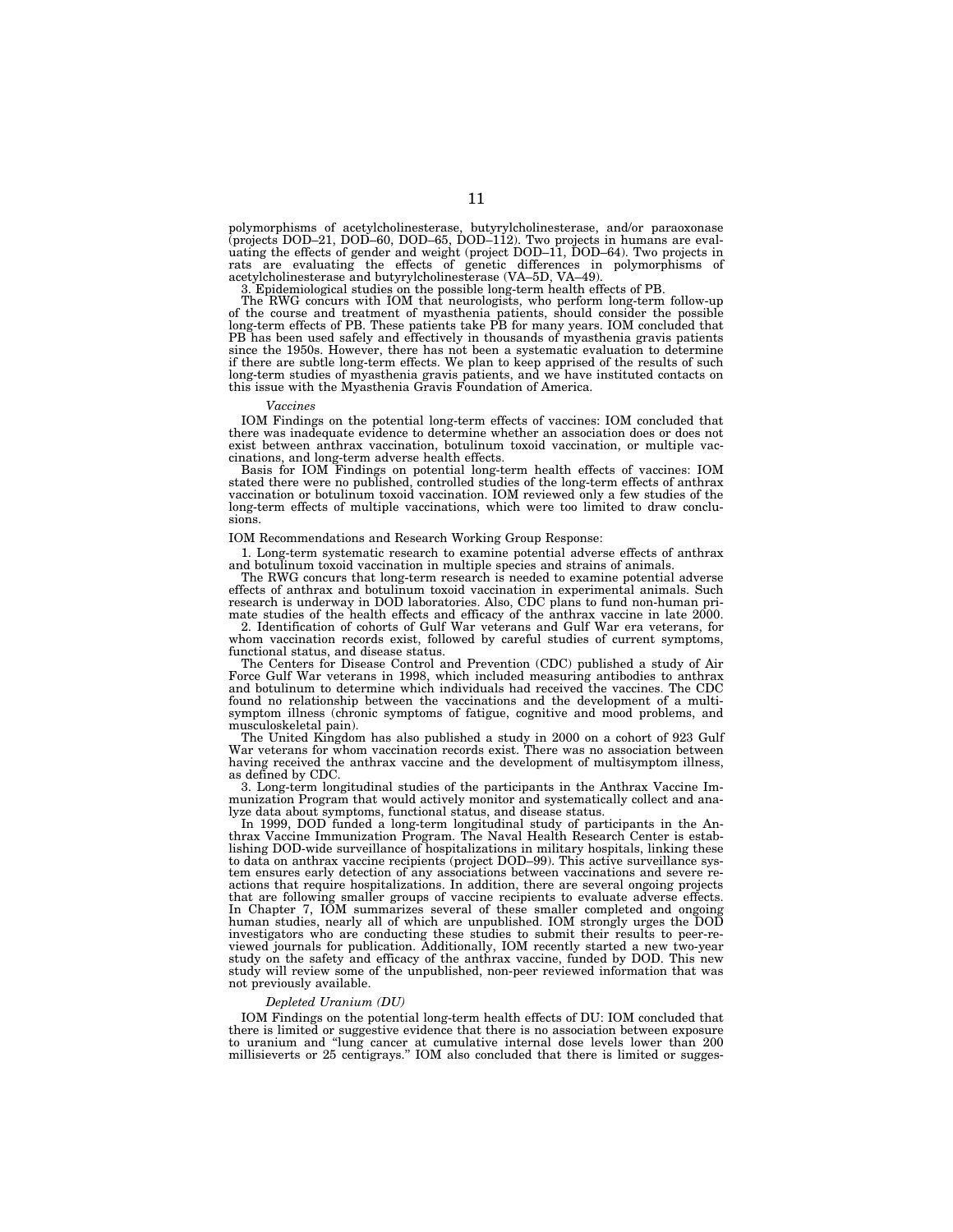tive evidence that there is no association between exposure to uranium and ''clinically significant renal dysfunction.'' IOM concluded that there was inadequate evidence to determine whether an association does or does not exist for several other potential long-term health effects.

Basis for IOM Findings on the potential long-term health effects of DU: IOM states that lung cancer has been the focus of many cohort studies of workers in the uranium processing industry. Many of these studies were large (thousands of subjects) and had a long period of follow-up (more than 20 years). Lung cancer mortality was not increased among workers in most of these cohorts, and IOM focused on the best quality studies in forming its conclusions about radiation exposure and lung cancer. IOM states that the weight of the human evidence indicates little or no clinically important kidney toxicity due to uranium exposure. IOM cited the strongest evidence as the absence of kidney damage in Gulf War veterans exposed to DU from embedded shrapnel. Kidney function was normal in these veterans, years after exposure, despite very high urinary uranium concentrations.

#### IOM Recommendations and Research Working Group Response:

1. Continued follow-up of the Baltimore cohort of Gulf War veterans with DU exposure. Long-term studies of the health of other Gulf War veterans at high risk for DU exposure (e.g. cleanup or radiation control units).

The RWG concurs with the long-term follow-up of the veterans in the Baltimore cohort, who were injured during friendly fire incidents. This cohort was expanded in 1999, beyond the original 33 individuals. While the Baltimore researchers have seen no definitive evidence of adverse clinical outcomes associated with uranium exposure to date, the veterans who were involved in the friendly fire incidents will remain under continuing medical surveillance. This is consistent with the SIU report, which stated that DOD and VA should ''utilize the existing VA Depleted Uranium Medical Follow-Up Program to provide timely and in-depth medical evaluations to active duty troops and veterans with DU injuries.''

In addition, since mid-1998, VA and DOD have offered a DU medical evaluation to hundreds of other veterans with potential DU exposure, such as those involved in cleanup operations or radiation control units. To date, the published data have shown that only veterans who have retained metallic fragments have demonstrated persistently elevated urinary uranium levels.

2. Continued follow-up of the cohorts of uranium processing workers.

The RWG concurs that the long-term follow-up should continue of cohorts of uranium processing workers. Many of these studies involve employees of manufacturing facilities managed by the Department of Energy or its contractors. Because of the recent increase in interest in the employees of these facilities, ongoing surveillance is likely to intensify in the future. We plan to keep apprised of the results of these studies.

3. Additional studies of the effects of depleted uranium in animals.

DOD has funded five toxicology projects that are investigating the health effects of DU in experimental animals (DOD–7A, DOD–7B, DOD–121, DOD–122, DOD– 123). In particular, since 1994, the Armed Forces Radiobiology Research Institute (AFRRI) has been investigating the health effects of embedded DU pellets on rats. In Chapter 4, IOM cites the results of several published AFRRI studies. For example, there was no detectable kidney toxicity in rats embedded with DU pellets, even at very high concentrations of urinary uranium. Also, in early 2000, DOD released a Broad Agency Announcement to fund additional studies of health effects of heavy metals in experimental animals, including DU. Outcomes of particular interest include effects on the lung, liver, kidney, and nervous systems; and localized soft tissue responses of embedded fragments. Awards for these projects should occur by late 2000.

#### *Plans for Additional Reviews by the IOM*

The present study is only the first phase of a long-term IOM review. VA has already initiated a new contract for the next phase of IOM's review of Gulf War environmental risk factors. The contract calls for the same type of thorough review of peer reviewed literature on the potential health effects from exposure to solvents and pesticides used during the Gulf War. As with the previous study, it will require two years to complete, starting September 1, 2000, at a total cost of \$3.57 million. Following that, we anticipate looking at the several other Gulf War risk factors. In addition, the VA and the IOM are committed to issuing updated reports as new evidence appears. VA has not ruled out any exposures as a possible contributor to Gulf War veterans' illnesses.

In summary, a process is in place to review the scientific evidence that becomes available regarding any health consequences from service during the Gulf War and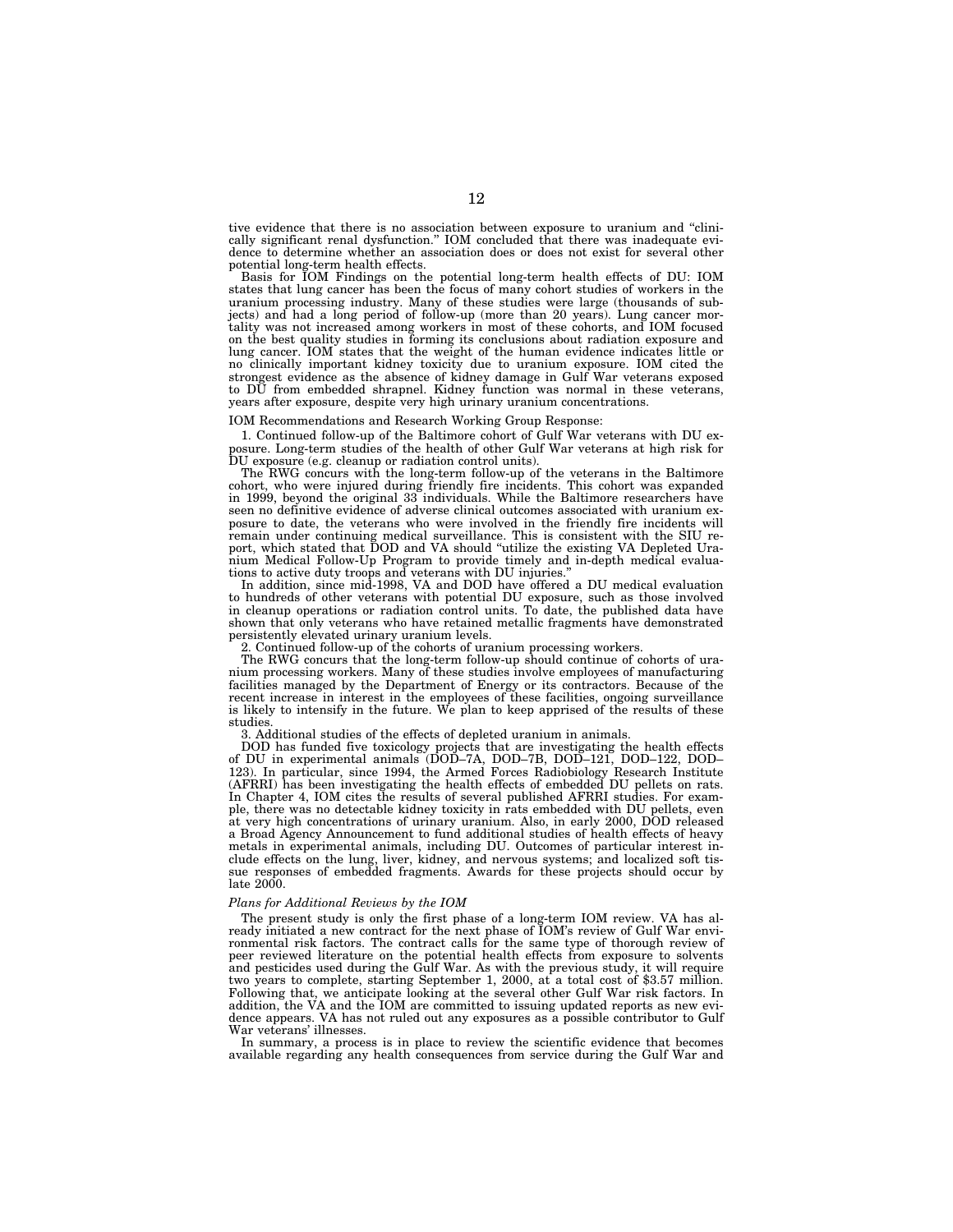to grant compensation benefits using the same model as was used for Vietnam veterans regarding Agent Orange.

#### STATUS REPORT ON RESEARCH ON GULF WAR VETERANS' ILLNESSES

We know that combat casualties do not always result in obvious wounds, and that some veterans from all conflicts return with debilitating health problems. VA recognizes its responsibility for developing effective treatments and prevention strategies for such diseases. Studies clearly show that some Gulf War veterans report a variety of chronic and ill-defined symptoms including fatigue, neurocognitive, and musculoskeletal problems, at rates that are significantly greater than non-deployed veterans.

#### *Four Major Research Initiatives on Illnesses in Gulf War Veterans*

Highlights of the ongoing research efforts on Gulf War veterans' illnesses include two major treatment trials, Phase III of the VA National Survey, and a new epidemiological study of amyotrophic lateral sclerosis (ALS) in Gulf War veterans.

As a result of epidemiological findings to date, subgroups of ill Gulf War veterans have been identified for whom trials of potential treatment are appropriate. In the spring of 1998, the VA Cooperative Studies Program initiated planning for two<br>treatment trials, subsequently known as the "ABT" (antibiotic treatment) and<br>"EBT" (exercise-behavioral therapy) trials. Both trials underwent t review and were approved for funding only after rigorous external review provided by the Cooperative Studies Evaluation Committee. Patient characteristics for entry into both trials are similar. All veterans who served in the Gulf between August 1990 and August 1991 are eligible for the studies. Patients are considered to have Gulf War Veterans' Illnesses (GWVI) if they have at least two of three symptoms (fatigue, musculoskeletal pain, neurocognitive dysfunction) that began after August 1990 and that have lasted for more than six months up to the present.

The ABT trial has completed its enrollment of 491 Gulf War veterans at 28 sites throughout the U.S. The study initiated patient accession in May of 1999. The primary hypothesis of the study is that antibiotic treatment directed against mycoplasma species will improve functional status of patients with GWVI who are tested as mycoplasma positive at baseline. The total cost of this treatment trial is approximately \$13 million. The trial will be completed in October 2001, when patient follow-up is finished.

Preliminary demographic information indicates that 15 percent of the study participants are women, nearly 20 percent represent minority groups, 37 percent have attained an educational level of college or higher, and about 70 percent are employed. Nearly 85 percent of patients enrolled in the study exhibit all three symptoms of fatigue, pain, and neurocognitive difficulties.

The EBT trial has completed enrollment of nearly 1,100 Gulf War veterans at 20 sites throughout the U.S. The study initiated patient accessions in April of 1999. The primary hypotheses of the study is that both aerobic exercise and cognitive behavioral therapy (CBT) will significantly improve physical function in veterans with GWVI, and that the combination of CBT and exercise will be more beneficial than either treatment would be alone. The cost of this treatment trial is approximately \$9.3 million. The trial will be completed on or about December 2001.

Mr. Chairman, I will now provide you with an update of the VA National Survey of Persian Gulf Veterans authorized by Public Law 103–446. The National Survey is designed to determine the prevalence of symptoms and illnesses among a national<br>random sampling of Gulf War veterans. The Survey is being conducted in three<br>phases. Phase I was a population-based mail survey of the heal 15,000 non-Gulf War veterans, males and females). The data collection phase is complete, analysis of the data continues, and the first report has been published in the scientific literature. Phase II consisted of a telephone interview of 2,000 nonrespondents from Phase I (1,000 from each group) to determine if there are any response differences between respondents and non-respondents. Phase II is complete. In Phase III, 2,000 of the veterans who responded to the postal survey are being invited, along with their family members, to participate in a comprehensive physical examination protocol. These examinations are being conducted at 15 VA medical centers and involve specialized examinations including neurological, examinations including neurological, rheumatological, psychological, and pulmonological evaluations. When the National Survey is complete we will have a much clearer picture of the prevalence of symptoms and illnesses among Gulf War veterans.

The VA's Office of Research and Development awarded funds for Phase III of the National Health Survey of Persian Gulf Veterans in November 1998. Thus far, this study has examined approximately 1,600 veterans, plus 2,000 of their spouses and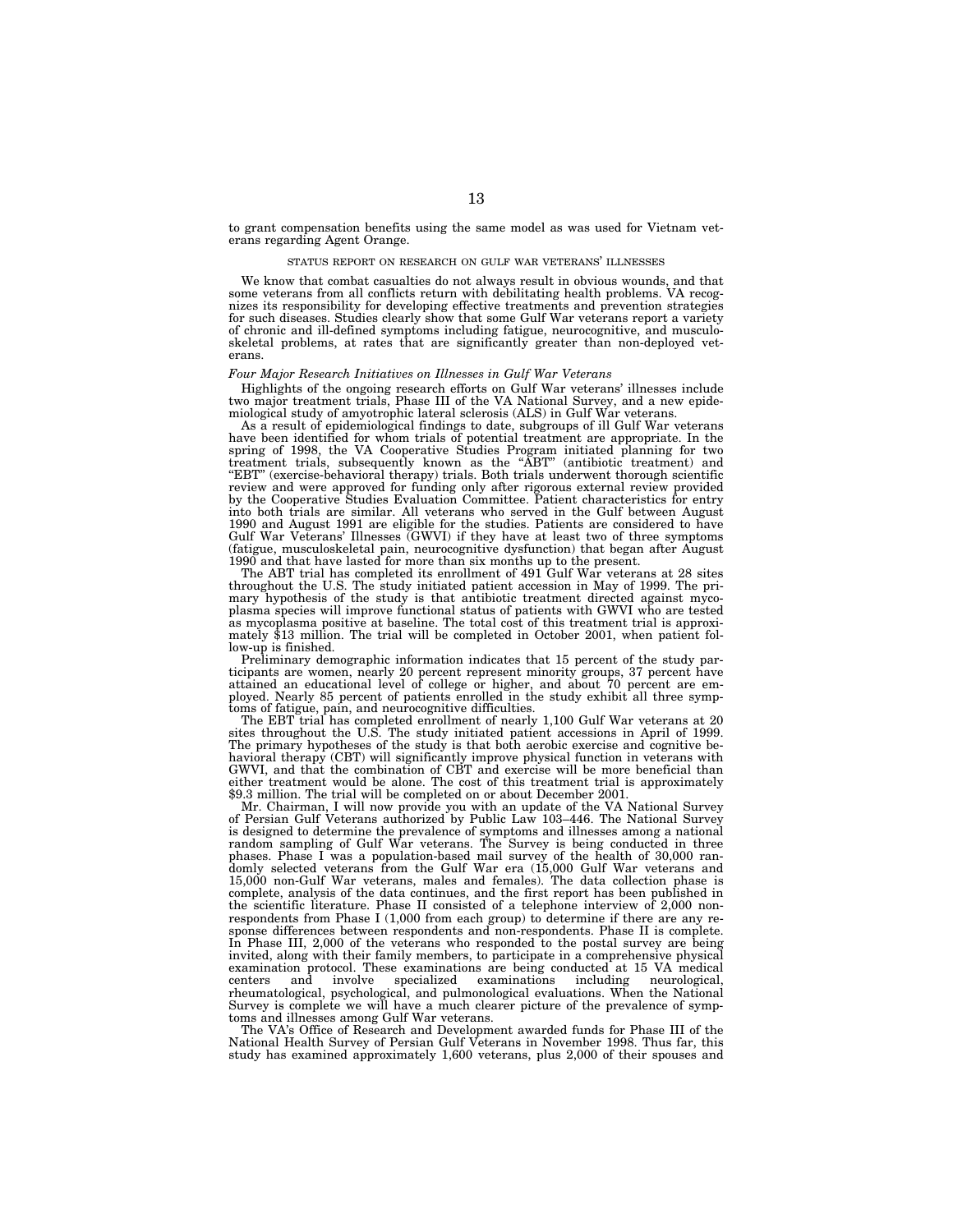children. The study will cost approximately \$12 million and will complete patient recruitment in May of 2001.

- The medical evaluations in Phase III are designed to determine:
- —Whether Gulf War veterans have an increased prevalence of the following conditions frequently reported in the literature, compared to a control group of nondeployed veterans: Chronic Fatigue Syndrome (CFS); Fibromyalgia (FM); neurologic abnormalities, including peripheral neuropathy and cognitive dys-<br>function; and post-traumatic stress disorder (PTSD).
- function; and post-traumatic stress disorder (PTSD).<br>Whether the specific medical conditions of arthritis, dermatitis, hypertension. bronchitis, and asthma, which have been reported more frequently among Gulf War veterans compared to non-deployed veterans, are at higher prevalence among deployed Gulf War veterans upon objective clinical examination.<br>Whether the prevalence of any of these conditions is greater among the spouses
- of Gulf War veterans than among spouses of non-deployed veterans. —Whether the prevalence of medical conditions and major birth defects found on
- a pediatric physical examination in the children conceived after the war is greater for Gulf War veterans than for non-deployed veterans.

Recently, Gulf War veterans have voiced concerns about a possible association between amyotrophic lateral sclerosis (ALS) and service in the war. Although there is no clear indication of an excess rate of ALS among Gulf veterans, the available data could represent an underestimate of the actual rate. Furthermore, preliminary data suggested that the age distribution of cases of ALS in Gulf veterans appeared to be younger than the age distribution of cases of ALS in the general U.S. population. Accordingly, VA is leading a research effort to identify all cases of ALS, or other motor-neuron diseases, occurring among Gulf War veterans. VA is collaborating with DOD, CDC, and various university disease experts to determine the veterans' health status and to describe their exposures to potential causal and risk factors for ALS, based on clinical examinations at VA or non-VA centers of excellence in neurologic diseases. This initial case-finding effort is ongoing, and is planned to continue through February 2001. This study should provide the most definitive information about the rate of ALS among Gulf veterans, and the age distribution of the diagnosed patients.

#### *Other Research Initiatives on Illnesses in Gulf War Veterans*

The research program has yielded several important results. Some of the highlights of recent research findings include:

- —Population-based epidemiological studies have shown that Gulf War veterans report more symptoms than non-deployed veterans of the same era.
- —The population-based study of Gulf War veterans in Iowa has shown that nearly 90 percent of Gulf War veterans reported their health status as ''good'' to ''excellent," while the remainder rated their health status as "fair" to "poor," using standard measures of health status. A minority of them (14 percent) experienced a significant decline in their health status. Declines were noted in physical functioning and social functioning, while mental health scales showed improvement.
- —Several major studies suggest that Gulf War veterans do not suffer from a unique, previously-unrecognized syndrome. In particular, four studies have evaluated the health of thousands of Gulf War veterans who served in: (a) the U.S. Air Force; (b) the U.S. Navy; (c) all three U.S. services; and (d) all three services from Great Britain. In each study, Gulf War veterans and comparison groups of non-deployed veterans reported the same patterns of symptoms. The results of these four studies are consistent with IOM's conclusion that ''Thus far, there is insufficient evidence to classify veterans' symptoms as a new syndrome.'' IOM also concluded ''All Gulf War veterans do not experience the same array of symptoms . . . Thus, the nature of the symptoms suffered by many Gulf War veterans does not point to an obvious diagnosis, etiology, or standard treatment.'' This is also consistent with the SIU report, which stated that ''What SIU investigation found almost from the beginning was that the concept of a 'syndrome' does not accurately describe what is collectively referred to as 'Gulf War illnesses.' Instead, these veterans experience a variety of symptoms, illnesses, and disorders that do not appear to fit a particular pattern.
- —The RWG has determined that population based longitudinal studies to determine the long-term health of Gulf War veterans are a high priority. There are two population based longitudinal studies underway that are supported by DOD the Centers for Disease Prevention and Control (CDC). They are Iowa (CDC) and DOD), and the United Kingdom (U.S. DOD). Altogether, these two studies are following up a total of approximately 12,000 veterans. Each of these studies has used questionnaires, including physical symptoms, psychological symptoms,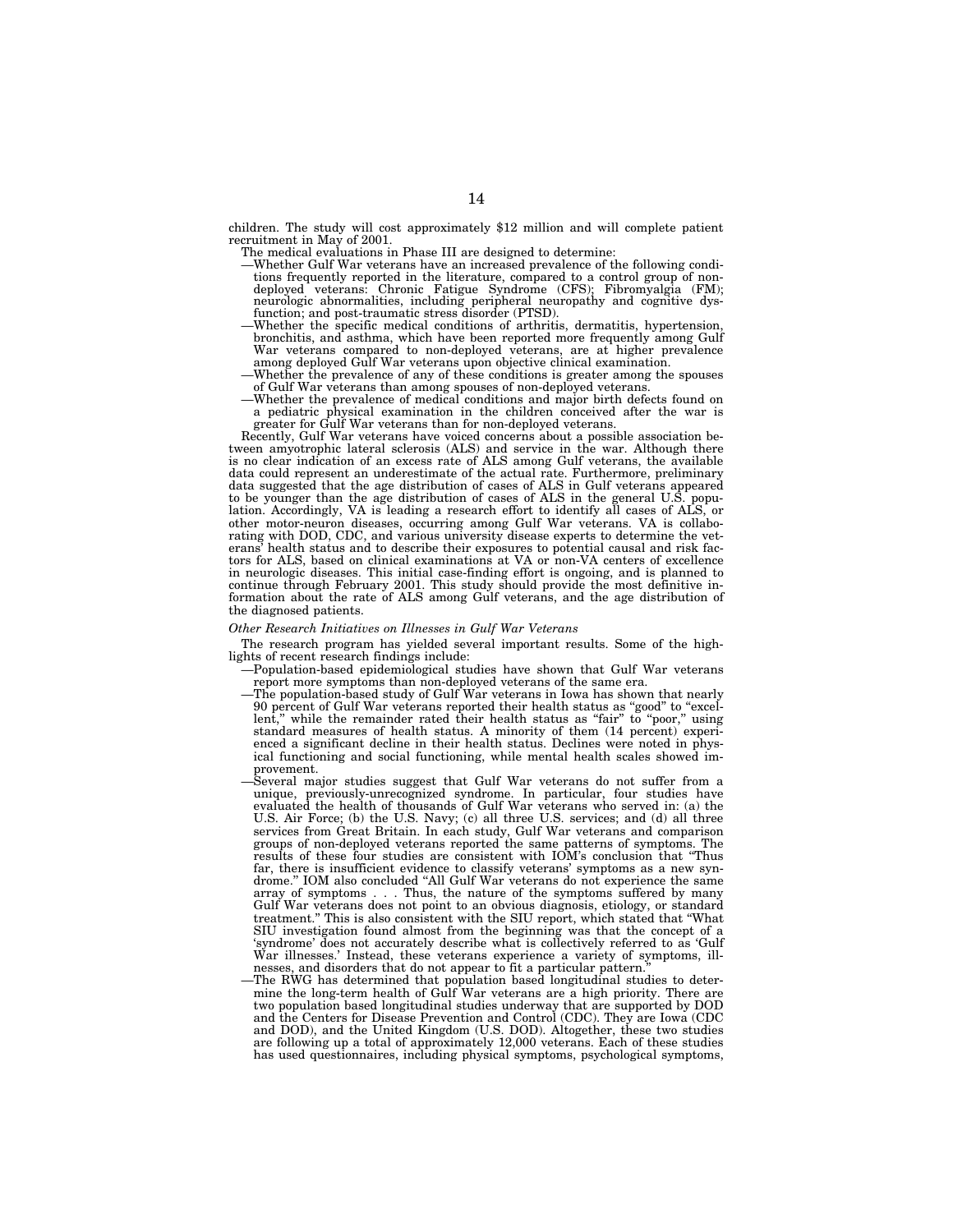and exposures during the Gulf War. Both the Iowa and United Kingdom studies have included comprehensive medical histories and physical examinations. VA will request proposals to conduct a pilot of a longitudinal study based on its National Gulf War Survey.

- —Neurobehavioral studies of Gulf War veterans and control populations suggest that some Gulf War veterans may have brain function abnormalities in such areas as memory, cognition, and motor control. The current RWG research portfolio includes seven studies using methods of sophisticated brain imaging such as conventional and functional magnetic resonance imaging (fMRI), and magnetic resonance spectroscopy.
- —VA has developed a plan to establish two new Centers for the Study of War-Related Illnesses. These new Centers will assist VA in the development of appropriate preventive strategies to minimize illness and injury following future conflicts, including both combat and peace-keeping operations, and to develop new approaches for improving the care of active-duty and veteran patients with war-related illnesses. VA has released its Request for Proposal for these new Centers and plans to fund them within the next few months.
- —In early 2000, DOD published Broad Agency Announcements to announce the availability of research funding on four topics. The selection and awarding of funds will be completed by the end of 2000. The topics are:
	- 1. Toxicity of heavy metals that are relevant to the military, including DU; 2. Biomarkers to assess toxic chemical exposures and health effects;
	- 3. Consequences of deployment stress on health and performance; and

4. Physiologically based methods to assess health consequences of deployment.

#### **CONCLUSIONS**

As the Federal research program continues to provide more results, we will substantially increase our understanding of Gulf War veterans' illnesses, which, in turn, will enhance our ability to diagnose and treat them. In addition, this newly gained knowledge will enhance prevention and intervention in illnesses in participants of future deployments.

Mr. Chairman, thank you again for permitting me this opportunity to summarize our work to date so that, using science, we may better understand the health problems of Gulf War veterans. You have my assurance that we will continue this effort to resolve or ameliorate health problems in this population to the greatest extent possible. Mr. Chairman, I will conclude my testimony here and am happy to answer any questions you or other Committee members may have.

Senator SPECTER. We have been joined by our distinguished colleague from Washington.

Senator Gorton, would you care to make any comments at this time?

Senator GORTON. No, thank you.

# **STATEMENT OF DRUE H. BARRETT, Ph.D., CHIEF, HEALTH ACTIVITY WORKING GROUP, CENTERS FOR DISEASE CONTROL AND PRE-VENTION, DEPARTMENT OF HEALTH AND HUMAN SERVICES**

Senator SPECTER. Then we will move now to our third witness, Dr. Drue Barrett, who serves as the Center for Disease Control's liaison to the Department of Health and Human Services. Dr. Barrett is the chief of the Veterans Health Activity Working Group in the Division of Environmental Hazards and Health Effects at the National Center for Environmental Health.

That is quite a litany, Dr. Barrett. The floor is yours.

Dr. BARRETT. Thank you. Mr. Chairman, Senator Hutchison, Senator Gorton, thank you for the opportunity to be here and to discuss the recent Institute of Medicine report, and also to update the committee on the Centers for Disease Control and Prevention's research activities dealing with Gulf war veterans' illnesses.

I will focus my testimony on the discussion of the IOM report. But first I would like to provide some background information on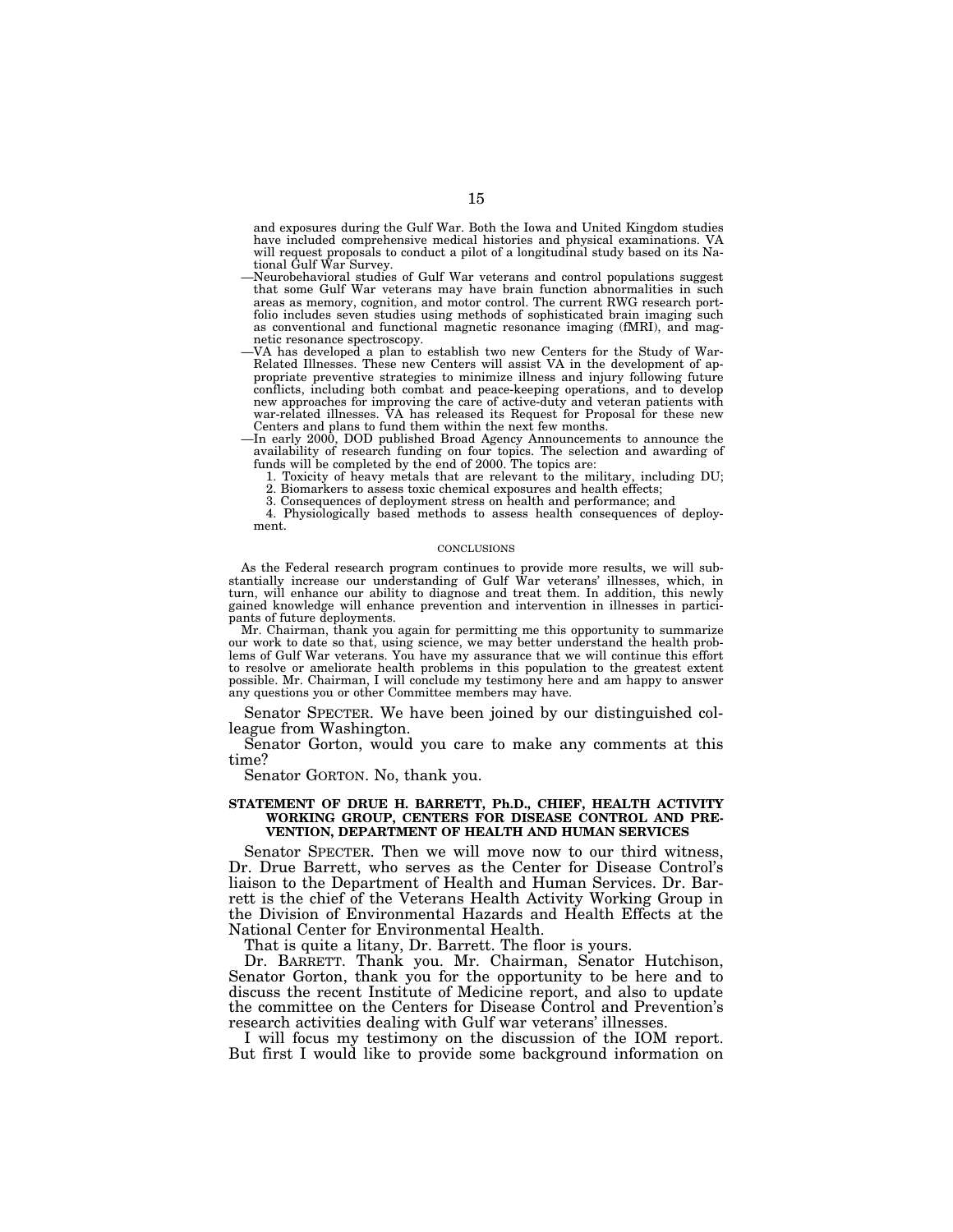the types of studies that have been initiated to investigate Gulf war veterans' health concerns. Efforts to investigate Gulf war veterans's health concerns have included population-based studies, including cross-sectional and longitudinal cohort studies, cluster and cross-sectional studies of specific military units, commands, or branches of service, and studies of United States and other coalition forces.

Control subjects have been assessed in order to compare prevalence rates across groups. Assessment approaches have included mail and telephone surveys, in-person questionnaires, and physical examinations. The number of respondents participating in these various studies have ranged from a few hundred to over 20,000. Response rates have ranged from very poor, at 31 percent, to very good, at 76 percent.

The findings have been very consistent, regardless of the types of studies that have been used. We find that active duty and reserve personnel deployed to the Gulf war nearly all report self-assessed symptoms at a higher rate than comparison groups. Gulf war veterans are also more likely to rate their overall health status since the Gulf war as poorer than their nondeployed peers. However, few studies have been able to document abnormalities on physical examination and routine laboratory tests.

A number of different environmental exposures have been mentioned with regard to the Gulf war. There have been several studies that have explored the relationship between these exposures and subsequent health outcomes. However, as noted by the Institute of Medicine, this research has been hampered by a lack of objective exposure data. And so most of the studies have had to rely on self-reported health outcomes and self-reported exposures, which creates difficulty in studying these issues.

To date, no specific exposure has been identified that would be responsible for the various types of problems that are being reported by Gulf war veterans. In an effort to further examine the relationship between health effects and exposures, the Institute of Medicine reviewed the scientific and medical literature on depleted uranium, sarin, pyridostigmine bromide, and vaccines.

Because of the lack of exposure data among Gulf war veterans, the committee was not able to assess the likelihood that Gulf war veterans' health problems are associated with or caused by these agents. Instead, most of the conclusions in the report are based on occupational and clinical exposures.

As the chairman of the IOM committee is here to discuss the report, I will not focus on any of the findings of the report. What I would like to do is just comment on some of the methods used by the IOM.

The IOM targeted the exposures of greatest concern to Gulf war veterans, as determined by meetings with veterans. They based their conclusions on an extensive review of scientifically reviewed articles. They used rigorous, well-established methods for evaluating the strength of the evidence for determining the association between studied exposures and health outcomes. This included examining the strength of the association, the dose response relationship, the consistency of the association, the temporal relationship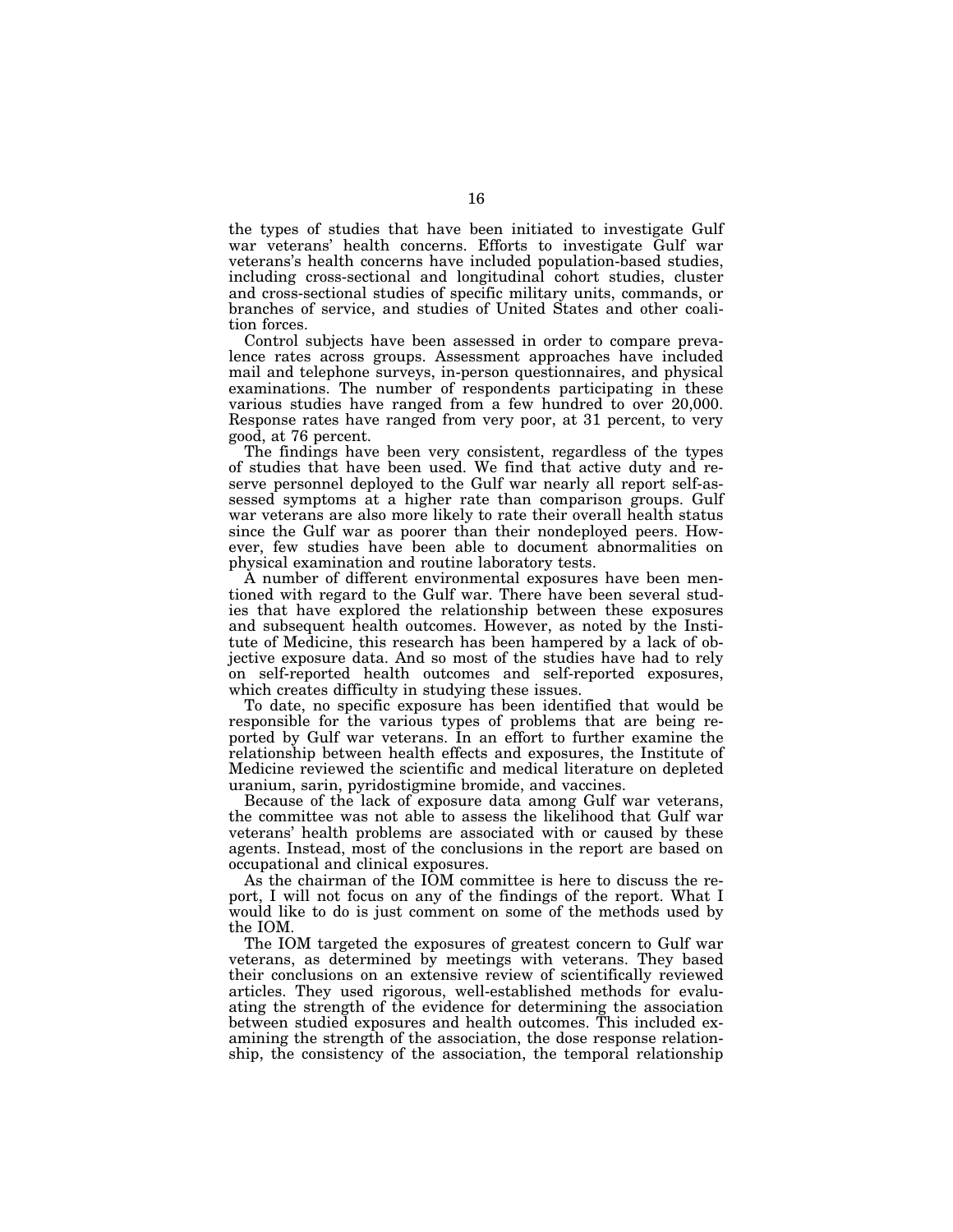between exposure and outcome, the specificity of the association, and biological plausibility.

They also considered alternative explanations, such as chance and various forms of bias. The IOM critically examined each study and considered specific study design elements, such as the method of exposure assessment, sample size, length of follow-up, and control of confounding variables. Similar review methods have been used previously by IOM committees in studying other health issues.

Although the IOM findings cannot provide conclusive answers about the health impact of these exposures on Gulf war veterans, this report may provide some reassurance that among other populations there does not seem to be strong evidence that these exposures are associated with long-term health effects, especially in the absence of acute effects.

#### PREPARED STATEMENT

Mr. Chairman, I refer you to my written testimony for a review of CDC's Gulf war research activities and how we have coordinated our efforts with the other responsible departments. And I will be happy to answer any questions.

Senator SPECTER. Thank you very much, Dr. Barrett.

[The statement follows:]

#### PREPARED STATEMENT OF DRUE H. BARRETT

Mr.Chairman, thank you for the opportunity to update the Subcommittee on the Centers for Disease Control and Prevention's (CDC) research programs pertaining to Gulf War veterans' illnesses. I am Dr. Drue Barrett, Chief of the Veterans' Health Activity Working Group in the Division of Environmental Hazards and Health Effects of the National Center for Environmental Health (NCEH). I serve as CDC's liaison to the Department of Health and Human Services (HHS) on Gulf War issues. I am a member of the Research Working Group that serves the Persian Gulf Veterans Coordinating Board and the Military and Veterans Health Coordinating Board. NCEH has been designated as the lead Center at CDC for addressing Gulf War veterans' health concerns; however other Centers within CDC have also been involved in this effort, most notably, the National Center for Infectious Diseases.

My testimony will include: (1) a discussion of the recent Institute of Medicine (IOM) report on depleted uranium, sarin, pyridostigmine bromide, and vaccines; (2) a review of CDC's Gulf War research activities; and (3) an assessment of the Federal research effort to address the health concerns of Gulf War veterans.

#### **BACKGROUND**

Shortly after the end of the Gulf War, reports began to emerge that veterans were experiencing a variety of somatic symptoms generally not accompanied by physical signs or laboratory abnormalities. The most commonly reported symptoms include complaints of chronic fatigue, headache, muscle and joint aches and pains, and cognitive disturbances.

In 1994, the findings of a National Institutes of Health Technology Assessment Workshop established the priority of conducting controlled epidemiologic research to determine the prevalence of symptoms among Gulf War veterans and a number of such studies have been completed. This research effort has included populationbased studies, including cross-sectional and longitudinal cohort studies; cluster and cross-sectional studies of specific military units, commands, or branches of service; and studies of U.S. and other coalition forces. Importantly, control subjects have been assessed in order to compare prevalence rates across groups. These control groups have included military personnel activated during the time of the Gulf War who remained stateside, troops deployed to other regions during the Gulf War, and military participants in other conflicts. Assessment approaches have included mail and telephone surveys, in person questionnaires and interviews, and physical examinations. The number of respondents participating in these studies have ranged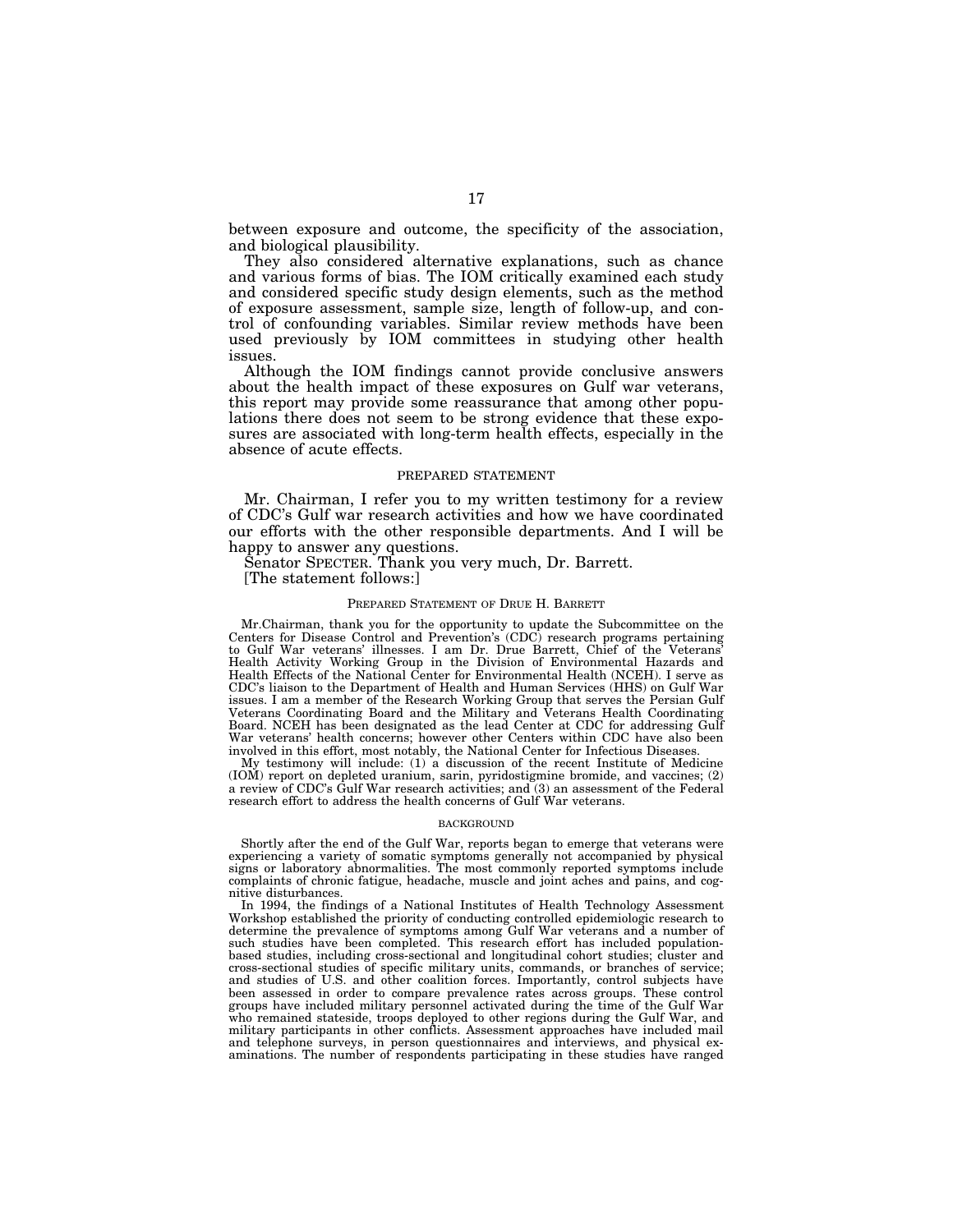from a few hundred to over 20,000. Response rates have ranged from poor (31 percent) to very good (76 percent).

The findings of these studies have been remarkably consistent, regardless of the study methodology employed. Active duty and reserve personnel deployed to the Gulf War report nearly all assessed symptoms at a higher rate than comparison groups. Gulf War veterans are also more likely to rate their overall health status since the Gulf War as poorer than their non-deployed peers. The most useful or generalizable studies of symptom prevalence have been population-based, have used a comparable control group of military era personnel not deployed to the Gulf, and have used at least some standardized or validated instruments to allow comparisons to other populations or studies.

A number of environmental exposures have been mentioned in relation to Gulf War veterans' health concerns. These have included environmental and occupational pollutants (e.g., sand, petroleum products, pesticides, Chemical Agent Resistant Coating paint, smoke from oil-well fires), medical prophylaxes (e.g., anthrax and botulinum toxin vaccines and pyridostigmine bromide), depleted uranium munitions, and biologic and chemical warfare agents. Several studies have explored the relationship between exposures during the Gulf War and subsequent health outcomes. However, as noted by the IOM in their recent report, this research has been hampered by a lack of objective exposure data. Since most studies have examined the association between retrospective recall of exposures and self-reported health outcomes, it has been difficult to eliminate the impact of potential recall bias. To date, no specific exposure has been identified as responsible for the various health complaints of Gulf War veterans.

#### IOM REPORT ON GULF WAR EXPOSURES AND HEALTH

In an effort to further examine the health effects associated with exposures encountered during the Gulf War, the IOM reviewed the scientific and medical literature on depleted uranium, sarin, pyridostigmine bromide, and vaccination against botulinum toxin and anthrax. Because of the lack of data on actual exposures among Gulf War veterans, the committee was not able to assess the likelihood that Gulf War veterans' health problems are associated with or caused by these agents. Instead most of the conclusions in the report are based on occupational and clinical exposures. Overall the committee found that there was not enough evidence to link long-term health problems with exposure to agents known to be present during the Gulf War. At most the committee found limited evidence from three studies that might suggest an association between sarin and long-term health effects. Alternative explanations for any possible association could not be ruled out. The committee found sufficient evidence for short-term health effects associated with high doses of pyridostigmine bromide and anthrax botulinum toxoid vaccinations. Pyridostigmine bromide was found to be associated with transient, tolerable, and mild gastrointestinal and muscular symptoms, and the anthrax and botulinum toxoid vaccinations were found to be associated with redness, swelling, and tenderness at the site of injections among other mild and short-term symptoms.

The IOM based their conclusions on an exhaustive review of 1,000 peer reviewed journal articles. They used rigorous, well-established methods for evaluating the strength of the evidence for determining the association between the studied exposures and health outcomes. This included examining the strength of the association, the dose-response relationship, the consistency of the association, the temporal relationship between exposure and outcome, the specificity of the association, and biological plausibility. They also considered other alternative explanations such as chance and various forms of bias. The IOM critically examined each study and considered specific study design elements, such as method of exposure assessment, sample size, length of follow-up, and control of confounding variables. Similar review methods have been used previously by IOM committees studying other health issues, such as vaccine safety, herbicides used in Vietnam, and indoor pollutants related to asthma. Although the IOM findings cannot provide conclusive answers about the health impact of depleted uranium, sarin, pyridostigmine bromide, and vaccines on Gulf War veterans, this report may provide some reassurance that among other populations there does not seem to be strong evidence that in the absence of acute effects these exposures are associated with long term health effects.

# CDC-FUNDED GULF WAR STUDIES:

In order to further explore what is known about Gulf War veterans' health concerns, I would like to review CDC's research activities in this area. CDC's initial efforts were to examine the health impact of the oil well fires. Researchers from the NCEH and several other Federal agencies conducted cross-sectional surveys of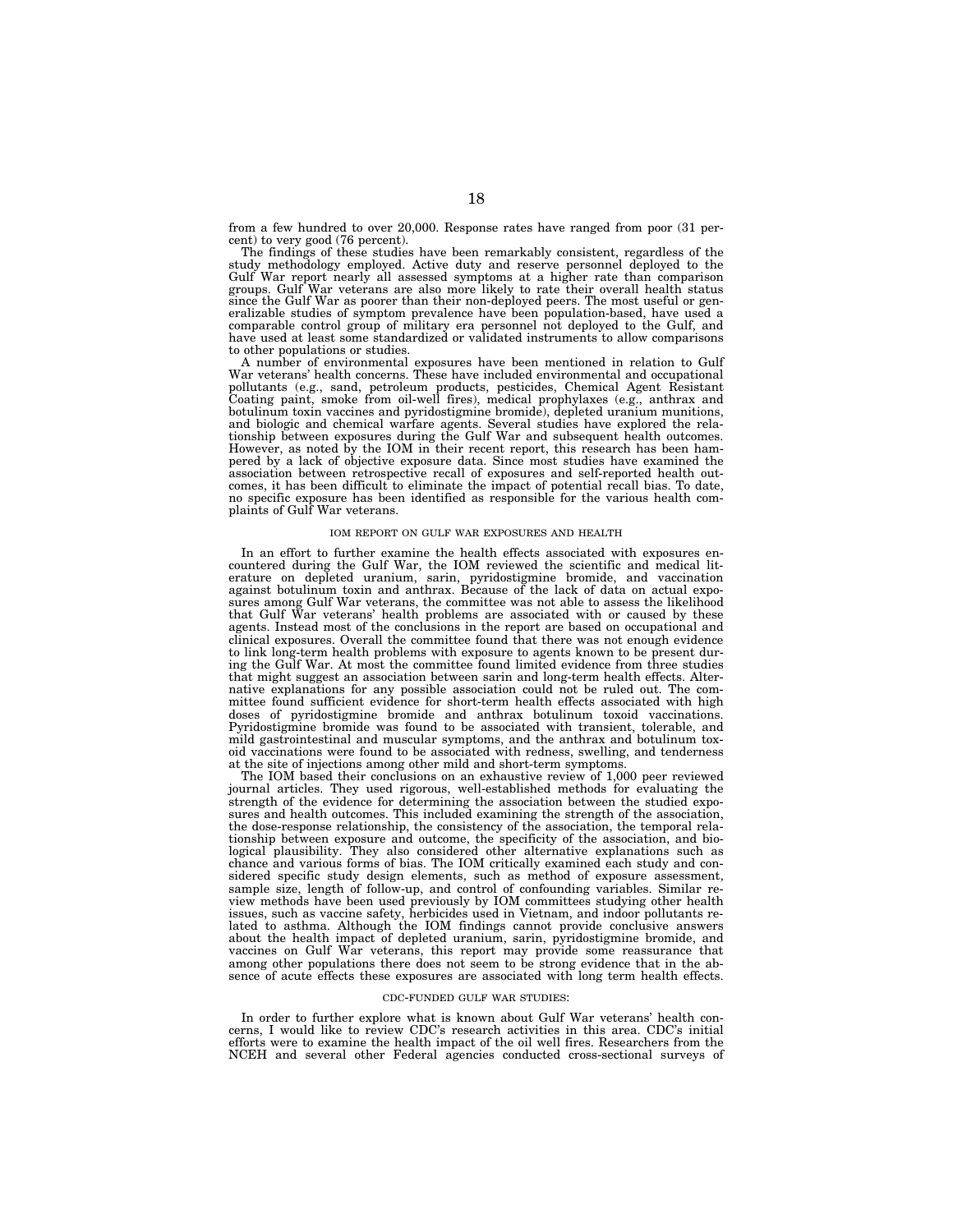workers in Kuwait City in May 1991 and of firefighters in the oil fields in October 1991. Blood samples were tested for 31 volatile organic compounds (VOCs) and compared to a referent group of persons living in the United States collected as part of the third National Health and Nutrition Examination Survey (NHANES III). The median concentration of VOCs among the firefighters was quite elevated. However, among the non-firefighting personnel, VOC concentrations were equal to or lower

than the levels found among the reference group. NCEH also collaborated with the Department of Defense (DOD) in a study of 30 members of an Army Unit located in Germany. Blood from these military personnel was tested for VOCs at three points in time, prior, during and after their deploy-ment to Kuwait. Only one compound, tetrachloroethylene, was found to be elevated. This is a compound found in degreasing agents used to clean equipment. In 1994, CDC collaborated with the Mississippi Department of Health and the De-

partment of Veterans Affairs (VA) on an assessment of reports of adverse birth out-comes among members of two Mississippi National Guard Units that served in the Gulf War. This investigation found no increase above expected rates in the total number of birth defects, or the frequency of premature birth and low birth weight. The frequency of other health problems such as respiratory infections, gastroenteritis, and skin diseases among children born to these veterans also did not appear to be elevated. Due to the small sample size, this investigation was unable to assess individual categories of birth defects.

In 1994, CDC initiated an epidemiologic study of Gulf War veterans from Iowa. The Iowa study, conducted in collaboration with the Iowa Department of Public Health and the University of Iowa, was one of the first population-based epidemio-logic studies to document that Gulf War veterans are reporting more medical and psychiatric conditions than their non-deployed military peers. In fact, this study was recently described by IOM as "perhaps the strongest study on Gulf War veterans"<br>experience of symptoms related to deployment in the Gulf." The 3,695 subjects who<br>completed this study were selected from a larger population branches of the military, and include both regular military personnel and National<br>Guard and reservists. Seventy-six percent of the eligible study subjects completed<br>the detailed telephone interviews. This study is also on miological studies to evaluate the health consequences of the Gulf War. The study included a carefully selected comparison group of military personnel who were not deployed to the Persian Gulf but who served during the time of the Gulf War. The Iowa study found that the Gulf War military personnel were more likely than those who did not serve in the Gulf War to report symptoms suggestive of cognitive dysfunction, depression, chronic fatigue, post-traumatic stress disorder, and respiratory illness (asthma and bronchitis). The conditions identified in this study appear to have had a measurable impact on the functional activity and daily lives of these Gulf War veterans. Among Gulf War veterans, minimal differences were observed between the National Guard or reserve troops and the regular military personnel. The results of the Iowa study were published in the ''Journal of the American Medical Association'' in 1997.

More recently the Iowa data has been examined to determine whether the health complaints of Gulf War veterans represent a novel illness unique to service in the Persian Gulf. We assumed that if there was a Gulf War syndrome, the symptom pattern would vary between the deployed veterans and the non-deployed controls. Although Gulf War veterans reported nearly every symptom more often than those who did not deploy to the Gulf, we found that Gulf War veterans and non-deployed controls had the same patterns of symptoms suggesting that the health complaints of Gulf War veterans are similar to those of the general military population and are not consistent with the existence of a unique Gulf War syndrome. This study was published earlier this year in the "American Journal of Medicine."

Also in 1994, CDC initiated a study of Air Force personnel. This study organized symptoms reported by Air Force Gulf War veterans into a working case definition, characterized clinical features, and evaluated risk factors. The cross-sectional questionnaire was sent to 3,723 currently active volunteers from four Air Force populations. Clinical evaluations were performed on 158 Gulf War veterans from one unit, irrespective of health status. A case was defined based on reporting one or more chronic symptoms from at least 2 of 3 categories (fatigue, mood-cognition and musculoskeletal) and was further characterized as mild-to- moderate or severe depending on the severity of the reported symptoms. The prevalence of mild-to-moderate and severe cases were 39 percent and 6 percent, respectively, among 1,155 Gulf War veterans versus 14 percent and 0.7 percent among 2,520 non-deployed veterans. Fifty-nine (37 percent) clinically evaluated Gulf War veterans were non-cases,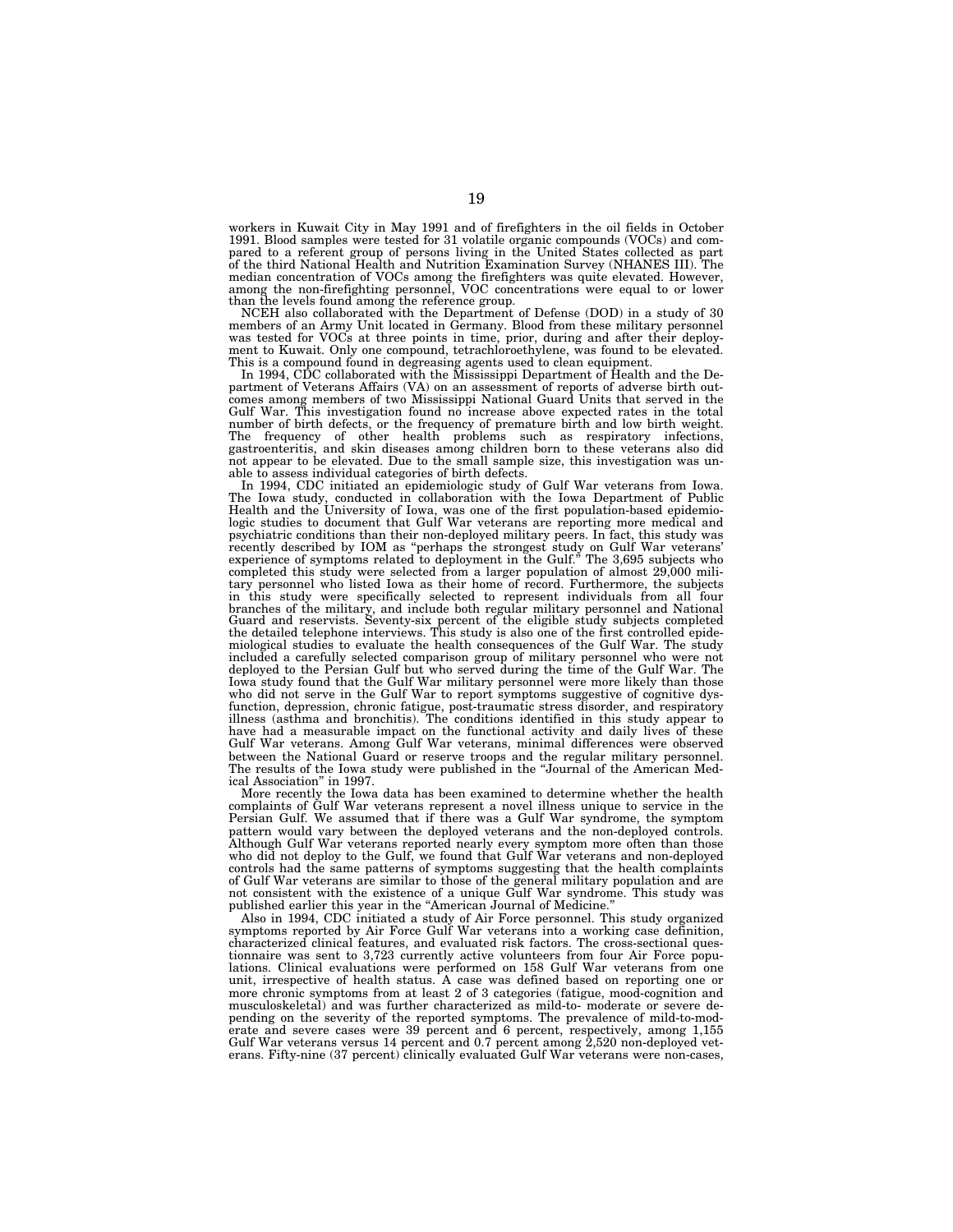86 (54 percent) were mild-to-moderate cases and 13 (8 percent) were severe cases. The key observation of the study was that Air Force Gulf War veterans were significantly more likely to meet criteria for severe and mild-to-moderate illness than were non- deployed personnel. There was no association between the chronic multisymptom illness and risk factors specific to combat in the Gulf War (month of season of deployment, duration of deployment, duties in the Gulf War, direct participation in combat, or locality of Gulf War service). The finding that 15 percent of non-deployed veterans also met illness criteria was equally important and suggests that the multisymptom illness observed in this population is not unique to Gulf War service. The clinical evaluation component of the study found that neither mild-to-moderate nor severe cases were associated with clinically significant abnormalities on physical examination or routine laboratory tests. However, Gulf War veterans classified as having mild-to-moderate and severe illness had a significant decrease in functioning and well-being compared with non-cases. The results from this study were published in CDC's ''Morbidity and Mortality Weekly Report'' in 1995 and in the ''Journal of the American Medical Association'' in 1998.

Subsequent analyses of data from the Air Force study have examined the association between physical, chemical, and emotional deployment stressors reported by Gulf War veterans and the development of chronic multisymptom illness following the war. The illness defined in this study was found to be related to reporting pyridostigmine bromide use, insect repellent use, injuries that required medical attention, and a belief that biological or chemical weapons had been used. These findings were published earlier this year in the ''Journal of Nervous and Mental Disorders.''

CDC is currently funding a follow-up to the Iowa study focusing on evaluating self-reported symptoms of asthma. This study involves a detailed clinical evaluation of a sample of subjects who completed the initial telephone survey. This evaluation includes a physical examination; tests of lung functioning; questions regarding medical, occupational, and exposure history; assessment of functional status and quality of life; and assessment of psychiatric history and personality functioning. The examinations are being conducted at the University of Iowa Hospitals and Clinics in Iowa City, Iowa. This study is in its final phases of data collection.

The University of Iowa has also been funded by DOD to conduct validation studies of additional health outcomes among participants of the telephone survey. These include validation of depression, cognitive dysfunction, and fibromyalgia. CDC is providing technical assistance to DOD and the University of Iowa for this study.

We are also funding the Boston University School of Public Health to conduct a study examining the relationship between cognitive function and symptom patterns among Gulf War veterans. In one component of this study, functional magnetic resonance imaging (fMRI) is being used to examine possible differences in brain activation patterns between Gulf War veterans and era controls with different levels of symptoms. A second component of the study is using a new data-driven mathematical technique, Logical Analysis of Data, to examine how Gulf War veterans' symptoms cluster together. This may provide useful information for determining etiology or for developing a working case definition. Finally, this study also includes a component examining the neuropsychological functioning of a sample of Danish Gulf War troops. Investigators are currently in the data collection phase for the fMRI component of this study and in the data analysis phase for the other two components. We anticipate that this study will be complete by the end of this year.

Finally, CDC is funding the University of Medicine and Dentistry of New Jersey-Robert Wood Johnson Medical School to conduct a study examining case definition issues. The study will assess the persistence and stability of Gulf War veterans symptoms over time, compare the performance of data-driven case definitions to existing definitions for medically unexplained symptoms, and examine the role of psychiatric conditions in Gulf War veterans' unexplained illnesses. We originally expected that this study would be completed in late 2000, however the process of protocol development and clearance took somewhat longer than we anticipated. Thus, we expect that this study will require an additional year to complete.

CDC is also collaborating with DOD and VA on a number of projects including a study of health outcomes among Saudi Arabia National Guard members and a study of Amyotrophic Lateral Sclerosis (ALS) among Gulf War veterans. This collaboration has included providing input on study protocols, reviewing human subjects issues, and assisting in laboratory assessments.

#### RESEARCH PLANNING CONFERENCE

CDC, in collaboration with other the Office of Public Health and Science, the National Institutes of Health (NIH), and the Agency for Toxic Substances and Disease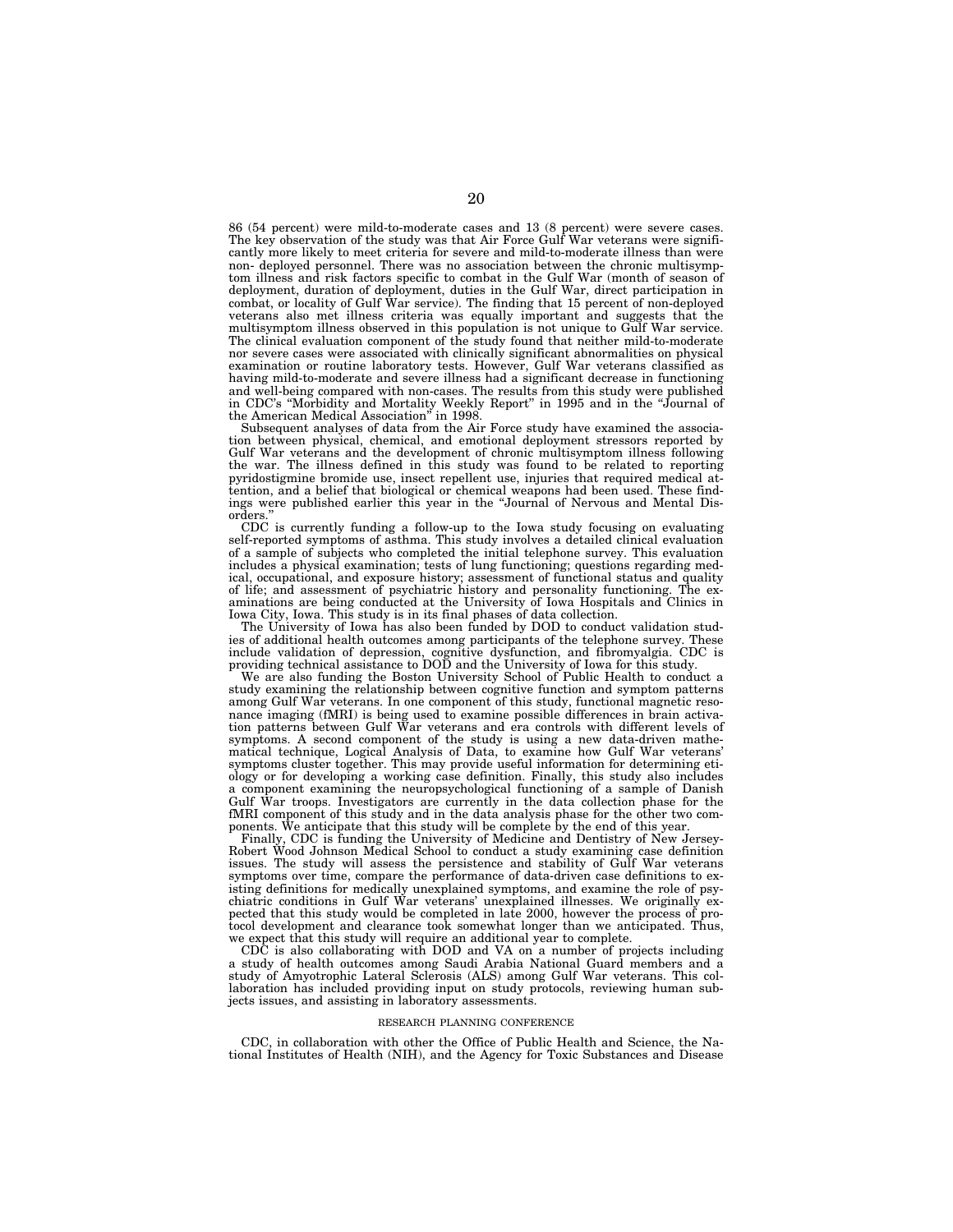Registry (ATSDR), recently sponsored a conference to develop future Gulf War research recommendations. On February 28 through March 2, 1999, CDC brought together scientists, clinicians, veterans, veterans' service organizations, Congressional staff, and other interested parties to discuss and make recommendations regarding the direction of future research on undiagnosed illnesses among Gulf War veterans and their links with multiple chemical and environmental exposures.

Concurrent workgroups were convened in order to develop research recommendations in four areas: pathophysiology, etiology, and mechanisms of action; assessment and diagnosis of illnesses; treatment; and prevention of illnesses in future deployments. This conference highlighted the importance of including veterans in the process of planning and implementing research. Veterans and scientists alike expressed that they found the process useful and that future similar efforts should be encouraged. A report was released earlier this year that summarized the outcome of each of the four workgroup sessions. The recommendations developed at this conference have been shared with the interagency Research Working Group and need to be considered in light of the existing research portfolio in order to avoid unnecessary duplication of efforts. We are currently developing a call for research proposals that will build on the recommendations developed during the conference. We would specifically like to address the issue of health risk communication and the development of more effective methods for delivering deployment-related health information.

#### ASSESSMENT OF FEDERAL RESEARCH EFFORT

The Federal research portfolio on Gulf War veterans' illnesses has been managed by the Research Working Group of the Persian Gulf Veterans Coordinating Board and in the near future will be managed by the Military and Veterans' Health Coordinating Board. Various agencies within HHS, such as CDC, NIH, and ATSDR, have participated in the interagency effort to coordinate research, however the majority of this research has been funded by DOD and VA. To date there have been 192 federally-funded research projects on Gulf War veterans' illnesses. These projects represent a broad spectrum of research efforts, ranging from small pilot studies to large-scale epidemiology studies addressing mechanistic, clinical, and epidemiological issues. Similar efforts have been initiated in other coalition countries, most notably in the United Kingdom and Canada. Many of the projects are ongoing and we eagerly await the results of these studies. In addition to the Federal research effort, numerous independent review panels and expert committees, such as the IOM committees, have evaluated the available data on Gulf War veterans' illnesses. Despite these extensive research and review efforts, many questions remain regarding the health impact of the Gulf War. However, these remaining questions reflect the complexity of assessing and predicting the health impact of military deployments. Despite this complexity, the federal research effort continues in an effort to uncover the causes of illnesses among Gulf War veterans so that effective treatment approaches can be developed and similar illnesses in future deployments can be prevented.

Mr. Chairman, this concludes my testimony. I would be happy to answer any questions the Subcommittee may have.

# **STATEMENT OF ROBERT G. CLAYPOOL, M.D., EXECUTIVE DIRECTOR, MILITARY AND VETERANS HEALTH COORDINATING BOARD**

Senator SPECTER. We now turn to Dr. Robert Claypool, Military and Veterans Health Coordinating Board's first executive director as of January 1 of this year, responsible for directing the activities of the staff which supports the co-chairs, namely the Secretaries of Defense, Health and Human Services, and VA.

Thank you for joining us, Dr. Claypool, and we look forward to your testimony.

Dr. CLAYPOOL. Mr. Chairman, Senator Hutchison, Senator Gorton, it gives me a great pleasure to be able to speak with you about the recent Institute of Medicine's report on Gulf war health. Before I do that, I would like to take a moment and familiarize you with the workings of the Persian Gulf Veterans Coordinating Board or PGVCB, which was established in 1994, and its role in coordinating Gulf war programs, including research on Gulf war veterans' illnesses.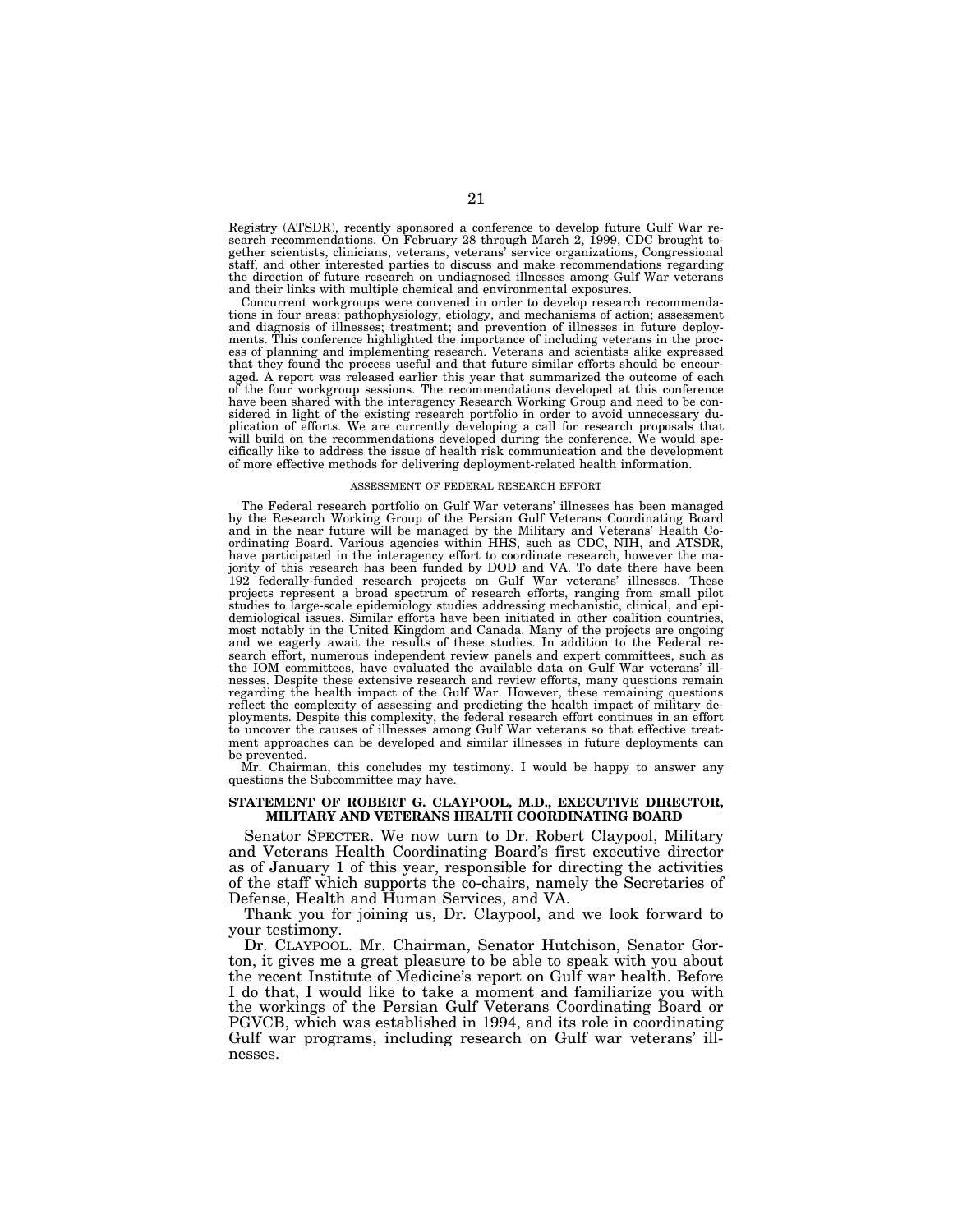I would also like to explain that I serve as the executive director of this board, as well as the Military and Veterans Health Coordinating Board or MVHCB, both of which, as you mentioned, Mr. Chairman, are co-chaired by the Secretaries of Defense, Health and Human Services, and Veterans Affairs. Whereas the PGVCB was established to focus on Gulf war veterans' issues, the MVHCB was built on the success of the Persian Gulf Board and looks ahead to enhance military personnel and veterans' health in future deployments. We are currently working on a plan to formally incorporate the functions and missions of the Persian Gulf Board into the Military and Veterans Health Coordinating Board.

On August 31, 1993, prior to the establishment of the Persian Gulf Veterans Coordinating Board, and in response to section 707 of Public Law 102–585, President Clinton designated the Secretary of VA to coordinate research funded by the executive branch of the Federal Government into the health consequences of service in the Gulf war. VA carries out its research coordinating role through the auspices of the Research Working Group of the PGVCB.

Each department's research management program for Gulf war veterans' illnesses has been linked through an overall policy and management coordination effort carried out by the Research Working Group. The Research Working Group makes recommendations for research funding through the management authority that each department maintains over its scientists and its scientific program managers who are responsible for research and its budgetary process.

In addition, each department has its own appropriation for biomedical research program. The PGVCB and the three working groups, including the Research Working Group, have no independent budget authority. Dr. Feussner has already provided specific information about the PGVCB research activities.

I mentioned that three different working groups support the PGVCB. These working groups are made up of members of the Department of Defense, the VA, and HHS. The PGVCB clinical working group oversees accomplishments related to medical care and clinical assessment, including coordinating the efforts between DOD's Comprehensive Clinical Evaluation Program or CCEP and the VA's Gulf war Health Registry, providing comparable clinical assessment questionnaires and physical and clinical laboratory examinations for each program.

Under the purview of the PGVCB, educational tools and programs were developed and medical articles were published to assist clinicians caring for Gulf war veterans and to help education patients and the public about Gulf war-related health issues. The PGVCB clinical working group became a model for exchanging ideas and progress between the three departments.

In addition, a comprehensive health risk communication guide was developed for use by each department to more effectively inform military personnel, veterans and their families of health-related issues associated with the Gulf war, as well as with future deployments.

The third working group, the Disability and Benefits Working Group or DBWG, developed guidelines sensitive to legally required documentation. Links were formed between the Department of De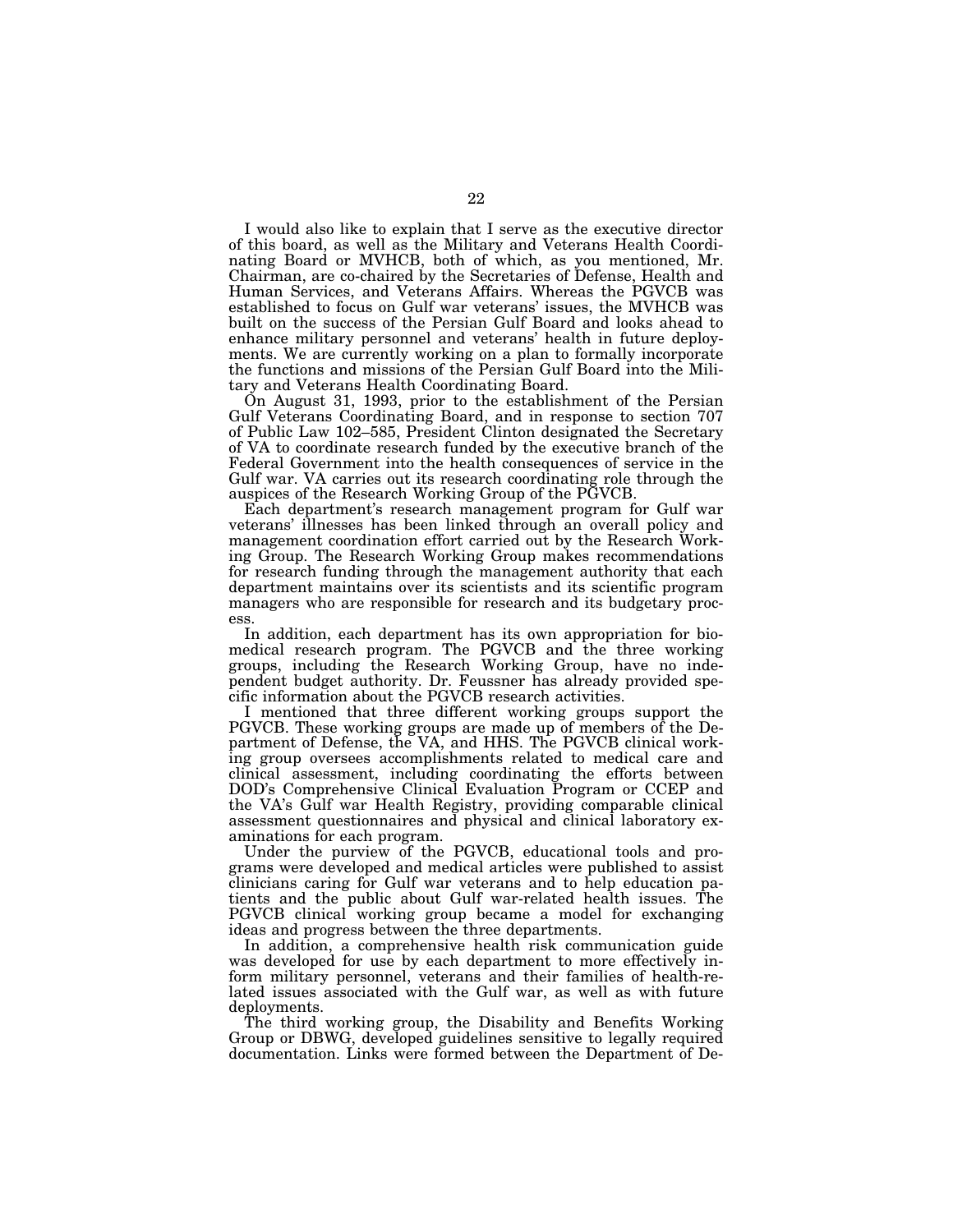fense and the VA to facilitate a smoother transfer of health-related information between the two departments. The DBWG has also addressed the need for compensation for other serious conditions that have been diagnosed in some Gulf war veterans, such as amyotrophic lateral sclerosis or ALS.

Regarding the IOM study, I feel that the report is a comprehensive assessment of the peer-reviewed scientific literature. Its conclusions are consistent with my working knowledge of these exposure agents, as well as with the conclusions of previous review groups, such as the Presidential Advisory Committee on Gulf war veterans' illnesses. The IOM committee rendered opinions as to the causal or associative relationship between these agents and adverse health outcomes. It pointed out that detailed exposure information would facilitate the ability to link observed health concerns with those exposures.

In addition to other factors, I agree that knowing who was exposed to how much of what agent when and where are important data elements. Documentation of health encounters capturing personal exposure, and comprehensive environmental surveillance are all part of total medical situational awareness. This cognizance has become an essential component of deployment health.

The Military and Veterans Health Coordinating Board, which, as I mentioned, will include the functions of the Persian Gulf Veterans Coordinating Board, is working through the Deployment Health Working Group to assess, coordinate, and make recommendations that will resolve this kind of data deficiency.

#### PREPARED STATEMENT

As to the specific recommendations made in the IOM report regarding research needs, Dr. Feussner, as noted the chair of the RWG, has addressed these recommendations in detail in his testimony.

Mr. Chairman, thank you for the opportunity to speak with your committee today.

Senator SPECTER. Thank you very much, Dr. Claypool.

[The statement follows:]

## PREPARED STATEMENT OF ROBERT G. CLAYPOOL

Mr. Chairman and members of the Subcommittee, thank you for this opportunity to speak with you today about the recent Institute of Medicine's (IOM) report on Gulf War Health, which examines possible associations between some of the agents to which Gulf War veterans may have been exposed and their potential for adverse health effects. Before I do that I would like to take a moment and familiarize you with the workings of the Persian Gulf Veterans Coordinating Board (PGVCB), which was established in 1994, and its role in coordinating Gulf War programs including research on Gulf War veterans' illnesses. I would also like to explain that I serve as the Executive Director of this Board as well as the Military and Veterans Health Coordinating Board (MVHCB), both of which are Co-Chaired by the Secretaries of Defense, Health and Human Services, and Veterans Affairs. Whereas the PGVCB was established to focus on Gulf War Veterans' issues, the MVHCB was built on the success of the PGVCB and looks ahead to enhance military personnel and veterans' health in future deployments. We are currently working on a plan to formally incorporate the functions and missions of the PGVCB into the MVHCB.

On August 31, 1993, prior to the establishment of the Persian Gulf Veterans Coordinating Board, and in response to section 707 of Public Law 102–585, President Clinton designated the Secretary of VA to coordinate research funded by the Executive Branch of the Federal Government into the health consequences of service in the Gulf War. VA carries out its research-coordinating role through the auspices of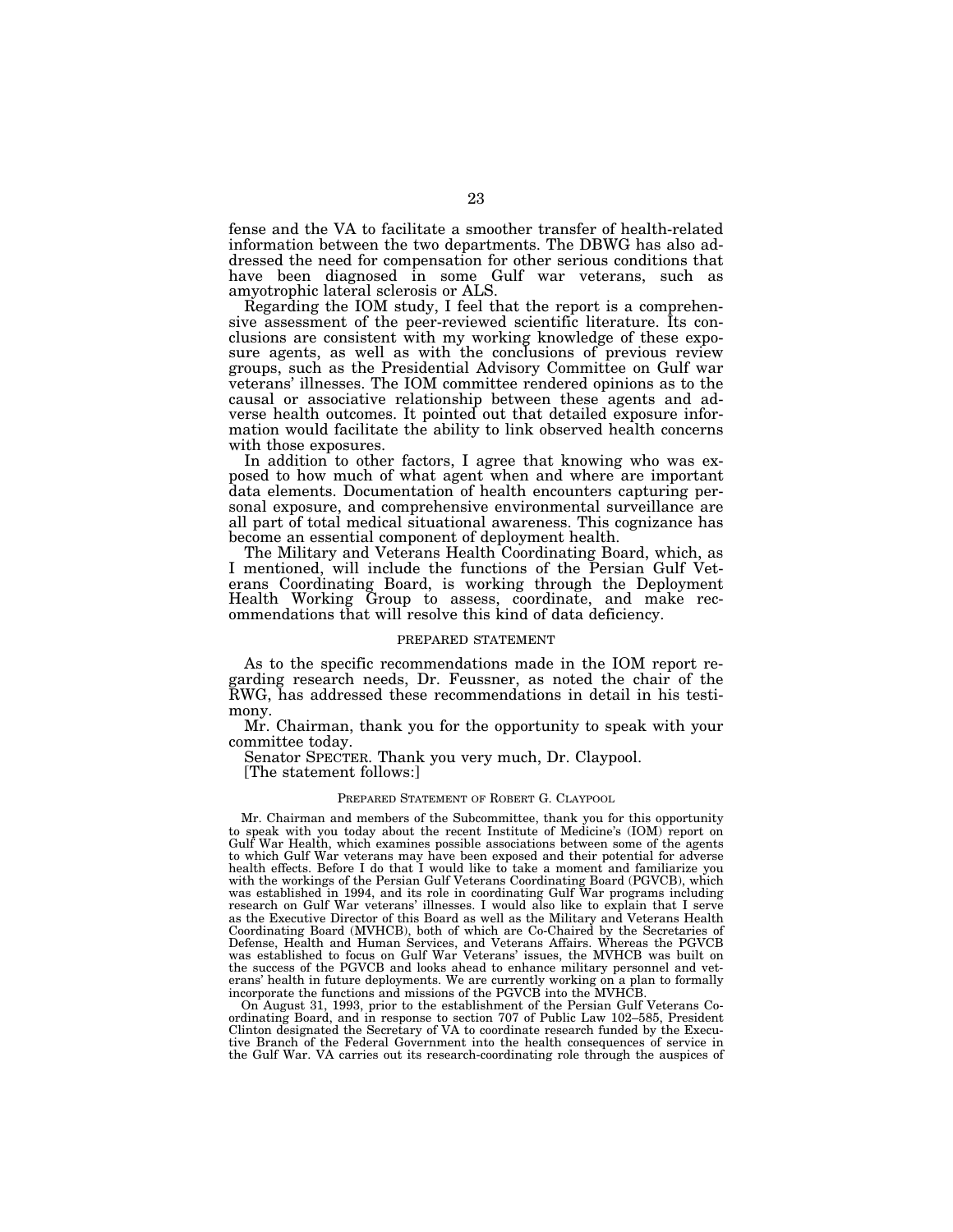the Research Working Group (RWG) of the PGVCB. Each Department's research management program for Gulf War veterans' illnesses research has been linked through an overall policy and management coordination effort carried out by the RWG. The RWG makes recommendations for research funding through the management authority that each department maintains over its scientists and its scientific program managers who are responsible for research and its budgetary process. In addition, each Department has its own appropriation for biomedical research programs. The PGVCB and its three working groups, including the RWG, have no independent budget authority. Dr. John Feussner has provided specific information about the PGVCB RWG research activities.

I have mentioned that three different working groups support the PGVCB. These working groups are made up of members of DOD, VA, and HHS. The PGVCB Clinical Working Group (CWG) oversees accomplishments related to medical care and clinical assessment including coordinating the efforts between DOD's Comprehensive Clinical Evaluation Program (CCEP) and the VA's Gulf War Health Registry; providing comparable clinical assessment questionnaires; and physical and clinical laboratory examinations for each program. Under the purview of the PGVCB, educational tools and programs were developed and medical articles were published to assist clinicians caring for Gulf War veterans and to help educate patients and the public about Gulf War-related health issues. The PGVCB Clinical Working Group became a model for exchanging ideas and progress between the three departments. In addition, a comprehensive health-risk communication guide was developed for use by each department to more effectively inform military personnel, veterans, and their families of health-related issues associated with the Gulf War, as well as with future deployments.

The third working group, the PGVCB's Disability and Benefits Working Group (DBWG), developed guidelines sensitive to legally required documentation. Links were formed between DOD and the VA to facilitate a smoother transfer of healthrelated information between the two departments. The DBWG has also addressed the need for compensation for other serious conditions that have been diagnosed in some Gulf War veterans, such as amyotrophic lateral sclerosis (ALS).

Regarding the IOM study, I feel that the report is a comprehensive assessment of the peer-reviewed, scientific literature. Its conclusions regarding the evidence for both transient and long-term health effects associated with sarin, depleted uranium, pryidostigmine bromide, and vaccines are consistent with my working knowledge of these exposure agents as well as the conclusions of previous review groups, such as the Presidential Advisory Committee on Gulf War Veterans' illnesses. The committee rendered opinions as to the causal or associative relationship between these agents and adverse health outcomes. It pointed out that detailed exposure information would facilitate ability to link observed health concerns with those exposures. In addition to other factors, I agree that knowing who was exposed to how much of what agent when and where are important data elements. Documentation of health encounters, capturing personal exposure, and comprehensive environmental surveillance are all part of total medical situational awareness. This cognizance has become an essential component of deployment health. The Military and Veterans Health Coordinating Board (MVHCB), which includes the functions of the Persian Gulf Veterans Coordinating Board, is working through the Deployment Health Working Group to assess, coordinate, and make recommendations that will resolve this kind of data deficiency.

As to the specific recommendations made in the IOM report regarding future research needs, I am confident that the Gulf War research program will adequately address each recommendation. Dr. Feussner, the Chair of the PGVCB RWG, addresses each of the IOM recommendations in detail in his testimony presented here today.

Mr. Chairman, thank you, again for the opportunity to speak with the Subcommittee today.

Senator SPECTER. We will now proceed with questions from the senators. And we will have 5-minute rounds.

Dr. Barrett, the Iowa study conducted by the Centers for Disease Control has been summarized as finding that the Gulf war military personnel were more likely than those that did not serve in the Gulf war to report symptoms suggestive of cognitive dysfunction, depression, chronic fatigue, post-traumatic stress disorder, and respiratory illness.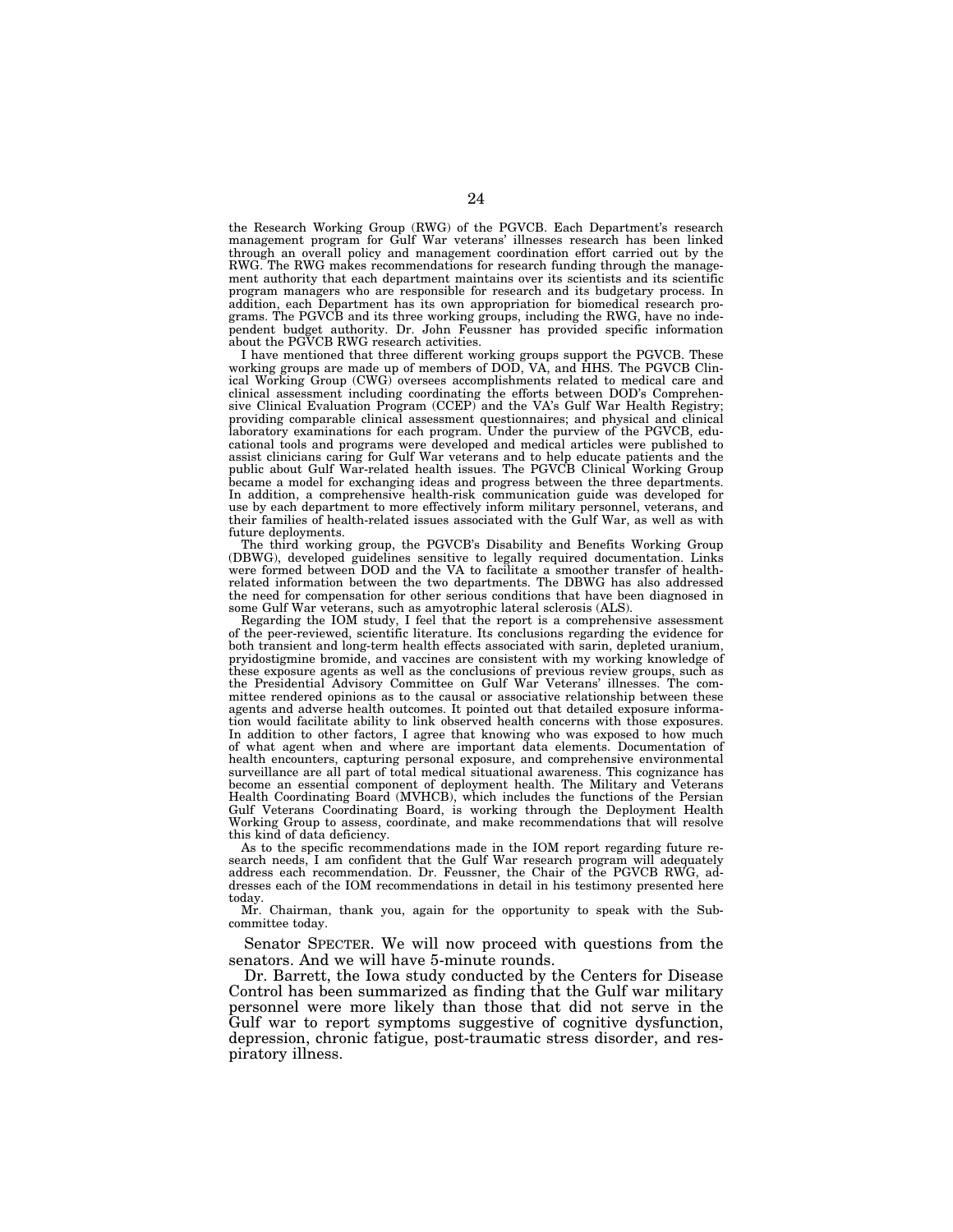When you have a finding more likely than not, that satisfies the civil burden of proof, preponderance of the evidence. Does that in your professional judgment establish a finding that exposure to these toxic substances did in fact cause Gulf war syndrome?

Dr. BARRETT. Well, I think the first point that is important is the Iowa study was conducted as a telephone survey. So it did not involve, at that point, doing any physical examinations. And it was

Senator SPECTER. We have a lot of telephone surveys in this day and age. That is about all we do. They call them polls–Dr. BARRETT. Well, there is some——<br>Senator SPECTER [continuing]. In one respect.

Dr. BARRETT. There is follow-up that is going on.

Senator SPECTER. Excuse me. What is wrong with the telephone survey?

Dr. BARRETT. Well, the point of the Iowa study was to get a handle on the prevalence and adverse health outcomes among those who went to the Gulf in comparison to those who did not. So the point was to assess a variety of different types of health outcomes. What we are currently doing is follow-up on that cohort to bring people in to do objective testing to see how the self report of symptoms compares with findings on physical examinations.

Senator SPECTER. How many people were surveyed?

Dr. BARRETT. There were approximately 3,700 people who were surveyed.

Senator SPECTER. Well, that is a pretty good-sized survey. The concern that I have is when are we going to finish the studies, and when are we going to finish the task. This is a 300-page report, which cost a lot of money, conducted by the Veterans Affairs Committee in the 105th Congress. And we came to the conclusion here—we will try to talk over that noise.

The conclusion here was that the evidence, the medical evidence, was not really very definitive. But the practical sense consequence was that there is a pragmatic causal relationship between exposure to these toxic substances and all of these ailments.

Senator Hutchison commented about that in her remarks. I certainly have found that in a series of hearings in Pennsylvania and people that we have talked to here.

Dr. Rostker, as a principal DOD official in charge-

Dr. ROSTKER. We-

Senator SPECTER. You have not gotten the question yet, Dr. Rostker.

How many more studies are we going to have? What is the point? Have we not really already established in a pragmatic sense the cause and effect of the exposure to these toxic substances in Gulf war syndrome?

Dr. ROSTKER. Sir, we recognize that those who served in the Gulf have a higher rate of reporting illnesses. We do not understand what that is associated to. You talked about a number——<br>Senator SPECTER. What do you mean, not associated to? They

served in the Gulf war.

Dr. ROSTKER. And you defined the Gulf war in terms of a number of toxins. An additional factor in the Gulf war was stress. There are other unknown factors that could have been attributed to the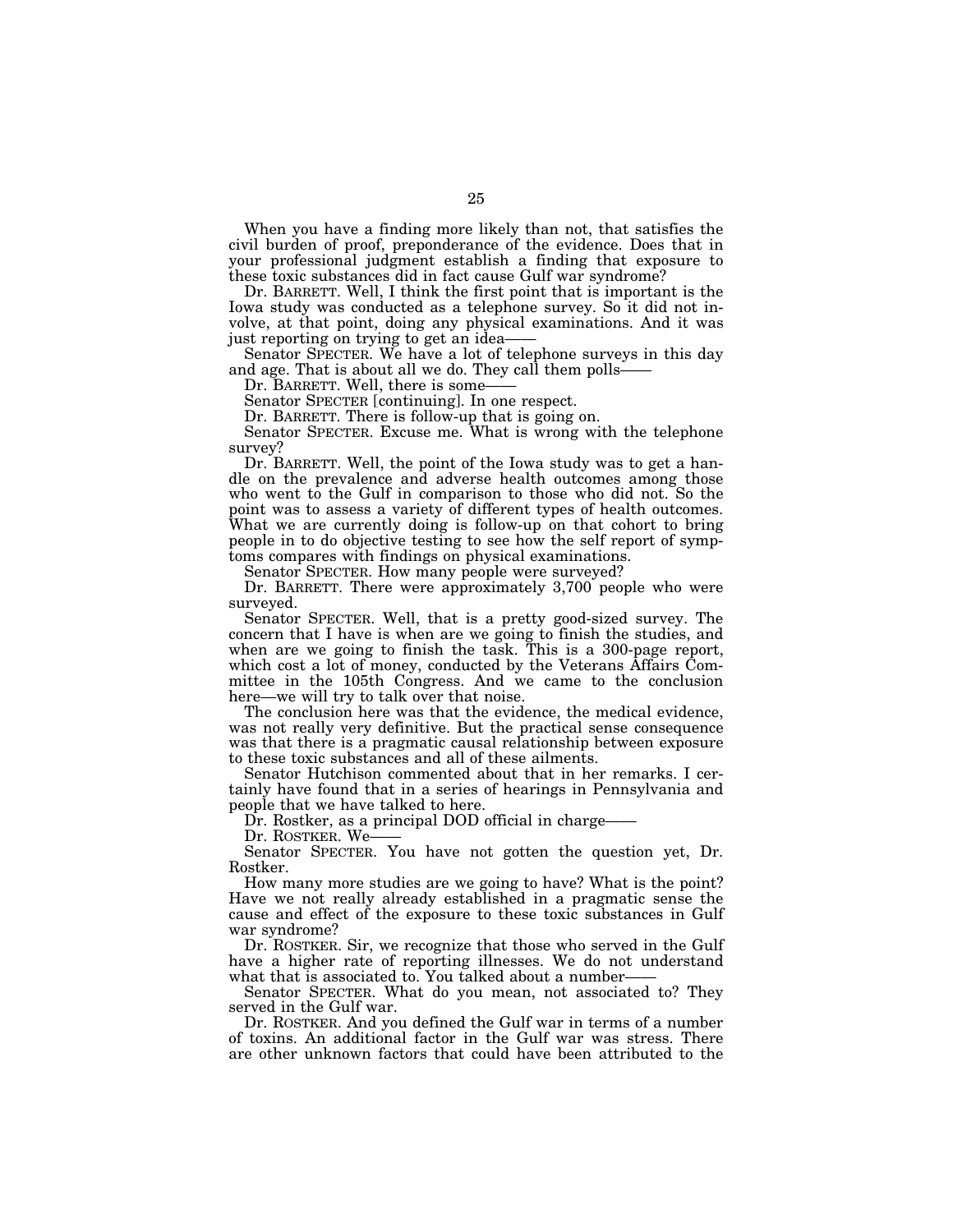Gulf war. I do not dispute that those who served in the Gulf war are reporting illness at a higher rate. I cannot make the conclusion that you are willing to make, that it is because of exposure to a specific list, definitive list, of toxins.

Senator SPECTER. Dr. Barrett testified that there is a ''lack of objective exposure data.'' Well, that is never going to improve. We are never going to have any better data after the year 2000 from what happened in 1991.

Dr. Feussner, final question. My yellow light is about to expire to a red light. As a practical consequence, are the Gulf war veterans who complain of this long list of maladies being treated and served by the Veterans Administration on the current state of the record without a greater finding of cause and effect?

Dr. FEUSSNER. Yes, I think that is correct. I think what the Iowa study—well, to answer your question first, I think that veterans who are presenting to VA with a variety of symptoms are having those symptoms treated.

In addition to that, VA and DOD, in addition to the standard treatment that you might receive for some of these symptoms and clinical problems, the DOD and VA have mounted two specific treatment trials that look at other aspects of Gulf war veterans' illness, one looking at the use of antibiotics to treat the illness complex, and another looking at behavioral therapy and exercise therapy. So that in addition to standard therapy, there are clinical trials going on looking at new treatment strategies. The clinical trials will be finished next summer. They involved hundreds, and even thousands, of veterans.

I think you are correct, that information about exposures is never going to be better, certainly could not be better 10 years after the exposure took place. That seriously compromises the ease with which the research effort can go forward in identifying a causal relationship.

The other issue that is difficult is that the IOM noted, for example with uranium, that in populations that have known exposures for known periods of time, it frequently will take decades to track those patients because of the latency of illness developing after a known exposure. In the Gulf war veteran cohort, we are dealing with unknown doses of exposures.

But those doses are likely to be low and of short duration. It is more difficult to tease out long-term consequences of low-dose and short-duration exposures than acute effects of known high-dose exposures.

Senator SPECTER. Thank you very much, Dr. Feussner. My red light went on in the middle of your answer. So I am going to yield now to Senator Hutchison.

Senator HUTCHISON. Well, thank you, Mr. Chairman. Are you going to allow a second round, also?

Senator SPECTER. I do not think so. But take what time you need now, Senator.

Senator HUTCHISON. OK. I have several questions of different members of the panel. And I wanted to establish a couple of things. Let me start with Dr. Barrett.

The Centers for Disease Control has a classic manual for field investigations. It is in a book, actually, entitled, Field Epidemiology.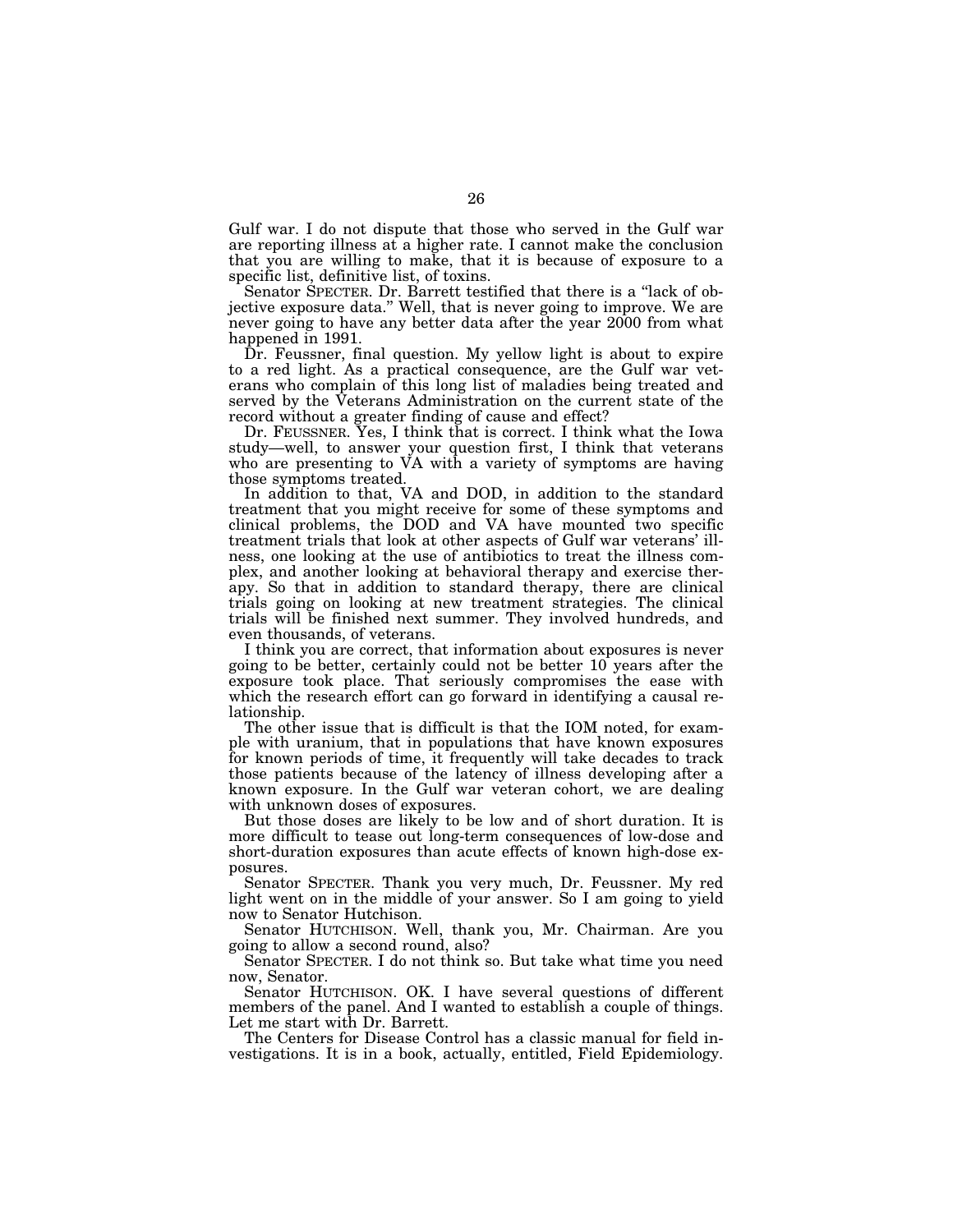I am sure you are familiar with this. I understand that the classic approach that the CDC uses is outlined in this book. And it is fairly simple. You take up—first you get a case definition of your disease. You find a convenient group where you separate them into people who have symptoms and people who do not who were in the same group. Then you analyze the data, and you find out which risk factors were effective. And then you go through the steps.

And it is my understanding that this is how you found the cause of toxic shock syndrome and Legionnaire's disease. I want to ask you if you think that enough of this kind of approach has been done for the Desert Storm disease.

Dr. BARRETT. Let me discuss CDC's Air Force study, because I think it follows this classic model that you are talking about. It was conducted at the end of 1994. There was some thought that there was excessive illness among a particular Air National Guard unit in the State of Pennsylvania. And the State of Pennsylvania, along with the Department of Veterans Affairs and the Department of Defense, invited the CDC in to do an investigation. CDC then followed the classic model of first going in and doing a very careful clinical examination of the most characteristic patients. That process found that veterans were reporting symptoms, such as fatigue and aches and pains. But the initial evaluations, clinical evaluations, were not able to identify any findings on physical examination or routine laboratory tests.

The next step that we did was to collect information on those who went to the Gulf versus those who did not go to the Gulf, collecting much more detailed information about the types of symptoms that were being reported and trying to get information on the various types of experiences that occurred while in the Gulf. This included looking at this particular index unit, but also comparing three different control units.

That step was used to develop a working case definition. I think what was important that came out of this case definition is that illness was not unique to those who were deployed to the Gulf. In fact, about 45 percent of those who were deployed to the Gulf met this case definition. About 15 percent of those who did not go to the Gulf also met the case definition. So clearly, we are dealing with something that is not specific to deployment in the Gulf.

They then took a-

Senator HUTCHISON. In that particular unit. But do you think this has been employed throughout the United States with other groups that—one in seven is not psychosomatic. There is something here. And I do not question how much money we have spent. I do question that we do not have definitive results.

Dr. BARRETT. Right.

Senator HUTCHISON. And I do question that we do not seem to be willing to say that there is a Desert Storm disease and then go forward with the techniques that we need to use to find—maybe there are several different causes. I think Dr. Haley's examinations have shown that there might be three factors that would go into one disease. But it seems like we could get beyond the simplicity of saying it is all amorphous, and we just cannot say that there is a syndrome here. One in seven, I am willing to state for the record is a syndrome, one in seven.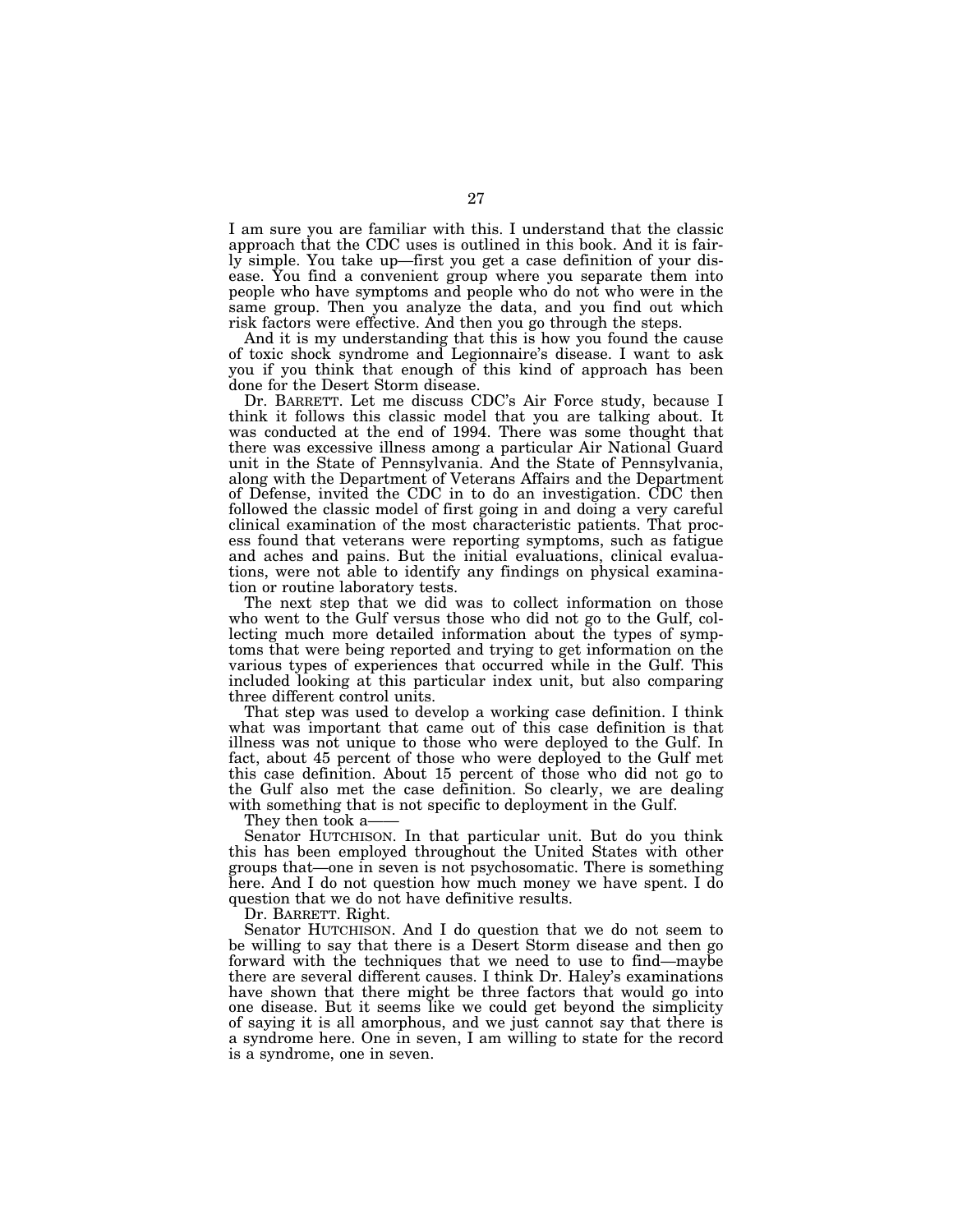Dr. BARRETT. This has also been looked at in the Iowa study as well, this issue of is there a syndrome. And—

Senator HUTCHISON. Iowa and Pennsylvania. Are there others?

Dr. BARRETT. And it has been—the idea of whether there is a syndrome has been looked at in at least four different studies. The approach that has been used to identify a definition is a little different than is used in classical approaches, that usually when you do a clinical investigation, it can point you in the direction of what is the source of the illness and what is the agent that you are looking at. In this case, those types of clinical evaluations are not pointing us in any particular direction.

So people have gotten somewhat innovative and have turned to statistical approaches, and specifically factor analysis. And that has been used in several different studies. The Iowa study just recently published findings on its data and finds, very similar to what the Air Force study found, that when you look at both Gulf war veterans and nondeployed veterans, you are finding similar clusterings of symptoms. So it does not appear that this is representing a unique syndrome.

Senator HUTCHISON. Well, let me just say that I think your methods have been proven in the past. And maybe 4 in the last 10 years may not be enough. And I would like to see us perhaps pursue some of that.

Let me ask another question to Dr. Feussner. And this may have an impact on how much cooperation you are getting.

I understand that you are looking in the very early stages of the number of younger Gulf war vets who are coming up with Lou Gehrig's disease, and that—I am not being scientific here, but that you are beginning to see that maybe there are 40 to 50 cases in a group of Gulf war veterans versus the general population, which would be 20 or 25, enough that you are pursuing, as I understand, to see if there is a higher incidence.

But then I get a copy of the VA research consent form, which says "if you are receiving compensation for an undiagnosed illness," which is how many of the people who have Desert Storm syndrome are classified, and they are getting compensation and treatment, because it is undefined, ''participation in our study may result in the loss of those benefits, if you are diagnosed with Lou Gehrig's disease. VA regulations require that this study consent form be filed in the veteran's VA medical records. Therefore, we can't guarantee VA benefits. And the administration will not learn of any of this information nor that any benefits that you may be receiving will not be affected as a result of that knowledge."

Now, I just want to ask you if you think that there is not a double incentive here for people not to participate in a very valid question that you are asking to see if perhaps this may be causally connected to a debilitating, horrible disease known as Lou Gehrig's disease.

Dr. FEUSSNER. Would you like me to start with the study or the consent form, Senator?

Senator HUTCHISON. Well, I would like for you to answer——

Dr. FEUSSNER. OK.

Senator HUTCHISON [continuing]. How this consent form would allow you to have a study.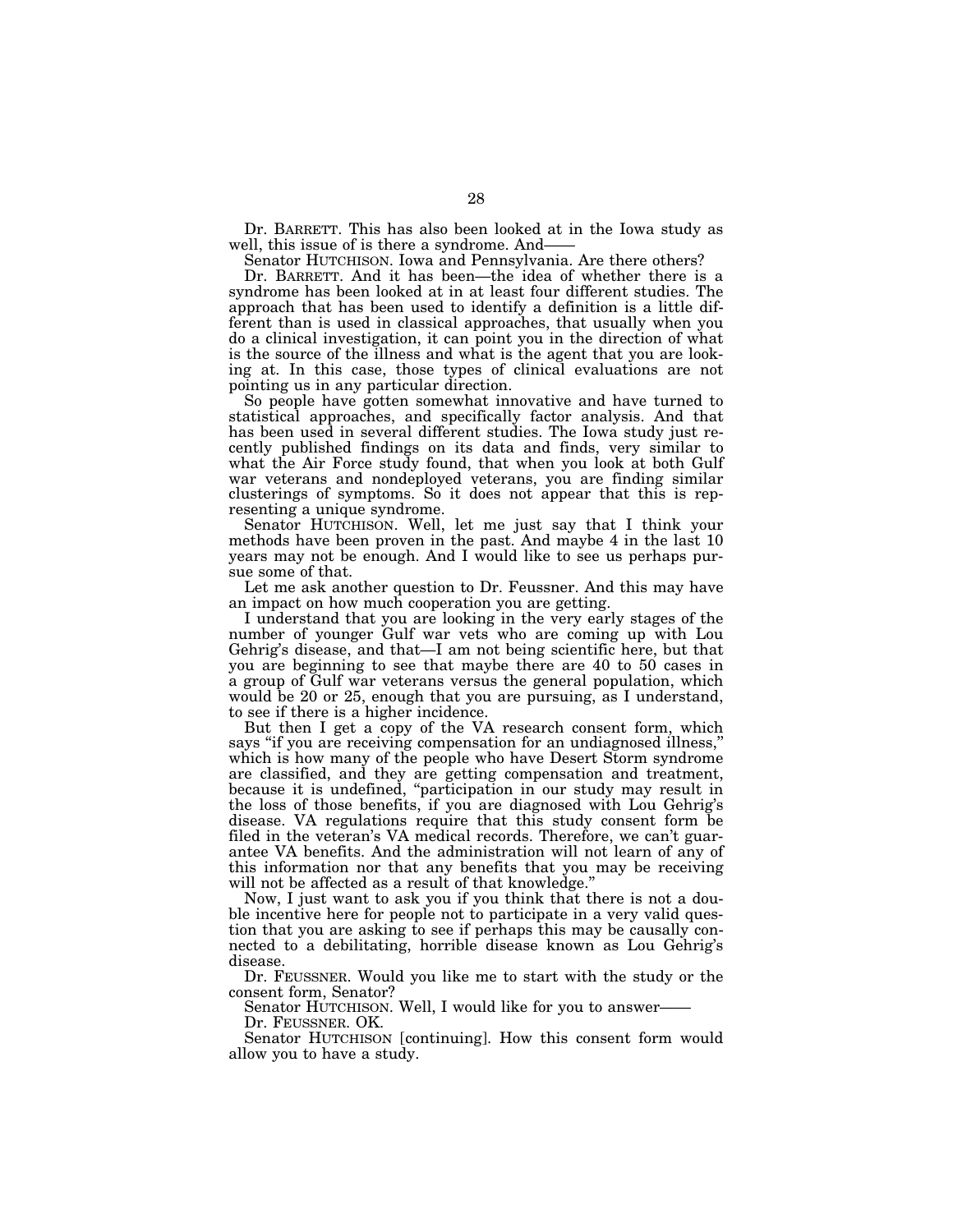Dr. FEUSSNER. Well, let me say that a Member of Congress and I met with a group of veterans in Atlanta in early March. And the veterans raised concern about this question of Lou Gehrig's disease. Amyotrophic lateral sclerosis is a very rare disease. The prevalence of this disease is about 3 or 4 per 100,000. It is a very difficult disease to study because it is rare, and there is no treatment for this disease.

The veterans were concerned that there might be an excess risk of getting this disease because of their service in the Gulf war. What we did as a result of that follow-on, in collaboration with DOD, is we planned a national case finding study, looking, trying to identify 100 percent of cases of ALS in all Gulf war veterans, Gulf-era veterans, the 700,000 that were deployed, the 1.4 million that were not. We have just begun that process in March/April of this calendar year.

As we planned that study, we looked at some of the data very hard. And the preliminary result was that there was no increased rate of ALS among Gulf war veterans. But the preliminary observation was flawed, because only cases that were already known were looked at.

And the question is: Well, what if there are cases or patients with this that are not known? Then we could underestimate, and this initial preliminary result could be fallacious. The only way to get at that issue is to try to look at all of them.

The second issue, when we looked at this, is that Lou Gehrig's disease is typically a disease of older people. Even though Lou Gehrig himself died of this disease in his thirties, it is typically an older person's illness. And the age distribution in the cases that we had identified was younger than we expected. So we decided to go forward and try to answer this question definitively.

We engaged the help of the ALS Association of America to help us announce that we were doing this. We published a trial in multiple VSO and other magazines. We contacted the American Academy of Neurology, et cetera. The complicating factor in this is that the Congress passed legislation that awarded veterans benefits for having an undiagnosed illness. And the risk is—let us say that you are getting benefits because you have an undiagnosed illness. And I now examine you, and I figure out that you have ALS.

Senator HUTCHISON. Yes. Are you going to get around to telling me if you are going to give protection-<br>Dr. FEUSSNER. Yes.

Senator HUTCHISON [continuing]. To these people——

Dr. FEUSSNER. No.

Senator HUTCHISON [continuing]. Or is it something we need to do?

Dr. FEUSSNER. Yes.

Senator HUTCHISON. Are you telling me Congress needs to say

Dr. FEUSSNER. Yes.

Senator HUTCHISON [continuing]. Veterans benefits will not be denied to people who have Lou Gehrig's disease?

Dr. FEUSSNER. OK.

Senator HUTCHISON. Or should it be—look, I am open.

Dr. FEUSSNER. No. Let me-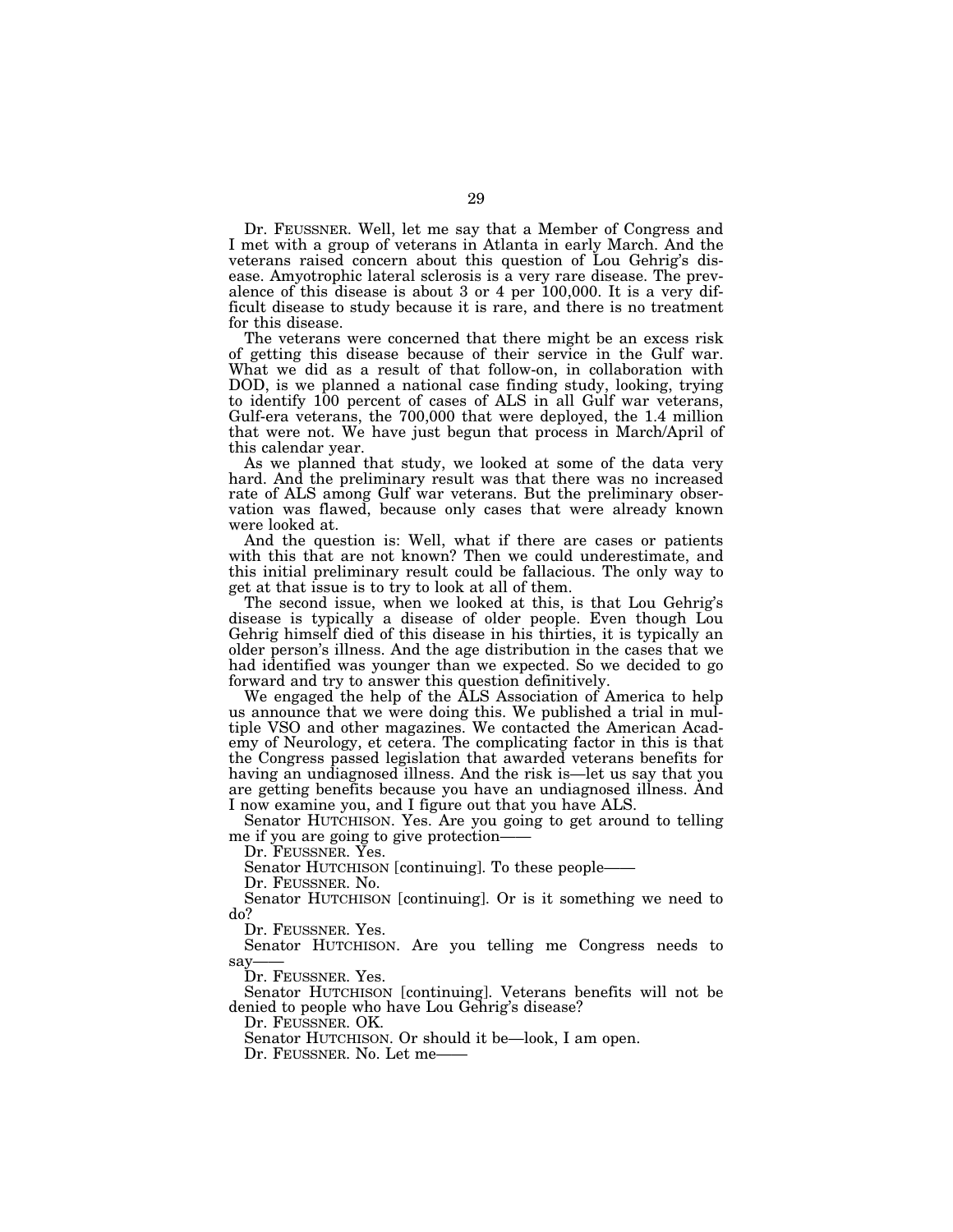Senator HUTCHISON. If we need to make it more general, particularly as it results to Desert Storm syndrome, because I really think that we have spent \$130 million, and we are still not willing to declare there is a syndrome here. And if that is our fault, you tell me. Because I am willing to do a couple of things for accountability.

Senator Specter, I will ask for his help on this. And we will introduce some legislation. And I will talk to Senator Warner about it and Senator Stevens. And we will see what we can do, if we can get a declaration that there is a Gulf war syndrome. And now that we have determined that there is one, we are going to cover people's treatment and people who have it, and we are not going to deny the evidence that they were healthy when they went into the war. I mean, we do not even let people who are unhealthy go into a deployment. You know that, and I know that.

So if they came in healthy, and they have symptoms now, and we have all the evidence in the world that says it is not just stress related, tell me what I need to do. And then let us focus on the fact that we have a syndrome, and how can we now work for treatment of this and future illnesses.

Dr. FEUSSNER. The issue with the ALS is very frustrating, ma'am. We have tried to gain some relief from the fact that if you were made—if you were known to have a diagnosis of ALS and were previously awarded benefits for having an undiagnosed illness, you would not lose those benefits.

We have actually met with and briefed Congress on this matter. We have informally in those briefings asked for legislative relief in that area. The legal folk at VA say there is no way to give or to retain benefits when the undiagnosed illness becomes diagnosed.

Senator HUTCHISON. Yes. But if——<br>Dr. FEUSSNER [continuing]. Ma'am——<br>Senator HUTCHISON [continuing]. We say there is a Desert Storm syndrome, which we have never in all of the papers that have been written, we keep saying there is really not one, we are trying to keep looking, and everything is different, and we cannot put it altogether, if we say there is a Desert Storm syndrome, does that not solve it? It may not be that all the symptoms are the same.

But then we can go about determining if there is a difference between sarin gas or the vaccinations or the different potential causes, if we just admit that one in seven people who went over there healthy and who came back with syndromes are not psychosomatic.

Can we not just say, OK, we now have a syndrome? Do not we solve that problem? And can we not get on with it? And maybe Lou Gehrig's disease is one of the results, but there are others as well?

Dr. FEUSSNER. Well, if I could finish the Lou Gehrig disease story. Because we were unable to resolve that issue, because of that benefits conundrum, and because we are required by the common rule to disclose benefits and potential risks of research to people who volunteer to participate in these trials, we thought it would be very important to make it explicit in the informed consent document that this was an non-resolved issue and that there was a risk to the veteran that their benefits issue might be complicated by that.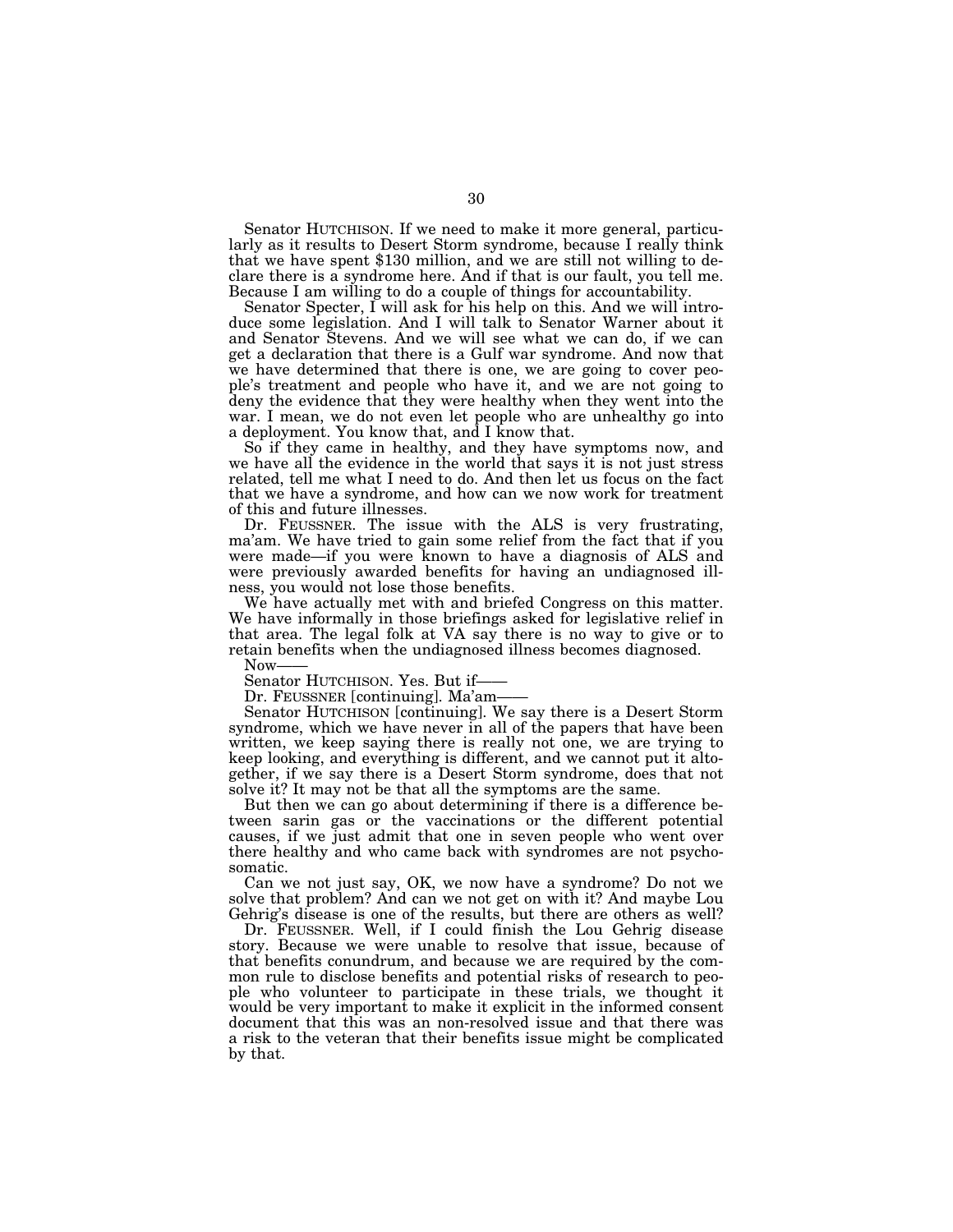Now—so we are disclosing that information fully to veterans. To date, we have had four veterans who have refused participation in the trial because they were informed that this was a potential risk. We are able to count those. It would be best to have relief from this conundrum so that we could study all of them. But we are counting the ones who refused to participate because of this risk. And we will presume that they have ALS. And so if we err in the estimation, we err on the high side.

The problem with declaring that there is a Gulf war syndrome is, to follow up what Dr. Barrett said, that the research suggests

Senator SPECTER. Well, the research does not quite suggest that. The research is inconclusive. That is a lot different from the research suggesting that it is not.

Senator HUTCHISON. And we are saying long term as opposed to short term.

Dr. FEUSSNER. I would agree with you, sir.

Senator HUTCHISON. And long term, we have had 9 years. That is not long term yet. I do not think that you can say in any way, even from the stuff that you put out, which seems to be, all of you, to go in that direction, that there really is not one. But in fact, there are beginnings of nuggets that say there is. And we are not into long term yet, but we have a whole lot of evidence that says short term, yes; let us keep looking.

Do you not think that—I mean, have we not learned from the mistakes of the past? I mean, even agent orange. Why can the Department of Defense not get into the forefront of these issues? Why cannot the VA do its job of protecting its veterans? And I am not singling you out.

But I am just saying, why are we consulting lawyers instead of focusing our money on what our responsibilities are to our veterans, the clear common sense evidence that is before us, and saying, you know, we are not a bunch of lawyers, we are a bunch of doctors who are required to protect the people that are serving our country and the veterans and the retirees?

It just seems to me that we are getting awfully hung up trying to say that one in seven people are psychosomatic when we could do a whole lot better.<br>Senator SPECTER. Senator Hutchison-

Senator HUTCHISON. I appreciate the time.

Senator SPECTER. Senator Hutchison, I was about to compliment you for your comments. And I would associate myself with your remarks. I do not know what long term is, if 9 years is not long term.

And Dr. Feussner, I do not want to place too much emphasis on your comment, but I think it may indicate a predisposition when you testify that Gulf war syndrome was not caused by the exposure. All of the evidence turns out to be, we are told, scientifically inconclusive. And it is sometimes a little hard to understand what is sufficient to be conclusive scientifically.

And that is why, when Senator Rockefeller and I finished this 300 page report, which had been done—he was ranking at Veterans, and I chair—that we concluded that there was a causal connection between exposure to these toxic substances and Gulf war syndrome.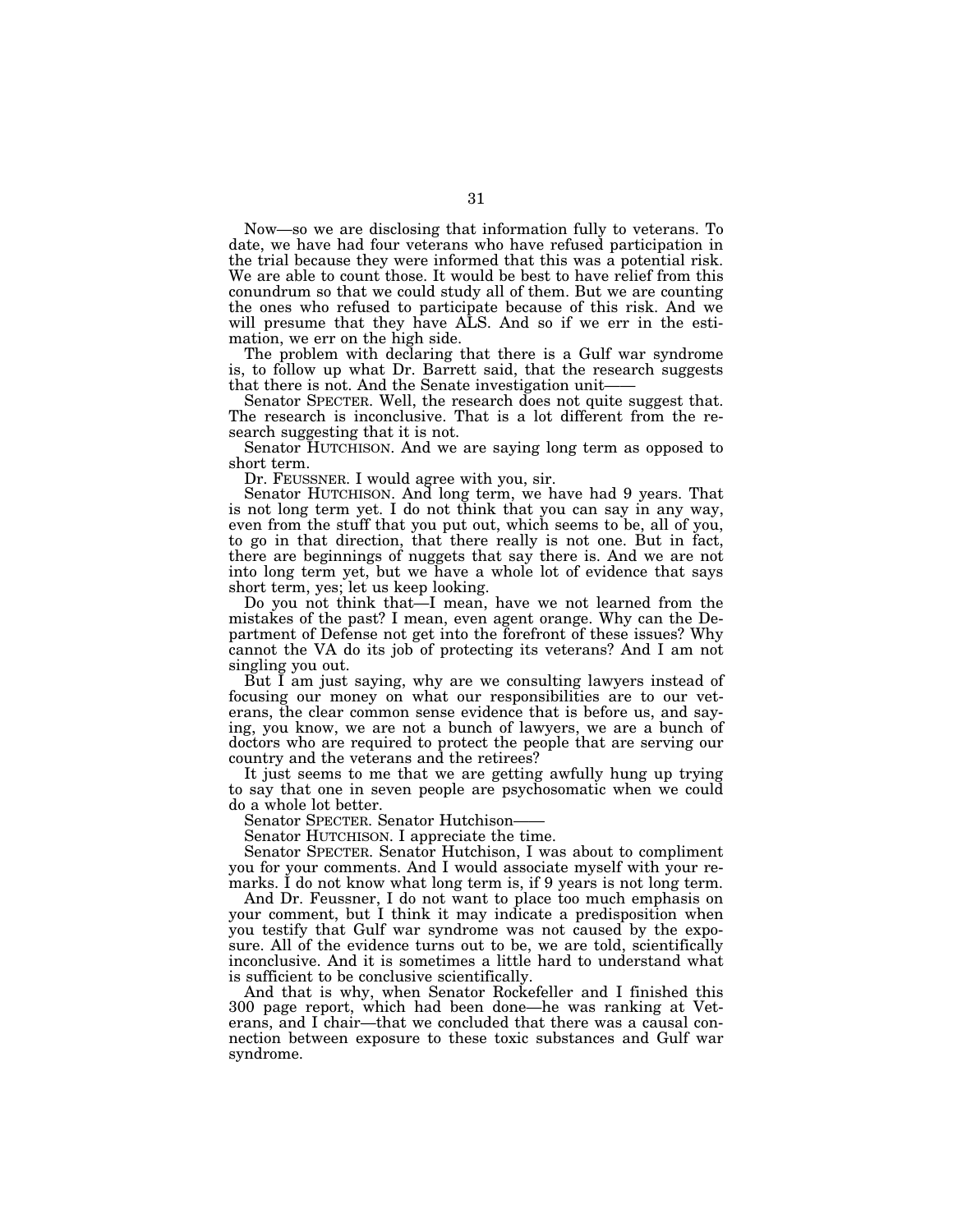And Senator Hutchison puts her finger right on the spot when she talks about agent orange. That was the cause celebre when I came to the Senate after the 1980 election. And finally the Congress took the bull by the horns and established a presumption. And we deal on the Veterans Affairs Committee with some regularity about legislating presumption. If the doctors cannot come to conclusions, Congress can legislation presumptions.

But I think Senator Hutchison puts her finger on the point. And that is that the pragmatic conclusion is there is a connection. But as long as the veterans are being treated, that is the most important part. And I think there is an institutional reluctance by DOD and VA and other governmental agencies to make concessions which are likely to cost any money. That is what it comes down to again and again and again. And then the Congress has to make a judgment as to what we think fairness and equity is based on all the evidence which we have seen.

Senator Hutchison, you had a lot of good questions, and you had some time. But if you need more, you are welcome to it.

Senator HUTCHISON. No, Mr. Chairman. I would like to go on to the second panel.

I appreciate that you came. I would ask you, if you would just consider that you are the trustees. It is like—Senator Specter and I are lawyers, and we know that a trustee has a higher duty than just an average person. And I think you are the trustees for our military personnel. You are the trustees for our veterans. One in seven are suffering. And I just do not think we have come to the definitive answer that we should, as trustees for them.

So I would just thank you, Mr. Chairman. You have been very kind to let me go forward. I do have about five other questions, which I am going to abstain from asking. But I do think there is a general view here that is not the right one. And I would rather you come to Congress and say: We do want to declare this a syndrome. There is just too much evidence. We want to go for it. And it is going to cost money. Now we are putting it in your lap. You provide us the money. We are going to do the research. We are going to target it. We are going to declare that these people deserve treatment and compensation.

And let us make that decision. Because I will guarantee you, we will give you the money, if you will declare this a syndrome. And let us get to the bottom of it.

Thank you very much.

Senator SPECTER. Thank you very much, Senator Hutchison.

Thank you very much, Dr. Barrett, Dr. Rostker, Dr. Feussner, Dr. Claypool, Dr. Brown.

# **STATEMENT OF HAROLD C. SOX, JR., M.D., PROFESSOR AND CHAIR, DEPARTMENT OF MEDICINE, DARTMOUTH-HITCHCOCK MED-ICAL CENTER**

# **ACCOMPANIED BY DR. SAMUEL POTOLIKIO, PROFESSOR OF NEU-ROLOGY, GEORGE WASHINGTON UNIVERSITY**

Senator SPECTER. We now turn to our second panel. Dr. Harold Sox, since 1998, has served as professor and chairman of the Department of Medicine at the Dartmouth Medical School. He currently chairs the Institute of Medicine Committee on Health Effects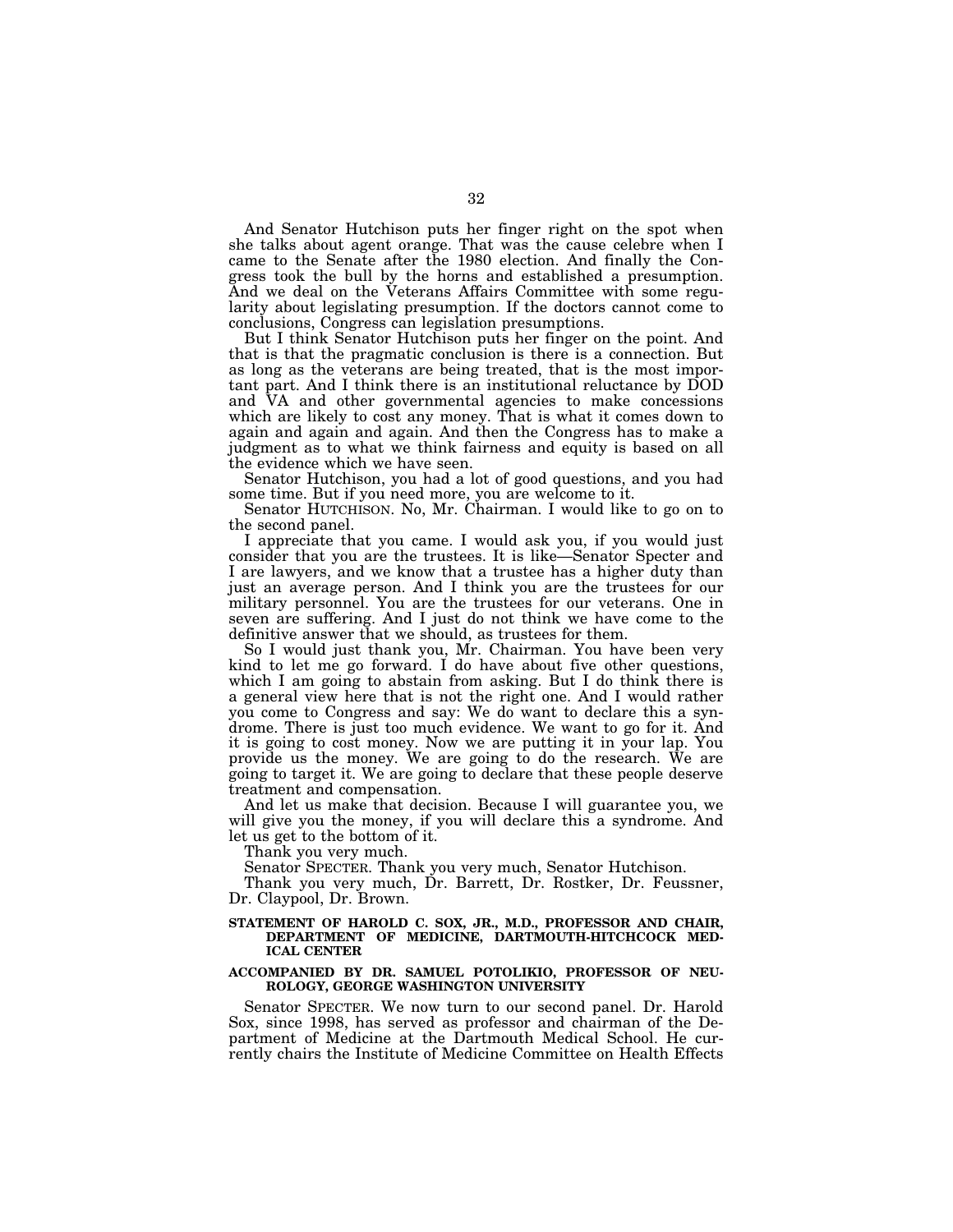Associated with Experiences in the Gulf war. He served 15 years as a professor at the Stanford University School of Medicine earlier in his career.

Dr. Sox, welcome to the hearing room. And we look forward to your testimony.

Dr. SOX. Thank you, Mr. Chairman and members of the committee. I am accompanied by Dr. Samuel Potolikio, who is a member of our committee, a neurologist, a professor of neurology at George Washington University. And I may turn to him for help with some of the questions related to several of the exposures that we studied.

The genesis of our report was a request from the Department of Veterans Affairs asking the Institute of Medicine to study the available scientific evidence on potentially harmful effects to which Gulf war veterans may have been exposed. Congress subsequently mandated a similar study, assessifying 33 specific agents.

Our committee was charged with assessing the scientific literature about potential health effects of chemical and biological agents present in the Gulf war theater. We expected the Department of Veterans Affairs will use our findings as a scientific basis for developing a compensation program for Gulf war veterans.

Our committee was not asked by Senator Byrd's and your enabling legislation to examine whether a unique Gulf war syndrome exists. We did, however, read the scientific literature on Gulf war illnesses. And we were aware of the symptoms of these illnesses as we read the literature for health effects of the agents that we studied.

In the first study of the series, the Institute of Medicine chose to study the agents that were of most concern to the veterans: sarin, pyridostigmine bromide, otherwise known as PB, depleted uranium, and the vaccines to prevent anthrax and botulism.

Because there have been very few published studies on Gulf war veterans, most of the studies that we examined were about exposures in occupational, clinical, and healthy volunteer settings. Let us begin with the nerve agent sarin. High doses of sarin can cause overstimulation of nerves and muscles within seconds or hours, creating symptoms such as severe cramping, difficulty breathing, twitching, and heavy sweating. All these short-term effects are well-documented. And we ranked this evidence as sufficient to establish causality, the highest level of evidence.

The long-term effects of sarin, however, are an entirely different story. The evidence is more limited in quantity and much weaker. Studies describing three different populations exposed to sarin, two involving victims of terrorist attacks in Japan and one involving industrial accidents in the United States, establish possible links to neurological and psychological symptoms that persisted for 6 months or longer.

In all three studies, however, the patients all had an immediate, intense, widespread acute reaction, typical of the high levels of exposure to sarin. Among the symptoms that persisted over the long run in these patients were fatigue, headaches, blurred vision, and symptoms of post-traumatic stress disorder. But it is important to remember that people who had these long-term symptoms all experienced intense symptoms immediately. Because we are dealing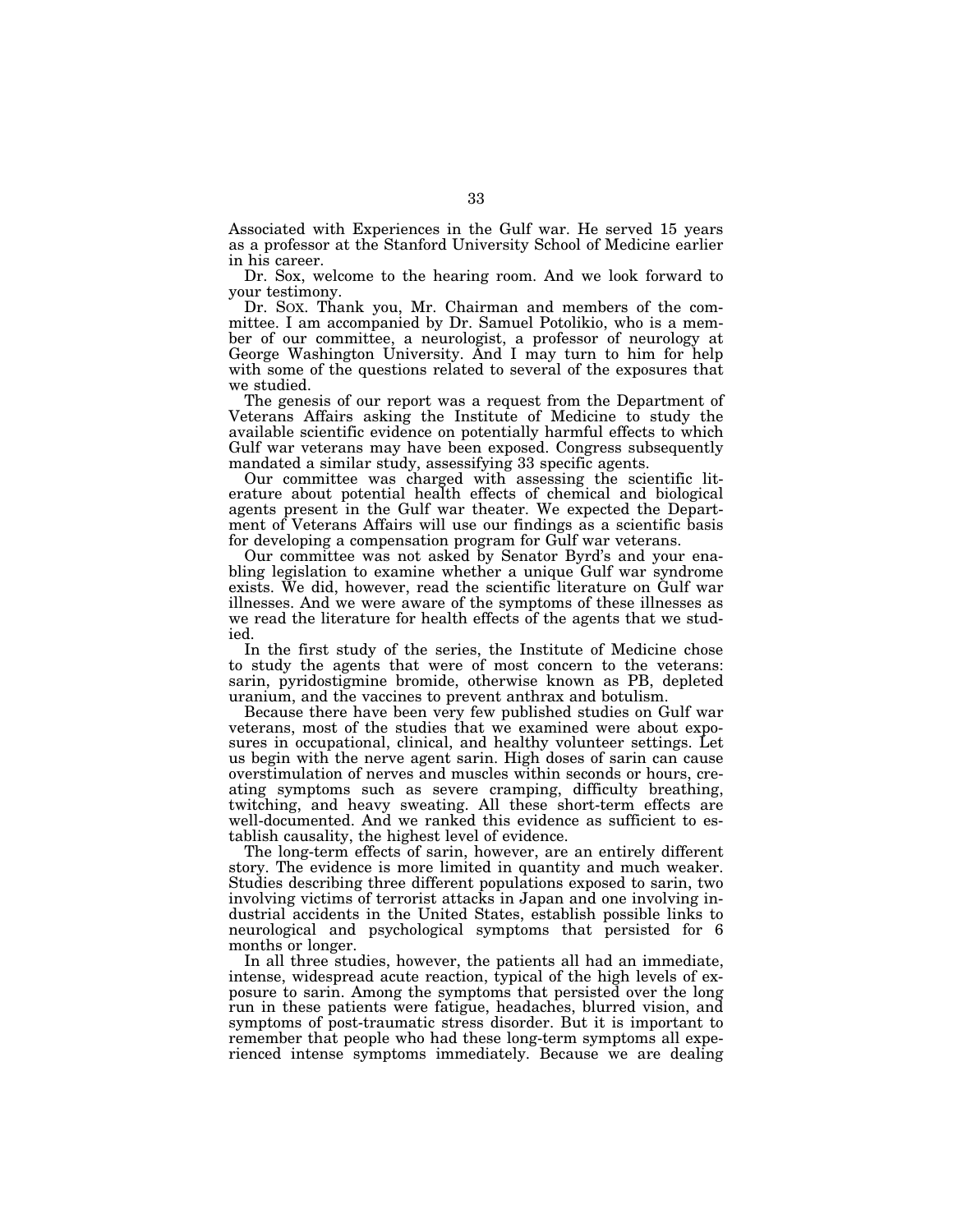with the study of only three populations and because we could not rule out alternate explanations for the effects, the committee categorized these findings as limited or suggestive of an association between acute exposure to sarin in high doses and long-term effects.

Few, if any, veterans actually reported symptoms of acute exposure to sarin. Therefore, we concerned ourselves with possible effects of sarin in doses too small to cause the acute reaction. And based on the available evidence, we could not form a conclusion about an association between long-term health effects and exposure to sarin that are low enough so there were no immediate signs or symptoms. Yet research with non-human primates gives us a hint that long doses of sarin over long periods might create delayed neurological reactions, a finding that clearly needs substantiation with further research.

The second agent that we studied was PB, pyridostigmine bromide. There have been many effects of the short-term uses of PB. And the committee judged this evidence to be sufficiently strong to demonstrate an association between exposure and the immediate onset of mild, transient symptoms, a length that has been seen consistently in many studies. Long-term effects of PB are an entirely different story. There simply was not enough evidence to draw any conclusion about PB's long-term effects. In other words, we do not know if they occur, and we cannot be certain that they do not occur. The author of one series of studies has suggested that PB alone or in combination with other chemicals could be related to some chronic changes in nerve function reported by Gulf war veterans. However, weaknesses in the design of these studies made it impossible for us to decide if exposure to PB is associated with long-term nerve damage. And we recommend further investigation with an improved design.

The third agent was depleted uranium. Health effects of natural uranium have been widely investigated, mostly in occupational settings. While these studies have shown that uranium has either no effect or a very small effect, our committee found weaknesses in many of these studies. And we could not draw conclusions about exposure to uranium and death from a number of diseases, including lymphatic or bone cancer.

We were able, however, to arrive at more certain conclusions regarding kidney disease and lung cancer. Based on the study of the Baltimore cohort of veterans, we concluded that there is limited evidence of no association between kidney disease and exposure to uranium. And we based this study on several consistent studies that showed good kidney function despite continuous exposure to uranium as it dissolve from uranium fragments imbedded in body tissues.

Similarly, at low levels of exposure to uranium, we found limited evidence of no effect, or no association, with death from lung cancer. At higher levels of exposure, the evidence did not permit any conclusion.

Finally—and I will be wrapping up shortly—our committee considered the vaccines given to prevent anthrax and botulism. Based on our review of the scientific literature, we concluded that the evidence is sufficient to demonstrate an association between these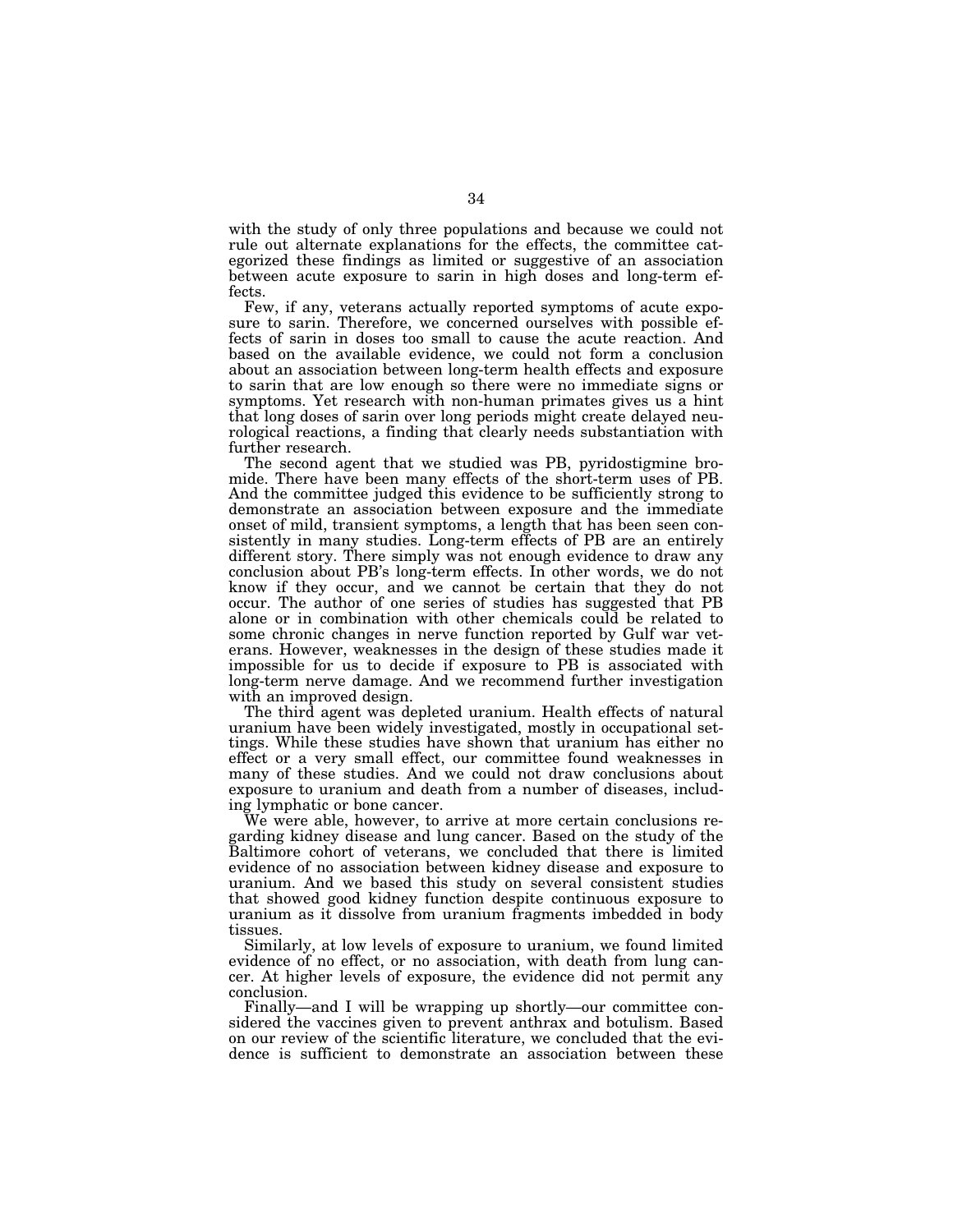vaccines and subsequent long-term—short-term, correction—local and systemic effects similar to those associated with any vaccination, such as the ones that people in the audience have received.

When we sought evidence for more lasting effects, we did not find any published peer review studies that systematically followed subjects over the long term, a situation that is not unusual as vaccines are seldom monitored for adverse effects over long periods of time.

Some have questioned whether several vaccines in combination could result in health effects that would not be seen with a single vaccine alone. Although we did find some evidence, research, on cumulative effects of combinations of vaccines, the shortcomings of these studies made it impossible for us to draw a strong conclusion.

# PREPARED STATEMENT

The IOM is beginning the second phase of this study, in which it will examine the literature on the health effects of pesticides and solvents. Plans for future IOM studies include completion of studies of the remaining agents from those listed in enabling legislation. The IOM will also update its prior studies as new studies enter the published literature.

Thank you for your attention.

Senator SPECTER. Thank you very much, Dr. Sox. And thank you for your work with the Institute of Medicine.

[The statement follows:]

#### PREPARED STATEMENT OF HAROLD C. SOX, JR.

Good morning, Mr. Chairman and members of the committee. My name is Harold Sox. I am a professor and chair of the Department of Medicine at Dartmouth-Hitchcock Medical Center in Lebanon, New Hampshire. I chaired the Institute of Medicine Committee on Health Effects Associated with Exposures During the Gulf War, which released its report on Thursday, September 7. I appreciate the opportunity to provide testimony to you today based on the findings of this report. I am accompanied by Dr. Samuel Potolicchio, a member of the IOM committee and Professor in the Department of Neurology at George Washington University Medical Center.

The genesis of the report was a request from the Department of Veterans Affairs, asking the Institute of Medicine to study the available scientific evidence on potentially harmful agents to which Gulf War veterans may have been exposed. Congress subsequently mandated a similar study listing 33 specific agents for study. Thousands of Gulf War veterans have experienced chronic, unexplained health problems, and are asking whether these agents might be responsible.

It is important to clarify the scope of the committee's work. The committee was charged with assessing the scientific literature regarding potential health effects of chemical and biological agents present in the Gulf War. The findings of the report will be used by the Department of Veterans Affairs as a scientific basis for developing a compensation program for Gulf War veterans. The committee was not asked to examine whether a unique Gulf War syndrome exists or to review or evaluate the literature on Gulf War syndrome or illnesses. Additionally, it was not asked to make judgments regarding the veterans' levels of exposure to the putative agents as there is an assumption of exposure for Gulf War veterans. For the first study of the series, the Institute of Medicine chose to study the agents of most concern to the veterans: sarin, pyridostigmine bromide (PB), depleted uranium, and the vaccines to prevent anthrax and botulism.

Because of the limited studies in Gulf War veterans, most of the studies that we examined involved exposures in occupational, clinical, and healthy-volunteer settings. We carefully assessed each study's quality, limitations, and applicability.

When it comes to the long-term health effects of these substances, the bottom line is we simply don't know enough to say whether there is a connection between exposure to these agents or combinations of agents and specific health outcomes that remain long after the exposure. At most, we found some very limited evidence that might suggest a possible connection with the nerve agent sarin. These effects, if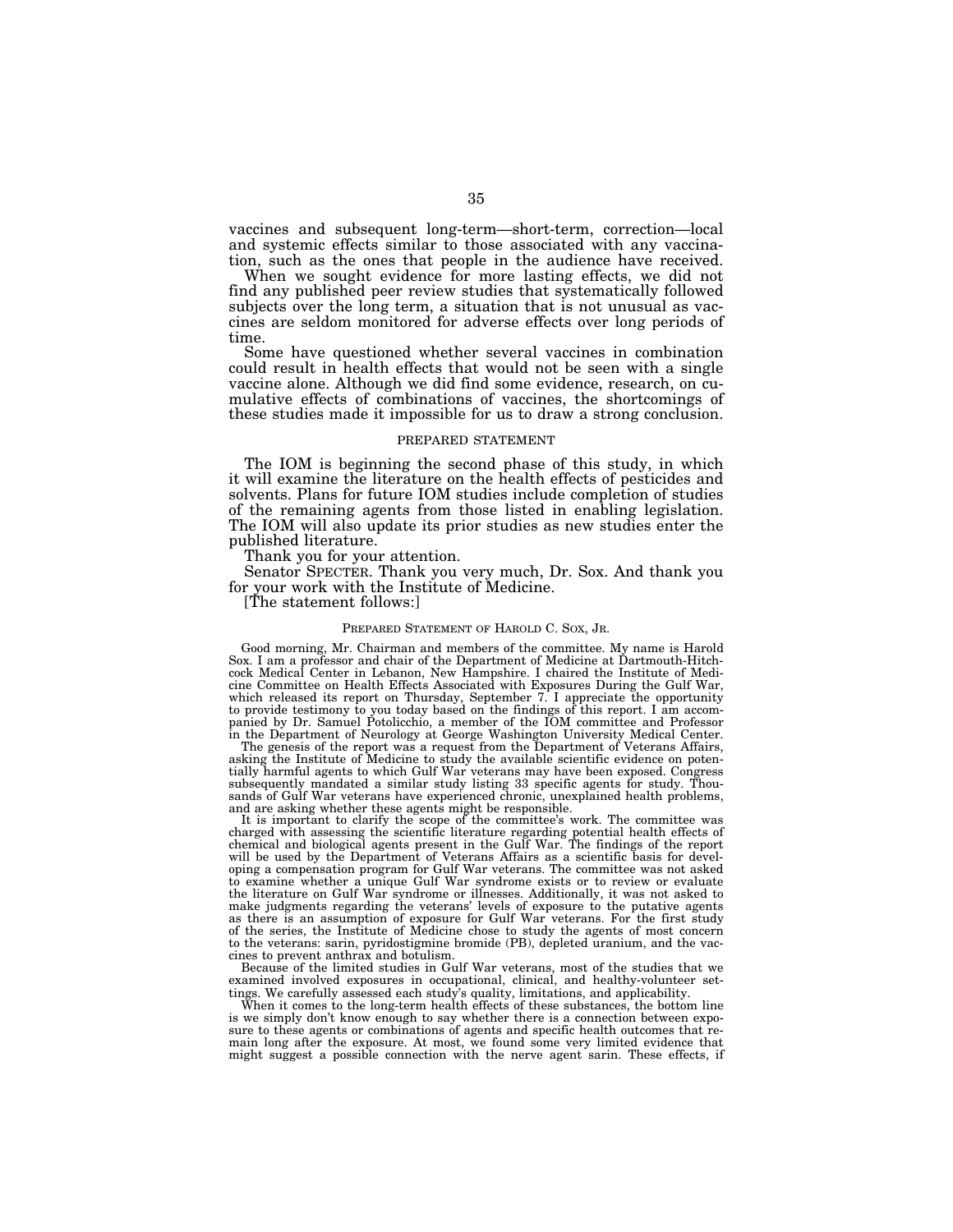they truly exist, occur in individuals whose dose was large enough to cause acute symptoms immediately after the exposure. It will take further research to explore this relationship.

Let's begin with the nerve agent sarin. It is so potent that as little as 100 milligrams—about two drops—can cause convulsions and death. As a gas, roughly 50 milligrams can be fatal. Lower doses can cause overstimulation of nerves and muscles within seconds or hours, creating symptoms such as severe cramping, difficulty breathing, twitching, and heavy sweating. In the more severe cases, these symptoms are widespread and affect many parts of the body.

All of these short-term effects are well-documented, and we ranked the evidence as sufficient to establish causality, the highest level of evidence. In part, this means many studies have strongly, repeatedly, and consistently linked these acute health effects and exposure to sarin, and that the greater the exposure, the greater the effect. But the long-term effects of sarin are a very different story. The evidence is far more limited and much weaker. Studies describing three different populations two involving victims of terrorist attacks in Japan and one involving industrial accidents in the United States—linked neurological and psychological symptoms that persisted for six months or longer. In one of these studies, some symptoms persisted for up to three years, the longest that any of the subjects were followed. In all three study populations however, the doses of sarin were high enough to trigger an immediate, intense, widespread, and acute reaction. Among the conditions that persisted over the long term were fatigue, headaches, blurred vision, and symptoms of posttraumatic stress disorder. In other words, people who had long-term symptoms were the ones who had experienced intense symptoms immediately.

Because we are dealing with studies of only three populations here, and because we could not rule out other explanations for the effects, the committee categorized these findings as limited or suggestive of an association—well shy of the evidence needed to establish a possible link, but warranting further investigation. In this case, we recommend research to track the health of the victims of sarin attacks in Japan, since they provide the best opportunity for conducting controlled studies.

Based on available research, we could not form a conclusion about an association between long-term health effects and exposure to lower doses of sarin—low enough so that there were no immediate signs or symptoms. Yet, research with nonhuman primates gives a hint that low doses of sarin over long periods may create delayed, neurological reactions. More research is needed to substantiate this finding. We recommend that such studies be pursued.

The second agent we considered was the drug pyridostigmine bromide. It is routinely used to treat patients with myasthenia gravis, a disease that causes weakening of the muscles. PB does have side effects. It is known to cause mild, tolerable, and transient gastrointestinal and muscular symptoms. In the Gulf War, troops were given packets of PB tablets to take in advance of a chemical weapons attack in order to blunt the effects of nerve agents. The recommended doses were lower than those commonly used by doctors to treat patients with myasthenia gravis.

There have been many studies of the short-term effects of PB, and the committee judged this evidence to be sufficiently strong to demonstrate an association between exposure and the immediate onset of mild, transient symptoms. Many studies have repeatedly and consistently supported this linkage. Long-term side effects of PB are another story. There simply was not enough evidence to draw any conclusion about PB's long-term effects. In other words, we don't know if they occur, and we can't be certain that they don't occur. One series of studies has suggested that PB, either alone or in combination with other chemicals, may be related to some chronic changes in nerve function reported by Gulf War veterans. However, weaknesses in the design of these studies, which include uncertainties about exposures and a small sample, made it impossible for us to decide if exposure to PB is associated with longterm nerve damage. We recommend further investigation using an improved design.

The third agent that we considered was depleted uranium. During the Gulf War, some tanks and munitions containing depleted uranium caught fire or exploded. As a result, a number of soldiers are likely to have inhaled or ingested uranium dust, although the intensity of the exposure is unknown. Flying fragments containing depleted uranium injured others, leaving fragments embedded in tissue.

In its depleted form, uranium is 40 percent less radioactive than in its natural state. Health effects of natural uranium have been widely investigated, mostly in occupational settings. While these studies have either shown no effect or a small effect as a result of uranium exposure, our committee found weaknesses in many of these studies. We could not draw conclusions about exposure to uranium and death from a number of diseases, including lymphatic or bone cancer, nonmalignant respiratory illness, and diseases of the liver and gastrointestinal tract.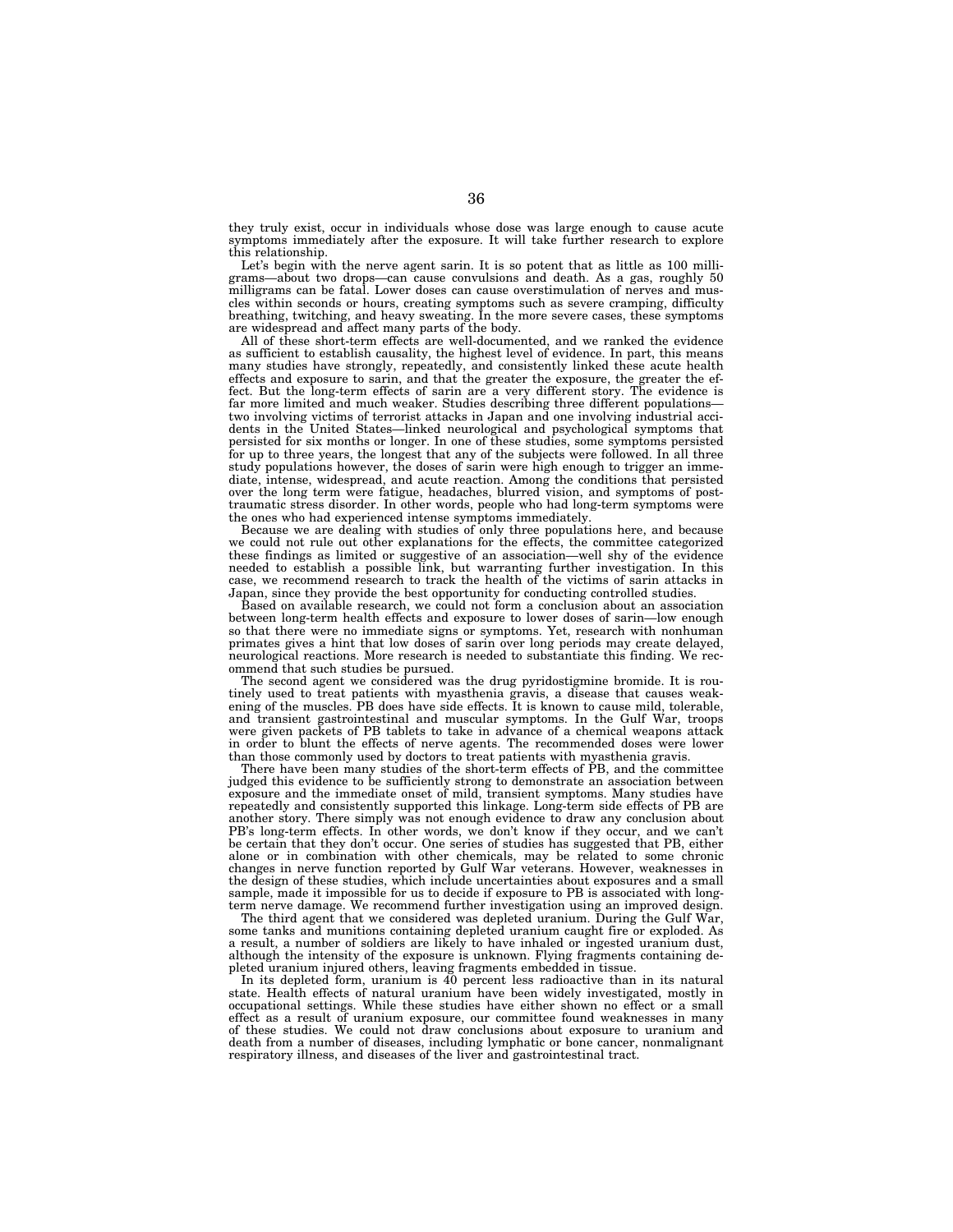But we were able to arrive at more certain conclusions regarding kidney disease and lung cancer. We concluded that there is limited evidence of no association between kidney disease and exposure to uranium. We based this conclusion on several adequate, consistent studies that showed good kidney function despite continuous exposure to uranium as it dissolved from uranium fragments embedded in body tissues. Similarly, at low levels of exposure, we found limited evidence of no association with death from lung cancer. At higher levels of exposure, though, the evidence did not permit any conclusion about the relationship to lung cancer. We recommend follow-up research on veterans with embedded fragments of depleted uranium and other long-term studies.

Finally, our committee considered the vaccines given to prevent anthrax and botulism. More than 150,000 U.S. troops received injections of these vaccines to protect them in the event of biological warfare. Based on our review of the scientific literature, we concluded that the evidence is sufficient to demonstrate an association between these vaccines and subsequent short-term local and systemic effects. The symptoms include redness and swelling at the site of injection, similar to those associated with any vaccination. But when it came to evaluating more lasting effects, we didn't find any published, peer-reviewed studies that systematically followed subjects over the long term. This situation is not unusual, as few vaccines have been monitored for adverse effects over long periods of time.

Since troops usually received several vaccines, often within a short span of time, some have questioned whether several vaccines in combination may have created a cumulative effect when any single injection did not cause a reaction. Although we did find some research on cumulative effects of vaccines, the shortcomings in these studies made it impossible for us to form a strong conclusion. We did decide that this evidence was inadequate to determine whether an association exists.

This is a brief overview of the report's findings. The IOM is beginning the second phase of this study, and it will examine the literature on the health effects of pesticides and solvents. This study will be completed in 2002 as there is a large body of literature on these compounds. Plans for future IOM studies include completion of the remaining agents from those listed in the legislation. Additionally, the IOM will conduct updates of the literature as new studies become available.

Thank you for your attention. My colleagues and I will be happy to answer your questions.

# **STATEMENT OF ROBERT W. HALEY, M.D., PROFESSOR OF EPIDEMI-OLOGY, UNIVERSITY OF TEXAS SOUTHWESTERN MEDICAL CEN-TER**

Senator SPECTER. We now turn to Dr. Robert Haley, professor of internal medicine and chief of epidemiology at the Department of Internal Medicine at the University of Texas Southwestern Medical Center in Dallas. Prior to this position, Dr. Haley served for 10 years as an epidemiologist and division director for the Centers for Disease Control and Prevention in Atlanta, Georgia.

Welcome, Dr. Haley, and we look forward to your testimony.

Dr. HALEY. Thank you very much, Senator. Let me get organized here a second.

Well, as you know, we began studies back in 1994 with the funding assistance and encouragement of Ross Perot, who is going to talk later on this program. As you also know, I spent 10 years at the CDC involved in investigating epidemics and employing the technique that Senator Hutchison referred to a little bit ago. And I think that is the way that we should have been proceeding all along to try to solve this.

We need to go to small groups, a number of studies going to relatively small groups, so that you can do the types of detailed studies that can actually show the cause of this illness. This was the lesson we learned in toxic shock syndrome, Legionnaire's disease, AIDS, all of the major mysteries that have been solved. And this technique has been underutilized in this problem.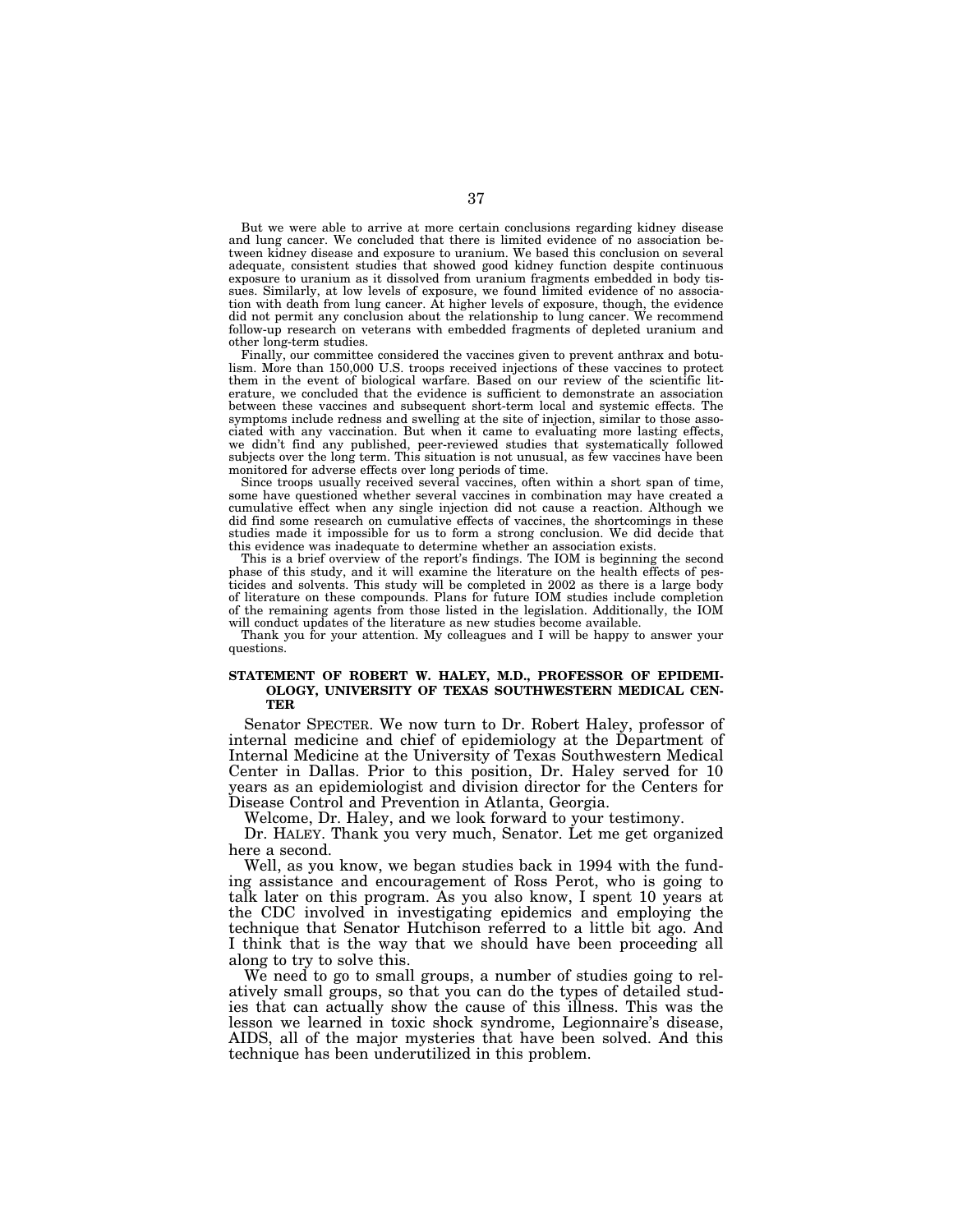We took a group of Seabees, a battalion, went into them, applied a case definition, separated them into those that met our definition of a syndrome and those, the normals, who did not meet the syndromes. And now we have done a series of studies funded by the Perot Foundation and then a second series funded by the Joint Chiefs and the Secretary of Defense Officer, where we have tried to ask the question: How do we solve what the problem—how do we decide what the disease is?

The problem with the studies like the Iowa study, the British studies, they are doing a lot of exams in the CCEP. They are doing a lot of examinations, but they are using the wrong test. They are using superficial physical examinations, x rays, you know, the usual brain MRIs that do not show anything. And so predictably, those studies are going to show that there is no physical problem to these veterans.

What we have done is gone in the other direction. We have used the might of our research institution, four Nobel laureates on our faculty—it is a very austere group of people—who can measure all types of brain abnormalities. And we have asked, what tests now could we use that might show a physical basis for this injury or illness.

So let me just quickly show you up here—Mark, why do you not bring those over here? And I will just show the Senator, and the audience can look later.

But basically, this was our original study from the Seabees unit. This is—Dr. Drue Barrett from CDC mentioned how people are using factor analysis. It is a way of determining, is there a syndrome present in these veterans. In other words, Senator Hutchison, you wanted to know: Is there a syndrome?

Well, what you do is you measure the symptoms of veterans, and then you apply this mathematical technique. And this scale here shows you the strength of clustering into syndromes. And what you see here is three very strong syndromes in this group of veterans that we studied. Now this is a very unusual finding. You do not find this often.

Now the key to our study was, however, we studied a whole bunch of other veterans before this and came up with what we thought the syndromes were and asked the very symptoms that would show this. That was the symptoms of the Gulf war syndrome. The Iowa study and the British study asked about psychiatric symptoms, about psychiatric diseases that we know are common in any population. And so their syndromes are going to be psychiatric. We asked syndromes that we thought were the Gulf war syndrome. And sure enough, there they are, three very strong syndromes.

Senator HUTCHISON. Are you going to tell us what they are?

Dr. HALEY. Well, yes, very briefly. It is really not very material, except I will just give you a quick—we call them syndromes one, two and three. Syndromes one and three are fairly mild. These guys are still working. They have cognitive problems, a lot of body pain, depression, sleep problems, and so forth.

Syndrome two is the bad one, though. These guys are the ones who are not working, who are really incapacitated. These people have dizziness problems. And I think one of the veterans that you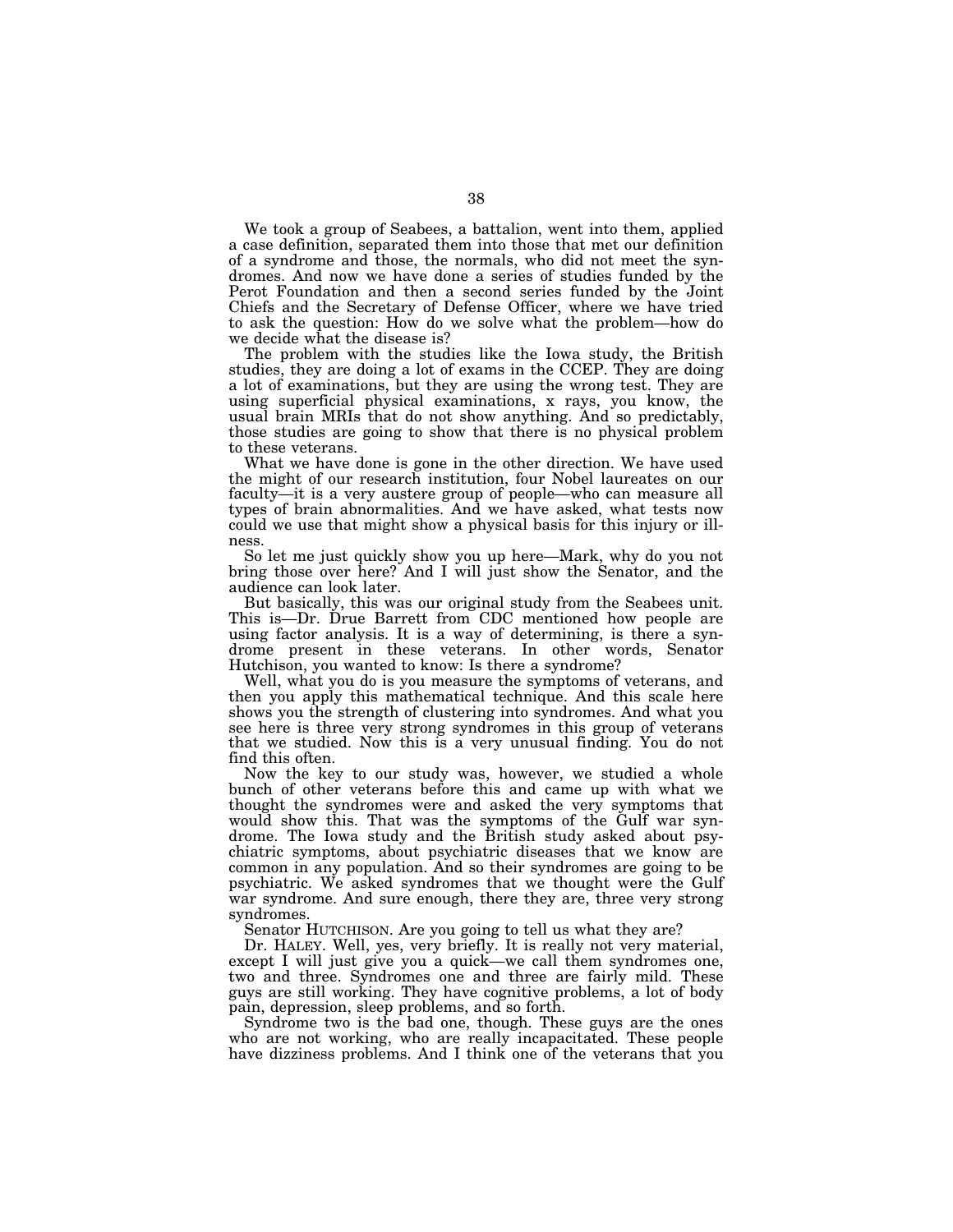are going to talk to later was one that we modeled this after, actually, when we discovered that dizziness is a real big problem in this particular group.

We recently talked to people in some VA hospitals around the country, and they said, ''Well, we don't see any of this dizziness.'' And I said, ''Well, they don't bring it up. It's subtle. You need to ask about it.''

And as soon as they did, gee whiz, they found a bunch of these. And now they have done some brain scans that I am going to show you in a minute, and they have found the same thing in another place.

OK. Now let me go to the next one, because I know we do not have much time.

The second question about those syndromes is what might have caused them, and are they different, and is there a connection to some cause in the war. We did a lot of epidemiologic studies with self-reported risk factors, as you have talked about already. And we had evidence that certain chemicals were highly associated with being in one of these syndrome groups, compared to the controls. But we have now a piece of evidence that is even more important.

This is a study of a gene called the PON gene. PON stands for paraoxonase, but that is immaterial. And there is a variety, a special variety, of this called the PONQ variety of this enzyme. Now this enzyme is in everybody's blood. And the purpose of this enzyme—I do not know why God put it there, but it protects you from nerve gas. And that is about its only function in the toxicological realm. Now it is also important in protecting you from heart attacks and so forth, but that is irrelevant.

The point is, it has a very specific effect in detoxifying low levels of nerve gas, when it gets in your blood. So we reasoned, OK, if nerve gas is the cause, you would expect the sick people to have been born with low levels of that, not to have any protection, and the well guys would have had high levels of that. So when whatever low level sarin came over, the people with high blood levels would be protected. And the ones that were born without much of that, it would get through their blood and into their brain, and they would get sick.

Well, in fact, that is exactly what we found. Here are the controls in the first column. You see the controls. And their blood levels are up between 75 and 150, as you see. And that is the normal range in most general population. Look at syndrome two. Remember? Those are the ones I said had the most brain damage, the most severe problem. And look. Their levels are extremely low with three exceptions. And, of course, in biology, nothing is ever perfect.

But the point is, this has shifted way down. This suggests these people were born with low levels of protection against nerve gas.

Now remember, this enzyme does not protect you against anything else. So the question—so this is very provocative, Let me say provocative, evidence. This study is too small yet to reach a final conclusion, but it is very provocative evidence that not only shows why some guys got sick and others did not, it also connects it to nerve gas, because this enzyme does not do anything else in terms of chemicals.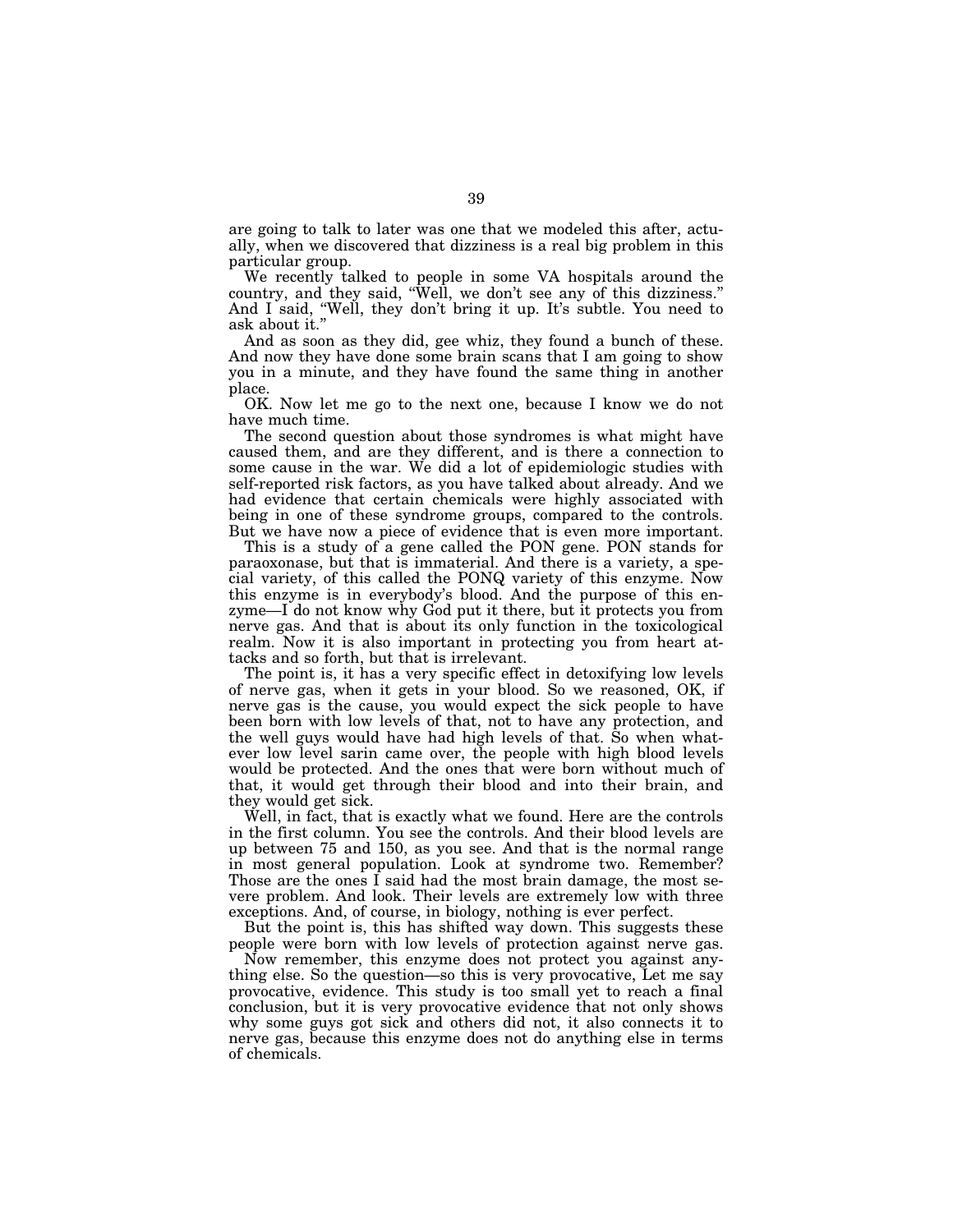OK. The next finding. Now the next real issue—Mark, hold those, and let me hold this up—OK, is this brain damage? Now everybody says, well, this is just a syndrome. It is just symptoms. Symptoms are increased in one group over another. Well, no, it is not. We think there is a brain cause for this.

Now, in order to look at this, we first did a lot of exams, a lot of physical exams, by neurologists in X-rays and lab work and compared the sick people and the well people. All right? None of that was any different. You see, that is what the Iowa study is going to show. It is going to show there is no difference, because they are only doing those things.

We then said, well, let us go one step further. Let us do brain MRIs, brain scans of the head. Well, we did those. And here is a typical brain scan. And those were all normal, all the same in both groups, no difference. So there is no tumor or stroke or multiple sclerosis or anything like that, Alzheimer's, or anything that would explain the difference in symptoms.

So then we went to one further level. There is a new kind of scanner called magnetic resonance spectroscopy, or MRS for shot. Instead of MRI, this new one is MRS. All right? Now what you do there, you have to focus on one part of the brain. And what I am showing you, here is the big part of the brain here. And this is the little brain stem down here that connects down to your spinal cord. All right? We focused on where this little box shows right here. We focused the MR machine on that little box. And with this new MRS technique, you can measure the chemical concentrations of all the chemicals that are right here. This is MRS.

This is a printout that shows you what the chemicals are in typical brain tissue. And there are three main chemicals. And I will focus on this one. See this big spike here? This is called NAA. It means N-acetyl aspartate. But it is one of the main chemicals in your brain, and it is found only in nerve cells, neurons, nerve cells, and the connections between nerve cells, the hardware in your brain.

Now, this chemical is really interesting. It is like a barometer of health of the neuron, of the brain cell. And anything that damages that neuron and makes it unable to function causes this chemical to go down. It drains out. Now nobody knows why or whatever, but the point is, it is a very sensitive and well-documented—there are at least 300 papers written in scientific literature showing this is a good measure. They have used it in multiple sclerosis, in Alzheimer's, and 100 different brain diseases to show that this is a measure of the health of those brain cells. And anything that damages brain cells causes this to go down.

So we then compared a group of normal veterans and a group of sick veterans with our Gulf war syndrome two, you know, the one that is really bad. Well, these guys are really sick, where they had the genetic predisposition that suggests they were exposed to sarin nerve gas and had brain damage as a result. Look what we see. In the group of controls, we have a normal level of this chemical, meaning their brain cells are normal in this part of the brain now. Whereas in the sick veterans with syndrome two, look at that. Look at the difference.

The level of NAA is substantially reduced from 10 to 25 percent.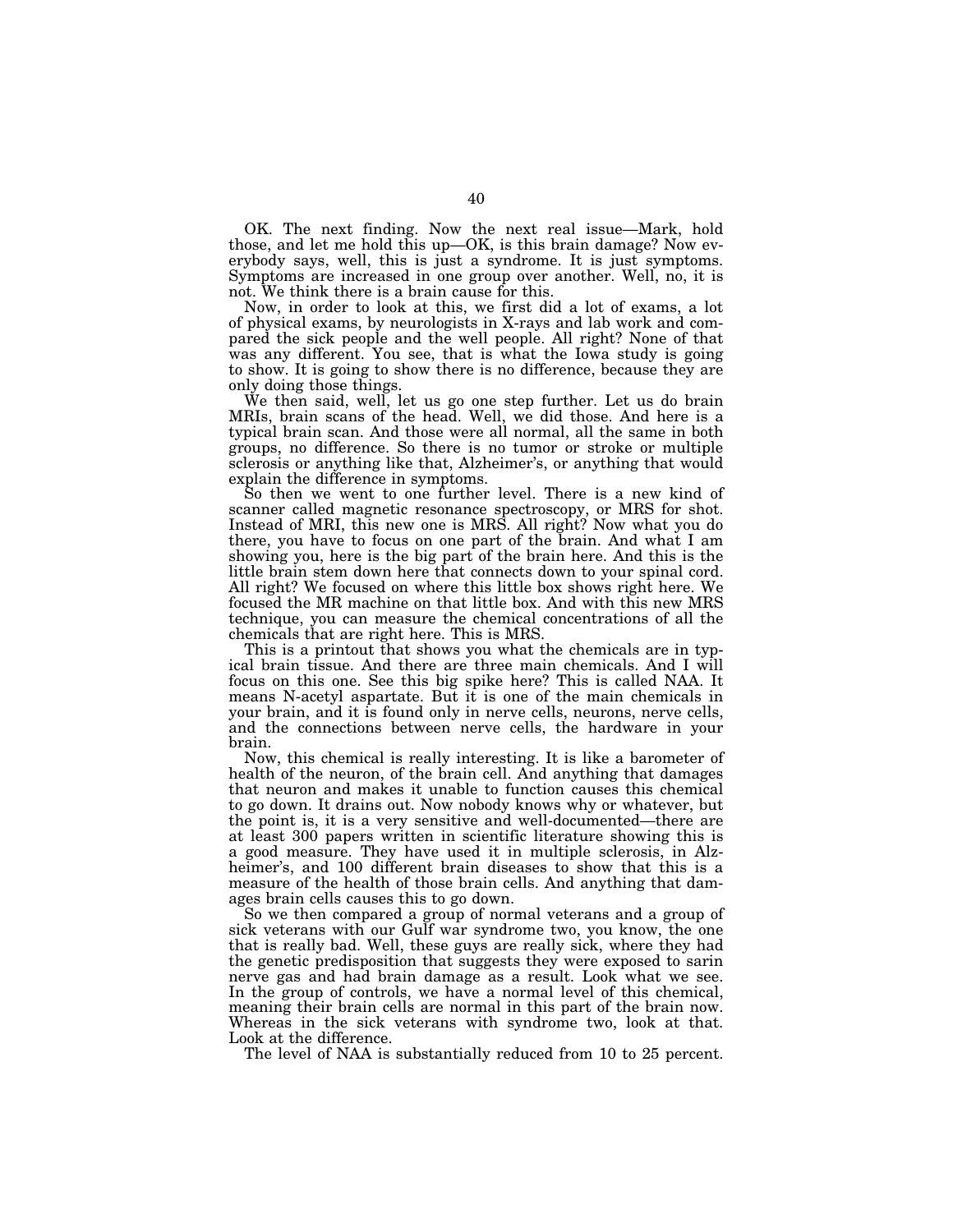Senator HUTCHISON. And that is the only thing that is different. Dr. HALEY. That is the only thing that is different.

Senator SPECTER. Dr. Haley, how much longer do you expect to be?

Dr. HALEY. About 2 minutes.

OK. This is very strong evidence, at least in this small group of people, that there is a brain injury, and it is in the brain stem and the surrounding areas, called the basal ganglia, these deep brain structures. It turns out, when you look at the literature on diseases that affect these structures, the symptoms are Gulf war syndrome. It is exactly the kinds of symptoms you would expect.

Now one final finding. We just published this in the last 2 weeks. So not many people know about this yet. This was in the Archives of Neurology 2 weeks ago.

We now looked at this measure of brain cell injury down here, the same one I just showed you. So in other words, up here they are normal, normal brains are up in here. And the ones with brain injury are down here. OK? We measured here the amount of dopamine, the brain neurotransmitter that these people's brains are producing.

And there is a blood test, a way you can test in the blood for the breakdown products. But the idea is, how much dopamine is their brain producing?

You remember just 2 days ago, the Nobel prize for this year was awarded to the people who discovered the idea of dopamine. It is one of the key neurotransmitters of the brain.

We found that the more brain damage you had, the more evidence of abnormal neurons in the basal ganglia—that is, these deep brain structures—the higher your brain dopamine production goes. In other words, if the brain dopamine production is going out of control, this is exactly what you find when you experimentally injure these deep brain structures in, say, rats or other experimental animals. What happens, the first thing that happens, is dopamine goes out of control. And then over many, many, many years these cells, being overworked, they wear themselves out, and then you get low dopamine, and you may get things such as Parkinson's disease or other diseases that relate to this area of the brain.

Now the probability, even though this was a fairly small sample, the probability that this result occurred by chance because the sample is too small is this, 1 in 100,000. This is a very, very strong finding. Now again, this is a small sample, and, you know, we have to replicate it.

Now, in final let me just say, we took a very unique and new approach. It is really based on the old CDC technique, cases versus controls. And then you do the tests that are necessary to show what the disease is. Remember in Legionnaire's it took them a year to find all the different tests and to find the one that really paid off. Well, we think we have done that.

Now the next step is, we have proposed a large grant proposal to replicate this, to take a random sample of those who served in the Gulf war and a random sample of those who did not, do, Senator Specter, a telephone survey, as you were talking about a minute ago, a telephone survey to determine how many have these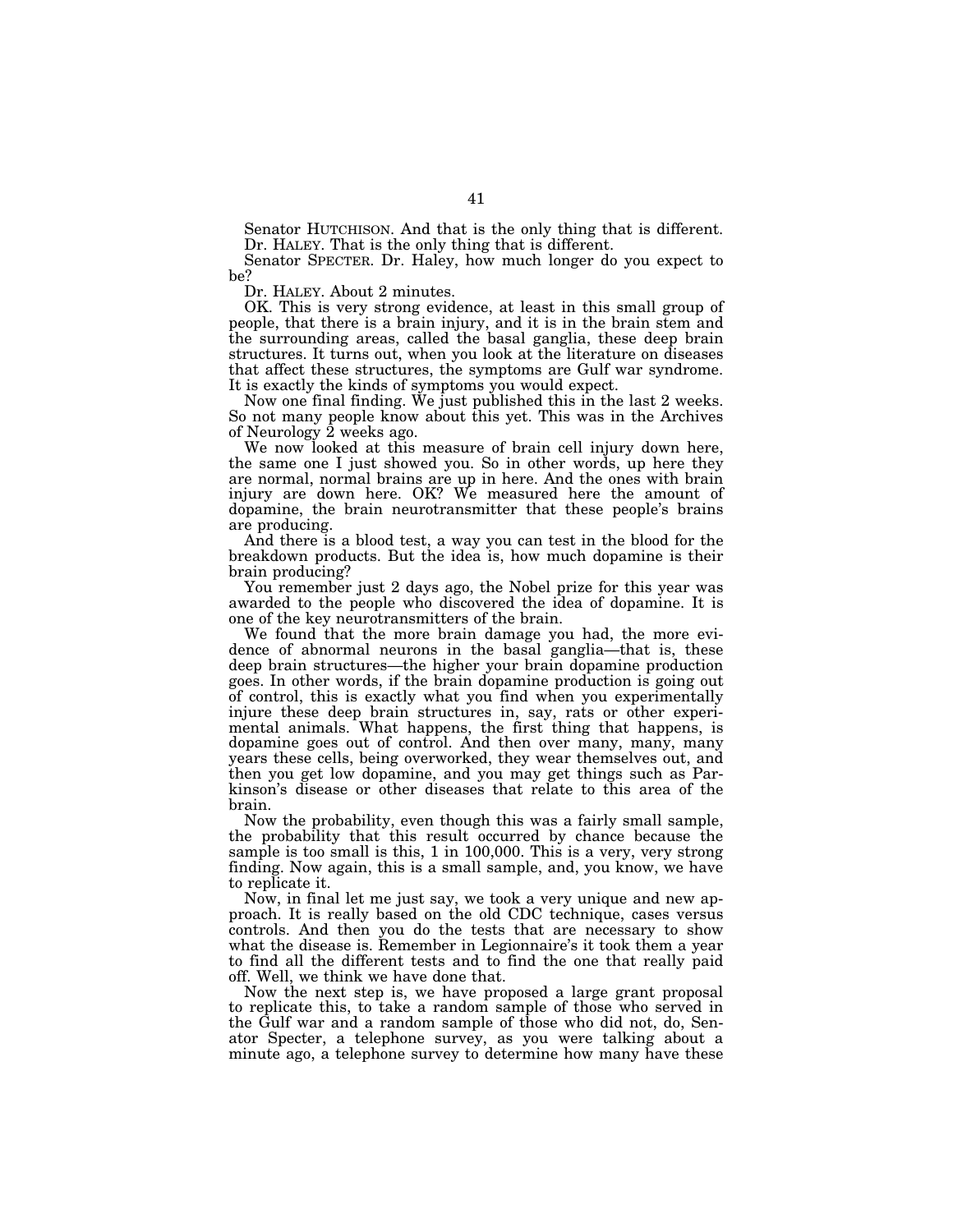syndromes and how many do not, and then bring in small random samples of those and try to replicate this.

## PREPARED STATEMENT

In other words, this is not a definitive finding yet, but it is a major lead that needs to be followed up. We proposed a grant of \$25 million, because the survey is expensive. We then want to follow these people up and do much more intense brain chemistry. We also want to do animal studies in comparison to study them in parallel. This is very expensive research over several years. That proposal is at Fort Detrick now. We actually submitted it as an unsolicited contract proposal, and we hope that we will get support.

Thank you.

Senator SPECTER. Thank you very much, Dr. Haley. [The statement follows:]

## PREPARED STATEMENT OF ROBERT W. HALEY

Senators—I want to thank you for the opportunity to speak to you about the research on the nature and causes of Gulf War syndrome, conducted and coordinated by my group at the University of Texas Southwestern Medical Center in Dallas. Our research began in 1994 under initial funding support from the Perot Foundation of Dallas and has been continued under a 1997 cooperative agreement with the Office of the Secretary of Defense administered through Ft. Detrick, which expired two weeks ago. In July we submitted a proposal for funding a new phase of our research.

## INITIAL FINDINGS

Our initial studies focused on 249 members of a Reserve Naval Mobile Construction Battalion, or Seabees. In that work, we made four important observations. First, we found that there is a single Gulf War illness with three variants. Second, those with the illness have more abnormal brain function by objective tests than well veterans, suggesting a brain injury or illness. Third, the sick veterans were 4 to 32 times more likely to report exposure to combinations of certain chemicals in the war, specifically sarin nerve gas, side effects from pyridostigmine, highly concentrated government-issue DEET insect repellant, and pesticides in flea collars. And fourth, in collaboration with researchers at Duke and Kansas State universities and the EPA, we experimentally produced brain and nerve damage in hens with combinations of some of these same chemicals, not previously thought to be neurotoxic. In January 1997 this work passed rigorous peer review and was published in three scientific papers, appearing back to back in the Journal of the American Medical Association. A research group in India led by K. Husain, has extended these findings by demonstrating neurological damage from low-level sarin nerve agent in two animal species.

#### MOST RECENT FINDINGS

Later in 1997 we submitted a \$16 million proposal to extend and replicate our initial findings in a national survey, but it was not funded by the government peer review system administered by the Persian Gulf Veterans Coordinating Board. Later the Joint Chiefs and the Secretary of Defense conducted a special peer review of the proposal and granted us partial funding of \$3 million through a cooperative agreement to begin further testing and plan a national random-sample survey to replicate our findings.

With that funding, we have made four additional important observations. First, we identified a gene, the PON1 gene, that appears to have predisposed soldiers to getting the Gulf War syndrome and appears to link the illness with low-level sarin nerve gas exposure. Second, we demonstrated the site of brain damage with a new brain scanning test called Magnetic Resonance Spectroscopy (MRS). Third, we found abnormal increases in the brain hormone dopamine in those veterans with the worst brain damage measured by the MRS scans. (The original brain dopamine research was awarded the Nobel Prize earlier this week.) These findings were all published in top medical journals after passing rigorous peer review. Our fourth finding has been to develop an animal model of the Gulf War syndrome, that is, long-term be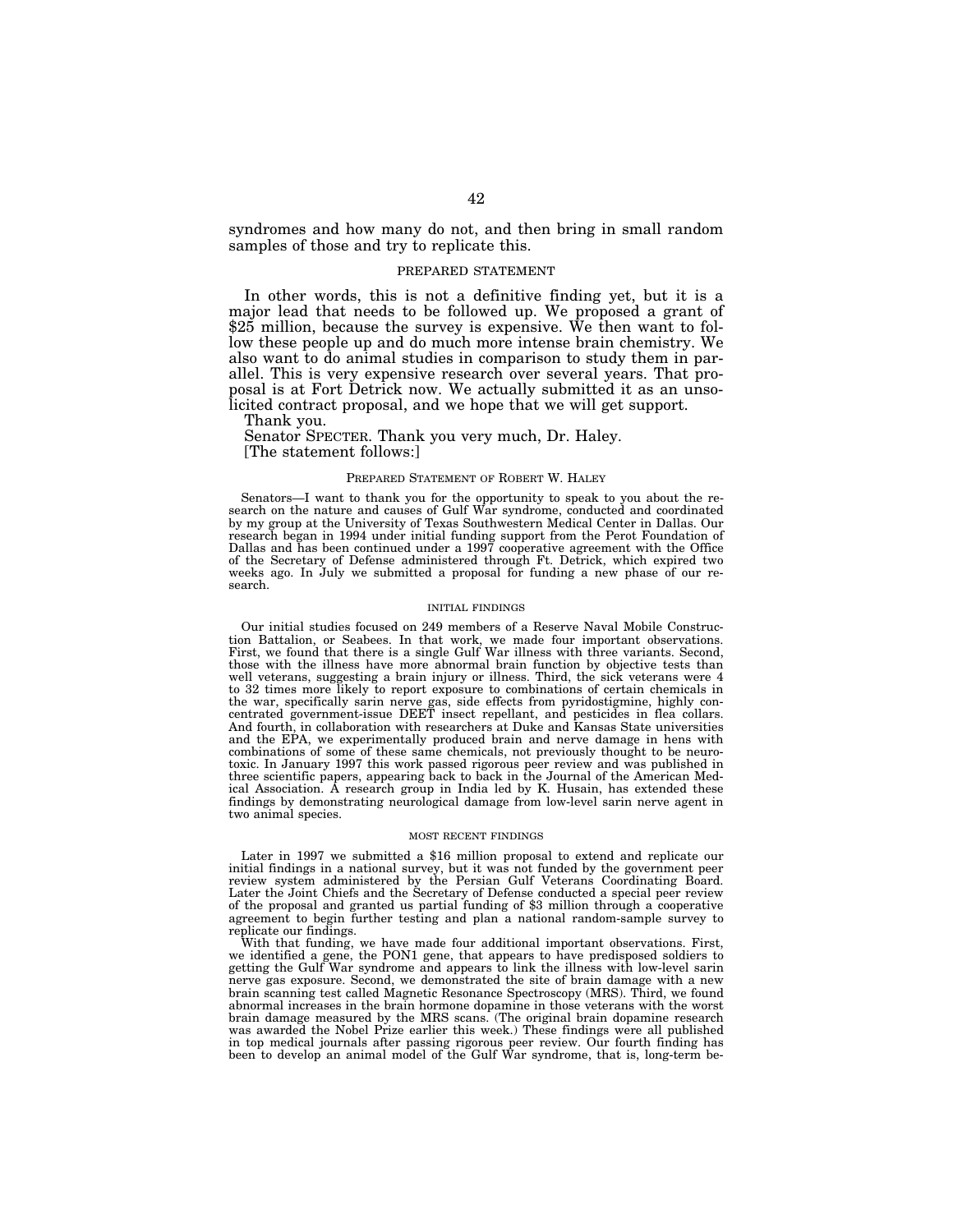havioral disturbances from administration of low, sub-symptomatic doses of the chemicals to which Gulf War veterans were exposed. This has not yet been published.

Along the way, I published important commentaries in peer-reviewed journals showing that the government studies pointing to stress as the cause of Gulf War syndrome were based on statistical errors that invalidated them.

### LIMITATIONS OF THE RESEARCH

To put our research findings into proper perspective, it is important to realize that we have framed a theory or hypothesis which could explain the nature and causes of the Gulf War syndrome, but this theory is not thoroughly proven. Since our studies were the first to blaze this trail, they were relatively small and focused in a single battalion and therefore might not be representative of what is true in the larger Gulf War veterans population. On the other hand, the CDC studies that have solved hundreds of epidemic mystery diseases in the past have traditionally been very similar to our studies on Gulf War syndrome. Epidemic diseases have unique characteristics that make these studies useful.

Consequently, our theory is in need of extension by us and replication by other researchers working independently but using the same methods as we have used in deriving the theory. At present we have replicated parts of our work in a new group of Gulf War veterans recruited through the Dallas VA Medical Center, and an independent researcher in another state has replicated our MRS brain scanning finding in a small group of sick and well Gulf War veterans. Several other studies have questioned our theory, but none has actually tested our findings using the same methods. Scientifically, a replication requires use of the same methods.

### CURRENT RESEARCH PROPOSAL

Last summer my research team submitted a new proposal to extend and replicate our work. We asked for \$25 million over two years to establish an independent Gulf War Illness Research Center to do the studies necessary to advance the findings substantially. Briefly, we proposed to:

1. Perform a national survey in random samples of Gulf War-era deployed and non-deployed veterans to compare the prevalence of the illness we have identified. DOD has already invested \$500,000 in planning this survey, and it is virtually ready to go. An independent survey firm will carry out the survey to ensure objec-

tivity. 2. Upgrade to the latest brain imaging technology to explore deeper into the nature of the brain damage and attempt to develop a cost-effective diagnostic test that could be widely applied to make objective diagnoses.

3. Extend our new laboratory animal model of Gulf War syndrome by testing for chronic behavioral effects of low-level sarin alone and in combination with pesticides

and pyridostigmine. 4. Re-study veterans from our prior studies to determine whether they are getting better or worse over time.

5. Identify and test promising treatments.

For this new work to be successful, it will be important to receive funding under a mechanism that will give us an appropriate degree of independence to follow our own instincts on research directions in a timely manner. In addition, we will need the cooperation of the Department of Defense in providing the computer list of Gulf War-era military personnel for us to draw our national random sample, assisting us in promoting the survey to maximize the participation rate, and providing exclusive chemical reagents for our laboratory experiments.

This research was submitted as an unsolicited contract proposal to Ft. Detrick's contracting department in July, and we are awaiting a reply.

## **STATEMENT OF HON. MAX CLELAND, U.S. SENATOR FROM GEORGIA**

Senator SPECTER. We have been joined by our distinguished colleague from Georgia, Senator Max Cleland. Senator Cleland is here to make an introduction. And as our custom is, when a colleague enters the room, we defer to him. We do interrupt a witness, but we defer to our colleague as soon as there is a break in the action.

So we welcome you here, Senator Cleland. We understand you are going to introduce Mr. Ross Perot. We are not sure that Mr. Perot needs an introduction, but that is not the standard for introductions in the Senate.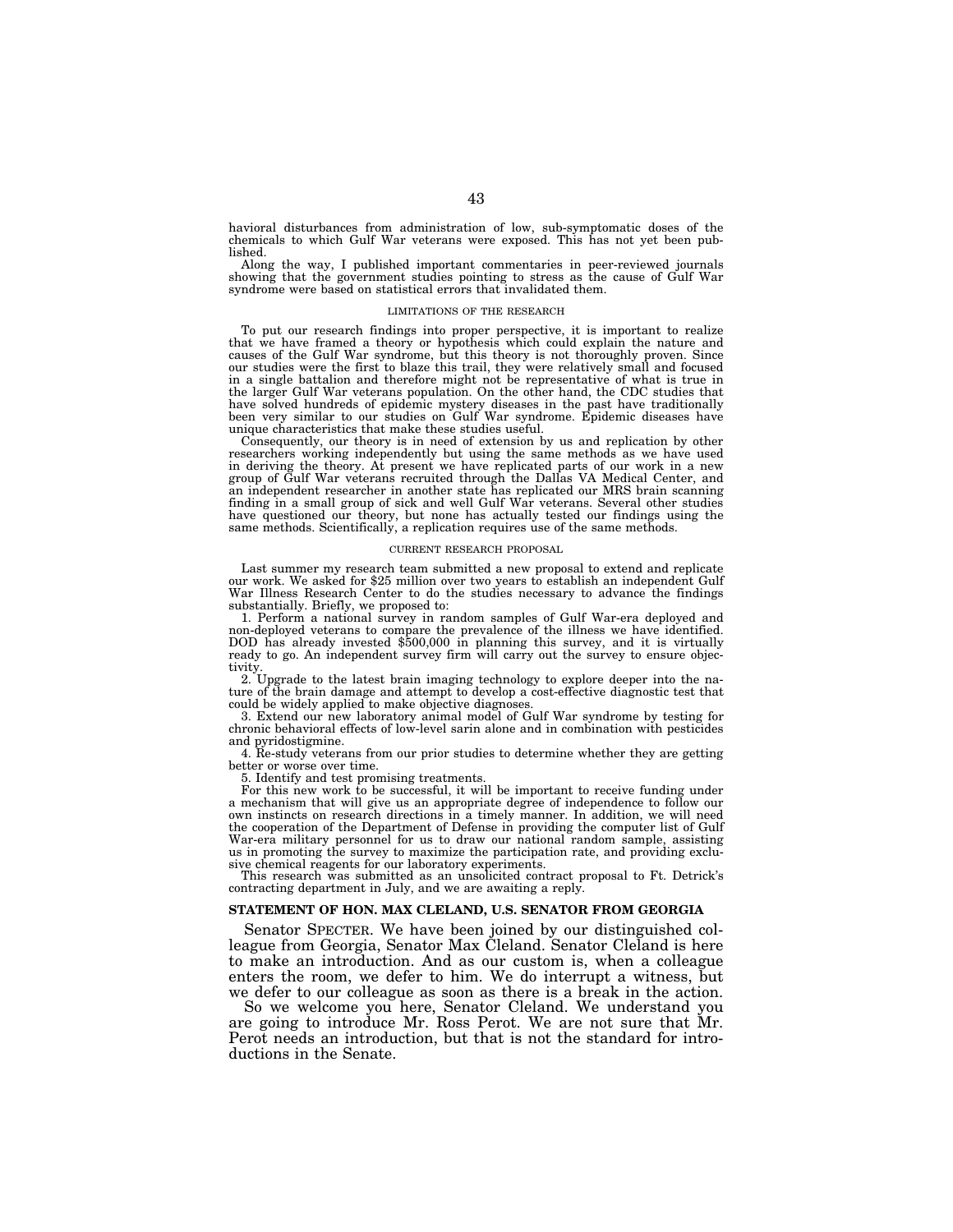But just a word or two about you, Max. You have an extraordinary record. It has been our pleasure to have you in the Senate since your election in 1996 and a very distinguished veteran. I was very impressed when at lunch one day you told me what life day was.

Life day is the day when you live, notwithstanding being victimized by a shrap line explosion where you suffered very severe injuries, as are apparent, and then went to become a State senator and Secretary of State and head of the Veterans Administration and now a U.S. Senator.

We are proud to serve with you, Senator Cleland, and the floor is yours.

Senator CLELAND. Thank you very much, Mr. Chairman. It is in my capacity as a former veteran and certainly as a former head of the Veterans Administration and my continuing interest in the lives and well-being of our veterans that I gladly appear today. It has been my pleasure to get to know Dr. Haley and his magnificent pioneering research. We have discussed this matter over the last 2 or 3 years. And it is a magnificent story, an investigative story, worthy of Sherlock Holmes at his best. And these deductions bring a profound insight, I think, into the question of the Gulf war syndrome.

But one of the men, if not the man, behind getting this research under way is the person I am about to introduce today. He is a man who is deeply dedicated to our country. He is deeply dedicated to our veterans and the families who suffer from war and from military service.

Ross Perot has a long history of coming to the aid of our country's servicemen and women. In 1972, he received the Medal for Distinguished Public Service for his 4-year project to improve treatment of our Vietnam prisoners of war. I can think of no citizen who has done more for our service men and women.

Almost 700,000 active duty service members and activated National Guard and Reserve members served in the Gulf theater of operations. And after hearing stories of soldiers who returned from the Persian Gulf war sick or disabled for unknown reasons, Ross Perot approached the University of Texas Southwestern Medical Center in Dallas to personally fund a U.S. Armed Forces veterans distinguished Chair for medical research.

Ross is the power and the driving force behind this research that Dr. Haley has brought to us. He is helping researchers to investigate Gulf war illnesses and search for ways to prevent and treat it. He has helped combine the private sector with researchers at the Departments of Defense and Veterans Affairs to enhance efforts to help those who served our country so heroically.

It is my honor to introduce a great patriot, a great American, and a man who is deeply committed to finding the answers to Gulf war syndrome, Mr. Ross Perot.

Senator HUTCHISON. Mr. Chairman, as Mr. Perot is coming forward, I would just like to say that I cannot think of anyone who could better take my prerogative away and introduce one of my constituents than Senator Cleland.

And I am proud that he did. Thank you.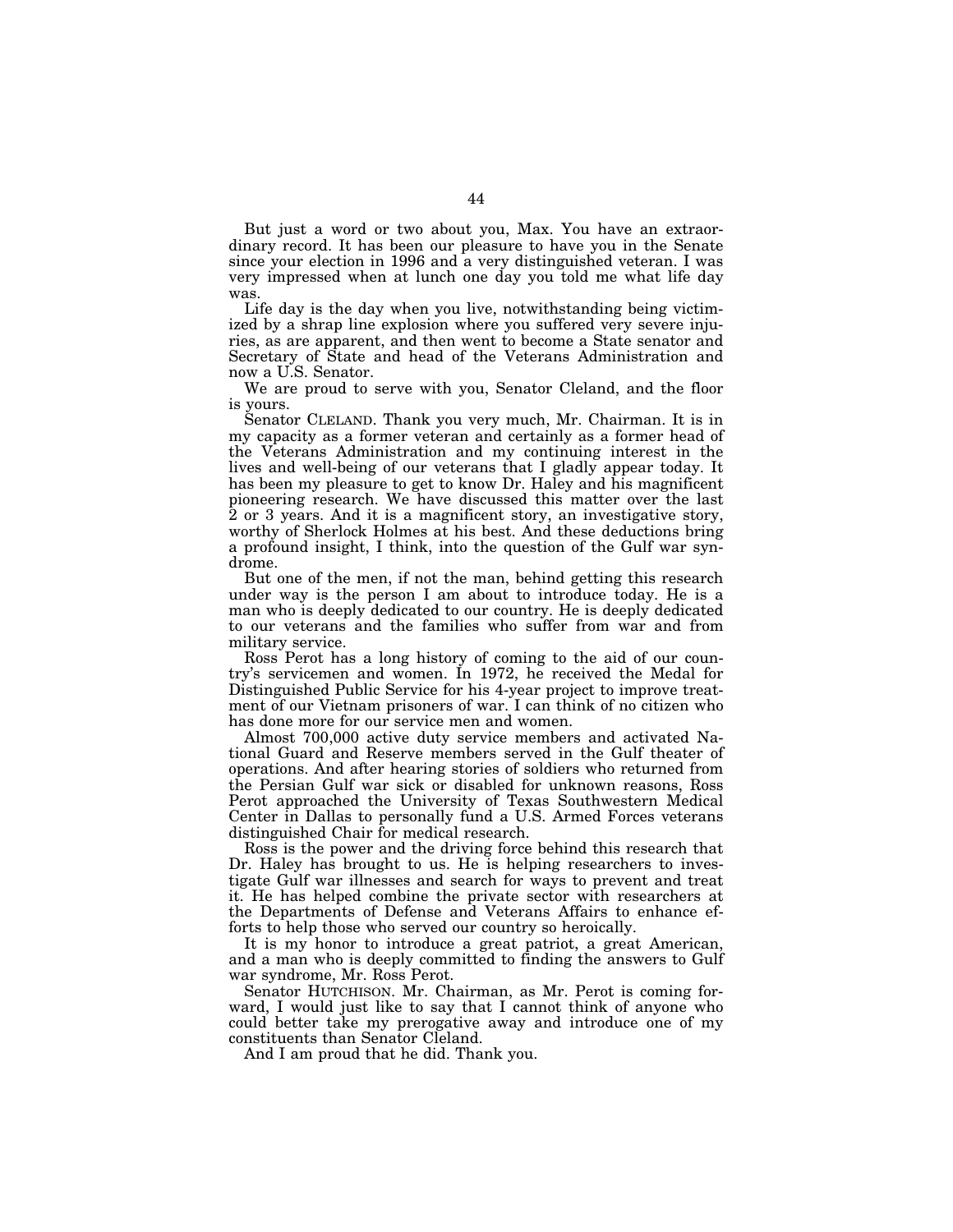# **STATEMENT OF ROSS PEROT, PRESIDENT, CEO AND CHAIRMAN, PEROT SYSTEMS CORP.**

Senator SPECTER. Well, welcome, Mr. Perot. We know of your go on.

Mr. PEROT. I have two things that I would like all of you to look at. I would like you to look at this picture of a young tiger going into combat in Desert Storm. That is a book. He is dying there. He is dying of Desert Storm syndrome. I would like you to look at him now, sitting in his wheelchair with his little children around him in the last few months he had. That is what this is all about.

Senator SPECTER. Well, thank you very much for the book and the magazine, Mr. Perot. And we-

Mr. PEROT. I just—you see a picture is worth a thousand words. And when you think of what-

Senator SPECTER. We are not going to charge any of that against your time. Subtract 2,000 words from your testimony.

Mr. PEROT. There is one other good example here today, the young man who works with Senator Cleland. Remember the story of the enlisted man whose legs got entangled in a mooring line on a ship? He was being dragged to a point where his legs had been literally torn off. And this ensign raced in to rescue him, freed him up, and then his leg got tied up, and he lost his leg.

This is Ensign Johnson. He must—he was here a minute ago. I hope he is here now. Now this is a man who did the right thing. And when you see Senator Cleland, I am sure if you ask him, if you say: Well, as soon as you were wounded, did someone come out and get you? He could tell you stories that would make you cry, in terms of risks that people took to rescue him.

That is what we are talking about here today, is rescuing people that have suffered for 9, 10 years, and defining what the injury is and clearing it up. I have had the privilege for many years for assisting military personnel and their families with health problems that could not be taken care of within the military health system. I got started in this when a group of seriously injured Desert Storm veterans contacted me in 1994 seeking medical assistance. They had been exposed to chemical agents and other toxic chemicals during the war.

These people had a wide range of serious health problems, including children that had been born with crippling deformities. Can you—I would much rather lose my leg than have a child born without one. And I know all of you would agree with that. That is a real price to pay for your country.

Logically, you would ask, where did Iraq get these chemical weapons. We gave them to them in the 1980s to use against Iran. That was a violation of the rules of warfare. We did it. That is history. In plain talk, we violated the first rule of war, and that is do not shoot yourself. That is maybe one of the reasons we, you know, juggle, tap dance, and chew gum instead of working on this problem.

Studies indicate that up to 100,000 people who fought in Desert Storm have these health problems, including brain damage from chemical agents, which we refer to as Gulf war syndrome. We must solve these problems for two reasons. One, to treat our wounded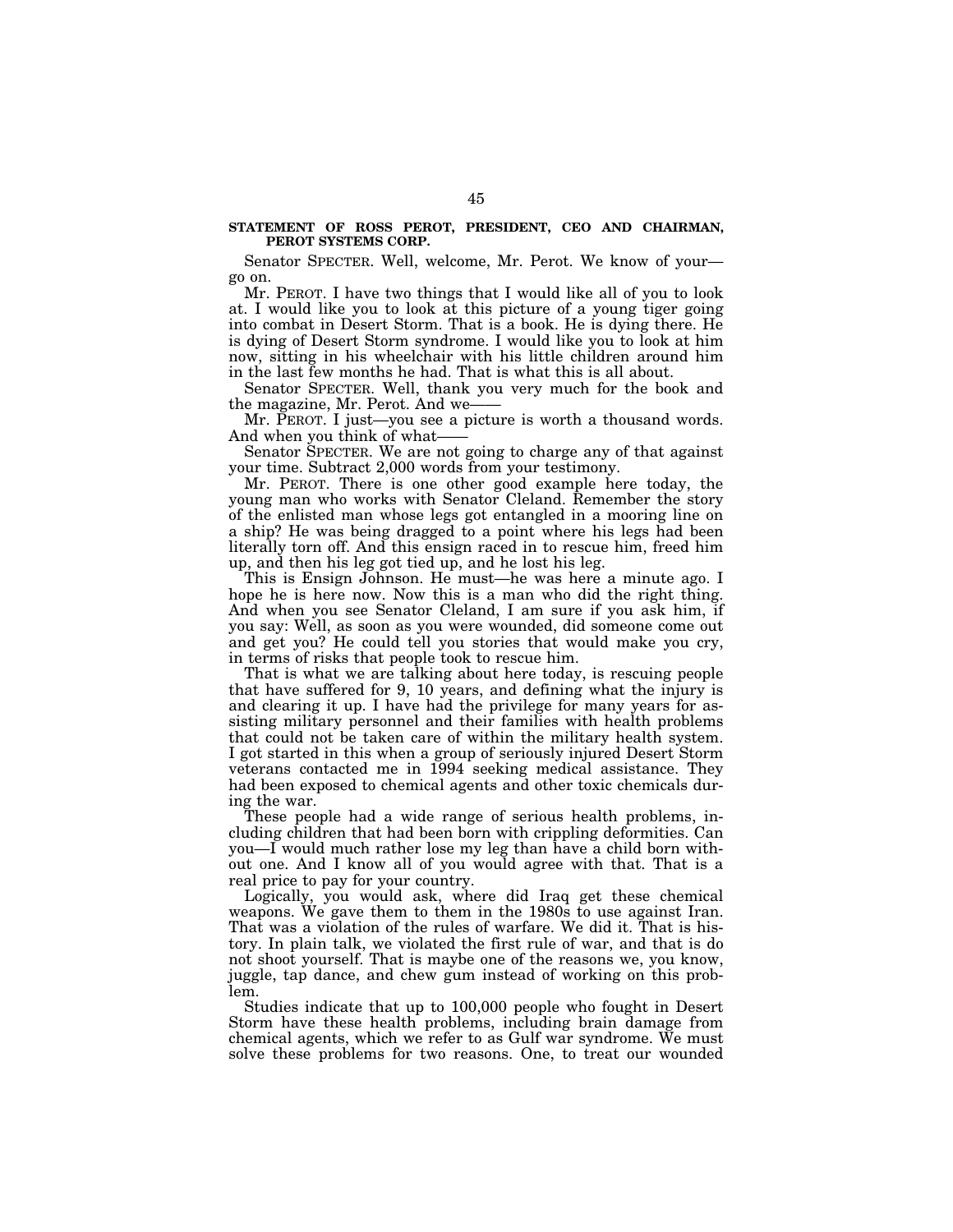soldiers and their families, and to protect our military forces and our entire population from these chemical agents in future wars.

Other nations have been working on how to protect their populations since the 1950s. Russia had all this work done in Czechoslovakia. The Russians brought people who were captured in the wars of Vietnam and Korea, our men, all the way in, and they were used as human guinea pigs to determine how you test your people against chemical weapons and nuclear radiation.

If you question that, there was a Dr. Jan, J-a-n, Sejna, S-e-j-na, who worked in the—he was a defector from Czechoslovakia, came out in about 1968. He worked in the Pentagon in the Defense Intelligence Agency. So he must have some credibility. I have heard him speak openly in meetings about the fact that our men were used as laboratory animals.<br>The interesting phenomena is—let us fast-forward to this war—

guess who we used at the frontiers of technology to protect our people from chemical weapons, the Czechoslovakian group. They have written a book about it. I am having it translated into English now. And now you see all the pieces of the puzzle coming together. We did not prepare to protect our men, and we had to rely on the Russia technology done in Czechoslovakia to have that done during the war.

Modern technologies, including nuclear, chemical and bacteriological weapons can totally change the nature of future wars. We could have our entire population—this is how important this meeting is. We could have our entire population devastated in a nondeclared war waged in the United States, and we will not even be able to identify the enemy. I am sure you will recall the use of chemical agents in the Tokyo subway, as one little example.

You know we have nuclear weapons with the destructive power of the weapon we dropped on Hiroshima that you can put in a suitcase. Think creatively about how that could be used. We have no effective defense against these chemical weapons and no effective way to protect our troops against these chemical weapons. These are compelling reasons to move forward aggressively to find answers.

Our Government has spent \$500 million trying to prove that these illnesses were created by stress. And they have failed. This conclusion is—now, look, you went over, you fought, you were wounded, you came home, you cannot do the things you used to do. And I have talked to so many of these people, it would break your heart when you talk to them. And you have some here today.

They served us. We have not served them. And then to have all of this just written off saying, well, he could not handle the stress. It makes no sense at all, when you look at the numbers from prior wars. Do not think for a minute that the military units in the Pentagon are doing this. The military units in the Pentagon care for these people. And if somebody in this audience is wondering how to get me to go away, if the Chairman of the Joint Chiefs and all the service chiefs called me and said: Perot, we do not want you do this, you are doing the wrong thing, our men have stress, they are not wounded in combat, I will stop.

Well, let us assume the stress theory has validity. Well, we should have had terrible stress in World War II. It was a really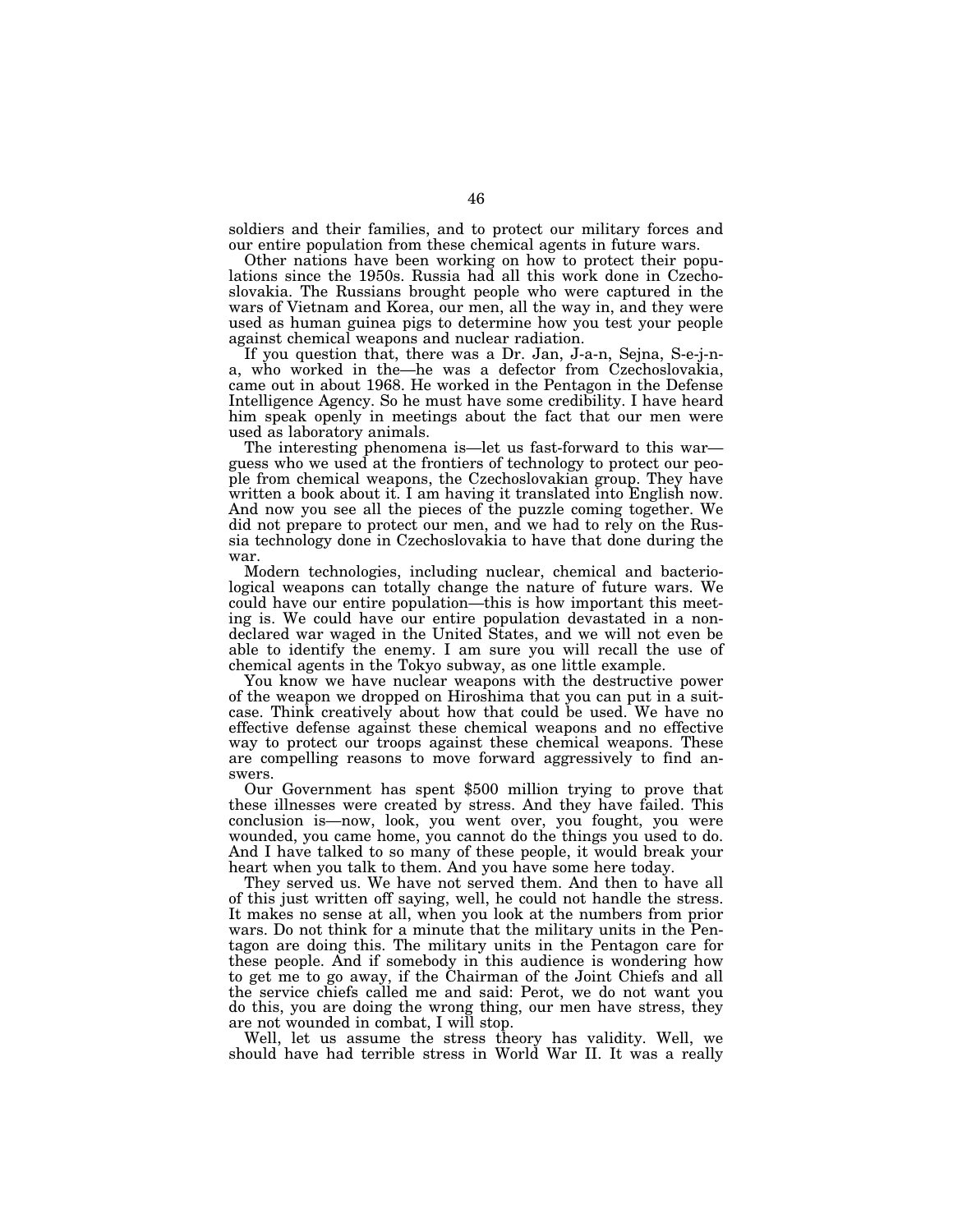long, hard, dirty war, fighting day after day, month after month after month. We have twice the incidents of stress using the definition that this group has come up with in the 100-hour almost nonwar that we had in World War II. To me that indicates right away. Three times the incidence of stress that we had in Korea. We had battles in Korea.

You remember when the Marines were fighting the Chinese? There were so many of them, and some of them did not even have weapons. But there were just so many of them, they could not fire fast enough to keep from being overwhelmed. That is a stressful situation. And yet we have three times the stress in Desert Storm that we had there.

Now then, after Vietnam we did have a post-Vietnam stress syndrome. I think if we had ever done any real research on it, we would find that most of that came from rude treatment received by men when they came home. When you come home and get spat on on the streets, that is worse than getting shot at.

Now interestingly enough, we had no post-Vietnam stress syndrome from prisoners of war, who normally are treated as unlucky people when they come home. But in that war, they were treated as heroes. Our men coming home from the short war in Desert Storm were treated as heroes. There were parades all over the place. They got the warm welcome home, but they had been poisoned by chemical agents. And we have an obligation to treat them.

This is agent orange revisited. I lost several friends to agent orange. So I have spent a lot of time studying it. It was a serious problem in Vietnam that has resulted in many deaths over a long period of time. Now keep in mind, just because you die 25 years later from something you got on the battlefield, it is still as relevant as if you get hit in the head with a bullet. And just because it is subtle, let us not duck it and bob and play little games here.

Our Vietnam veterans are still dying. For example, as I was writing this speech yesterday, I got an emergency call from a former marine in Houston, Texas, that is dying from agent orange that cannot get any kind of reasonable help through the Veterans Administration. With his own money, he went to M.D. Anderson Hospital, which is one of the best places in the world to go. Then he tried to get help from them. You see the flaws in the system?

OK. So the worst thing that we can do to these men, if you want to hit them in the face, is call what they have stress. I have worked with the U.T. Southwestern School since the mid-1980s, funding their research. Southwestern is one of the most respected medical institutions in the United States.

It has four Nobel prize recipients actively working in research today, more than any other medical school in the world, part of it involved with Desert Storm syndrome. I have worked for over 10 years with Drs. Brown and Goldstein, who were two Nobel prize recipients, whose research on findings in cholesterol have had a worldwide impact on controlling heart disease.

Now again, I want you to know this about Southwestern. I have called them again and again and again since the mid-eighties. Panama. Let us just take all of them that we have been through. Haiti. Every single situation, we had people with serious problems. A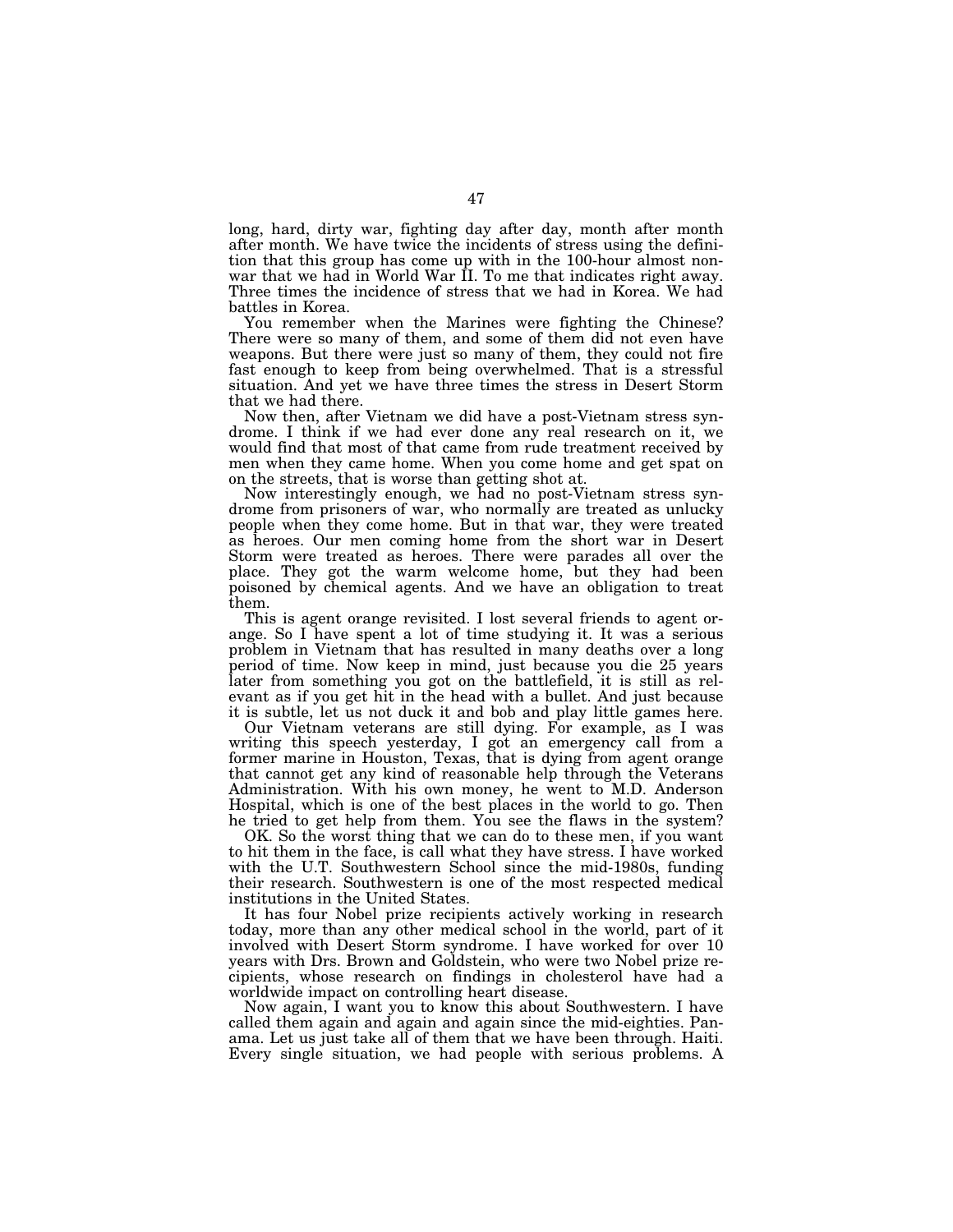who's who of the military would call me and say: You have to take care—I love this. Generals and admirals calling you concerned about their privates.

Now if we had that sort of—and their seamen. It just—it goes on and on. But they would call. Southwestern would step in. The top people would look at the people. Again and again they would treat them successfully, and in many cases never even send a bill to anybody for it. It was their way of saying thank you for your service.

That is the reason I asked Southwestern to put together a team. They selected Dr. Haley. You have heard his background. I will not go through that again. He spent months analyzing this. He started out in a very skeptical way, like a good detective, and just gathered the facts. And you have heard his conclusions here today.

One thing I want to make very clear. You start with small studies, and then you come up with what looks like might be a good, solid idea. And then you spend all your money. And that is the approach he has used. And that is the approach that has been successful again and again and again.

Senator SPECTER. Mr. Perot, how much longer would you take for your testimony?

Mr. PEROT. I will stop right quick and just say that our challenge—we have had a 10-year delay. It is caused by a group that has branded this stress and wants to keep it stress, no matter what. And I think the only way to get this program moving is to come up with a new plan, where they work either for the National Institute of Health or the Center for Disease Control.

And certainly they cannot be reporting into this group, because it is a non-responsive group. Sometimes we have waited up to 18 months to get the things we need. And if you are working on some of these things, you need a quick response and keep moving.

We also have had—and I do not think anybody has mentioned this. Only in America would we waste taxpayer money on a 150 let me see. I think it is \$150 million that they have spent so far on public relations trying to sell the stress idea, and at one time had even hired a guy that was a lobbyist for the tobacco industry. There is no more negative thing I think you could do, in terms of offending a person who was wounded by this.

Now let me close my comments now and take your questions. Sorry if I overran.

Senator SPECTER. Well, thank you very much, Mr. Perot. We thank you for your leadership on the issue. And the frustration which you expressed Senator Hutchison had commented on, and I had, too, after our first panel.

## **STATEMENT OF CAPTAIN JULIA DYCKMAN, U.S. NAVY RESERVE (RE-TIRED)**

Senator SPECTER. We have one more witness before we are going to turn to questions. And that is Captain Julia Dyckman, who served in the Persian Gulf war at Combat Fleet Hospital 15. Commander Dyckman was on active duty in the Persian Gulf for 5 months and suffers from Gulf war syndrome.

You were a commander at the time, a captain now. We welcome you here, Captain Dyckman, and look forward to your testimony.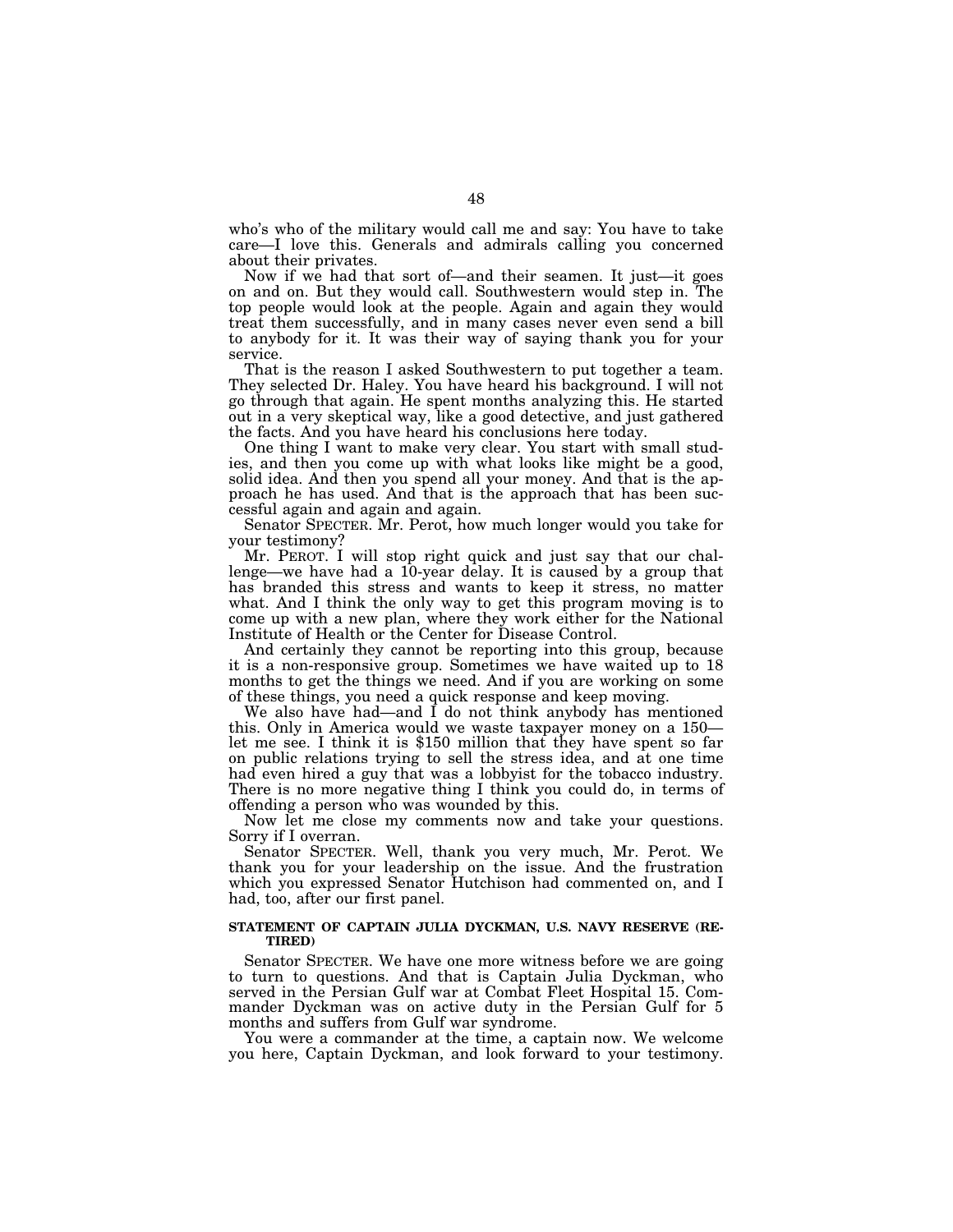Captain DYCKMAN. You have to bear with me, because I do have Gulf war illness. So I have a lot of the results of the damage that the rest of the vets have.

I would like to graciously thank the subcommittee for allowing me to testify regarding the appropriation of funds for research and treatment of Persian Gulf illness. At the time of the Persian Gulf, I was a commander with Naval Reserve Fleet Hospital 15. And it was a 500-bed hospital, and it was assembled at the site west of Al Jabar, Saudi Arabia.

When I came back, I have 21 medical diagnoses given to me by the Navy as a result of my Persian Gulf experience. I am on what they call TDRL, which is a temporary disabled retired list, which gives me 90-percent disability from the military and 100 percent from VA, because I am unemployable. As for these 21 diagnoses, you can find them in my written statement, which I will be providing.

Now you have to remember I had a complete military physical when mobilized and was in excellent health before leaving the United States. However, after  $9\frac{1}{2}$  years what is important is not these particular diagnoses, but the unique findings in myself and other veterans who have received advanced diagnostic procedures.

The advanced tests have shown that we have hypercoagulability, nerve damage, abnormal PETs and MRSs now, decreased circulation throughout the whole body, degenerative bone disease, mitochondrial changes in muscle tissues, abnormal immune lab results, and an increased number of various autoimmune diseases.

Laboratory tests and biopsies have shown organisms such as microplasm cytomegalovirus, abnormal levels of antibodies to a chemical compound called squalene, herpes six viruses, and now newly discovered stealth virus, and even a fraction of the HIV envelope. Discovery of these results required very specific tests, but DOD, VA or NIH did not provide these tests.

In my personal experience, I have dealt with DOD, VA and the National Institute of Health. I do want to say one other thing, though. Another problem I found is that an organization cannot investigate itself, if that organization possibly caused the problem in the first place. In other words, the fox should not watch the henhouse.

Now, I am willing to give some examples of the problems I have had with these organizations and their protocols. And you can read some of the other ones in my written testimony.

First of all, DOD. Its major failing is that it acts as if it thinks it is guilty of something and thus becomes defensive. It seems to predetermine the results at once, and so spends millions proving that any abnormality or the cause either does not exist or is not the responsibility or the result of DOD action.

DOD did have a proper protocol via the Comprehensive Clinical Evaluation Program to actually determine the causes of Persian Gulf illness. However, for whatever reason, they did not follow their own protocol. And hence, the CCEP program became useless.

Now here are some examples that I have encountered. In September of 1997, Mr. Rostker signed a letter, which was sent to me, regarding events in and around the Al Jabar area. I was with the Seabees that Dr. Haley is talking about. The Seabees stationed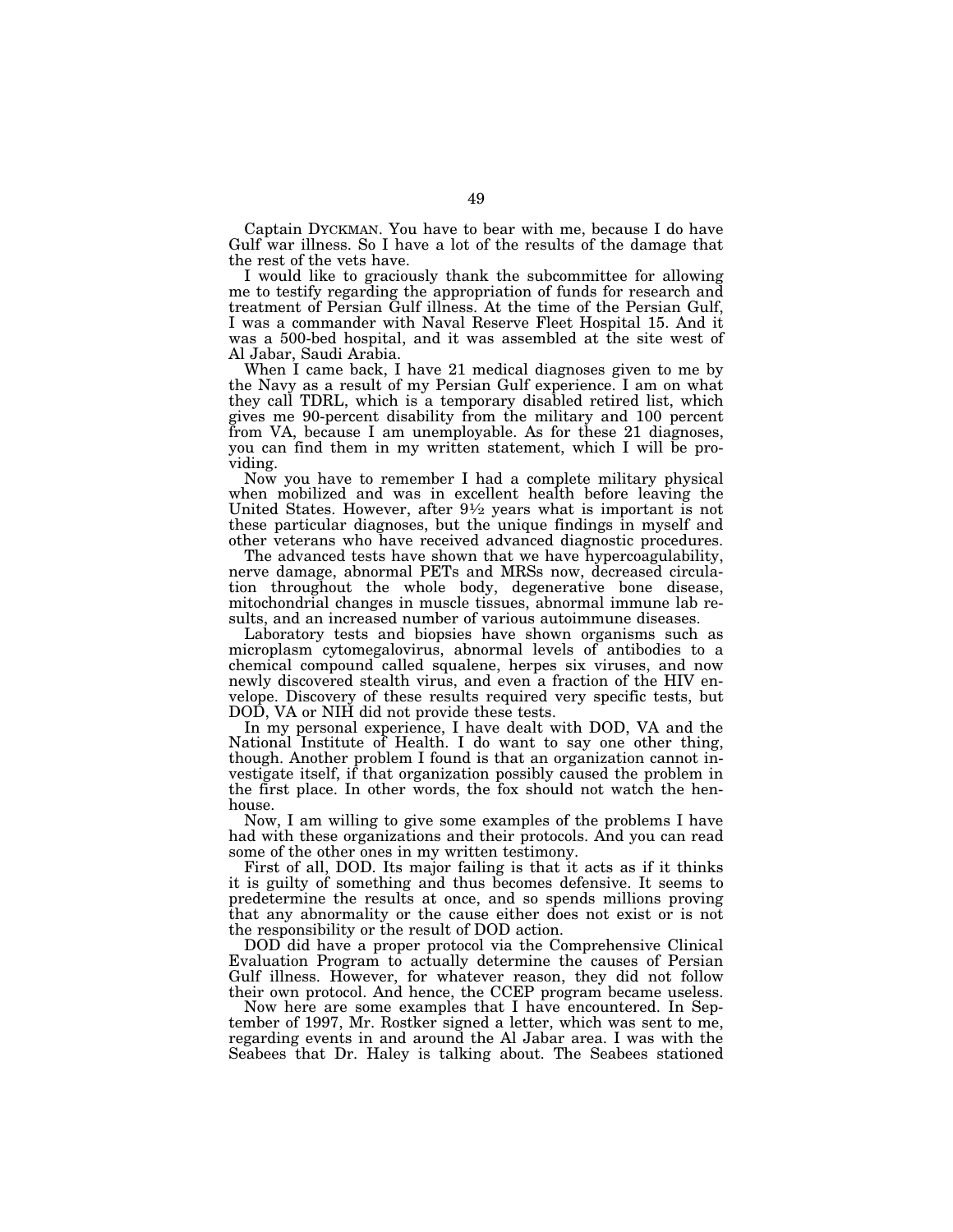there had parts of their t-shirts and combat boots turn purple and also sought medical treatment after being exposed to airborne unidentified noxious fumes.

DOD's assessment was that these personnel were definitely not exposed to chemical warfare agents. Lab findings said that the change could be a result of bi-products of industrial area operations, such as a fertilizer plant, which was located nearby. OK. It was not a chemical warfare agent, but it was chemicals. Anyone who lived near Bhopal, India, knows what a chemical will do.

The DOD has also spent many years and several million dollars proving that the soldiers and the marines that had chemical burns, well, they simply did not. I find it interesting that they can go back almost 10 years and determine by reading valid medical records written by on-the-scene examining physicians that the doctors were simply mistaken.

In 1996, a research team found that higher-than-normal levels of squalene were present in Gulf war veterans and that the source of this squalene was probably immunization. The DOD said wrong. However, just recently, DOD stated that there are low naturally occurring levels of squalene in the anthrax vaccine. DOD's credibility is shot.

VA. The VA is controlled by cost. They have a fixed budget. And this seems to result in a priority to minimize disability compensation by proving that you do not have a service-connected disability. They cannot afford to do proper research or even allow expensive or unique tests. Medical care and lab results are unpredictable and unreliable. They do not have the specialists necessary for proper care. And it seems when they get someone who is that specialist, they are let go, except in psychiatry.

Now, an example: I participated in a VA study at the University of Pennsylvania. And they were doing whole body PETs and a xion study to assess muscle blood flow in the legs. The results showed that I had decreased blood flow to certain areas of my body and inflammatory muscle disease. However, their funding was not renewed, and the physicians were discharged.

The VA did get funding to perform this blind study involving microplasm and doxycycline. I applied to be in the study. I did test positive for microplasm, but I had taken doxycycline a number of years ago, and they said I was ineligible to participate in the study.

As for the study on exercise, the study was limited to the Philadelphia area. And so to participate in this study, I would have to drive 2 hours to Philadelphia, exercise, and drive 2 hours home. I have inflammatory muscle disease and chronic fatigue. This would have been impossible for me and other veterans with Persian Gulf illness.

Senator SPECTER. Captain Dyckman, how much longer will your testimony be?

Captain DYCKMAN. Quite a bit longer, if that is at all possible. Senator SPECTER. Well, could you summarize it for us, please?

Captain DYCKMAN. OK. I will skip then some of the other examples. But NIH, I had problems with their recording of the results. And they ended up being tied into Bethesda Naval Hospital. When the results did not meet their criteria, they never sent another veteran over to this particular study.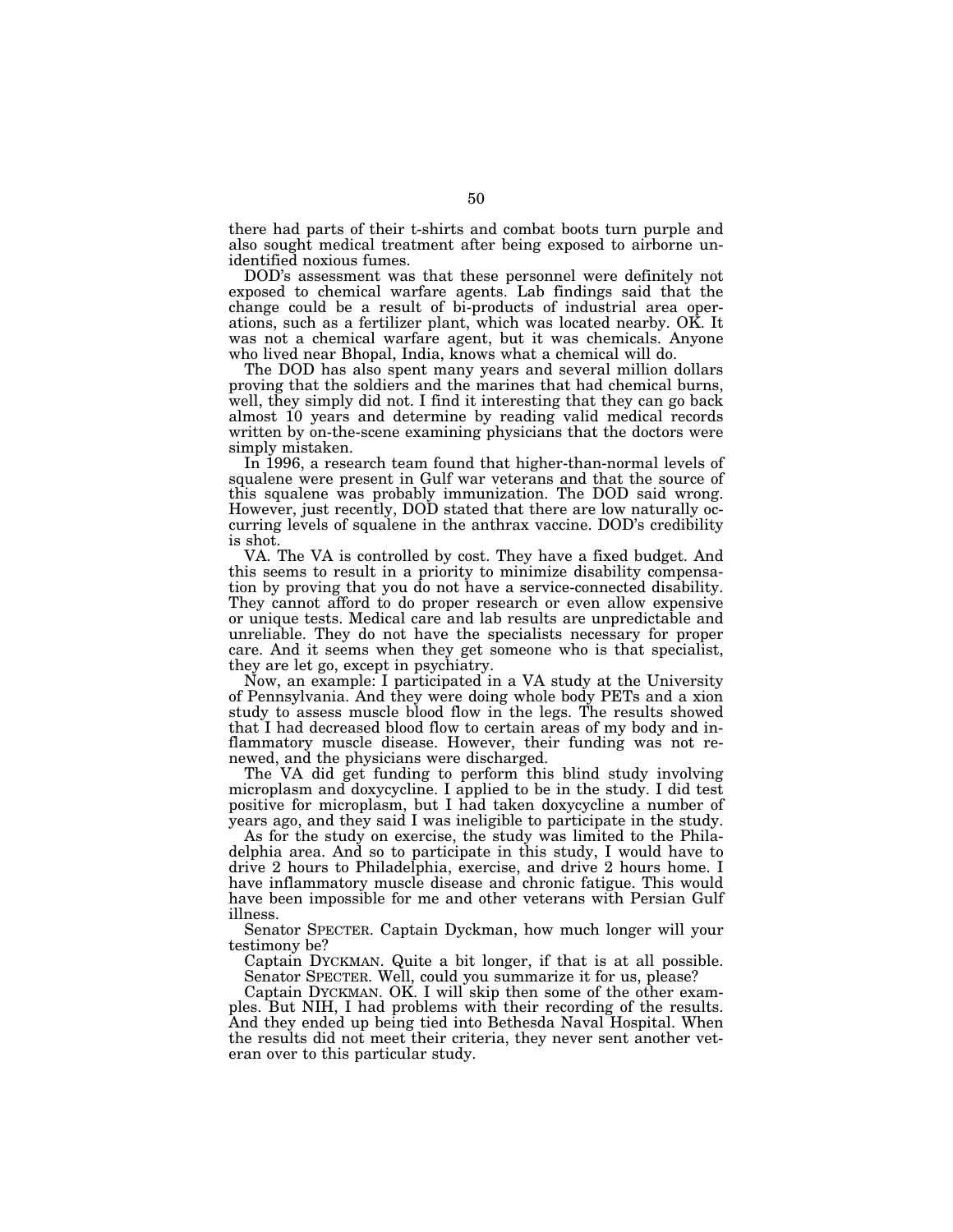Here is my recommendations. It will take me 2 minutes.

Remove DOD and VA as designers of the research. They are valuable for their input, and they can provide goal setting. And they need to be involved by following the research and suggested protocols, plus providing referrals of their veterans to appropriate researchers.

Some of the doctors that I have dealt with that have produced some of the abnormal results, and they have also given me some relief. Dr. Pam Asa discovered squalene in my blood several years ago. Research needs to find out where the squalene came from.

Dr. Bronswager in the area of neurological effects and treatment has been effective in developing preventive measures to reduce flare-ups of the illness. Dr. John Martin of the Center for Complex Infectious Diseases has detected stealth virus in my tissues through blood work and biopsies. His research has possibility in linking viral and bacteriological organisms to the cause of Persian Gulf illness.

Dr. David Berg of Hemex Corporation has developed a valuable test to prove the hypercoagulability of some veterans. His results are being published this month. Dr. Kathleen Hannen, along with Dr. Berg, have developed a protocol for treatment for hypercoagulability in Persian Gulf illness. I am presently undergoing treatment using heparin, as well as the transfer factor in this new protocol.

One last area in funding for treatment and testing, the average Persian Gulf veteran and his family cannot obtain either the testing or treatment for their various illness. Since the illness is not named, most insurance companies and/or Medicare will not cover their testing and treatment. The illness must be named now.

# PREPARED STATEMENT

Persian Gulf illness is called an undiagnosed illness. No one pays for testing or treatment of an illness that might not be there. After battling for years, I am better off now than when I started in 1991. This is mainly due to interest and kindness of private researchers, often unfunded. I feel like my government has left me out in the cold after many years of service.

[The statement follows:]

## PREPARED STATEMENT OF JULIA Y. DYCKMAN

I would like to graciously thank the Subcommittee for allowing me to testify regarding the appropriation of funds for research and treatment of Persian Gulf Illness.

My name is Julia Dyckman and I am a Persian Gulf and Vietnam veteran. Currently I am a Captain, USNR on TDRL. TDRL means I am on the Temporary Disabled Retired List from the US Navy with a 90 percent disability rating. The VA considers me 100 percent disabled unemployable. I am an unemployed registered nurse, Pediatric Nurse Practitioner, and have a MPH from the University of Hawaii School of Public Health.

I would like to describe my experiences as a Persian Gulf vet who became ill while in the Persian Gulf and has been trying to get help for the last 91⁄2 years. Throughout these years, I had to deal with the Department of Defense (DOD), Veterans Administration (VA) and other organizations, becoming a participant in some research programs as well as a few treatments protocols.

At the time of the Persian Gulf war, I was a Commander in the Naval Reserve who was activated January 16, 1991 to serve at Combat Zone Fleet Hospital 15.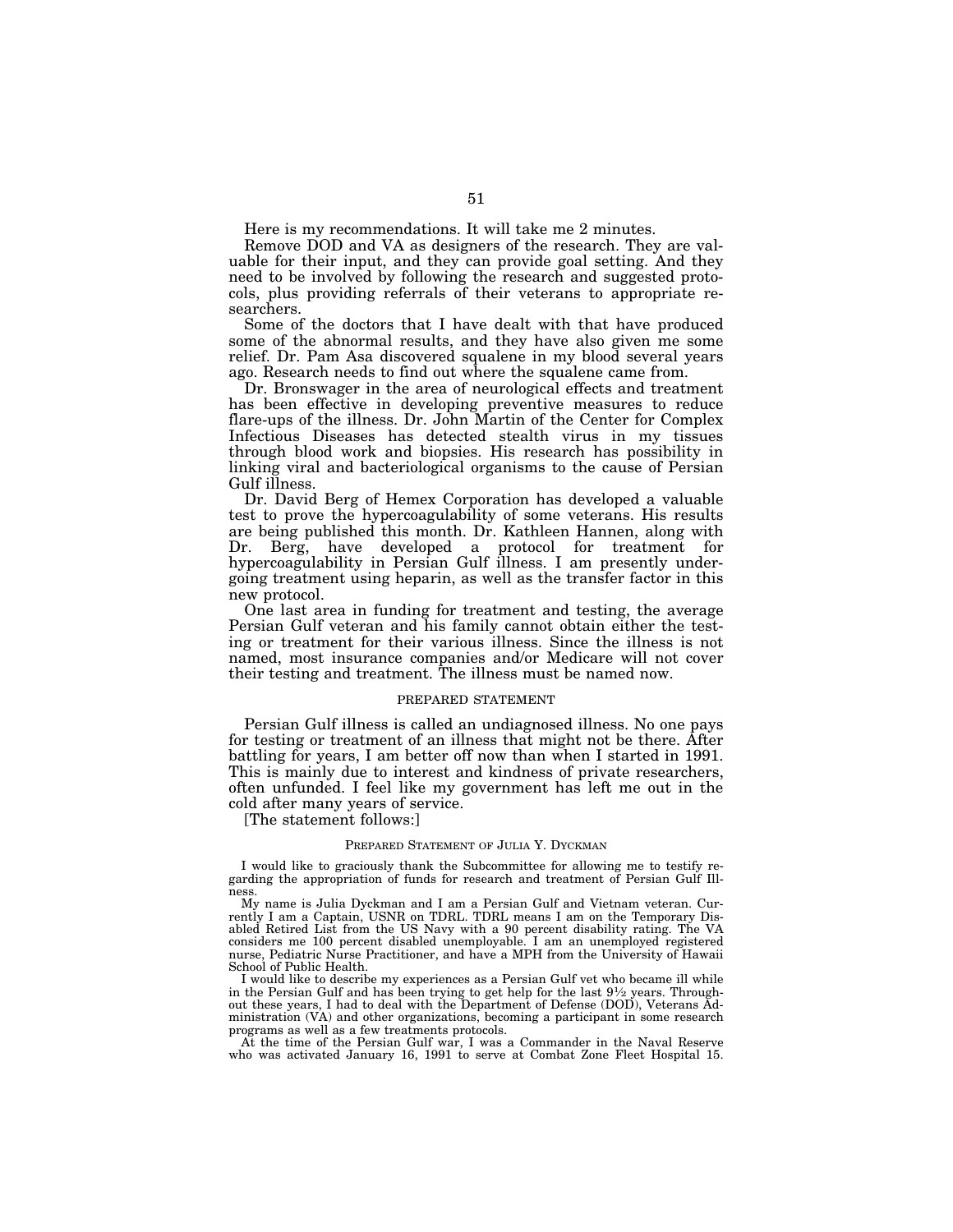Fleet Hospital 15 was a 500-bed hospital. It was assembled at a site west of Al Jubayl, Saudi Arabia.

I have received a total of 21 medical diagnoses from the Navy as a result of my

-Diffusely increased sympathetic nerve traffic with increased sympathoneuronal outflows due to autonomic nervous system dysfunction outflows due to autonomic nervous system dysfunction<br>—Hypertension secondary to the above<br>—Resting tachycardia<br>—Hepatitic steatosis and bile stasis<br>—Chronic cholecystitis<br>—Right upper quadrant intra-abdominal adhesions<br>—Re

- 
- 
- 
- 
- 
- 
- 
- 
- 
- 
- 
- 
- 
- 
- 
- 
- 
- 

Remember that I had a complete military physical when mobilized and was in ex-cellent health before leaving the United States.

However, after 91⁄2 years, what is important is not these particular diagnoses but the unique findings in myself and other veterans who have received advanced diag-<br>nostic procedures. The advanced tests have shown that we have:<br>—hyercoagulability<br>—merve damage<br>—ahnormal PETS and MRS's<br>—decreased circulat

- 
- 
- 
- 
- 
- 
- 
- Laboratory tests and biopsy results have shown organisms such as:
- —mycoplasm
- —cytomegalovirus
- —abnormal levels of antibodies to a chemical compound called squalene
- —herpes VI virus
- —newly discovered stealth viruses
- —fractions of the HIV envelope

Discovery of these results required very specific tests but DOD, the VA, or NIH does not routinely run these tests.

This combination of unique abnormal findings is important in determining the cause of the Persian Gulf Illness. Finding the cause is necessary so that funding and research can be directed to the organizations that have the attitude, desire, and strategy to find a cure or at least a treatment that leads to a better quality of life. An organization cannot investigate itself if that organization possibly caused the problem in the first place. In other words, the fox should not be watching the hen house.

In my personal experiences I have dealt with the DOD, the VA, and the National Institutes of Health (NIH). These were the only organizations available to me after my return from the Persian Gulf. Frankly, I do not understand their working interrelationships and their inability to be objective when it comes to Persian Gulf Illness.

*Department of Defense.*—Its major failing is that it acts as if it thinks it is guilty of something and thus becomes defensive. It seems to predetermine the results it wants and so spends millions proving that any abnormality or the cause either doesn't exist or is not the responsibility or the result of DOD action. DOD did have the proper protocol, via the Comprehensive Clinical Evaluation Program (CCEP), to actually determine the causes of Persian Gulf illness. However, for whatever reason they did NOT follow their own protocol and hence the CCEP became useless. Examples of DOD problems are: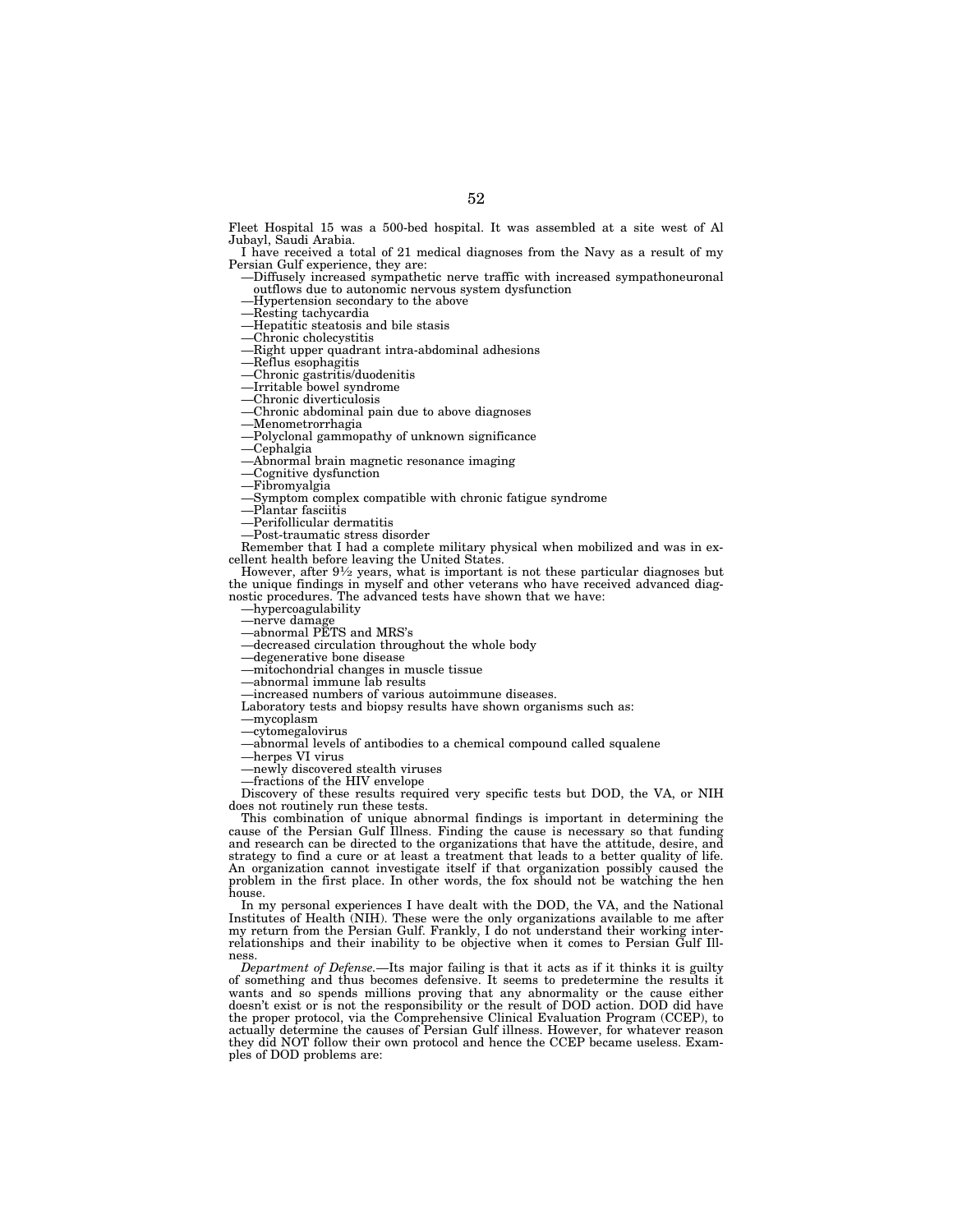In 1997, Mr. Rostker signed a letter regarding events in and around Al Jubayl, Saudi Arabia. Seabees stationed there had parts of their T-shirts and combat boots turn purple and also sought medical treatment after being exposed to airborne unidentified noxious fumes. DOD's assessment was that these personnel were definitely not exposed to chemical warfare agents. Analysis by the Natick Laboratories said that the change could be as a result of by products of industrial area operations, such as a fertilizer plant, which was located nearby. OK . . . it was not a chemical warfare agent, but it was chemicals. Ask anyone who lived near Bhopal, India what a chemical will do.

The DOD also just spent many years and several million dollars ''proving'' that the soldiers and marines that had chemical burns—well they simply didn't. I find it interesting that they can go back almost 10 years and determine by reading valid medical records, written by on-the-scene examining physicians that the doctors were

In 1996, a research team found that higher than normal levels of squalene were present in Gulf War veterans and that the source of this squalene was probably im-munizations. The DOD said ''WRONG''. However, just recently the DOD stated that there are low, naturally occurring levels of squalene in the anthrax vaccine. Since this vaccine is artificially created, how did the squalene magically appear? DOD's credibility is shot. *Veterans Administration.*—The VA is controlled by costs. They have a fixed budg-

et. This seems to result in a priority to minimize disability compensation by proving that veterans do not have a service-connected disability. If you are not service-connected, then the VA can charge your insurance, if you have any. They rob Peter to pay Paul; in other words, if they increase services in one clinic then they must reduce the staffing of another clinic. They cannot afford to do proper research or even<br>allow expensive or unique tests. Being understaffed their medical care and lab re-<br>sults are unpredictable and unreliable. They do not h for proper care and it seems when they get some physicians who find abnormalities

they are let go, except in psychiatry. For example:<br>In 1997, I was seen at the Veterans Administration Medical Center, Philadelphia,<br>Persian Gulf Clinic. Testing was performed at the University of Pennsylvania uti-<br>Izing t seen with other Persian Gulf veterans and was decidedly different than other non-Persian Gulf veterans. However, their funding was NOT renewed and the physicians were discharged.

The VA did get funding to perform a blind study involving mycoplasm and doxycycline. This study was limited to the Philadelphia area. I was not accepted into since I had used doxycycline in the past, even though I was positive for mycoplasm. The VA was also running a study on exercise and illness for the Persian Gulf vets, this was also conducted in the Philadelphia area. To participate I would have to drive 2 hours to Philadelphia, exercise and drive 2 hours home. I have inflammatory muscle disease and chronic fatigue. This trip would have been physically impossible for myself or any other out-of-area veterans. The VA said they had no way to transport me or to have their program go outside the Philadelphia area. Hence, their research study is artificially limited.

The VA just recently had me wear a heart monitor to see if my heart problems were continuing. However, it took over a month and a half to get the results read. Those results stated ''normal sinus rhythm'' and ''no sustained arrhythmia's''. The test showed that I had sinus tachycardia with heart rates ranging from 53 to 148, however these results were not explained. Of course sustained arrhythmia means I am dead.

The VA performed a biopsy of my right leg. Do you know I have a kidney in my leg? The VA results said they found "a small floater of kidney tissue" and that they could rule out ''tuberculosis or fungus as a cause''. This is unacceptable.

The VA also said in their records, after performing an x-ray of my back, that . he did not show up for the test"

These laboratory results show sloppy lab work, poor performance, and are totally useless.

*National Institutes of Health.*—I only dealt with NIH once. Their clientele comes from controlled sources. In my case this control meant that their study was not truly independent and hence their results could be tainted with DOD influence. For example:

Beginning in 1994 the Department of Defense evaluated me over a three-year pe-riod. During the CCEP, Bethesda Naval Hospital sent me to the NIH in an effort to verify that my conditions were caused by ''stress''. The very lengthy and invasive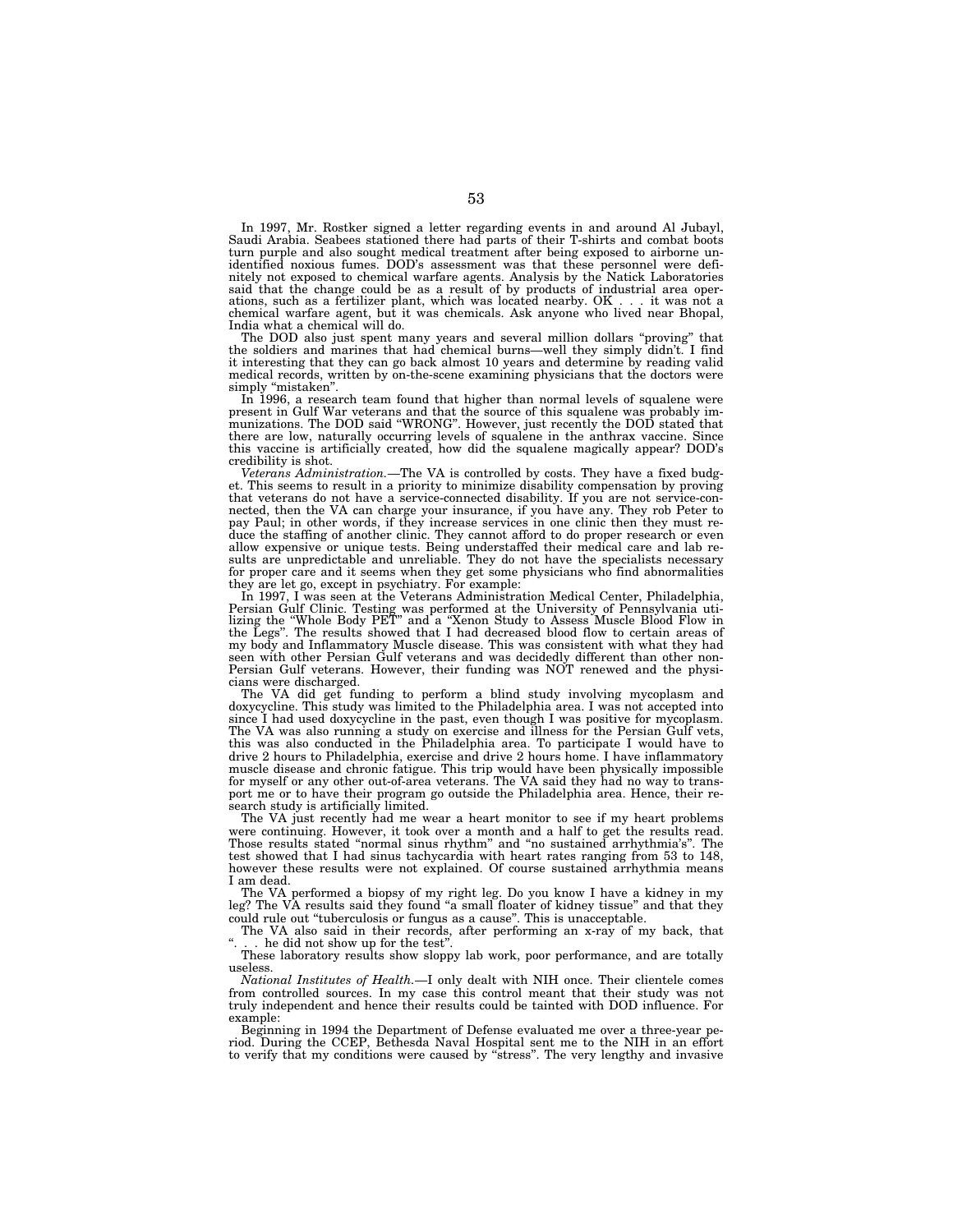procedures found that I had ''autonomic nervous system dysfunction''. During my interview process, I remarked that I thought that I had been exposed to chemicals. However, NIH, in their final report to me recorded that I said I was NOT exposed to chemicals, among many other errors. It could have been an honest mistake except that. their procedures would not allow me to correct the records. All they said was that my rebuttal would be retained in my record. This culminated in a toned down final result. However, since my results did not support the Navy diagnosis of ''stress'', the Navy never sent ANY other Persian Gulf veterans to NIH for evaluation in this specific area.

I am sorry, but giving funding to governmental bodies such as NIH, the VA, or DOD is like taking your life-savings and giving them to a bear. He will merely bury it in the woods and... believe me... you will get no return on your investment and you will not even get back your initial investment. My experiences support the contention that these and similar agencies have one focus . . . to prove that there is NO ILLNESS, that there are NO ABNORMAL indicators, and that there is NO PROBLEM except a psychiatric one caused by the veteran himself.

The following are my recommendations.

Remove DOD and VA as designers of any research. They still have an important role to provide data and other assistance during the research. They need to be involved by following the research and suggested protocols plus providing referrals of their veterans to researchers.

The following are private doctors and researchers that have helped me. They offer various avenues of research that should be explored.

- —Dr. Pamela Asa who discovered squalene in my blood several years ago. Research needs to continue to find out where the squalene comes from.
- —Dr. William Baumzweiger in the area of neurological effects and treatment. He has been effective in developing preventative measures to reduce flair-ups of the illness. He has used medications as well as other treatments that are helpful in stopping progression of Persian Gulf symptoms.
- —Dr. John Martin of the Center for Complex Infectious Diseases. He has detected stealth viruses in my tissues through blood work and biopsies. His research has possibilities linking viral and bacteriological organisms to the cause of Persian Gulf Illness.
- —Dr. David Berg of HEMEX Corporation has developed a valuable test to prove the hypercoagulability of some veterans. His results are being published in a medical journal this month.
- —Dr. Kathleen Hannan, along with the research of Dr. Berg, has developed a protocol of treatment for hypercoagulability and Persian Gulf Illness. I am presently undergoing treatment using heparin as well as a "transfer factor" in a new protocol. The medication and specific lab tests are very expensive.
- —Dr. Garth Nicolson. He has been effective in working with mycoplasm.

One last area is funding for treatment and testing. The average Persian Gulf veteran and his family cannot obtain either the testing or treatment for their various illnesses. Since the ''illness'' is not named, most insurance companies and/or Medicare will NOT cover this testing and treatment. The illness must be named... right now. Persian Gulf illness is called an ''undiagnosed illness,'' no one pays for testing or treatment of an illness that ''might not be there!''

After battling for years I am better off now than when I started in 1991. This is mainly due to the interest and kindness of private researchers, often unfunded. I feel like my government has left me out in the cold after many years of service. As a veteran of two wars I shouldn't have to beg to get truthful answers, expensive diagnostic tests, proper medical care, or essential treatment.

Senator SPECTER. Captain Dyckman, we would be interested to know precisely what symptoms, what ailments, you have suffered as a result of your exposure and your Gulf war illness.

Captain DYCKMAN. I have hypercoagulability. I have autonomic nervous system damage. I have uncontrollable blood pressure. I have irritable bowel syndrome. I have stomach ulcers. I have brain lesions. I have degenerative bone disease. I have had to have a total hysterectomy in a pre-cancerous state. I have had to have my gallbladder removed. I have a foot of my colon removed. And I have chronic headaches, chronic sinus and chronic fatigue, fibromyalgia. And those are the main ones.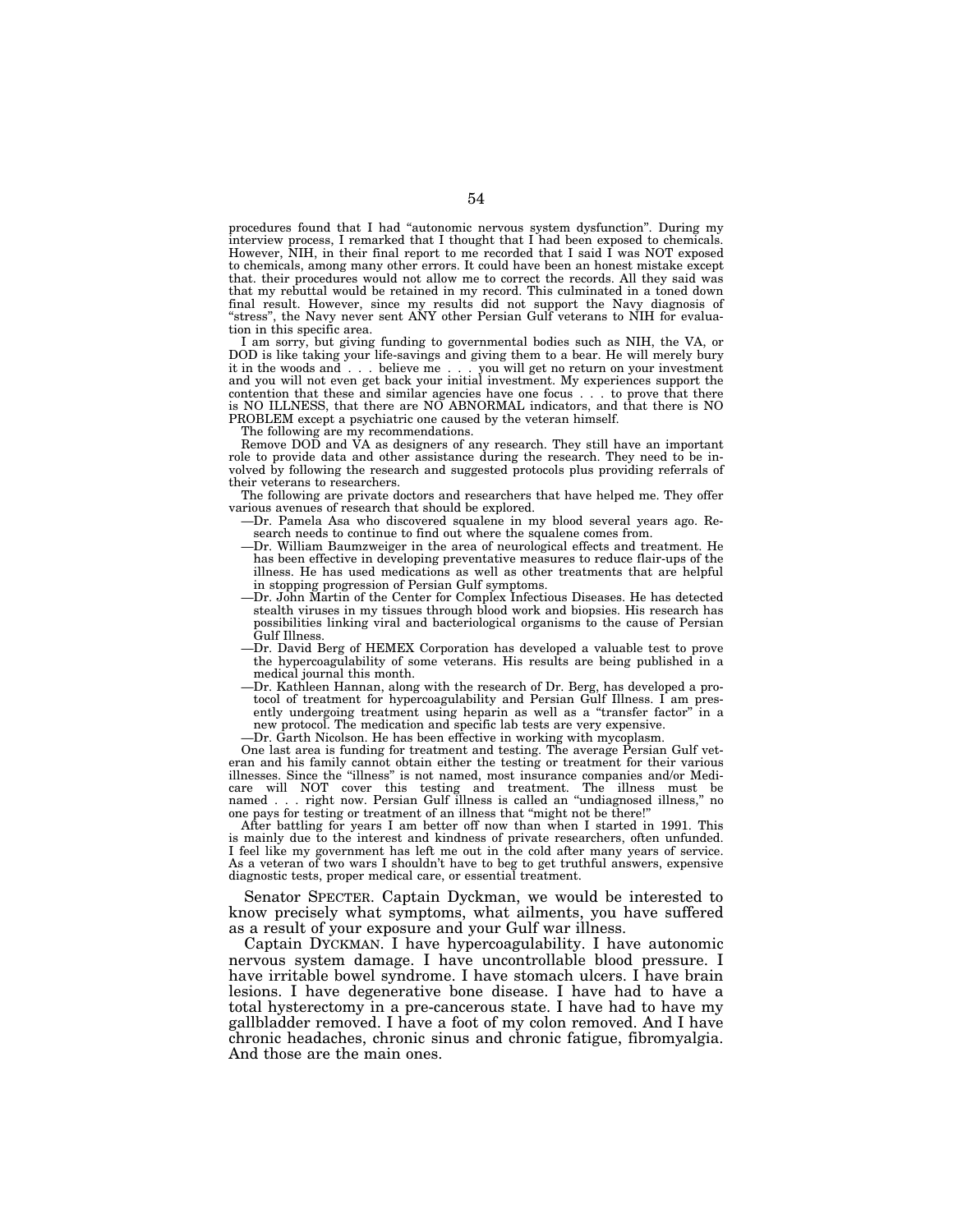Senator SPECTER. Have you been accorded treatment by the Veterans Administration, when you have taken those ailments to them?

Captain DYCKMAN. No. There is certain protocols that I bring in from outside doctors. And they usually have their pile of the research.

Senator SPECTER. But do they deny you medical treatment, or is it a matter of your being dissatisfied-

Captain DYCKMAN. No.

Senator SPECTER [continuing]. With what they have done?

Captain DYCKMAN. It is not a denial of treatment in its acceptance of what is wrong with you. I had some tests done——

Senator SPECTER. They doubt your complaints?

Captain DYCKMAN. Right. I had—an example was I had the biopsy to send the muscle tissue out to John Martin. What the VA said in their pathology report is that I had kidney tissue in my leg and that it was not caused by tuberculosis or fungus. Those are the kind of results that people are saying. It made no sense. It was improper. It was unprofessional. It was inaccurate. When you go-

Senator SPECTER. Let me move over to Dr. Haley for a question or two here.

Dr. Haley, is the long and short of the charts you showed us and your medical research that you find a connection between the symptoms complained by the Gulf war veterans and Gulf war illness a Gulf war syndrome?

Dr. HALEY. Right. In the group that we studied, it appears there is an injury in brain cells in just that area of the brain that would cause the symptoms of Gulf war syndrome, the——

Senator SPECTER. So your conclusion differs from the other studies in that you do in fact find cause and effect as a professional conclusion from your studies as a research scientist.

Dr. HALEY. That is correct, although those have to be replicated in larger studies. But to the extent that we have done it in this unit, we think that is correct.

Senator SPECTER. Well, are your studies sufficient to lead you to a professional judgment on cause and effect?

Dr. HALEY. Complicated issue. I think I would say, I would conclude that in this group of people we studied, in this Seabees unit, yes, that is correct. There is a cause and effect relationship in this group. Now whether that can be extrapolated more broadly to how many veterans, that requires an actual sample survey to have a valid result. But in this group, we think there is a cause and effect relationship.

Senator SPECTER. Well, what sort of an additional study are you talking about?

Dr. HALEY. OK. We have proposed taking a random sample, about 3,000 of the guys who went over, a random sample of those who did not go over from a computer tape of personnel during the war, which is available. We have designed a telephone survey. The Pentagon spent \$500,000 with us to design this survey.

Senator SPECTER. Well, Doctor, let me cut through. I am at a little bit of a loss. You have conducted certain studies.

Dr. HALEY. Right.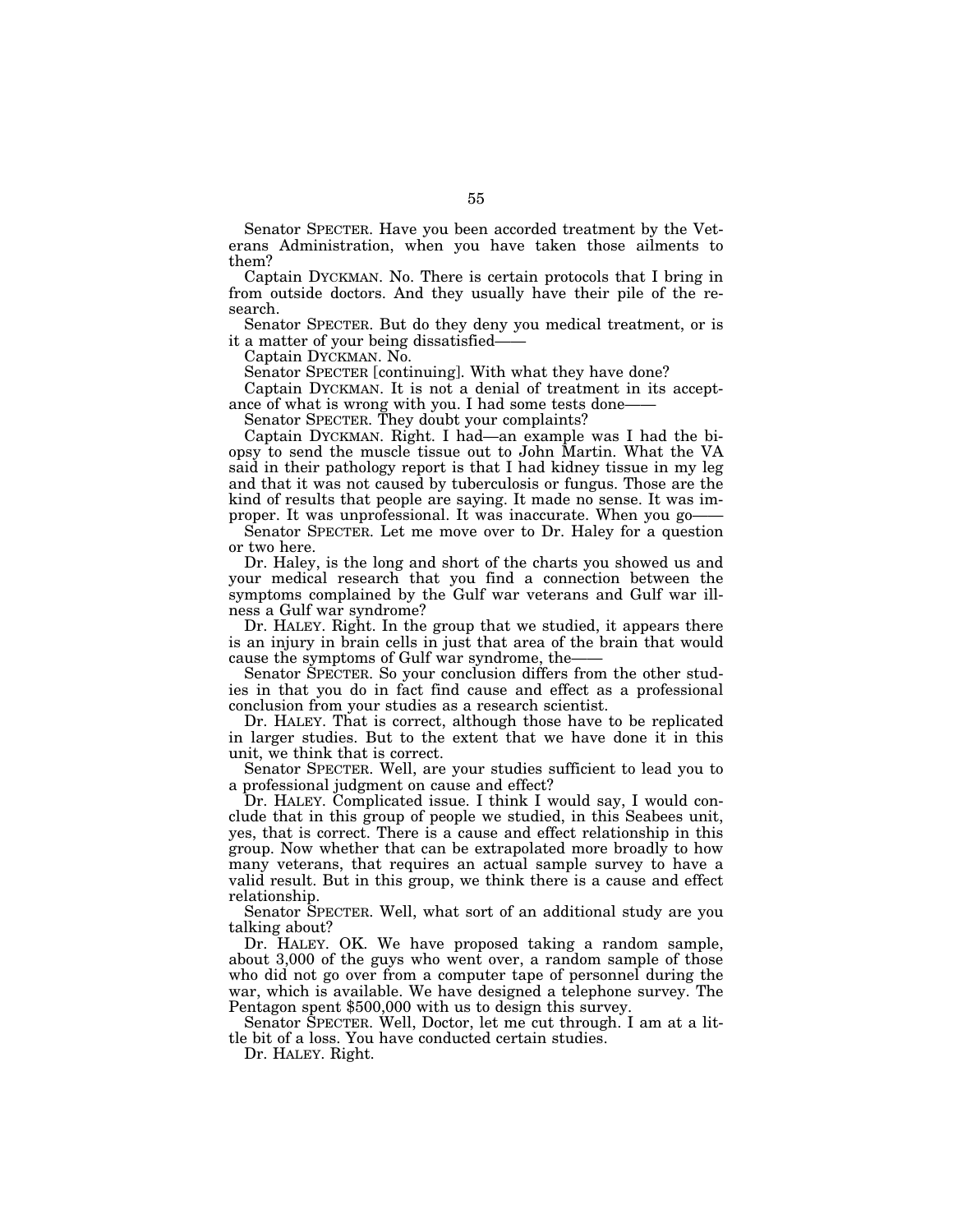Senator SPECTER. And you say there is cause and effect. Why not stop there?

Dr. HALEY. Scientifically sometimes what you get in a smaller sample may not be true of a larger group. It is just in science we know some things that look really good in a small group turn out to fizzle when you go bigger. So you have to do that.

Senator SPECTER. Well, Doctor, quantify the small group and quantify the big group.

Dr. HALEY. OK. Right. We studied 249 veterans in the Seabees unit, 63 of them had  $\overline{1}$  of our 3 Gulf war syndromes.

Senator SPECTER. How many would constitute—we are trying to move ahead here.

Dr. HALEY. Right.

Dr. HALEY. Three thousand in each group in a telephone survey and then take small random samples from the sick and the well in those, about 100.

Senator SPECTER. Dr. Sox, what do you think of Dr. Haley's testimony?

Dr. SOX. Well, our committee concluded that the evidence that linked PB to long-term health effects—— Senator SPECTER. Are you familiar with Dr. Haley's studies?

Dr. Sox. We reviewed Dr. Haley's studies. He had an opportunity to testify before our committee. We engaged in a very fruitful discussion with Dr. Haley about his work.

Senator SPECTER. What do you think of his conclusion on cause and effect?

Dr. SOX. Well, it does not meet the criteria established by the Institute of Medicine for cause and effect, the same criteria that had been used in scientific studies for the past 50 years, that were used in the Vietnam War——<br>Senator SPECTER. Would his elongated study, expanded study,

meet the Institute of Medicine's criteria for cause and effect?

Dr. SOX. I do not believe so. And the reason I do not believe so is that in order to establish cause and effect, you have to show that the bigger the exposure, the bigger the effect. And that has been sort of an important principle of scientific inference for 50 years. And because we do not have reliable information on the degree of exposure in veterans of the Gulf war, I do not think he is going to be able to meet our criteria.

Senator SPECTER. My red light went on in the middle of Dr. Sox's answer. So I am going to yield to Senator Hutchison. But we will have a second round.

Senator HUTCHISON. Because I would love for you to finish that thought, because it seems to me that we are very close here to having some common sense be put on this issue.

Let me ask you, Dr. Sox, if you are not persuaded with the obviously small sampling, but with the scientific basis that Dr. Haley has shown for his presumptions, are you impressed with that little study?

Dr. SOX. The study still has—and I am speaking for the committee now and for our conclusions. The study still has some problems. No information on exposure. We do not know the exposure of the veterans that were in his study by any reliable means.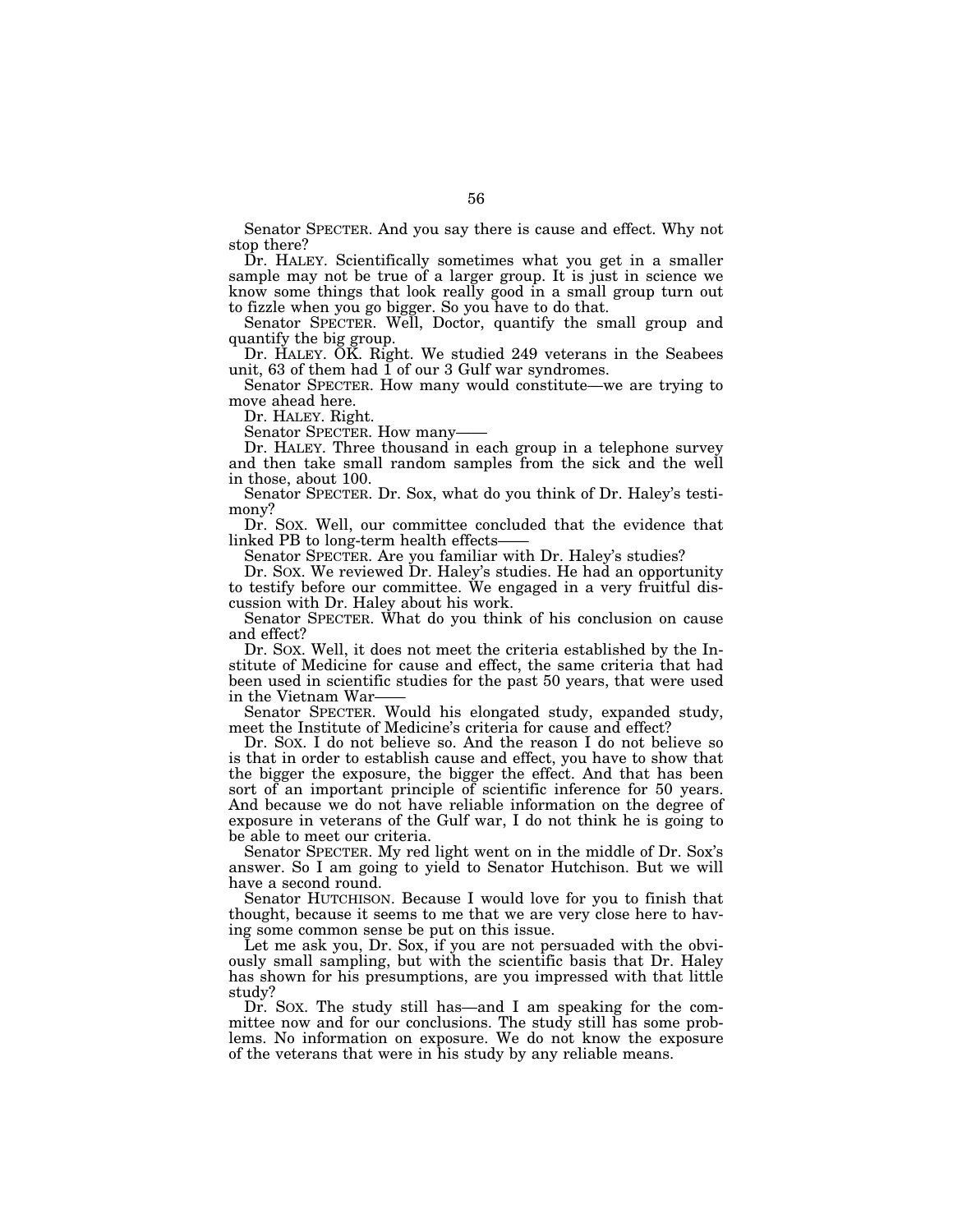Senator HUTCHISON. Let me ask you—— Dr. SOX. We do not have unexposed group that never even went into the theater of war. And it is possible that the effects that Dr. Haley observed occur in people who did not go into that theater of war.

Senator HUTCHISON. Do you think that his research is a nugget on which you could put together a bigger proposal that might— maybe we do not need to talk about the legal definitions of causal connection. Maybe we just need to say, what is the next step to what is clearly a scientific finding that appears to be—would you not say it is a well-done study that could be built upon?

Dr. SOX. Well, I want to emphasize that our committee has a lot of respect for what Dr. Haley is doing. And we feel that his findings represent an interesting observation that, first of all, needs to be replicated in a more representative population.

But we also believe it needs to be replicated by other investigators. It is a paradigm of science that somebody makes a finding, and then other people check it to be sure that they can reproduce it before it really becomes regarded as scientific truth.

Senator HUTCHISON. So the next step would be to take that basic finding and perhaps get others, outside independent sources, that might replicate it or have similar studies to see if that, in fact, comes out again with a different group.

Dr. SOX. Yes, Senator.

Senator HUTCHISON. Would you think that would be a worthy next step?

Dr. SOX. I do.

Senator HUTCHISON. So you think the research he has done is worthy of pursuing the next step that would be to see if this finding had merit.

Dr. SOX. Yes. Our report contains a statement that these findings require further study with improved study design. So that was the conclusion of our committee.

Senator HUTCHISON. Do you think that the proposal that Dr. Haley made of expanding his efforts would also add to the body of knowledge, going the next step perhaps?

Dr. SOX. Well, since I have not had a chance to really look at the research protocol carefully, I think it would be inappropriate of me<br>to make any statement—

Senator HUTCHISON. On that particular study.

Dr. SOX [continuing]. On that score. Yes.

Senator HUTCHISON. Well, let me ask you this: Do you think that the—let me say, in your study you looked at peer-reviewed scientific publications. But you specifically did not look at any classified military data, battlefield reports, eyewitness accounts. That was not in your purview, is that correct?

Dr. SOX. That is correct.

Senator HUTCHISON. So you were not able to even look at the check observations of the Khamisiyah ammunition dump. You were not able to put any of that into your factoring as eyewitness accounts.

Dr. SOX. That is correct.

Senator HUTCHISON. Do you think that with your studies just on the scientific reports, in which you said there was limited sugges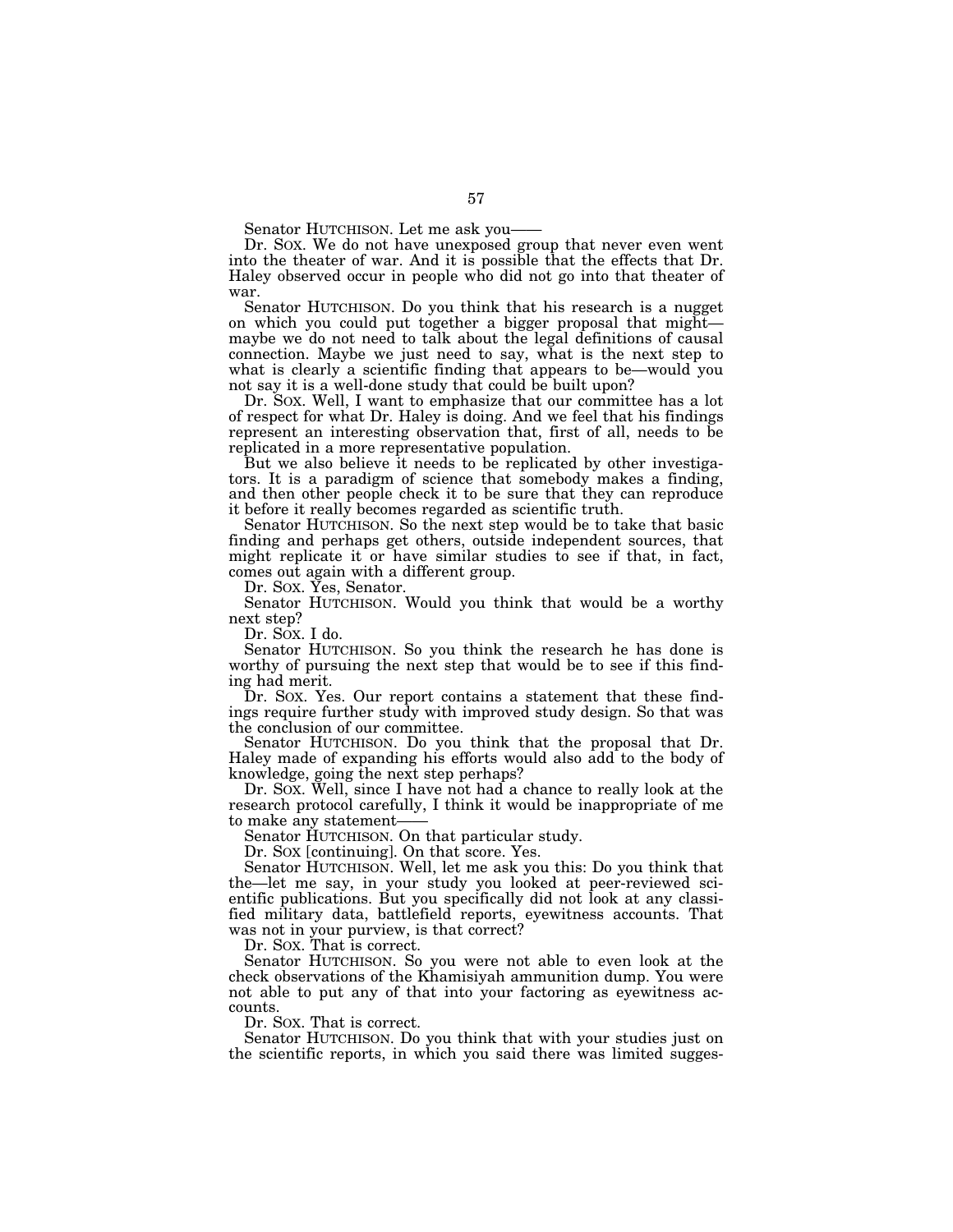tive published evidence that low level sarin, in enough concentrations to cause immediate symptoms—I think I am quoting the report—could leave someone with permanent brain damage that would cause chronic symptoms like Gulf war syndrome, do you think that with that conclusion, and then with the added battlefield eyewitness account information, and then with the large number of veterans who have come back, that we should pursue the studies that would be focused on trying to determine that this a syndrome, that we would then begin to focus on causal connections and from that would come treatments?

Dr. SOX. Well, before we could draw a cause and effect relationship between exposure to sarin and these long-term symptoms, which have a lot in common with the symptoms reported by veterans with unexplained Gulf war illness, we would have to establish that the veterans who had these long-term symptoms also had the short-term syndrome. That would be a formidable task, to establish that with certainty, given that there has been 8 years passage of time since the exposure actually occurred.

So I think it would be quite a challenge to accumulate credible evidence that this veteran experienced the acute symptoms and this veteran did not. So in theory, I think it is possible. In practice, I think it is going to be difficult to get really credible scientific evidence on that point. But that would be the direction that you would want to go.

Senator HUTCHISON. Yes. I was just going to say, you are a scientist. We have one in seven people in the last conflict in which America was involved, who have some kind of malady. We are looking at the future. We are looking at how we can best equip ourselves to fight the next conflict, in which it is very likely that chemicals will be involved.

You are the scientist. You just said, finally, that you think we should pursue this direction. What would you lay out as the next step to take to do our duty, my duty, to make sure that our men and women in the services have all of the equipment they need to do the job they are being asked to do, and that we protect them as we should?

Dr. SOX. Well, I am going to limit my response to something I am pretty confident of. And that is that in the next conflict we need to have much more precise information about who got exposed to what, when, and to what amount.

And when we have that information and then we track returning veterans' illness experience over time and try to link that to the exposures, we will be in a much better position to understand what are the environmental exposures that really make a difference. And then we are in a better position to protect against those.

Senator HUTCHISON. That is the future. And we certainly——

Dr. SOX. That is the future.

Senator HUTCHISON [continuing]. Have learned enough to do that. But what about now? And what about doing the best job we can to protect the people? I mean, I do not want to send them out there as guinea pigs to be the next test case. So what can we do now to give them the support they need to do this job?

Dr. SOX. I wish I could satisfy you with an answer that would lead to immediate action. But the only immediate action I am con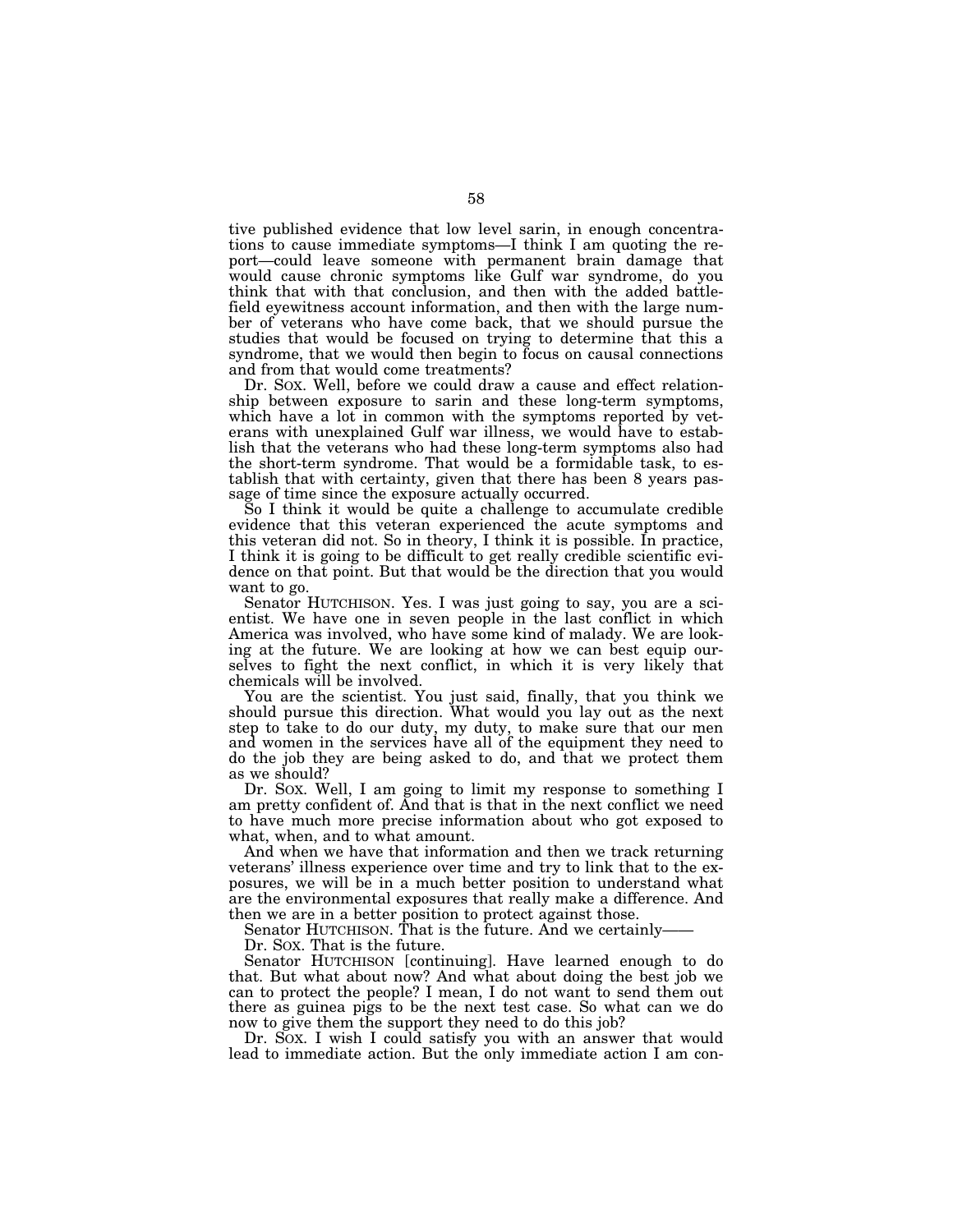fident is important is to lay the groundwork for better understanding in the future. And I just point out that it has only been a matter of 10 years that we have started to consider war as the possible progenitor of chronic illness.

So we are at the beginning of a quest for understanding that is going to take a long time, just as it has taken us 40 years to start to get our arms around the causative factors in cancer, for example.

Senator HUTCHISON. Dr. Sox, you and I will not disagree one degree that we need to do better data collection in the next war.

I would just maybe ask you, Dr. Haley, I am not satisfied to wait and send someone out without doing something now that will give them a better chance to have antidotes and also protection from the kinds of disease that we are seeing right now in one of seven veterans of the last conflict we had. What would be your suggestion for the next——<br>Dr. HALEY. Well, I think that the way we solved toxic shock syn-

drome, Legionnaire's disease and AIDS, as you pointed out earlier, is the formula. You know, what is interesting here is we are dealing with an epidemic. If there is anything going on here, it is an epidemic, one out of seven. What has been shown over 50 years of CDC research is epidemics are different than the way diseases occur in the general population.

In the general population, when you are studying cancer, heart disease, those are very difficult things to study. You have to have long-term, big studies with large numbers. In epidemics you do not need big studies, because you have a homogenous exposure and a very homogenous disease that are tightly connected. Otherwise it would not be an epidemic.

And looking at toxic shock syndrome, remember the Rely tampon was quickly implicated by a very small case control study, smaller than the one that we did.

Senator HUTCHISON. And the specific hotel in Legionnaire's disease.

Dr. HALEY. And Legionnaire's disease and the link with the air conditioning in the Bellevue Stratford Hotel. That was all done by self-reported risk factors. You get a group of cases who are sick and a group of matched controls and you give them a carefully worded questionnaire that gets at the possible risk factors, and you find out which risk factor did most of the sick people say they were exposed to and most of the well people say they were not.

Now, the reason that has not been done here is the people who have been in charge of all these studies, one, assumed from the beginning that it was a psychiatric disease. It was stress and psychological. And second, they do not trust veterans. They think veterans will lie and inflate. And so they never undertook those studies because they just did not believe they would work out.

Well, if they had used that logic when faced with toxic shock syndrome, Legionnaire's or AIDS—AIDS was cracked the same way, at least the risk factors. The behavioral risk factors were determined by self-reported risk factors.

What  $\overline{I}$  would suggest is, even now,  $\overline{I}$  think it is still time for us to mount 30 or 40 different case control studies, get a whole bunch of people who know how to do this, preferably former CDC people or people with a school of public health training, who know how to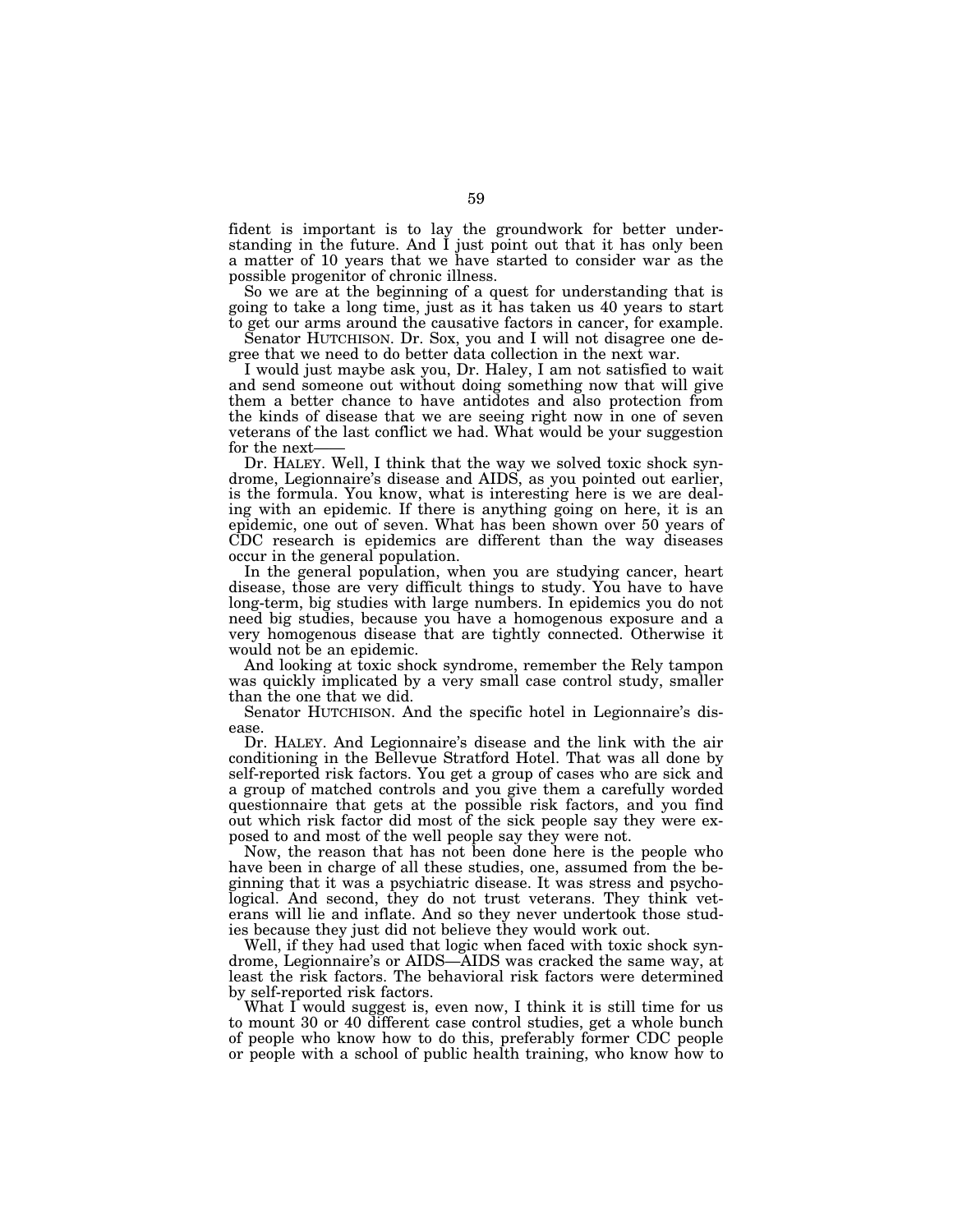investigate epidemics, and let them loose, as you mentioned, in every city in the country, and do a bunch of these and see if we can find some risk factor associations we would agree on.

Now this may not—I think Dr. Sox's points are very important. And I really appreciated their report. I think it was very carefully done. But the type of evidence that IOM is considering to be definitive evidence and to meet those criteria, those are much more excessive than the general view of science. Science generally goes when you have a whole bunch of studies that agree with each other that finally start reaching agreement. That mosaic of evidence is what generally tends to confront scientists.

Senator SPECTER. We are going to have to conclude this hearing——<br>Dr. HALEY. That is what I think we should do.

Senator SPECTER. We are going to have to conclude this hearing by noon. We have been at it now for  $2\frac{1}{4}$  hours. I see Dr. Rostker shaking his head negatively in the back row.

Dr. Rostker, we are going to give you a chance to comment here. We do not want you just on the record here, head being shaken negatively. I had to step out for a minute. We are in the final stages of an appropriations bill for the Departments of Labor, Health, Human Services, and I have to turn to that, where we are trying to bring that to the floor tomorrow to see if we can get some funding for some of this stuff.

Dr. Sox, I could not be here. I conclude that Senator Hutchison solved the issues as between you and Dr. Haley. What do you think of his proposed expanded study to give an acceptable resolution of the cause and effect issue?

Dr. SOX. Well, first of all, I did not have a chance to look at the protocol. So all I can do is state in generalities that it is important to replicate his studies in a broader representative population that includes non-exposed veterans.

Senator SPECTER. Well, will you take a look at his protocol and give the committee a response?

Dr. Rostker, step forward here. Pull up an extra chair. Mr. Perot will lend you his microphone, even though he paid for that microphone.

He has paid for more than one microphone around here.

What do you think about Dr. Haley's study, Dr. Rostker?

Dr. ROSTKER. Well, let me-

Senator SPECTER. Or in the alternative, how are we going to come to a conclusion here?

Dr. ROSTKER. I anticipated that since Dr. Haley would be on the panel that you would be interested in our interactions. And I have a statement that I would like to have placed in the record. Moreover-

Senator SPECTER. We would be glad to have it placed in the record.

[The information follows:]

REVIEW OF THE DEPARTMENT OF DEFENSE'S INTERACTIONS WITH DR. ROBERT HALEY BETWEEN 1997 AND 2000

Thank you for this question, Mr. Chairman. While the stated purpose of this hearing is to ''examine findings of the recently announced Institute of Medicine (IOM) study,'' I anticipated that since Dr. Robert Haley was included as a witness, ques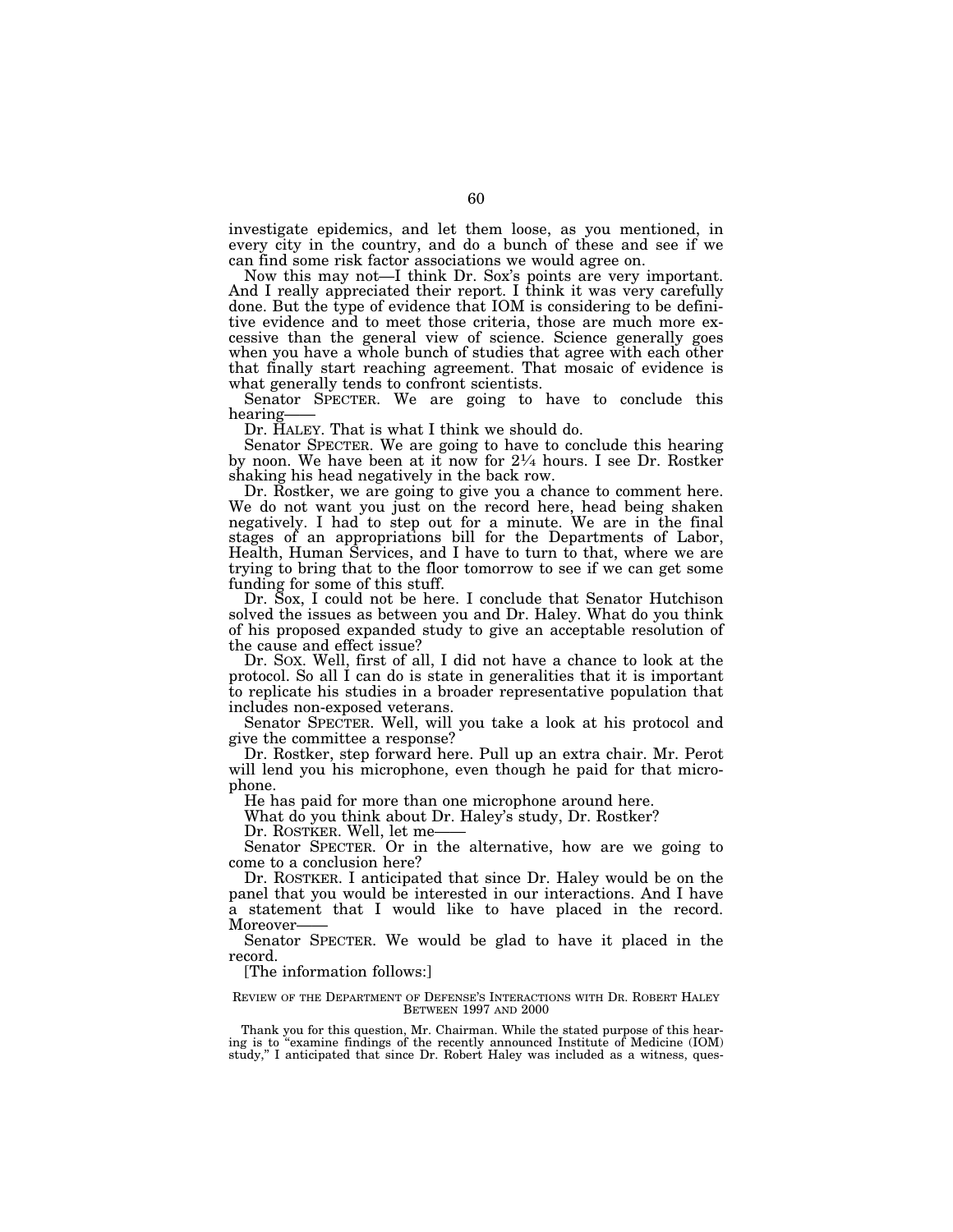tions concerning DOD's interactions with him might be asked. Accordingly, I have prepared a review of these interactions. These two notebooks contain the various correspondences between the Office of the Special Assistant for Gulf War Illnesses and Dr. Haley, and DOD's medical research community and Dr. Haley. I would like to make these notebooks available to the committee for your consideration.

In summary, we view our interactions with Dr. Haley over the last three years with disappointment and frustration. After going against our normal procedures and overriding the peer review and competitive process to provide \$3 million to Dr. Haley, we have been frustrated in getting Dr. Haley to meet the terms of his research cooperative agreement. We have been faced with a constant barrage of lobbying by Dr. Haley and others on his behalf with the purposes of forcing the DOD to once again ignore its peer review process and provide additional research funds outside of the competitive grant system. This is even more disturbing, since, as a result of his lobbying, Dr. Haley's work has been reviewed by a number of inde-pendent groups charged with oversight of the DOD's Gulf War research efforts. These groups have not endorsed Dr. Haley's demands. They have consistently told the DOD not to override the peer review competitive process again. Moreover, the consistent theme of these reviews is the need to expand the sample beyond the origi-nal cohort that was the basis for Dr. Haley's original research. In fact, if Dr. Haley had complied with the terms of the DOD Cooperative Agreement (CA) he would have already met these critiques. In the CA he proposed to ''determine whether the findings of study #1 can be replicated in an independent population of Gulf War vet-erans.''[1] To date Dr. Haley has failed to provide an ''expanded set of cases and

controls'' as required by his agreement with the Government. At this point, if you would like me to continue, I would be pleased to provide direct testimony concerning our relationship with Dr. Haley. If you would prefer, how-ever, my statement could be placed in the record. I would like, however, to call to

- your attention the scope of my statement. Specifically, my statement covers:<br>
-Dr. Haley's initial lobbying, and our decision to award a noncompetitive con-<br>
tract for \$3 million,<br>
-The negative reaction to that decision f
	-
	- mittee on Gulf War Veterans' Illnesses, [2]<br>—The independent assessment by a panel of the American Institute of Biological<br>Sciences of Dr. Haley's first [3] and second [4] annual reports, and his response
	- to this independent panel's assessment [5] —And, the current discussions concerning future funding, including Dr. Haley's assertion that Senator Hutchinson has added funding to the fiscal year 2001 budget for his latest project. I note that the DOD has not received any guidance from the Congress for a new noncompetitive funding for Dr. Haley.

In addition to the issue of funding, the Government has had other interactions with Dr. Haley over the last several years. These include:

—A number of independent assessments of Dr. Haley's work that all make about the same point recently made by the IOM.

- —Dr Haley has been the lone author of extreme criticisms attacking findings published in leading scientific journals by government and non government scientists both in the U.S. and abroad. [6] [7] [8] [9] [10] Given the highly technical nature of the exchange of statistical analysis used in the ''American Journal of Epidemiology,'' I asked the RAND Corporation to prepare a technical assessment of the issues raised by Dr. Haley. Their review agreeing with the DOD and VA researchers is available to the committee. [11]
- —Dr. Haley's attack on the veracity of researchers at the RAND Corporation because their review of the medical literature on ''Stress'' did not reference an article authored by Dr. Haley. [12] Dr. Haley believes his article is the definitive article on the subject.
- —Dr. Haley's criticism of a paper on British Gulf War veterans, demanding its retraction, because it did not replicate his study. [13] [14]
- —My exchange of letters with Dr. Haley because he wrote and reported there were chemical agents on the battlefield. [15] [16] [17] He has not provided any documentation of that occurring and in his latest publication on September 14, 2000 reports ". . . sarin was documented in ambient air," on the battlefield. [18]
- —Dr. Haley's claim to the Veterans of Foreign Wars that the Office of the Special Assistant has mounted a campaign to impugn his work [19] and the VFW's request that we provide additional funding to Dr. Haley. [20]
- Dr. Haley's assertion that there is strong evidence of an epidemic of ALS in young Gulf War veterans [21] and his request for special access to personnel records. [22] Additionally he has suggested the possibility of future Parkinsonlike syndromes among Gulf War veterans. [18]''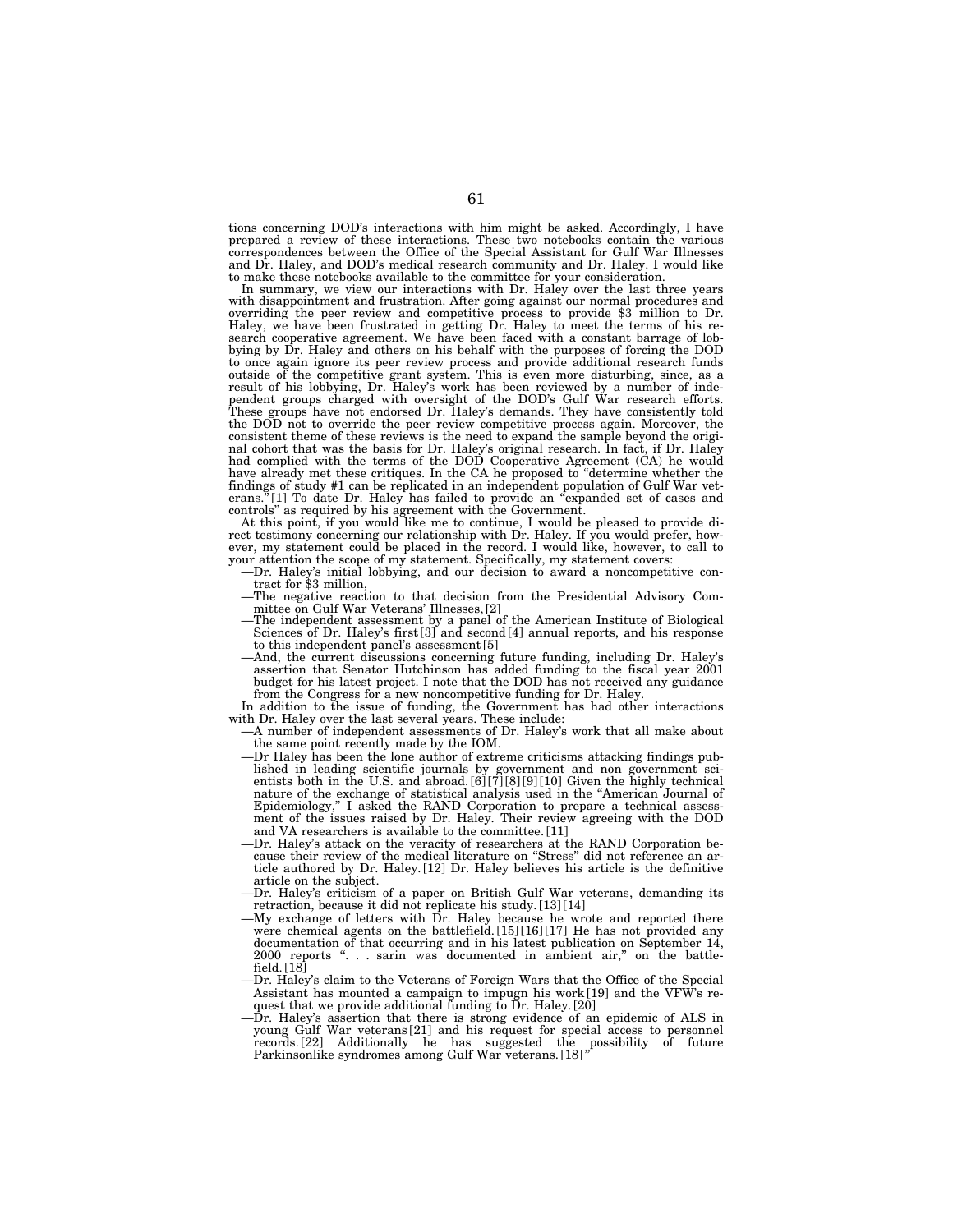### REVIEW OF THE COOPERATIVE AGREEMENT (CA) BETWEEN THE U.S. ARMY MEDICAL RESEARCH AND MATERIEL COMMAND (USAMRMC) AND DR. ROBERT HALEY

In 1997, Dr. Haley submitted a \$12M research proposal [1] to the USAMRMC for a study concerning Gulf War-related illnesses. Dr. Haley submitted his proposal in response to a Broad Agency Announcement (BAA) (Announcement 95–1) which announced the availability of \$10M of DOD funds for competitively awarded, peer reviewed Gulf War-related illnesses research projects. Dr. Haley's proposal was among 39 proposals received by the USAMRMC under the 95–1 solicitation.

The American Institute of Biological Sciences (AIBS), under contract with the USAMRMC, assembled a panel of independent, non-DOD scientists to peer review the scientific merit of the research proposals submitted under the 95–1 Announcement. [23] The panel assigned a low scientific merit score to Dr. Haley's proposal overall and recommended that only specific portions of the proposal met scientific merit criteria for funding. The Research Working Group (RWG) of the Persian Gulf Veterans Coordinating Board recommended against funding Dr. Haley's proposal based on its low overall scientific merit score and its cost exceeding the total funds available for the 95–1 solicitation. [24]

Following intense lobbying efforts by Dr. Haley, DOD agreed to make limited research funds (\$3M) available to fund only those specific portions of his proposal that were deemed to be scientifically meritorious by the independent peer review panel. [25] This lobbying included a call by Mr. H. Ross Perot and visits to the Pentagon by Dr. Haley individually to the Service Chiefs of Staff and the Office of the Secretary of Defense. In order to be as open as possible, the Special Assistant for Gulf War Illnesses ordered funding for those portions of Dr. Haley's proposal that were judged by the AIBS to meet ''scientific merit.'' The primary goal of the \$3M project was to try to validate Dr. Haley's initial epidemiologic observations of six syndromes in 100 new individuals and to develop a hypothesis that could be tested. Validation requires confirming these initial observations with a new sample and comparing service members who deployed with those who did not. Accordingly, additional funds were provided above those allocated to the Persian Gulf Veterans Coordinating Board for the competitive medical research process. The PAC, however, noted "serious concern that a substantial amount of . . . (research) recently has been funded without undergoing external competition and peer review; it is immaterial to us that these funds did not come from the allocation set aside for the most recent solicitations and awards. [2]''

On September 30, 1997, the USAMRMC entered into a Cooperative Agreement (CA) [26] with the University of Texas Southwestern Medical Center at Dallas which provided \$3M of DOD funds to Dr. Haley for research efforts on, ''Multi-Disciplinary Pathophysiologic Studies of Neurotoxic Gulf War-related Syndrome Leading to Diagnosis and Treatment." The CA was for an 18-month period of performance ending March 29, 1999, but it allowed an 18-month extension with the mutual agreement of the parties. The CA requires Dr. Haley to provide the USAMRMC with annual progress reports detailing scientific issues and accomplishments. It also requires a final report detailing the findings and issues of the entire project.

Dr. Haley submitted his first annual progress report to the USAMRMC in October 1998, covering the period September 30, 1997 to September 29, 1998. [27] The AIBS, under contract with the USAMRMC, provided an independent scientific peer review of the annual report. The peer reviewers judged the report to be incomplete and difficult to evaluate without substantial additional information. [3] The USAMRMC returned the annual report to Dr. Haley in February 1999, requesting that he revise it to address the peer review comments. [28] They also expressed concern that Dr. Haley had not accomplished the primary task under the CA to expand his original sample to a total of 100 cases and controls in order to confirm his original findings. Dr. Haley responded to this request with an extensive written rebuttal to every point in the peer review report. [5]

In a conference call on March 18, 1999 between the USAMRMC and the University of Texas, Dr. Haley agreed to: (1) provide a more complete summary of his research in his next annual progress report; (2) submit a modest proposal for a validation study of his original findings to be considered for funding under the existing CA; (3) submit a modest proposal for a pilot study to work out methodology for a national survey; and (4) provide a detailed written request for permission to use DOD funding for those portions of his study which were conducted before he had completed DOD human use approval. [29] The USAMRMC agreed to authorize an 18-month no-cost extension to the CA and to approve his use of the existing funds to purchase additional equipment to enable Dr. Haley to more efficiently analyze his data. On April 1, 1999, USAMRMC granted the 18-month no cost extension of the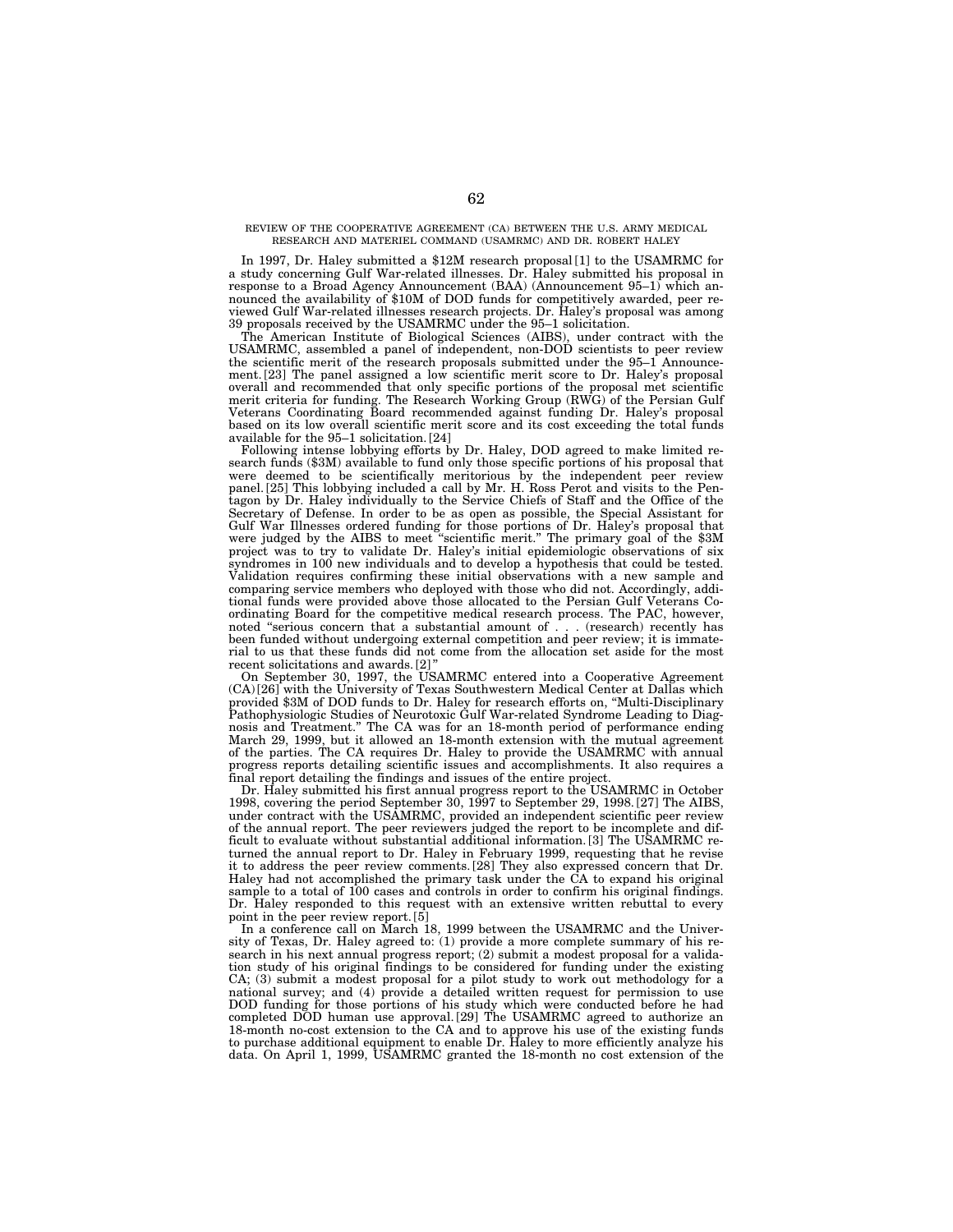CA. [30] The current period of performance is September 30, 1997 to September 30, 2000.

Dr. Haley submitted his second annual progress report in October 1999, covering the period September 30, 1998 to September 30, 1999. [31] The USAMRMC obtained an independent scientific peer review of this report from the AIBS and received the review comments in April 2000. The reviewers concluded that this latest report was substantially unchanged from the previous annual report. They also expressed concerns that the report lacked adequate data to permit a thorough analysis of the progress of this project. [4] In a letter, dated August 10, 2000, [32] the USAMRMC provided these comments to Dr. Haley and requested that he review the comments and prepare a final report which is comprehensive in the analysis and reporting of the results from the experiments conducted under this CA. In their letter to Dr. Haley, they also proposed a site visit on October 30, 2000 by personnel from the USAMRMC's Regulatory Compliance and Quality Directorate to review all data gathered during the project and to discuss compliance with human use procedures. Dr. Haley has agreed to the site visit.

Notwithstanding the incomplete status of the CA, Dr. Haley has submitted a new proposal entitled ''Establishment of a Gulf War Illness Research Center'' and he re-quested \$25,253,397 for a 24-month period of performance. This is currently in scientific review by an external panel of experts. Dr. Haley has asserted to the DOD contracting officer representative that Senator Hutchinson (R-Tex) added funding to the fiscal year 2001 budget for his project. DOD has received no guidance on new, non-competitive funding directed in statute to Dr. Haley.

#### INDEPENDENT ASSESSMENTS OF DR. HALEY'S WORK

Over the years, there have been a number of assessments of Dr. Haley's work that all make the same point made by the IOM in their most recent review. —In 1998 the U.S. Senate Committee on Veterans' Affairs' Special Investigation

Unit on Gulf War Illnesses noted that:

"[Dr. Haley] conclude[s] that . . . [his] . . . results show an increase in nervous system impairment and a pattern consistent with exposure to specific neurotoxicants (Haley et al., 1997). Unfortunately, nearly all of the performed on 'samples of convenience' and, as a result, cannot be used to draw conclusions about the larger but unstudied group of all Gulf War veterans. This body of literature has added little to the collective understanding of symptoms and health concerns among Persian Gulf War veterans. [33]''

—In June 1999, Dr. Haley testified before the Presidential Special Oversight Board (PSOB). [34] The PSOB consulted with Dr. Jonathan Samet, the Chairman of the Department of Epidemiology of the Johns Hopkins University, School of Hygiene and Public Health. On June 24, 1999 Dr. Samet wrote the PSOB:

''To recapitulate the story of Dr. Haley's research, . . . he has moved rapidly from a descriptive study to research for exposures causing various Gulf War syndromes, and even to the potential genetic basis of these syndromes. He also mentioned clinical trials of therapeutic agents. The pace of this work is breathtaking and perhaps warranted by the needs of the Gulf War veterans. On the other hand, needed, confirmatory work by others has not yet taken place....

''In spite of Dr. Haley's enthusiasm, I do have concerns about some of the findings. As I pointed out earlier this week in my remarks to the Board, Dr. Haley has been using poorly specified outcome measures, symptoms and syndromes, and exposure variables that represent surrogates for unknown agents. There must be misclassification (error) affecting both exposures and outcome and consequently the finding of extremely strong associations between the outcome measures and the putative exposures is surprising. For example, the use of flea collars is likely to be an inaccurate indicator of exposure to the insecticides in the collar. One explanation for the findings that cannot yet be discarded is the possibility of information bias, that is, persons who report symptoms are also more likely to report exposures.

"Dr. Haley has outlined an ambitious program of research. Assuming that his research agenda moves forward, I suggest that a coordinated program of research be developed that will assure replication by others at each stage. Lacking such coordination, there is every potential for further contentious debate that cannot be appropriately resolved with evidence. Additionally, appropriate oversight should be developed for Dr. Haley's program to assure that proper peer review and guidance is maintained throughout. Like many projects on controversial topics with substantial public policy implications, independent oversight enhances the credibility of the research and the researcher."[35]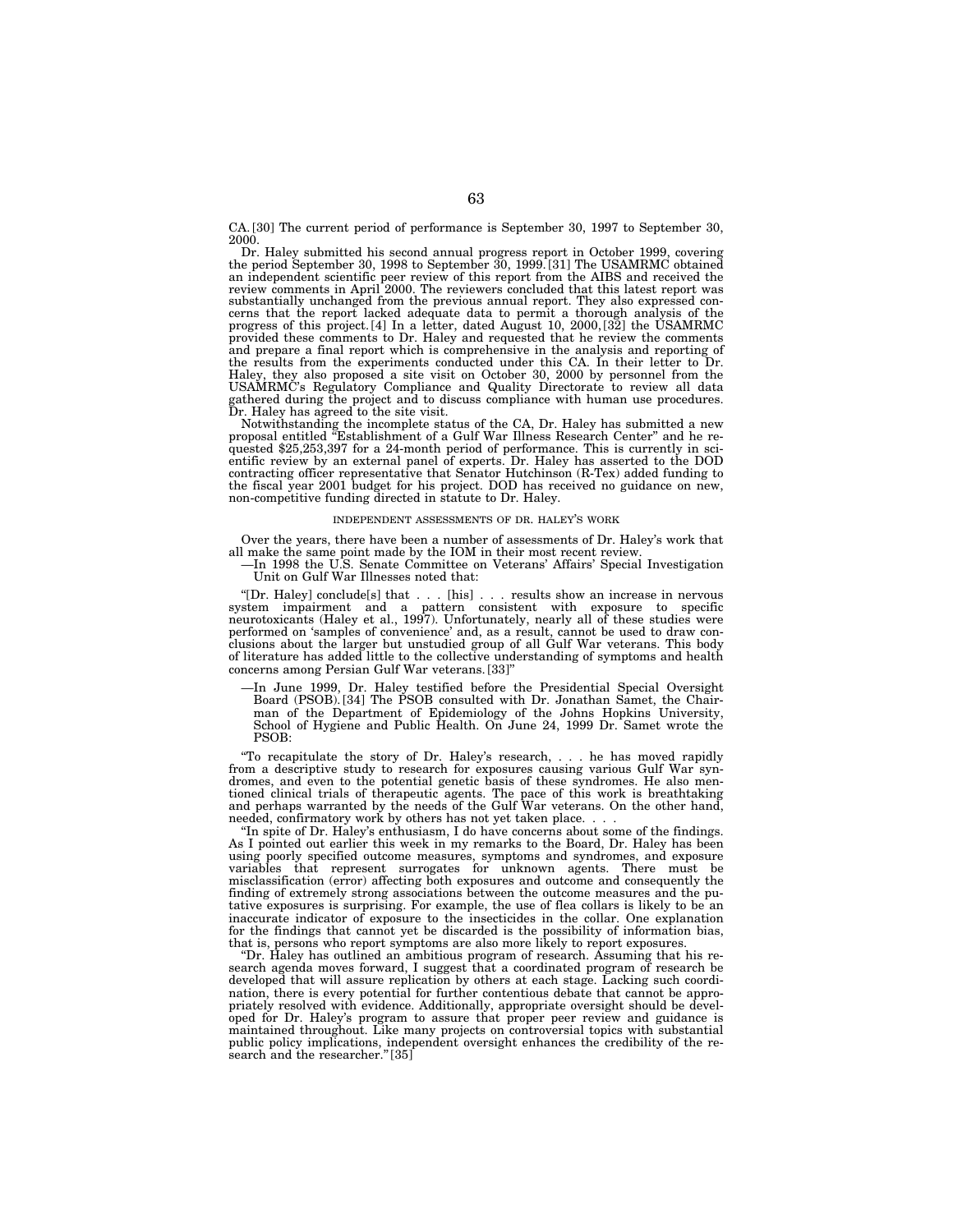It is important to note that in the Cooperative Agreement with DOD Dr. Haley<br>"proposed following up promising findings from our prior research . . . by applying<br>an extended battery of . . . tests to our sets of cases and c external validity of our prior findings in new populations of Gulf War veterans.''[1] To date Dr. Haley has failed to provide data on an ''expanded set of cases and controls.''

#### DR. HALEY'S REVIEW OF WORK PUBLISHED BY DOD MEDICAL RESEARCHERS

In 1998 Dr. Haley published in the ''American Journal of Epidemiology'' a critique of published work by DOD and VA researchers raising not only technical points, but also inferring the government sponsored research among Gulf War veterans cannot be trusted. [6] The author's responses [7] [8] [9] and Dr. Haley's criticism of their responses were also published. [10] Since these were very technical statistical arguments, outside of the competence of the Office of the Special Assistant, we asked the RAND Corporation, a Federally Funded Research and Development Center for DOD to review the arguments and to advise us accordingly. Their review concluded Dr. Haley's formulation exaggerated the precision of statistical measures, ignored numerous sources of error and constituted an unsatisfactory basis for statistical analysis. The RAND analysis concurred with the rebuttals of Dr. Haley's criticisms by DOD and VA authors. [11]

### AN ATTACK ON THE VERACITY OF RESEARCHERS AT THE RAND CORPORATION

Independent of the above and on an entirely different subject, Dr. Haley attacked the veracity of researchers at the RAND Corporation because they did not include an article he had written in their review of the medical literature on "stress." Specifically, Dr. Haley wrote the President of the RAND Corporation:

"I wish to bring to your attention what appears to be a most grievous abuse of the scientific process which may constitute scientific misconduct on a federally spon-sored project within the RAND Corporation. . . . The RAND authors represent the monograph as a complete review of the scientific literature on the issue of the possible role of psychological stress in causing physical or psychological illnesses in<br>Gulf War veterans. . . . In the body of the monograph and its extensive bibliog-<br>raphy, the authors did not cite my 1997 peer reviewed pa

drome due to stress: the evidence reexamined....'<br>"It would be unreasonable to assume that the RAND authors were unaware of<br>my paper....Therefore, it appears highly probable that ... (the authors) and Therefore, it appears highly probable that  $\dots$  (the authors) and my paper.... Incretore, it appears mighty probable that ... (the authors) and<br>colleagues at RAND knowingly censored my paper from their review of the scientific literature and based their conclusions on evidence that was disqualified by my

paper....'<br>"In view of the excellent scientific reputation enjoyed by RAND, I trust that you<br>"In view of the excellent scientific reputation to rectify the misconduct of your staff will review this matter and take proper action to rectify the misconduct of your staff members and correct the misinformation."[12]

When the original RAND literature search was done, Dr. Haley's paper was not published. The peer reviewers of the first edition of this monograph [36] rec-ommended including several recent publications on stress related to the Gulf War, including Dr. Haley's 1997 publication. The RAND internal review determined that Dr. Haley's work was indeed, not censured, but was just not available for the first<br>edition on stress. Several of his publications were referenced in the second edi-<br>tion.[37] While noting Dr. Haley's contention that the P Gulf War veterans, RAND did not assess whether or not Dr. Haley's assumptions were correct or not. The RAND authors concluded additional empiric research is necessary to determine if PTSD in Gulf War veterans is zero or merely low.

#### CRITICISM OF BRITISH RESEARCHERS

Dr. Haley commented [13] on a paper done by British researchers evaluating the factor structure of the symptoms reported in a randomly selected UK Gulf War cohort from the factor structure of two other randomly selected cohorts. Dr. Haley contended he was never informed they had undertaken such an analysis to replicate his work. He then said they omitted 12 of his 23 symptoms, their mathematical methods of factor analysis were incorrect in at least three important respects and they used different factor weights. He contended they misrepresented their analysis as an approximation of his factor model and stated they should retract the paper. The British authors responded [14] that their Gulf War group was 3,225 individuals with a 70 percent response rate, while Haley's was 249 individuals with a 41 percent response rate. Further, they had two large control groups; Haley had none. The British found that subjective reporting of symptoms in the Gulf War cohort was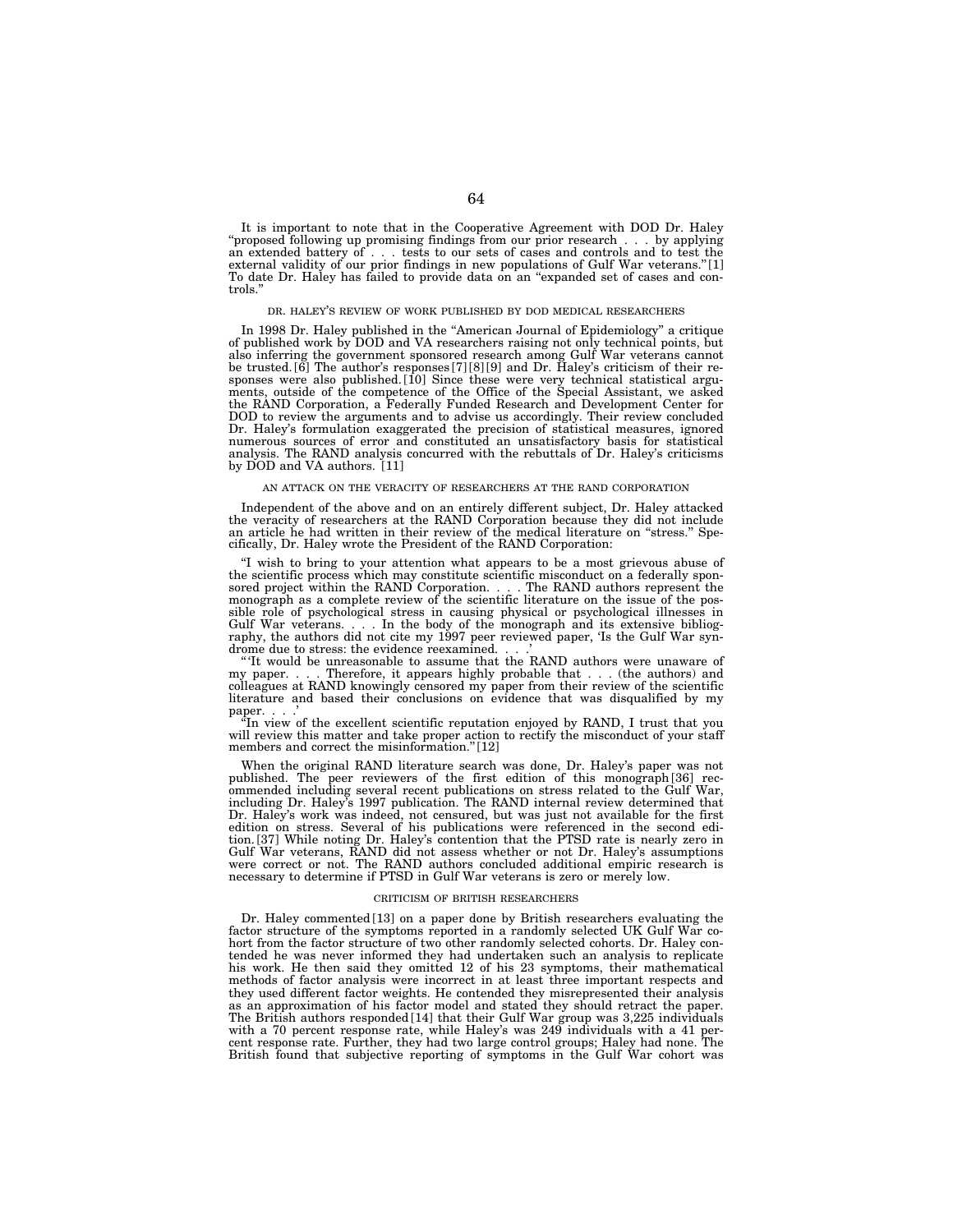similar to the two other cohorts. The British contended that Haley was confused over the differences between exploratory factor analysis and confirmatory factor analysis. The British concluded that the model loosely based on his results did not fit well.

#### AN EXCHANGE BETWEEN DR. HALEY AND THE OFFICE OF THE SPECIAL ASSISTANT CONCERNING THE PRESENCE OR ABSENCE OF CHEMICAL AGENTS ON THE BATTLEFIELD

Last August (1999), I wrote Dr. Haley [15] of my concerns that he was making unsubstantiated statements concerning the use of chemical weapons during the Gulf War. I reminded him that UNSCOM [38] and CIA [39] had concluded from direct evidence that no chemicals were shipped south of Khamisyah. And I could add that the PSOB [40] and the Senate's own SIU [41] drew the same conclusion. Specifically, I noted that:

''Unsubstantiated statements concerning exposure to chemical warfare agents cause needless alarm and confusion among our Gulf War veterans and do them a great disservice. If you do have any verifiable evidence to support your claim that members of the Naval Mobile Construction Battalion 24 were exposed to chemical warfare agents, we are extremely interested and request that you provide us with copies and sources. Absent such evidence, I respectfully ask you to set the record straight. I know it was never your intent to unnecessarily alarm Gulf War veterans."[15]

### Dr. Haley responded that:

"I generally say very little about the issue of actual exposures to chemical nerve agents during the Gulf War.  $\dots$  I think the ultimate source of the concerns may be the two scientific papers we have published that bear role of chemical nerve agent in one of the Gulf War syndromes. . . . I would not be surprised if the coverage (in the press) created some concerns, but there was really nothing I could do to avoid that other than to be careful not to go beyond our scientific findings in my public comments. I believe I have been very careful in that respect. I seem to recall that I only suggested nerve agent as a possibility, and no more, certainly a question that is on everyone's minds."[16]

In a return letter, [17] I pointed out that contrary to his response, he had repeatedly been quoted as making declarative statements to the effect that neurological "damage was caused by exposure to combinations of low-level chemical nerve agents<br>and other chemicals." As recently as September 2000, Dr. Haley in a signed letter<br>to the Veterans of Foreign Wars claimed that he has "evide was present in low concentrations among our troops. [19]" He also published a paper on dopamine activity in Gulf War Syndrome in which he states ''. . . sarin was doc-umented in ambient air,'' on the battlefield. [18] We know of no such documentation and would welcome this information for evaluation.

### DR. HALEY'S CLAIM THAT THE OFFICE OF THE SPECIAL ASSISTANT HAS MOUNTED A CAMPAIGN TO DISCREDIT HIM AND HIS WORK

# Last month (September 2000) Dr. Haley charged that:

''I am reassured by my colleagues here at UT Southwestern and in other Universities that had our discoveries been made in any other areas of medicine, they would have created immense excitement, generated feverish research by others throughout the country, and resulted in millions of dollars of grant funds coming to our universities to further the discoveries. For example, NIH would have encouraged us to submit a program project grant to accelerate the research million per year OSAGWI counterattacks on us, however, our work has been largely obscured, unfairly impugned out of political motivations and greatly underfunded. [19]''

I know of no action by anyone in the DOD to impugn Dr. Haley's work. Such charges are completely without substance or merit.

On September 19, 2000, the VFW asked the Secretary of Defense to provide "additional government funding for expanded research" by Dr. Haley. [20] The PSOB advised the Secretary of Defense on September 25, 2000 that:

''The Board is not in a position to evaluate the validity of Dr. Haley's findings. We do believe that his findings are of interest and we support the concept that his work needs to be replicated by independent scientists not affiliated with Dr. Haley. ''We believe that when a scientist promotes and advocates his or her findings

through political and/or public pressure, rather than by scientific replication and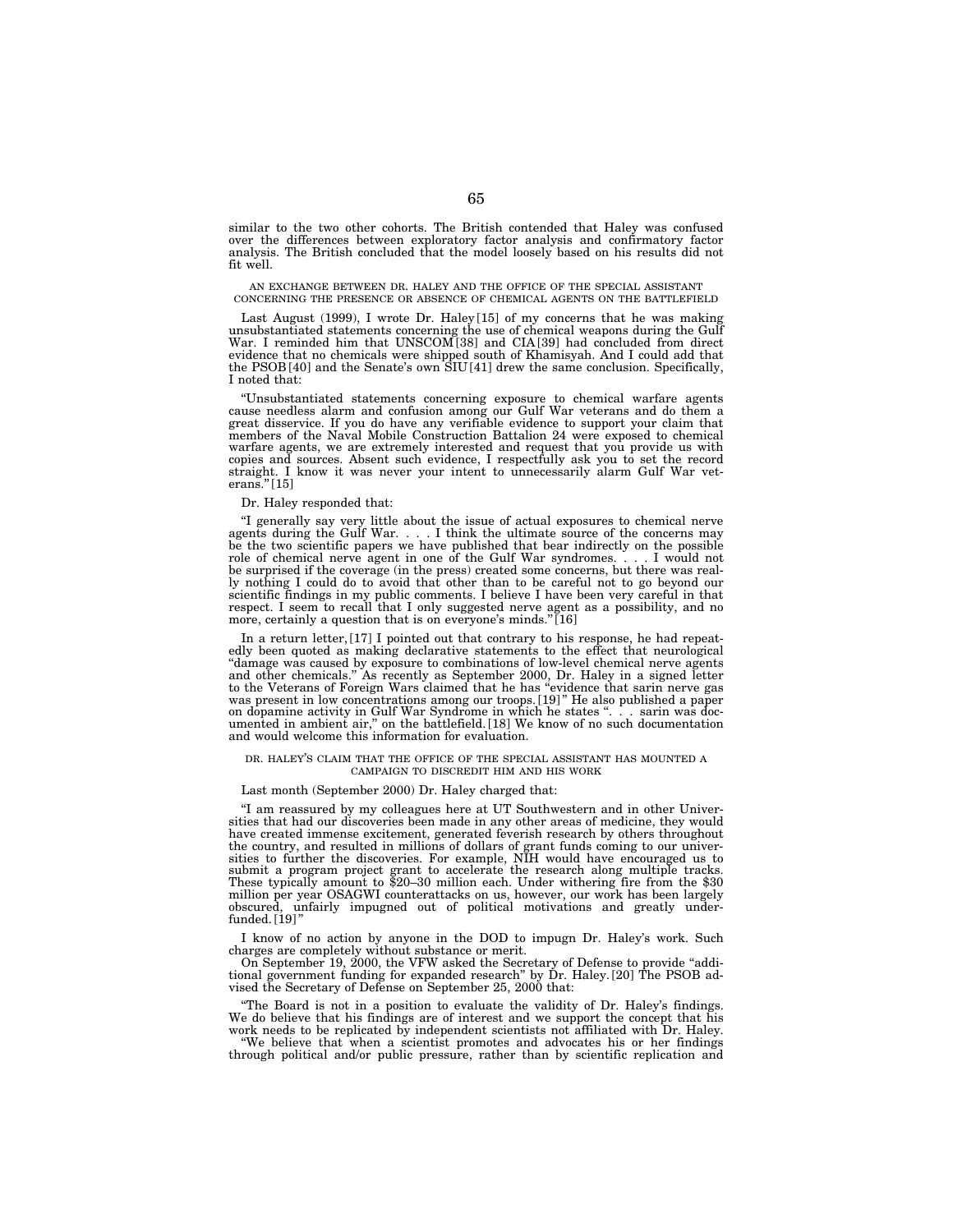confirmation, the objectivity of the subject scientific findings are called into question. There are well known efforts to obtain funding for research on behalf of Dr. Haley despite critical evaluations by peer reviewers. Dr. Haley's responsiveness to contractual requirements, based on funding that he obtained from the Department of Defense after "intense lobbying," has been the subject of past discussion...

''The Board believes that the VFW, Dr. Haley and the University of Texas should welcome independent replication of the Haley's methods and findings. Independent verification will either validate his [Dr. Haley's] findings or validate the scientific critiques that address his work.''[42]

### DR. HALEY'S REQUEST FOR SPECIAL ACCESS TO PERSONNEL RECORDS TO STUDY ALS

On April 28, 1999 Dr. Haley asked our help in sending a letter ''to veterans making them aware of the study we (Haley) are doing on ALS-like illness in military personnel. [43]'' The DOD and the Department of Veterans Affairs responded on June 8, 1999 by (conference) call with Dr. Haley. [44] As a result of the call Dr. Haley provided (1) a protocol for review (2) IRB approval and (3) informed consent form which the VA would require for approval of his request. Subsequently, Mr. H. Ross Perot called the Chairman of the Joint Chiefs of Staff claiming that veterans of the Gulf War are ten times more likely to be suffering from ALS. Dr. Haley met with the Secretary of Veterans Affairs to discuss his project. Mr. Perot called the Secretary of Veterans Affairs and the Under Secretary for Health of the DVA to press Dr. Haley's case. On August 27, 1999 the Acting Under Secretary for Health of the DVA wrote Mr. Perot to explain:

''Dr. Haley had originally requested access to specific Gulf War veteran patient records, including patient identifiers, for the purpose of recruiting VA patients into his research study. The Department of Veterans Affairs (VA) cannot provide such information to Dr. Haley because it would violate the Privacy Act and the confidentiality of our veteran patients records. All of our veterans trust us to preserve their legally entitled privacy.

''An option would be for VA to conduct a blind mailing to targeted veterans to provide them information about Dr. Haley's proposed research, along with an invitation to contact him should they wish to participate in his research. . . . (However,) the material provided to VA thus far, including the research protocol and the informed consent document Dr. Haley proposes to use, does not provide sufficient assurance that VA patients would be afforded the twin protections that are due to them...

''Because Dr. Haley's request is unprecedented, I am taking certain steps that will better afford VA the necessary assurance before we could consider agreeing to a targeted mailing to Gulf War veterans. . . . If the review groups approve the protocol with recommended changes in the protocol, Dr. Haley must satisfy their recommendations before VA will conduct a blind mailing. [22]

To date Dr. Haley has not re-submitted a protocol, informed consent and Institutional Review Board approval that met the VA's requirements.

#### **ENDNOTES**

[1] Letter, dated 10 Mar 97, The University of Texas Southwestern Medical Center at Dallas, subject: Application for Support of a Research Grant entitled, ''Multi-Disciplinary Patho-physiologic Studies of Neurotoxic Gulf War-Related Syndromes Leading to Diagnosis and Treatment," (response to MRMC Announcement 95–1).

[2] Presidential Advisory Committee Special Report, October 31, 1997.<br>[3] AIBS Review Comments, January 1999, Robert W. Haley, Annual Report Title: Multi-Disciplinary Pathophysiologic Studies of Neurotoxic Gulf War-Related nosis and Treatment.

[4] AIBS Review Comments, April 2000, Robert W. Haley, Annual Report Title: Multi-Discipli-nary Pathophysiologic Studies of Neurotoxic Gulf War-Related Syndromes Leading to Diagnosis and Treatment.

[5] Letter, 26 Feb. 1999, Dr. Haley to LTC Friedl (USAMRMC) subject: Dr. Haley's response<br>to the AIBS comments on the first annual report.<br>[6] Haley, RW, "Point: Bias from the 'Healthy-Warrior Effect' and Unequal Follow-up

(1998), pages 315–323.

[7] Gray, GC et al, "Counterpoint: Responding to Suppositions and Misunderstandings," American Journal of Epidemiology (1998), pages 328–332.<br>
ican Journal of Epidemiology (1998), pages 324–325.<br>
Mortality," American Jour

[10] Haley, RW, ''Countercounterpoint: Haley Replies,'' *American Journal of Epidemiology* (1998), pages 334–338.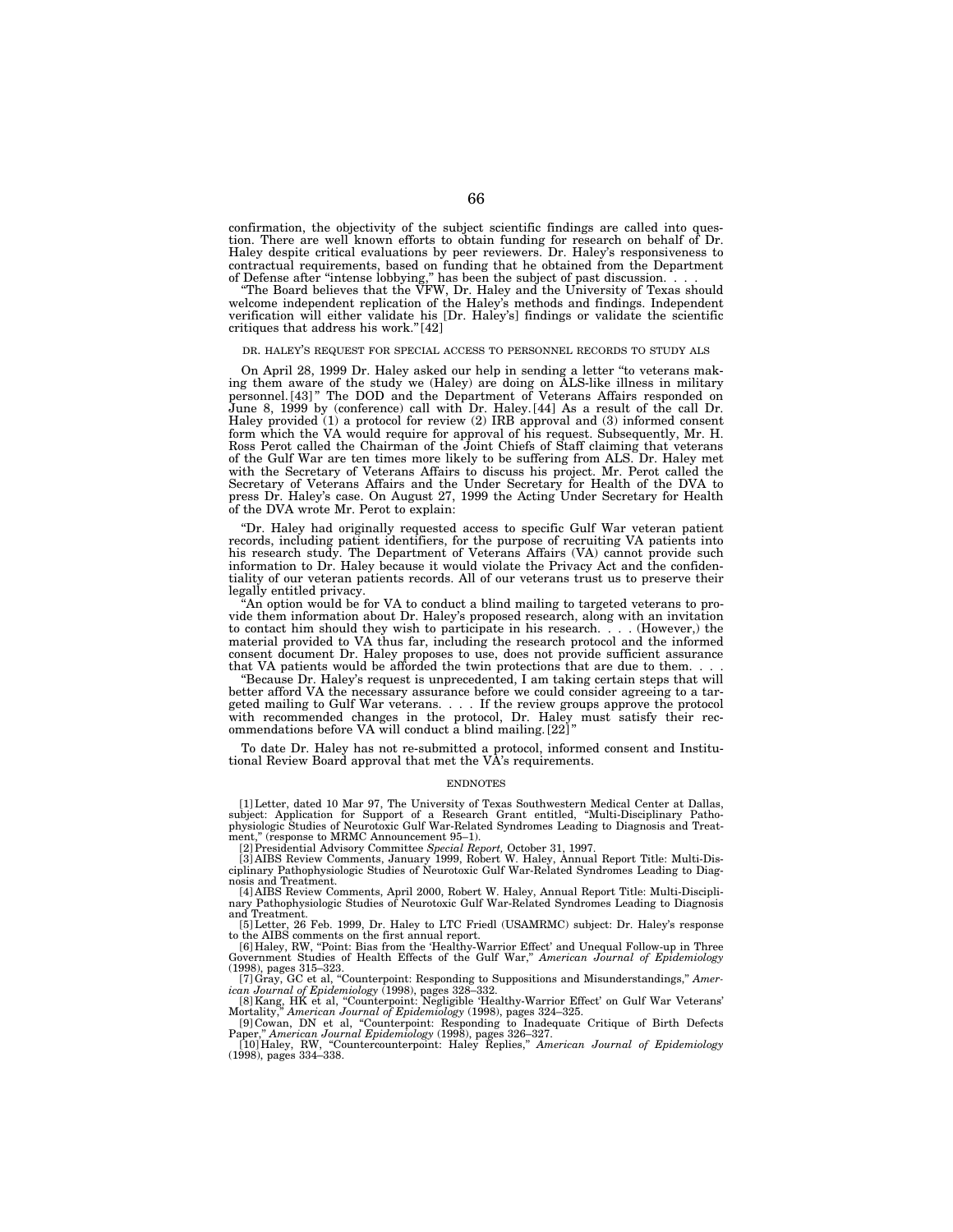[11] RAND Report, *An Assessment of Technical Issues Raised in R.W. Haley's Critique of Three*

Studies of Health Effects of the Gulf War, 2000.<br>
[12] Letter, 15 Jul 99, Dr. Haley to James A. Thompson (RAND), subject: RAND publication<br>
A Review of the Scientific Literature as it Pertains to Gulf War Illnesses, Volume

sure to chemical warfare agents.<br>
[16] Letter, 7 Oct 99, Dr. Haley to Dr. Rostker, subject: response to 2 Aug 99 letter.<br>
[17] Letter, 17 Dee 99, Dr. Rostker to Dr. Haley, subject: response to 7 Oct 99 letter.<br>
[18] Haley,

[21] Memorandum, 19 Mar 99, Dr. Haley to Dr. Adams, subject: Request for Retroactive Fund-

ing.<br>22] Letter, 27 Aug 99, Dr. Thomas Garthwaite (VA) to H. Ross Perot, subject: Ways in which<br>Dr. Haley could contact Gulf War veterans with ALS.<br>23] AIBS Review Comments, Spring 1997, USAMRMC No. 97073003, Robert W. Hal

[24] Memorandum, 27 Jun 97, Department of Veteran's Affairs, Special Assistant to the Chief (R&D Officer, subject: Review of Round #2 of BAA Proposals for Final Funding Recommendation.<br>[25] Email, 21 Jul 97, LTC Friedl, US

son, subject: Haley.<br>
[26] USAMRMC Cooperative Agreement with The University of Texas Southwestern Medical<br>
Center at Dallas, 30 Sep 97, Award No. DAMD17–97–2–7025.<br>
[27] First Annual Progress Report on Agreement No. DAMD1

of Texas.

[28] Letter, 19 Feb 99, LTC Friedl to Dr. Haley, subject: Request for Revisions to Annual Report Based on AIBS Review Comments (AIBS Comments Enclosed). [29] Letter, 19 Mar 00, Dr. Haley and Dr. Adams to LTC Friedl, subject: Human use approval.

[30] Modification P90002, dated 1 Apr 99, to USAMRMC Cooperative Agreement with The<br>University of Texas Southwestern Medical Center at Dallas, 30 Sep 97, Award No. DAMD17–<br>97–2–7025, subject: No-cost 18-month extension of The University of Texas Southwestern Medical Center at Dallas, subject: Request for No-Cost Extension.

[31] Second Annual Progress Report on Agreement No. DAMD17–97–2–7025, dated September 1999, for the period 30 Sep 98–30 Sep 99, submitted to USAMRMC by Dr. Haley, University of Texas.

[32] Letter, 10 Aug 00, LTC Friedl to Dr. Haley, subject: Request for a Final Report Based<br>on AIBS Review Comments of the Second Annual Progress Report (AIBS Comments Enclosed).<br>[33] United States Senate Committee on Veter

[34] Transcript of the 22 Jun 99 hearing of the Presidential Special Oversight Board on ''Multi-Disciplinary Pathophysiologic Studies of Neurotoxic Gulf War-Related Syndromes Lead-

ing to Diagnosis and Treatment.'' [35] Letter, 24 Jun 99, Dr. Jonathan Samet (Johns Hopkins) to Admiral Zumwalt (PSOB), sub-

ject: Dr. Haley's research. [36] RAND Report, *A Review of the Scientific Literature as it Pertains to Gulf War Illnesses:*

*Volume 4: Stress,* 1999.

[37] RAND Report, *A Review of the Scientific Literature as it Pertains to Gulf War Illnesses: Volume 4: Stress,* 2000. [38] Testimony of The Honorable Charles Duelfer and Mr. Igor Mitrokhin (UNSCOM) to the

Presidential Advisory Committee, 29–30 Jul 97. [39] Testimony of Mr. Bob Walpole to the Presidential Special Oversight Board, 13 Jul 99.

[40] Presidential Special Oversight Board on Gulf War Veteran's Illnesses, Special Report, 1999.

[41] United States Senate Committee on Veterans Affairs, *Report of the Special Investigation Unit on Gulf War Illnesses* (1998), page 44. [42] Letter, 25 Sep 00, Mr. Michael Naylon (PSOB) to Secretary Cohen, subject: VFW 19 Sep 00 letter to the Secretary.

[43] Letter, 29 Apr 99, Dr. Haley to CAPT Michael Kilpatrick (OSAGWI), subject: Letters to veterans with ALS. [44] ALS Letters Conference Call Notes, 8 Jun 99.

Senator SPECTER. We give you no assurances as to how many people will read it. Tell us.

Dr. ROSTKER. That is fine. We have been, frankly, over the last 3 years very disappointed and frustrated. After going out against——

Senator SPECTER. No, no. Do not read a statement. I want to know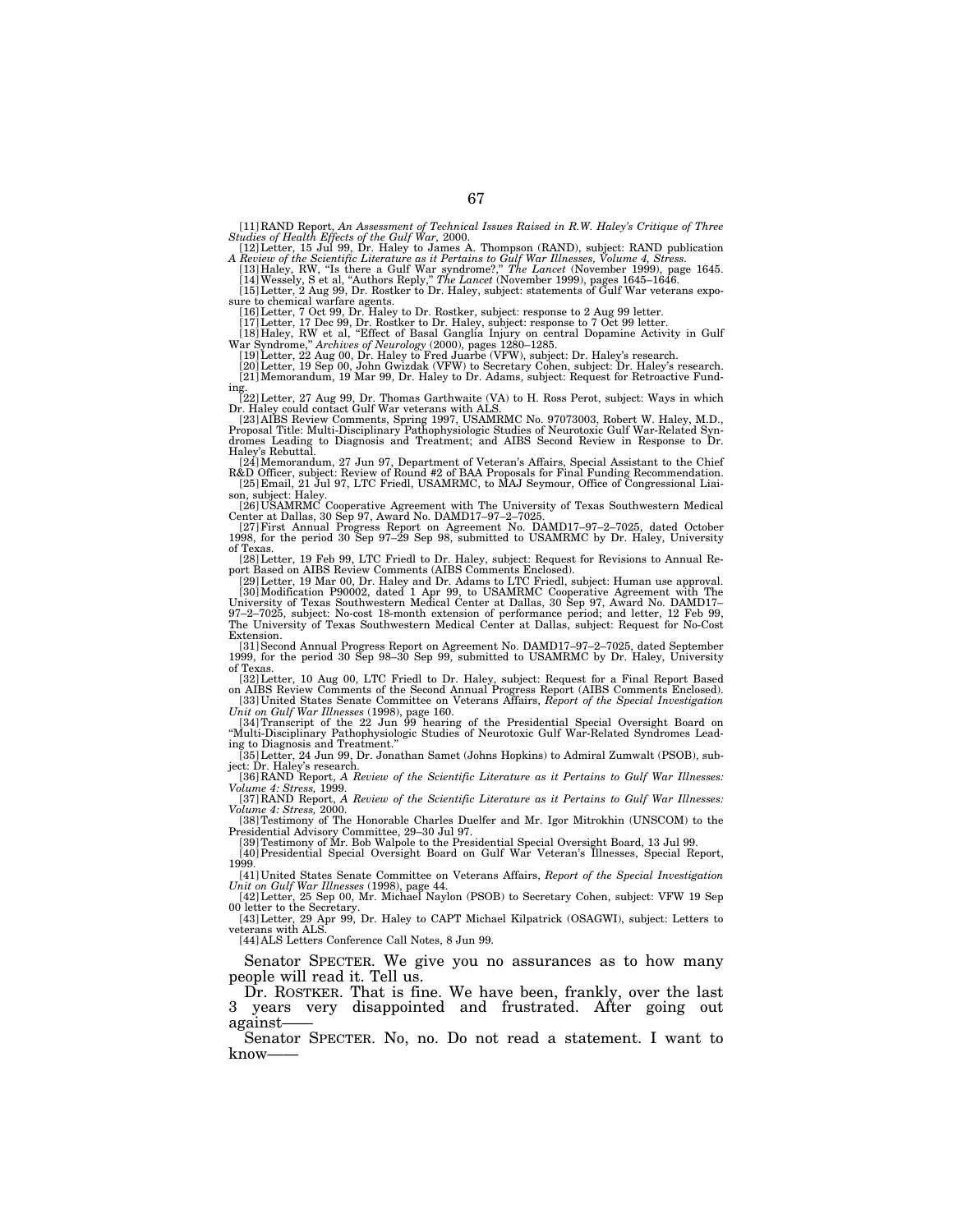Dr. ROSTKER. Sir, 3 years ago, I-

Senator SPECTER. I want to know what you think of Dr. Haley's conclusions.

Dr. ROSTKER. Right. Three years ago, I went out personally, based on Dr. Haley's conclusions, and overrode the scientific community and provided Dr. Haley with \$3 million worth of government research money to carry on his work. And I was lambasted by the scientific community. I was singled out in the President's Advisory Committee for——

Senator SPECTER. But you got promoted. What did you think of his work?

Dr. ROSTKER. Let me finish, please, sir.

Senator SPECTER. OK.

Dr. ROSTKER. OK? Part of what we funded was an extension of Dr. Haley's research proposal in terms of bringing in case controls and bringing in other people. And to date, Dr. Haley has failed to deliver on his cooperative agreement with the Government. Now, I think Dr. Haley's research is interesting, and I would encourage him to put it in the peer review process and let competent medical scientists review it against other research that is also competing for research funds.

We do not draw a conclusion on Dr. Haley's research. We are perfectly willing to support it. But we do not again want to see Dr. Haley lobbying in place of the peer review competitive research process.

Senator SPECTER. Dr. Rostker has made a comment about your not having fulfilled your commitment, Dr. Haley. You are entitled to a chance to respond to that.

Dr. HALEY. Sure. Well, first of all, I think the main answer is, we published 21 papers in peer review journals. And I think that speaks for itself. Second, we proposed—our proposal that went through peer review, we have been turned down five times. We have submitted five protocols to the peer review, and all five have been turned down. That research has ultimately been funded, and we published 21 papers from it in the top peer review journals.

Senator HUTCHISON. Do you mean privately funded?

Dr. HALEY. About half of that was privately funded by the Perot Foundation and about half of that was funded by the Office of the Secretary of Defense. And I think it was really Secretary Cohen, not Mr. Rostker, that funded that.

But what is really important here is, we submitted a proposal for \$16 million after we published our three papers back to back in the Journal of the American Medical Association. Look, no other researchers, as far as I know, have ever published three papers back to back in the top medical journal.

We then immediately envisioned a research proposal that would take five different tracks, we got five different groups collaborating with us to go in parallel, to take different parts of it, to try to get within two or three to get to a resolution of this with a national survey, which I talked to you. We proposed this back in 1997. Animals studies to correlate with the human studies and treatment studies to see if we could start finding treatment, a \$16 million proposal.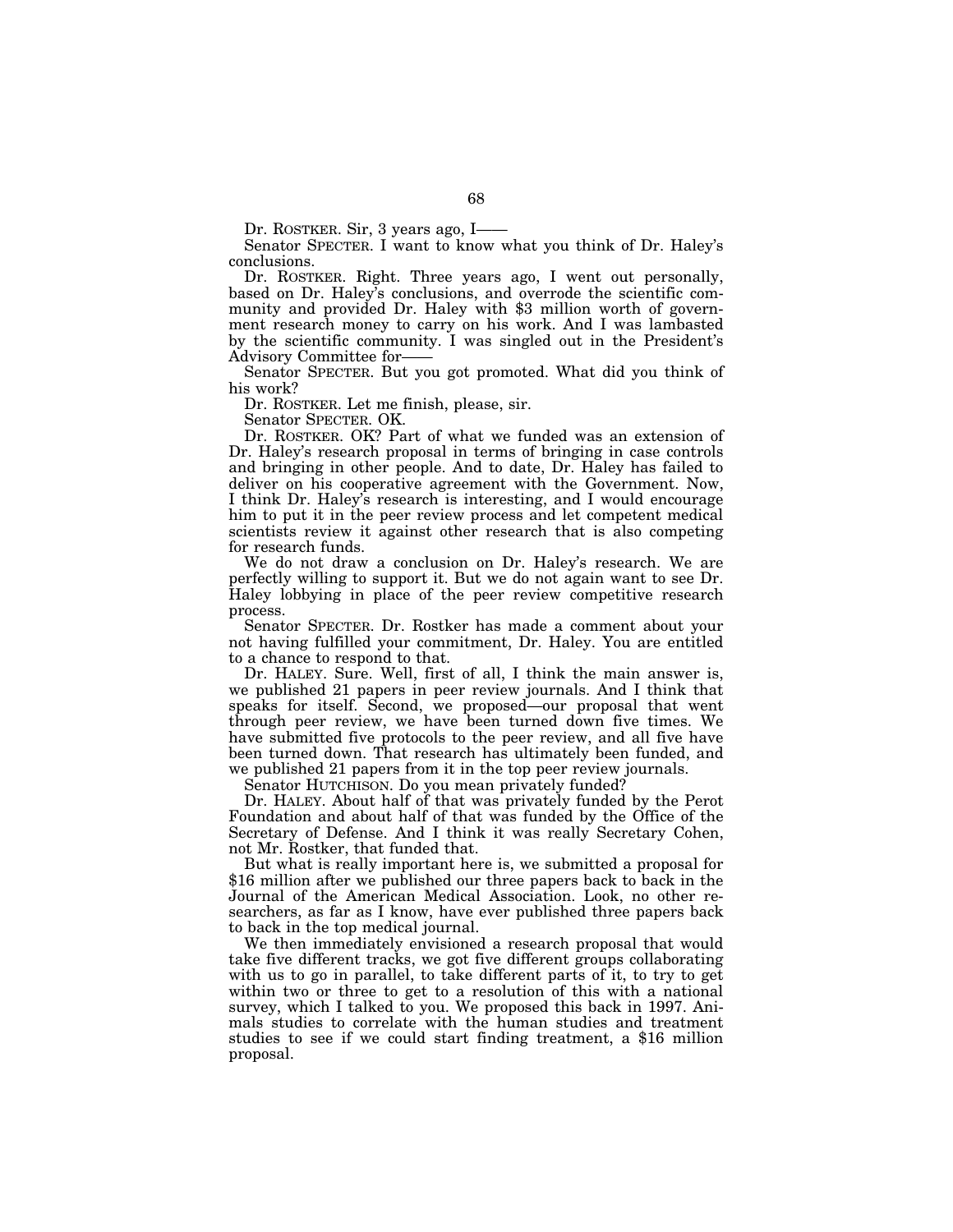It went up. It was turned down. The Secretary of Defense then pulled it back out of the press, the mess, and called us up, went lion of that, not the \$16 million. Well, they are trying to hold us accountable to the standard for the \$16 million proposal and say we have not finished it.

The point is, we finished \$3 million worth of that, which we negotiated with the project officers ahead of time. And he is not aware of that. We have completed that study. It was completed about three weeks ago was the final date. Twenty-one publications have come out totally from our work. And I think it speaks for itself. So I think what he is saying is completely off base and just an attempt to try to keep us out of the funding stream.

Dr. ROSTKER. Sir, just review the annual reports that Dr. Haley submitted that were reviewed independently by the American Institute of Biological Sciences. The cooperative agreement for \$3 million had in it, and I quote, ''to determine whether the findings of the study, number one, can be replicated in an independent population of Gulf war veterans.'' That was part of the \$3 million that Dr. Haley committed to. He

has been told each year that the study annual reports were inadequate. And he is—we have expressed our concern that his efforts would not lead to a replication of the study material, as he committed to in the cooperative agreement.

Now putting all of that besides, Dr. Haley's proposal should be viewed on the merits. They should be viewed on the merits by a peer review process, a competitive process. And that is what we support.

I am not a physician. I take no view on Dr. Haley's medical competence one way or the other. But having gone around the peer review process, I am now convinced that the best way to move forward is through a competitive peer review process.

Senator SPECTER. Well, Dr. Rostker, what are you referring to as having gone around the peer review process any lobbying? Dr. Haley says he has gone through the peer review process.

Dr. ROSTKER. And, sir, the peer review process did not mark down Dr. Haley's results. When we funded Dr. Haley for \$3 million, I went back and asked the committee to identify those components of Dr. Haley's proposal, which they rated had scientific merit. And then we took it away from the competitive portion, having now identified the area that the peer reviews had scientific merit, and we funded all of the scientific merit. That is how we got to the \$3 million.

Senator SPECTER. Dr. Haley, did the peer review make findings? Is Dr. Rostker correct about that?

Dr. HALEY. Oh, I do not think that proposal was peer reviewed. We were contacted by the Office of Secretary of Defense above Dr. Rostker's office, invited to come up, present to the service chiefs and to the Secretary himself. And the Secretary put \$3 million on the table there.

Dr. ROSTKER. Not correct, sir.

Dr. HALEY. Dr. Rostker was not even there.

Dr. ROSTKER. That is not correct. And by the way-

Senator SPECTER. What is correct, Dr. Rostker?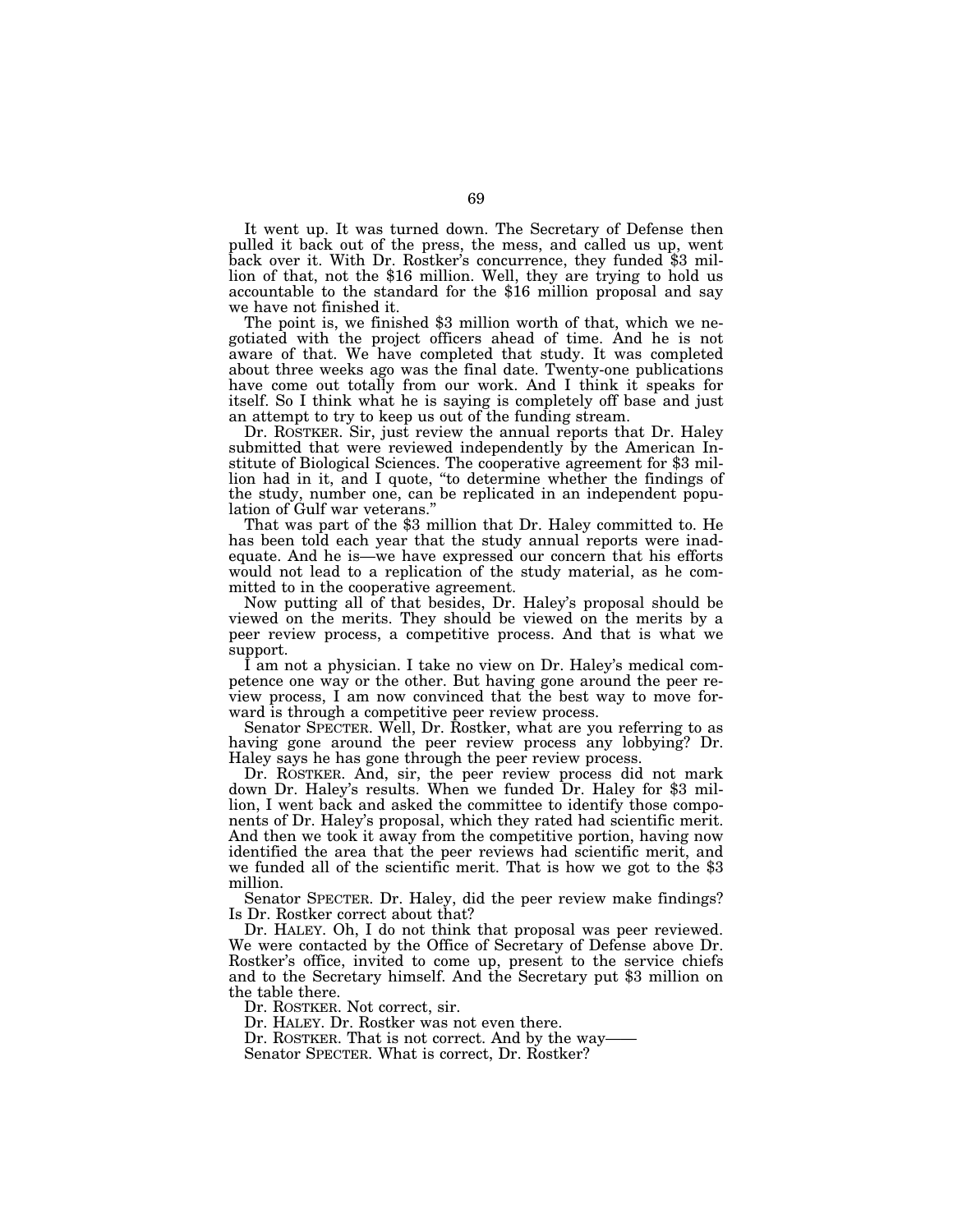Dr. ROSTKER. What is correct is that Dr. Haley responded to a broad area announcement that was promulgated in 1995, promulgated by the U.S. Army Research and Medical Command. He asked for \$12 million. The total amount that was available was \$10 million. The American Institute of Biological Science, under contract to the Army, assembled a panel of independent, non-DOD scientists to peer review the scientific merit of the proposal submitted under 95–1 broad area announcement.

The panel assigned a low scientific merit score to Dr. Haley's proposal overall and recommended only specific portions of the proposal met scientific merit for funding. The working group of the Persian Gulf Veterans Coordinating Board, which is the competitive selection authority, recommended against Dr. Haley's proposal based on its low overall scientific score. And its cost exceeded the total funds available for the 95–1 solicitation.

Following intense lobbying by Dr. Haley, DOD agreed to make limited funds, \$3 million, available to fund only those specific portions of his proposal that were deemed to be scientifically meritorious by the independent peer review panel.

Senator SPECTER. Dr. Sox, where do you suggest, after hearing this difference of opinion, to put it mildly, where do you suggest that the direction ought to be taken as to try to make a definitive answer. You testified that there were short-term effects from the toxics you referred to. Where do you suggest we ought to go at this point?

May the record show a grimace?

Dr. SOX. Well, our committee regarded Dr. Haley's findings as interesting observations that were worthy of further study and replication in larger populations by other investigators. And my personal opinion is that that is the direction that we should go, through a peer review mechanism. The peer review mechanism for deciding who is going to get research money and who does not has served this country very well. And I am in agreement with Dr. Rostker that that is the right way to go.

Mr. PEROT. May I say something?

Senator SPECTER. By all means. Mr. Perot, we were saving the best for last.

Mr. PEROT. I think you now clearly understand why this has gone on for 10 years and nothing has happened. It is this kind of talk right here. This is the captain of the stress team right here on my left.

And that is his whole strategy.

Dr. ROSTKER. Absolutely untrue. We looked at—I commissioned the Rand Corporation-

Mr. PEROT. Take it to court.

Dr. ROSTKER. Good. Let us do that.

We commissioned the Rand Corporation to do a whole series of reviews similar to what the IOM did, because those reviews were not available. One of the papers that Rand did was stress.

And what Rand said was there are no markers for stress, that you could not draw a conclusion about stress, but that did not mean it existed. And we have never stressed stress. We have looked at pyridostigmine bromine. We have looked at pesticides.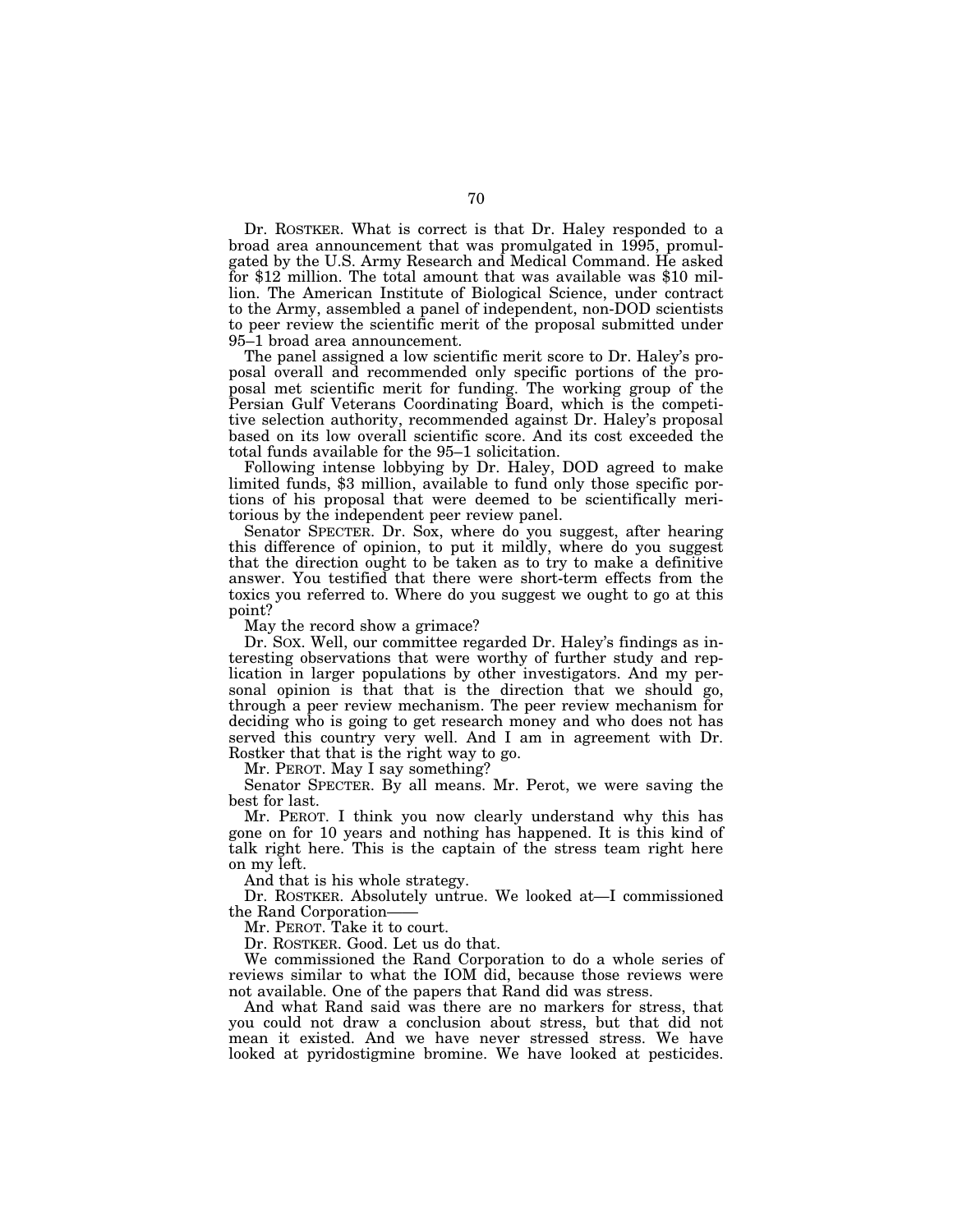We have extensively looked, as you know, Mr. Chairman, at the use of chemicals on the battlefield.

In part of my statement is an exchange between me and Dr. Haley about the possibility of chemicals on the battlefield, in which Dr. Haley declared himself not to be an expert on chemicals on the battlefield. In fact, he said he hardly ever talked about it. And you heard today that he claims to have definitive proof of chemicals on the battlefield. He has turned the whole logic train upside down.

Senator SPECTER. Do you want to respond to that, Dr. Haley?

Dr. HALEY. Yes. That is strange, because I have not said anything about chemicals on the battlefield. What I have talked about is a genetic difference with a genetic enzyme whose only function in a toxicologic realm is protecting against nerve gas. In other words, there are different ways to skin a cat.

And that is, it may well be that we will never have evidence, we will never amass enough evidence, to know who was exposed to what. But maybe the answer is not in their exposure histories, but it may be in their stars, you know, in their genes. And we can look in this genetic mechanism. If this finding is replicated, I think it is an inescapable conclusion that nerve gas was probably related to this problem.

Senator SPECTER. Well, what I glean from what we have heard here today is that there is no real comprehensive, agreed-upon way to proceed. Dr. Rostker, you have the responsibility in the Department of Defense. The subcommittee would like you to give us your idea of a battle plan, to get a definitive answer and how you would go about it and how long it is going to take and what it is going to cost.

And in the interim, Dr. Haley, we would encourage you pursue your line of inquiry. You are buttressed by what Dr. Sox has to say about the initial work which you have done.

And, Dr. Sox, we would like you to look at the protocol. And before yielding to Senator Hutchison for the final, final word, Mr. Perot, what are your views at this point?

Mr. PEROT. Well, I think we ought to follow Churchill's words in World War II, action this day. We can talk about this forever. We can quibble about it forever. In the meantime, the men are suffering.

Now what if, when this enlisted man was tangled in the rope, Ensign Johnson had gone through this thought pattern? Well, the guy would have lost—you know, while he was thinking about it, the guy would have died. Now, men are dying all the time. We have wasted most of our time on this bureaucratic rambling that goes on.

There is, whether they want to admit it or not, a total bias to try to make this stress and keep everybody out of the arena that is trying to do anything except declare it stress. Stress, that just does not walk, even to a layman. You do not have to be an M.D. to figure out these patterns between the three of the wars and what have you. It does not fit. And a 100-hour war is not a giant stress producer.

More than anything else, we have to, in order to prepare and protect our people from the next war, we have to solve this problem. And as we solve the problem, one segment of it will be, how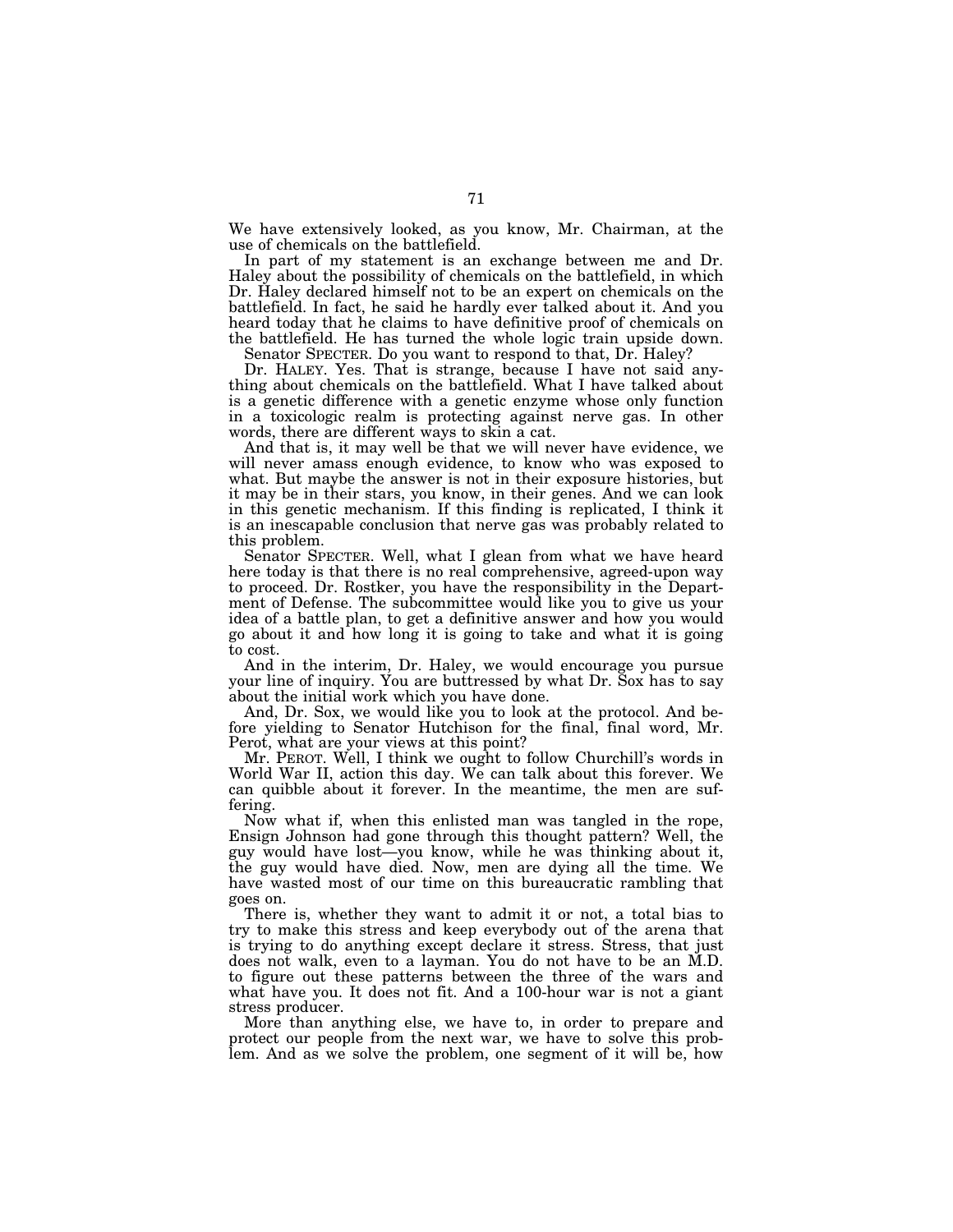do you treat people. And we should move forward in a very orderly way.

That is the reason I recommend, and I can summarize my recommendation, to turn it over to the National Institute of Health or CDC and have them run it.

Senator SPECTER. Senator Hutchison, the last word——

Mr. PEROT. That is their business. They know how to do it.

Senator SPECTER. Senator Hutchison, the last word.

Senator HUTCHISON. Well, thank you, Mr. Chairman, for calling this hearing. I think it has been very informative. I am always reminded of the two different kinds of lawyers. There are the kinds of lawyers that tell you all the ways you cannot do something, and there are the kinds of lawyers who take the most complicated problem and tell you what you can do legally.

I would like to see us tone down the rhetoric here. We have a few studies that seem to be definitive, the Rand study that says that really they did not find the stress-related causal connection. I think we should throw that out the window. So we have physical problems, and we now have a pretty good study that says it is not stress.

So I think we need to take the next step. We have Dr. Haley's study, which I think certainly is a nugget from which to go. I think, Dr. Rostker, you were very right and correct and brave to go against all the scientists who had come for 10 years with really nothing very definitive. And you said, OK, let us give this other approach a chance. You did that. And now I think you have something to hang onto. And let us do go—I believe that Dr. Haley would be very pleased to put his work to the test of other experts in the field.

And I hope that the conflict between the two of you will not keep you from working together, because I think we have something to build on, maybe for the first time. And we certainly do not have any definitive results from this great other body of work, other than that stress is not a cause. So I think we have the nugget to work. And if we—I think we all have the same goal. And it is the goal that was stated by Mr. Perot. We have the responsibility to protect the next group that we send into the field.

And if we could put the past behind us and say we have a nugget, let us take the next step to see where we go, and just hopefully we will be able to declare a Gulf war syndrome and focus on all the potential causal connections and the treatments and the protection in the future. And that is what I think all of us would like to do.

And I thank all of you for the contributions you have made to hopefully starting that process.

Senator SPECTER. Thank you very much, Captain Dyckman, Dr. Haley, Dr. Sox, Dr. Rostker.

## CONCLUSION OF HEARING

Thank you all very much for being here. That concludes our hearing. The subcommittee will stand in recess subject to the call of the Chair.